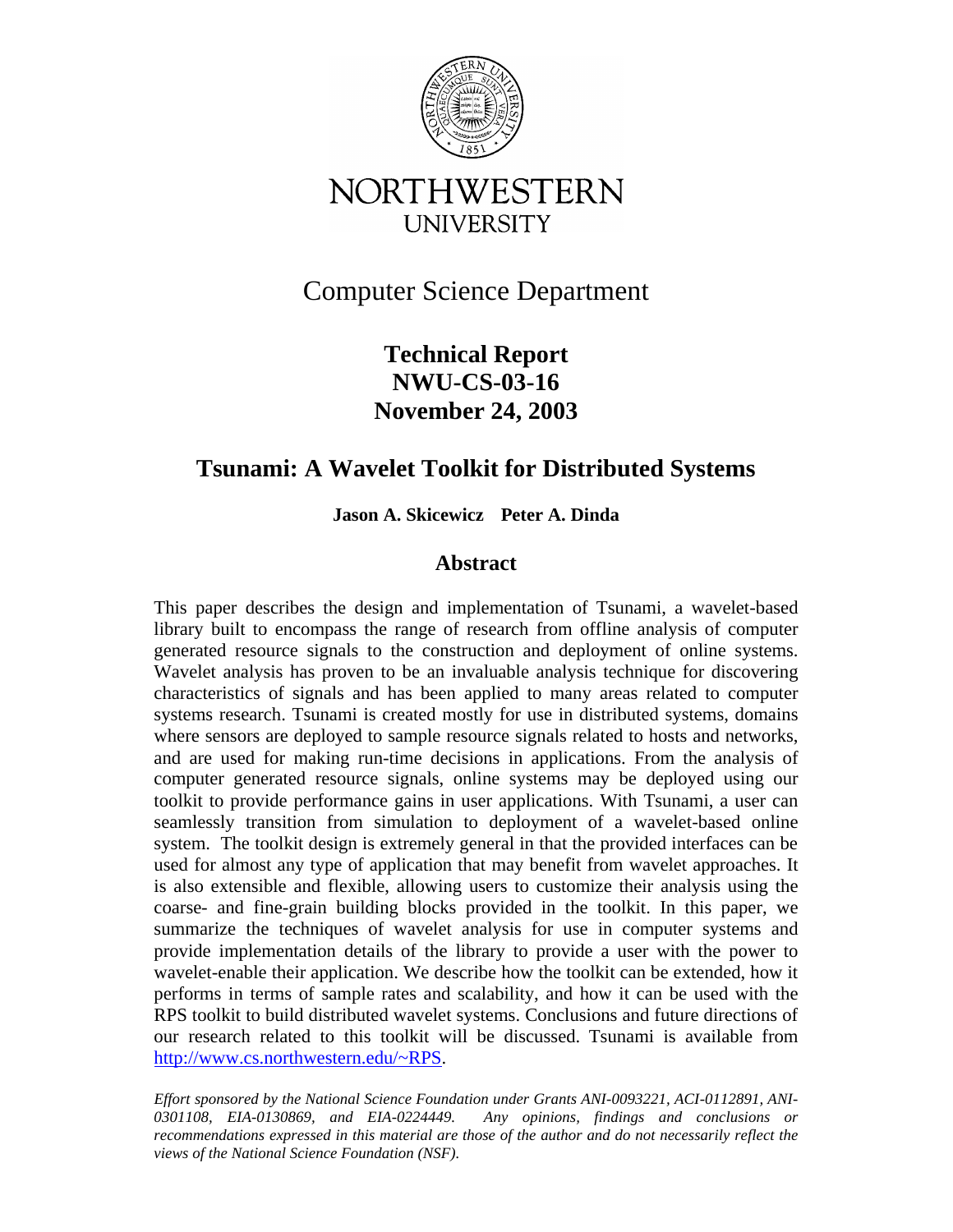**Keywords:** wavelet analysis, signal processing, distributed systems, resource monitoring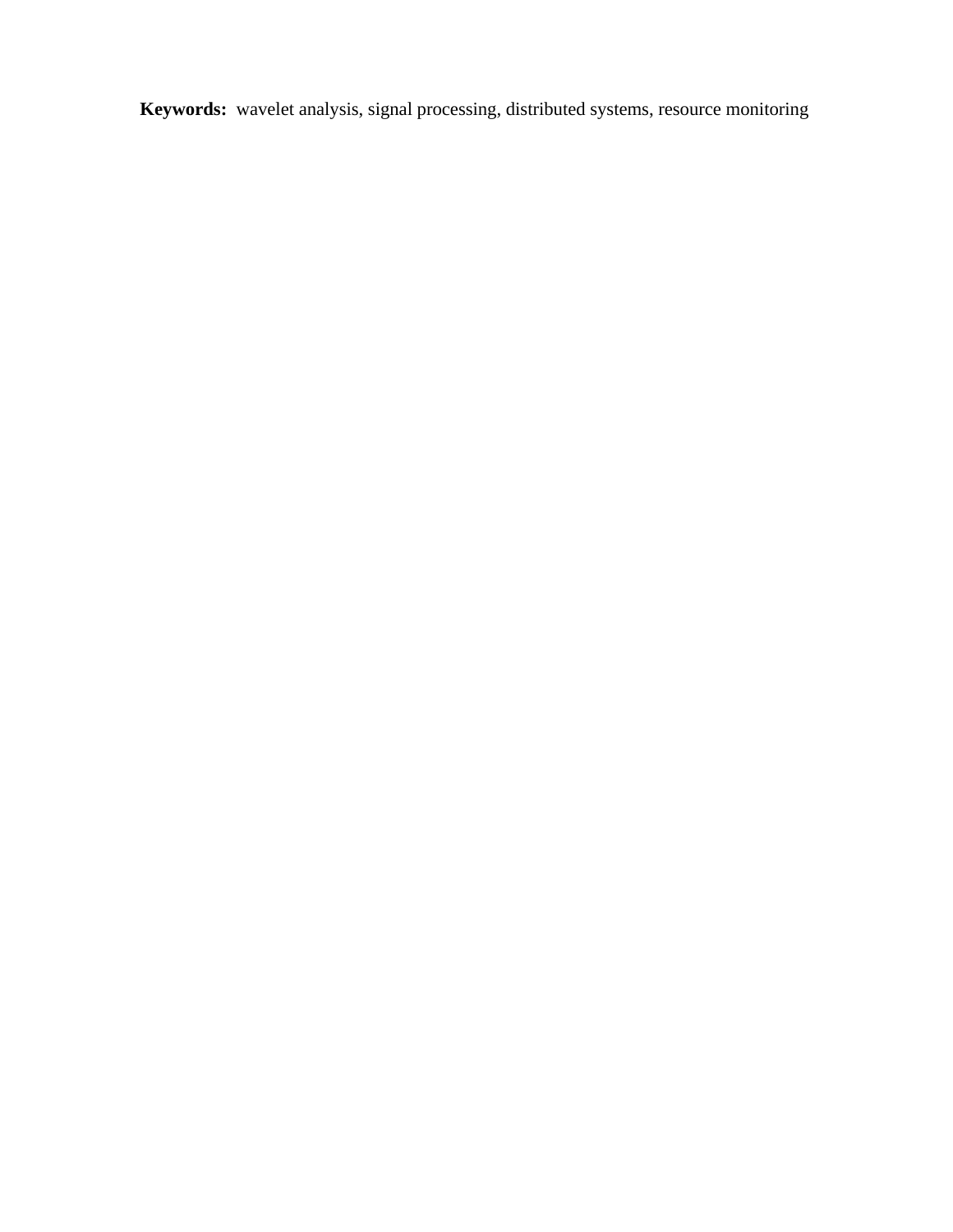# Tsunami: A Wavelet Toolkit for Distributed Systems

Jason A. Skicewicz Peter A. Dinda {jskitz, pdinda}@cs.northwestern.edu Department of Computer Science Northwestern University

November 24, 2003

#### **Abstract**

This paper describes the design and implementation of Tsunami, a wavelet-based library built to encompass the range of research from offline analysis of computer generated resource signals to the construction and deployment of online systems. Wavelet analysis has proven to be an invaluable analysis technique for discovering characteristics of signals and has been applied to many areas related to computer systems research. Tsunami is created mostly for use in distributed systems, a domain where sensors are deployed to sample resource signals related to hosts and networks, and are used for making run-time decisions in applications. From the analysis of these computer generated resource signals, online systems may be deployed using our toolkit to provide performance gains in user applications. With Tsunami, a user can seamlessly transition from simulation to deployment of a wavelet-based online system. The toolkit design is extremely general in that the provided interfaces can be used for almost any type of application that may beenefit from wavelet approaches. It is also extensible and flexible, allowing users to customize their analysis using the coarse- and fine-grain building blocks provided in the toolkit. In this paper, we summarize the techniques of wavelet analysis for use in computer systems and provide implementation details of the library to provide a user with the power to wavelet-enable their application. We describe how the toolkit can be extended, how it performs in terms of sample rates and scalability, and how it can be used with the RPS toolkit to build distributed wavelet systems. Conclusions and future directions of our research related to this toolkit will be discussed.

Tsunami can be downloaded from http://www.cs.northwestern.edu/∼RPS.

Effort sponsored by the National Science Foundation under Grants ANI-0093221, ACI-0112891, ANI-0301108, EIA-0130869, and EIA-0224449. Any opinions, findings and conclusions or recommendations expressed in this material are those of the author and do not necessarily reflect the views of the National Science Foundation (NSF).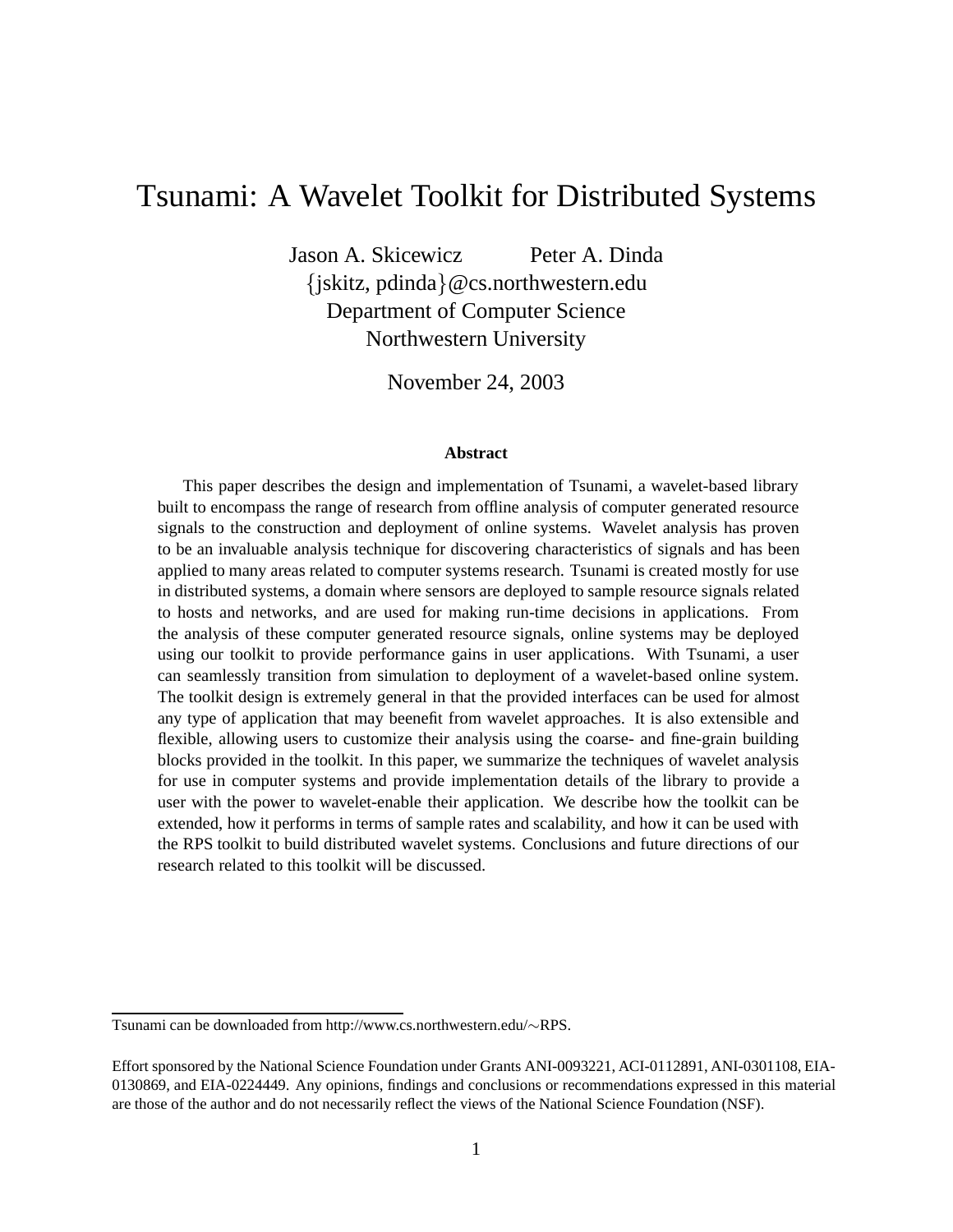## **1 Introduction**

Distributed systems are becoming increasingly adaptive, and scheduling and other adaptation decisions are being made at application, middleware, and OS levels. These decisions are made according to the availability and load of machines, and also the network conditions that prevail between the machines. Resource monitoring systems provide this information, typically in the form of appropriately sampled <sup>1</sup> periodic measurements, or discrete-time *resource signals*.

There are many uses of resource signals and operations than can be applied to them, but the following are, in our view, most significantly impacted by wavelet analysis:

- *Characterization*. Characterizing the dynamic behavior of classes of signals provides us with insights into the behavior of resources, their schedulers, and their human users.
- *Summarization*. Summarizing one or a collection of signals makes it easier for a human or a software system to answer questions.
- *Dissemination*. Conveying a resource signal or collection of resource signals from sensors to a collection of users should be done with as little network traffic as possible.
- *Prediction*. Adaptive systems care about the future behavior of the resource signal.

To further our (and others') research along these and other directions, we have developed Tsunami, a wavelet toolkit for use with resource signals in distributed systems. Tsunami's design is general, and extentsible, making it useful in other domains as well.

Why wavelet analysis? While there are many analysis techiniques applicable to resource signals, most have difficulties when faced with non-stationary or non-periodic behavior. Wavelet techniques overcome these deficiencies, and have been shown to be a powerful analysis tool for understanding signals in general and, more specifically, computer resource signals such as host load [21] and network bandwidth [16]. A wavelet transform converts a periodically sampled, timedomain signal into two dimensions representing time and scale (like frequency). The outputs of the wavelet transform are called the *wavelet coefficients*, and can be studied in lieu of the original signal for they contain all the information in it. Often a more flexible analysis of the signal, called a *multi-resolution analysis (MRA)*, is preferred. Characterization, summarization, dissemination, and prediction in wavelet domain exposes opportunities that do not exist in time-domain or frequency-domain. A wavelet domain signal can be readily converted back to time-domain without loss of information.

Why Tsunami? Many implementations of wavelet analysis exist. However, none of them is tuned for use in resource monitoring in a distributed system, where we require inexpensive streaming operation at low sample rates and efficient communication over lossy channels. In addition, few provide generality, allowing the user to construct essentially arbitrary transforms in pursuit of research goals. The Tsunami toolkit can build arbitrary transforms and can adaptively shape its transforms at run-time. None that we have found, can be readily used for both offline and online analysis. In addition, it is difficult to find efficient wavelet tools that are not just built for use on digital signal processors and many tools that will run on PCs are built for offline analysis using

 $1$ To the best of our knowledge, no one has studied the problem of determining an appropriate rate of sampling for resources in distributed computing. This is in our future plans.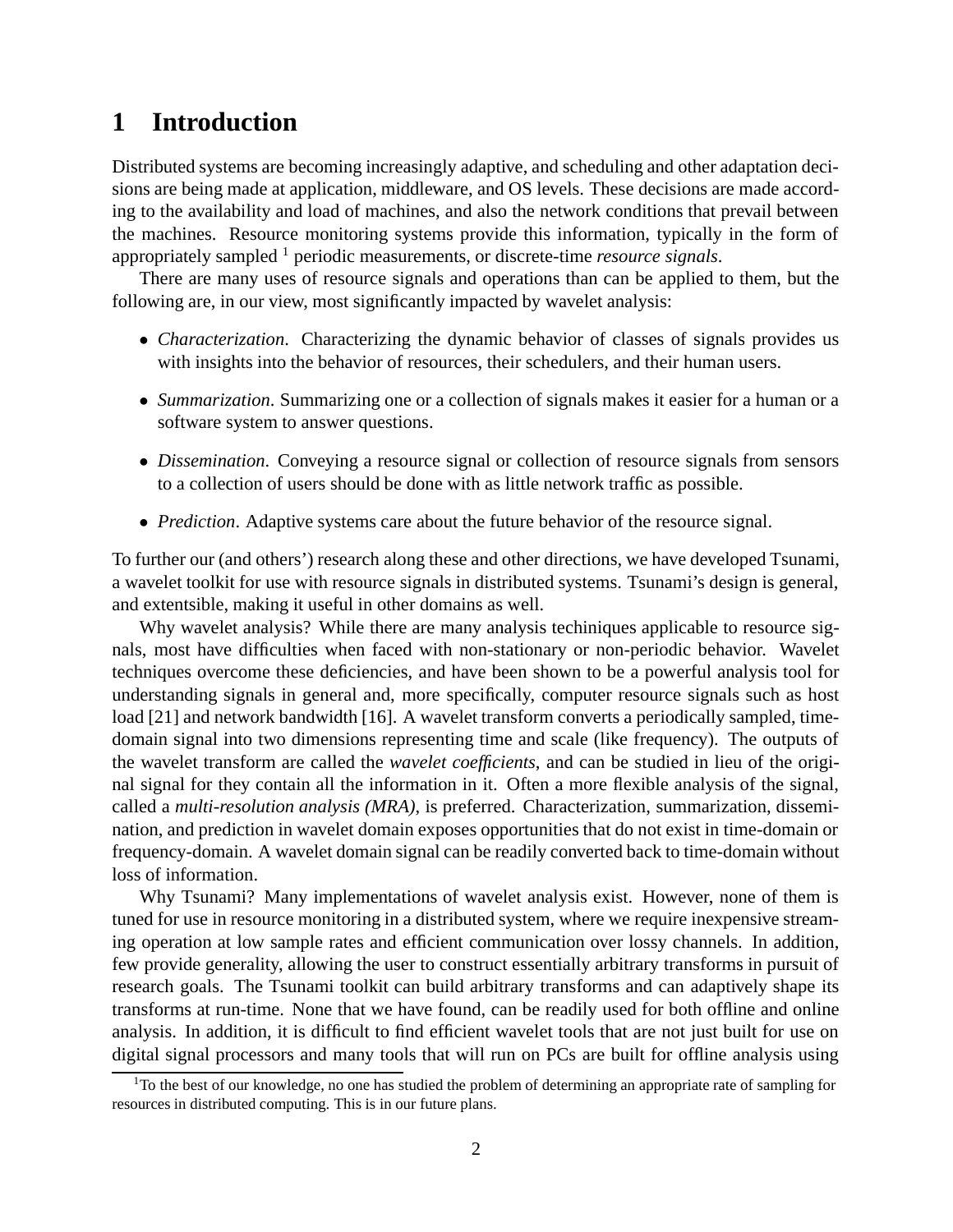scripting languages and are therefore not efficient for use in deploying online systems. Finally, the toolkit's design is optimized to fit nicely into the RPS system [5] for communication, prediction and monitoring.

The Tsunami toolkit is built using the C++ programming languange and the Standard Template Library (STL) generic container types. Tsunami can run with many different input data types, and can be easily extended for use in systems research and system building.

The remainder of the paper is as follows. In Section 2, we begin by discussing related research and differentiating Tsunami from other wavelet-based systems. Section 3 describes the deficiencies of other analysis techniques, and details the mathematical foundations of the wavelet transform and the theory of multi-resolution analysis. Section 4 lays out the goals and requirements of Tsunami, working from the perspective of a researcher using our system.

Of particular interest to a researcher already familiar with wavelets, Section 5 describes how to get started using Tsunami: downloading, compiling, using the command-line tools, and writing new tools. Section 6 continues by describing the design and implementation of the toolkit, while Section 7, describes advanced uses of Tsunami and how to extend it.

Performance is a critical goal in a system designed for use in online environemnts, such as Tsunami. In Section 8, we measure the performance of the Tsunami toolkit in terms of how the system scales and performs at high sampling rates. We also discuss real-time system delays, a property that is fundamental to wavelet systems based on causal filters.

We generally use Tsunami along with the Resource Prediction System (RPS) toolkit [5]. RPS provides communication services, prediction services, sensors, and many other tools. Section 9 details the interface of Tsunami to RPS. Using the interface, we have built a number of RPS components that include wavelets. Using the combination, we have explored using the predictive models that RPS offers on the wavelet coefficients as an approach to reducing real-time system delay. We have also built a proof-of-concept resource signal dissemination and query system in which applications can subscribe to a stream of samples at a rate and resolution that is right for their application. Finally, in Section 10 we provide concluding remarks and the roadmap of our future work.

### **2 Related work**

We are not the first to see the usefulness of using wavelet-based techniques for studying the behavior of signals and building online systems. Researchers have applied wavelet-based techniques to understand network traffic and packet traces for some time. The self-similar nature of network traffic was an important discovery in the early 90s. Abry, et al, have developed wavelet-based techniques to estimate the Hurst parameter, the degree of self-similarity [1]. Feldmann, et al have extensively used wavelets to characterize network traffic as multi-fractal [6] and to study the impact of this property on control mechanisms such as TCP congestion control [7]. Riedi, et al have shown how to use wavelets to synthesize network traffic [17], computing results in an efficient manner that appear to match real Ethernet traces visually and statistically. Qiao, et al have empirically studied the *predictability* of wavelet coefficients of real network traffic for use in determing message transfer times [16]. Several wavelet systems also exist. For example, WIND uses wavelet-based scaling analysis to detect network performance problems [9]. Another relevant sys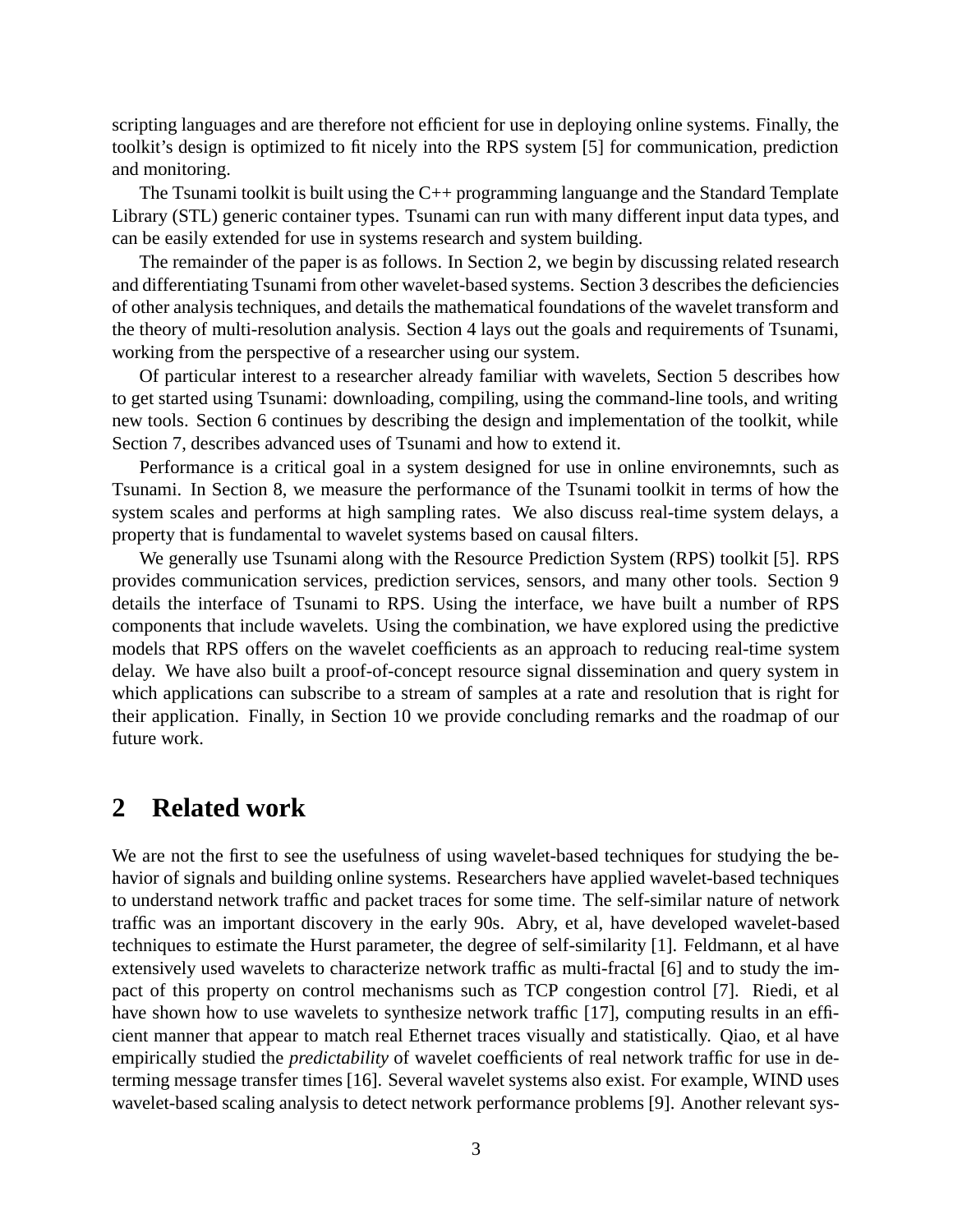tem estimates the Hurst parameter at the router to make adaptive changes in congestion control, or to provide up to date information about traffic dynamics without storing all of the data for offline analysis [18]. We have proposed another online wavelet system for the dissemination of resource information in an accurate and scalable fashion to applications of various granularity [21], a goal achieved through use of the Tsunami toolkit. This proposal is discussed further in Section 9.

In this report, we detail Tsunami, a wavelet library that we have constructed to help better understand the dynamics of computer generated resource signals. From this, we hope to create and deploy distributed, online components for applications that can benefit from having wavelet enabled applications for use in scheduling and other domains. The library has been built to satisfy many of our research needs that have not been met elsewhere. There are many offline wavelet analysis tools available that provide wavelet decompositions and transformations related to wavelets. Tools that we have used include the Wavelet Toolbox in Matlab [24] and the Matlab scripts created by D. E. Newland in his book on spectral analysis [15]. However, many of the goals of our research are of a more dynamic, more adaptable, and general nature necessitating the enhanced functionality and flexibility over existing tools.

In order to address generality, we have built the tool with fine-grain building blocks in order to create any type of decomposition, not limited simply to the structure of the wavelet transform and wavelet packets. The toolkit is composed of filters (FIR, IIR, etc.), coefficients for filters, downsamplers and upsamplers parameterized by the rate, and stages that aggregate the fine-grain blocks into two-band structures. From the building blocks, we create many standard wavelet transformations, and have included interfaces for multi-resolution analysis (MRA) for obtaining the *approximation* and *detail* signals. MRA will be discussed in more detail in Section 3. In addition, we provide interfaces for getting combinations of these signals including the well known transform, consisting of one coarse approximation signal and a set of detail signals, and any other possible mix of MRA signals. This arms the users of our toolkit with the power to look at many different types of signals that may be useful to their research, not limiting the user to standard transforms. This has proven invaluable in our study of the predictability of network bandwidth, where we have shown that binning and MRA analysis on approximation signals are similar [16].

Many of the existing offline tools are not as run-time friendly as we think necessary to adapt to quick changing resource signals. In the Tsunami toolkit, we provide interfaces to dynamically adapt the transform and the decomposition to the characteristics of the input resource signal. We find that the static transformations that are typically found in offline toolboxes are insufficient to properly study how to adapt the analysis to the changes in a given input signal. We envision a user of the toolbox dynamically adding or removing levels in the decomposition based on epoch changes detected in the resource signal. At this time, the toolbox does not contain mechanisms for detecting epoch changes, but is something that we plan to look into in our future research. In addition to dynamic structural changes, the toolkit allows for dynamically changing the wavelet basis functions at run-time. This can lessen computational complexity of the system when a lower order basis function can provide as much benefit as a higher order one. This typically occurs when a particular frequency band has low energy and therefore the filtering of this band is not showing anything interesting. The idea of time-varying operation, adapting parameters of the transform to the signal characteristics at run-time, is a very appealing area of research that we hope may lead to performance gains in prediction and scheduling in distributed systems. Many of the dynamic interfaces that have been created in Tsunami is informed by the work of Sodagar et al [23].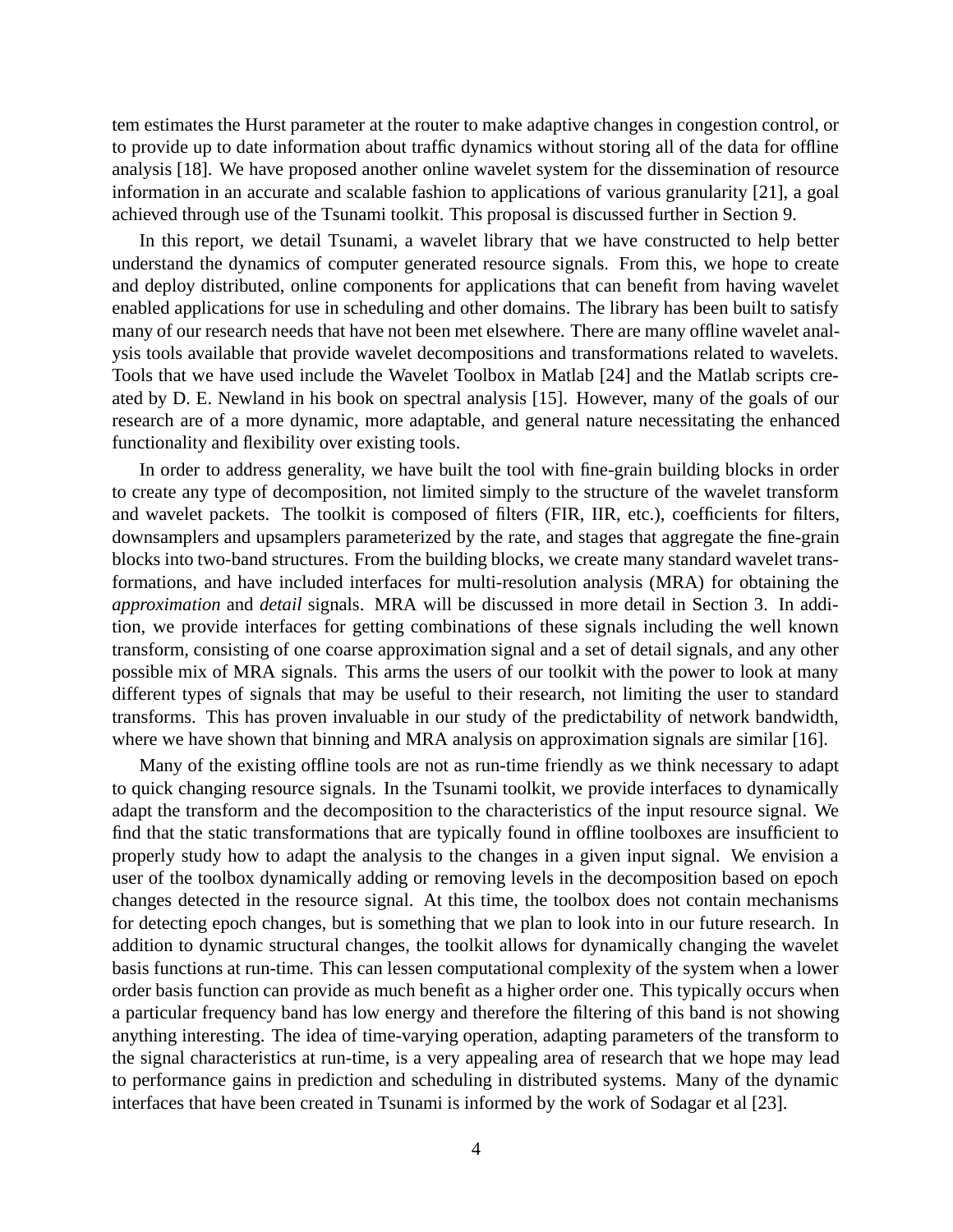The Tsunami library can also be used to build online, wavelet-enabled systems. One application that we have thought about in detail is in resource dissemination and resource prediction in distributed applications. However, the library can be used for building other types of online systems as well. An extremely powerful benefit of the toolkit, is that the transition from analysis/simulation, to building online systems is virtually effortless. The library can be used in either mindset right out of the box. This is a powerful advantage over Matlab even though Matlab contains utilities for compiling "m-file" scripts into executables.

Additionally, if a user wants to use Tsunami in conjunction with the Resource Prediction System (RPS), the Tsunami toolkit will be included with the next RPS version release. The RPS release code contains interface classes between Tsunami and RPS so that researchers can extend current applications to use wavelets with time-series analysis and RPS communication constructs.

### **3 Wavelet discussion**

In order to motivate the reasons for why wavelets are a powerful tool for signal analysis, it is informative to highlight the deficiencies of other analysis techniques. The Fast Fourier Transform (FFT), a technique used for analyzing the frequency content of a signal, only provides frequency information, showing nothing about how a signal changes in time. Due to this limitation, the timedomain representation cannot be exactly reconstructed from the FFT output unless the input is periodic in time. The Short-term Fourier Transform (STFT) attempts to solve this limitation by analyzing signal changes in both time and in frequency. The STFT performs an FFT over a fixed size window that slides over time. The time dynamics are captured by viewing the signal in a fixed size window, and the frequency by the computation of the FFT over that window. This technique provides an estimate of how the signal changes in both time and frequency, but is limited by the window size. If the window size is made small, the analysis provides fine-grain time resolution and coarse-grain frequency resolution. As the window size increases, the converse is true. Therefore it is said that the STFT suffers from the Heisenberg Uncertainty Principle between exact knowledge of either time or frequency. The wavelet analysis overcomes both limitations of the FFT and the STFT, and is therefore an extremely useful technique for analyzing signals that change rapidly in both time and frequency, a characteristic that computer generated signals tend to exhibit.

In Figure 1, we describe the general symbols used in this section to describe the signal processing aspects of wavelet analysis. In Figure 2, we describe symbols specific to the MRA wavelet analysis.

In what follows, we provide an overview of wavelets as a tool for analysis, and what it means to provide a multi-resolution view of a signal. In our work, we take one-dimensional resource signals, periodically sampled, and trasform them into two-dimensions, representing time and scale (like frequency). The signal is decomposed into a number of *levels* representing not only bands of frequency information, but also the time dynamics that occur in each frequency band. The wavelet technique is the superior method to view how a signal changes in a frequency band at a particular time, and is said to exhibit good *time-frequency locality*.

As an example of a wavelet decomposition, in Figure 3 (a), we show a trace of the load on a host machine spanning 8192 seconds (approximately 2 1/2 hours) sampled at a 1Hz rate. The host load signal is then input into a wavelet transform block, thus decomposing the signal into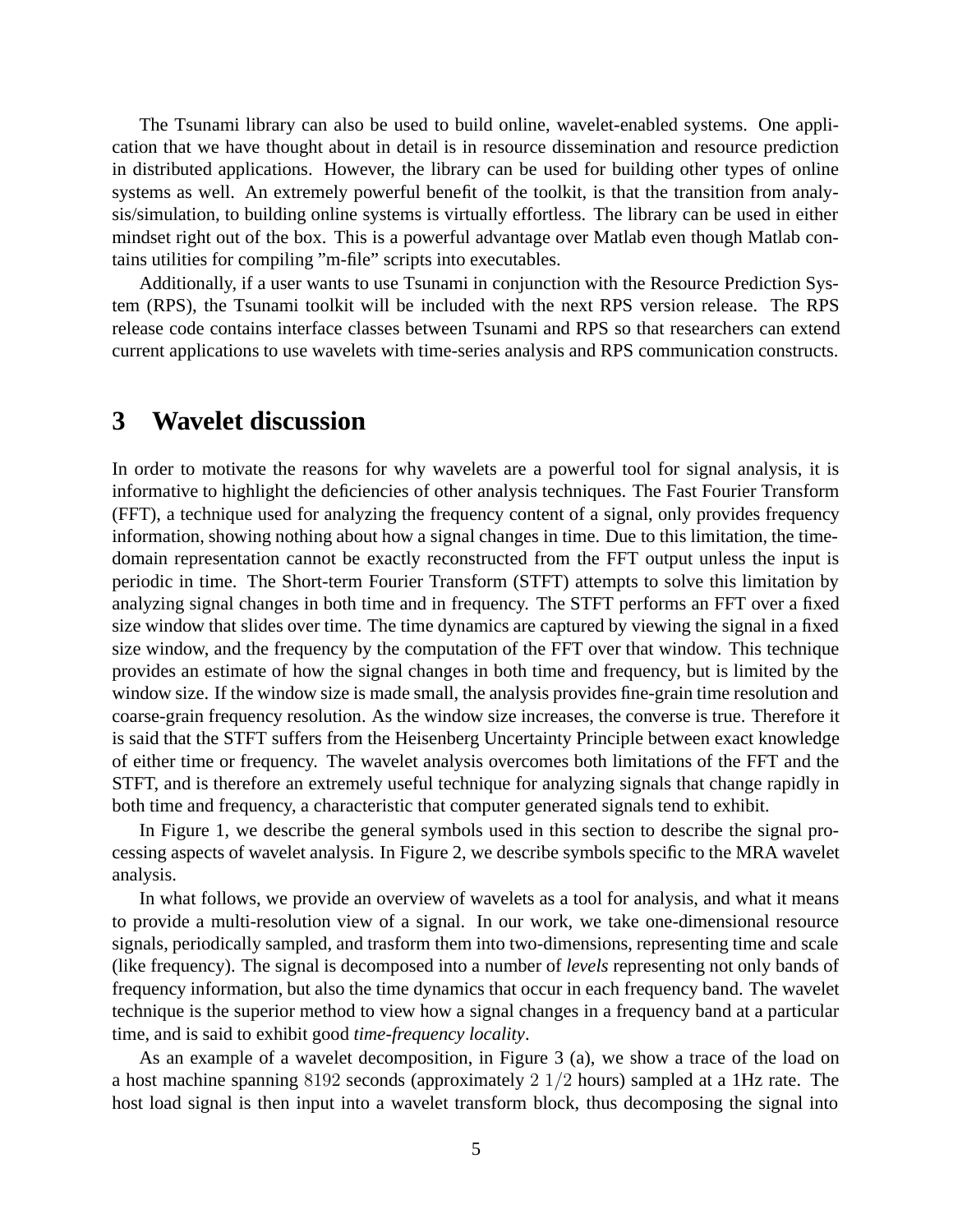| Symbol                      | Description                                                               |
|-----------------------------|---------------------------------------------------------------------------|
| General signal processing   |                                                                           |
| $\Delta T$                  | Interval of time between subsequent samples.                              |
| $\boldsymbol{n}$            | Represents the short form of $nT$ , but since the signals that we         |
|                             | encounter in our work are periodically sampled, $T$ is implied.           |
| $\boldsymbol{f}$            | Frequency in Hz and $f = 1/T$ .                                           |
| $f_s$                       | The sampling frequency in Hz and $f_s = 1/\Delta T$ .                     |
| $\omega$                    | Angular frequency in radians/sec and $\omega = 2\pi f$                    |
| $\omega_s$                  | The sampling angular frequency in radians/sec and $\omega_s = 2\pi f_s$ . |
| $x(n)$ or $x_n$             | Input resource signal indexed by $n$ .                                    |
| M                           | The number of two-band filter banks used to decompose a signal. It is     |
|                             | also the number of individual approximation and detail signals available. |
| $g_a(n)$                    | The filter coefficients of the low-pass analysis filter.                  |
| $G_a(z)$                    | The Z-transform of the low-pass analysis filter (frequency response).     |
| $h_a(n)$                    | The filter coefficients of the high-pass analysis filter.                 |
| $H_a(z)$                    | The Z-transform of the high-pass analysis filter (frequency response).    |
| $y_i(n)$                    | Subband signals that are output from the process of filtering and down    |
|                             | sampling.                                                                 |
| $g_s(n)$                    | The filter coefficients of the low-pass synthesis filter.                 |
| $G_s(z)$                    | The Z-transform of the low-pass synthesis filter (frequency response).    |
| $h_s(n)$                    | The filter coefficients of high-pass synthesis filter.                    |
| $H_s(z)$                    | The Z-transform of the high-pass synthesis filter (frequency response).   |
| $\mathcal{C}$               | A constant scaling factor to compare $x_n$ with $\hat{x}_n$ .             |
| $\hat{x}(n)$ or $\hat{x}_n$ | The reconstructed signal from the subband signals $yi(n)$ .               |
| $n_d$                       | Integer-valued system delay. Value of delay is dependent on structure and |
|                             | filter order.                                                             |

Figure 1: Table of general signal processing symbols used to describe the mathematical foundation of wavelet analysis.

14 levels yielding the wavelet coefficients. In (b), the squared wavelet coefficients are shown in three dimensionions. The brightness of each block then corresponds to the energy of each wavelet coefficient. The y-axis corresponds to the scale of the transform, and the x-axis corresponds to time. Peering into this picture qualatatively, the impulses in time that represent a sharp increase in system load are seen. As an example, the impulse that occurs around sample 4000 in (a) is shown at many scales in the energy plot of the wavelet coefficients. Each level captures the same amount of time, but each level has fewer coefficients by a factor of two. To make this point more concrete, in Figure 4 we show by level number the period between coefficients  $(\Delta T)$ , the number of samples in each scale, and the frequency content that is captured in each band if we assume that the input signal is band-limited to a frequency of f*s*/2. This figure is directly matched to the information in Figure 3.

As we learn more about wavelets, the information described in the previous paragraph will become more clear. Next we describe the basic building blocks of a wavelet analysis.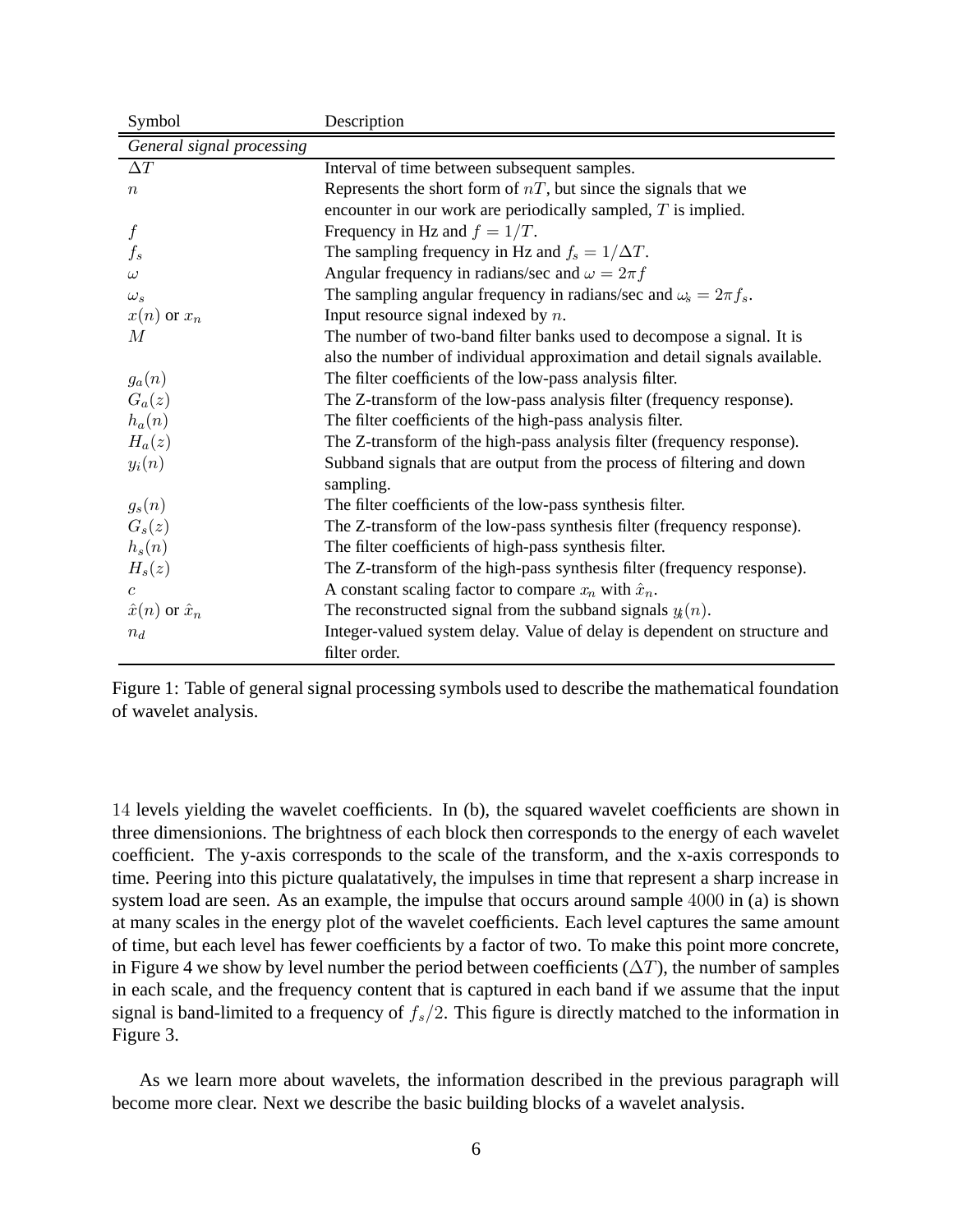| Symbol                    | Description                                                                       |
|---------------------------|-----------------------------------------------------------------------------------|
| Multi-resolution analysis |                                                                                   |
| $approx_i$                | The $jth$ approximation signal in the decomposition.                              |
| $detail_i$                | The $i^{th}$ detail signal in the decomposition.                                  |
|                           | Subspace indice that ranges from $0, \ldots, M$ , and represents which scale.     |
| $n_{\rm c}$               | Sample indice that ranges from $0, \ldots, 2^j$ and represents which coefficient. |
| $\psi_0$                  | The mother wavelet function.                                                      |
| $\phi_0$                  | The scaling function.                                                             |
| $\psi_{j,n}$              | The band-pass wavelet function at scale $j$ , coefficient $n$ .                   |
| $\phi_{j,n}$              | The low-pass scaling function at scale $j$ , coefficient $n$ .                    |
| t.                        | Represents time in seconds.                                                       |
| ${V_i}$                   | A collection of nested subspaces.                                                 |
| $a_x(j,n)$                | The approximation coefficients produced from input signal $x$ at scale $j$ and    |
|                           | coefficient $n$ .                                                                 |
| $d_x(j,n)$                | The detail coefficients produced from input signal $x$ at scale $j$ and           |
|                           | coefficient $n$ .                                                                 |
| $Proj_XY$                 | The projection of signal $X$ into subspace $Y$ .                                  |

Figure 2: Table of multi-resolution analysis symbols used to describe the mathematical foundation of wavelet analysis.

### **3.1 The basic building blocks and structures**

To start our discussion, we will detail the building blocks of the wavelet transform, the two-channel digital filter bank shown in Figure 5. From this, all other representations from uniform filter banks to non-uniform filter banks and the wavelet decomposition follow naturally. In the most simple case, an input resource signal,  $x(n)$ , a bandlimited signal with typical input spectrum shown in (a), periodically sampled at a rate of  $\omega_s = 2\pi$ , is decomposed into two bands using digital filters. As shown in (b),  $x(n)$  is input into the filters  $G_a(z)$ , a low pass filter, and  $H_a(z)$ , a high pass filter. The magnitude response of these two filters are shown in (c). The purpose of these two filters is to split the underlying resource signal into two half band signals representing the high and low frequency information. Since the low and high frequency information now only contain half the information as before the operation, each output can be resampled down by a factor of two without loss of information. The operation of resampling down by a factor of two is known as decimation. The outputs of the filter are typically called the *subband signals*. These signals, designated by  $y_0(n)$ and  $y_1(n)$ , are resampled to half the original sample rate, and represent two orthogonal slices of frequency in the input resource signal.

The subband signals can be manipulated in some way based on the application. For example, a compression application might look for the band with less tonal information, and reduce the amount of information in this band appropriately. Once an application does the appropriate manipulation of the subband signals, it is then appropriate to expand the signal by two to obtain the original sampling rate, and then reconstruct the resource signal using the synthesis filters  $G_s(z)$ and  $H_s(z)$ . If the analysis and synthesis filters are designed accordingly, the reconstructed signal,  $\hat{x}(n)$ , can be exactly the input signal neglecting quantization noise and delay due to causal filters. The system is said to have the perfect reconstruction (PR) property if  $x(n) = c \cdot \hat{x}(n - n_d)$  for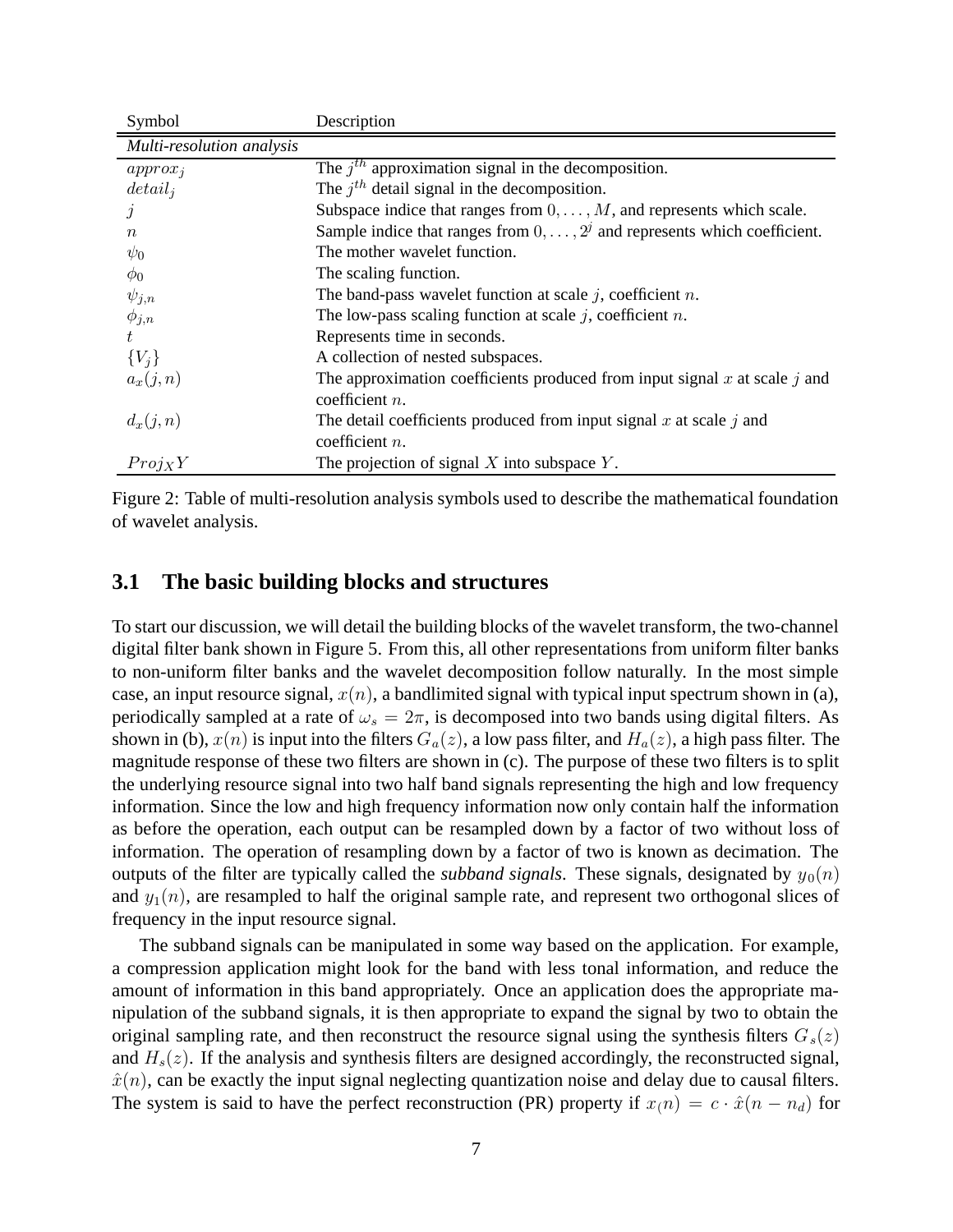

Figure 3: Example wavelet decomposition for resource signal host load: (a) host load trace for 8192 seconds, (b) mean square energy of the wavelet coefficients (black indicates low energy, light indicates higher energy).

some  $c \neq 0$  and some integer  $n_d$  [25]. Much work has gone into designing the properties of perfect reconstruction for structures of this type. Most notably is the method known as the conjugate quadrature filter (CQF) method by Smith and Barnwell in 1984 and later published as a journal article in 1986 [22]. We use the CQF method in the Tsunami toolkit to derive from the filter  $G_a(z)$ , the coefficients for the other three filters,  $H_a(z)$ ,  $G_s(z)$  and  $H_s(z)$ .

From the general structure of the two-band filter bank, many other signal decompositions can be constructed. The most notable decomposition represented in our toolkit is that of the treestructured wavelet decomposition. This is shown in Figure 6. In (a), the structure is shown as a tree whose nodes grow in one direction, where the lowest frequency component of the twoband split is input into another two-band filter bank. This continues up the tree until the signal has been decomposed into the proper number of bands, designated by  $M + 1$ . In many systems, the multiscale representation is manipulated in some clever way or sent over the network to be reconstructed by various distributed applications. The reconstruction part of the structure has the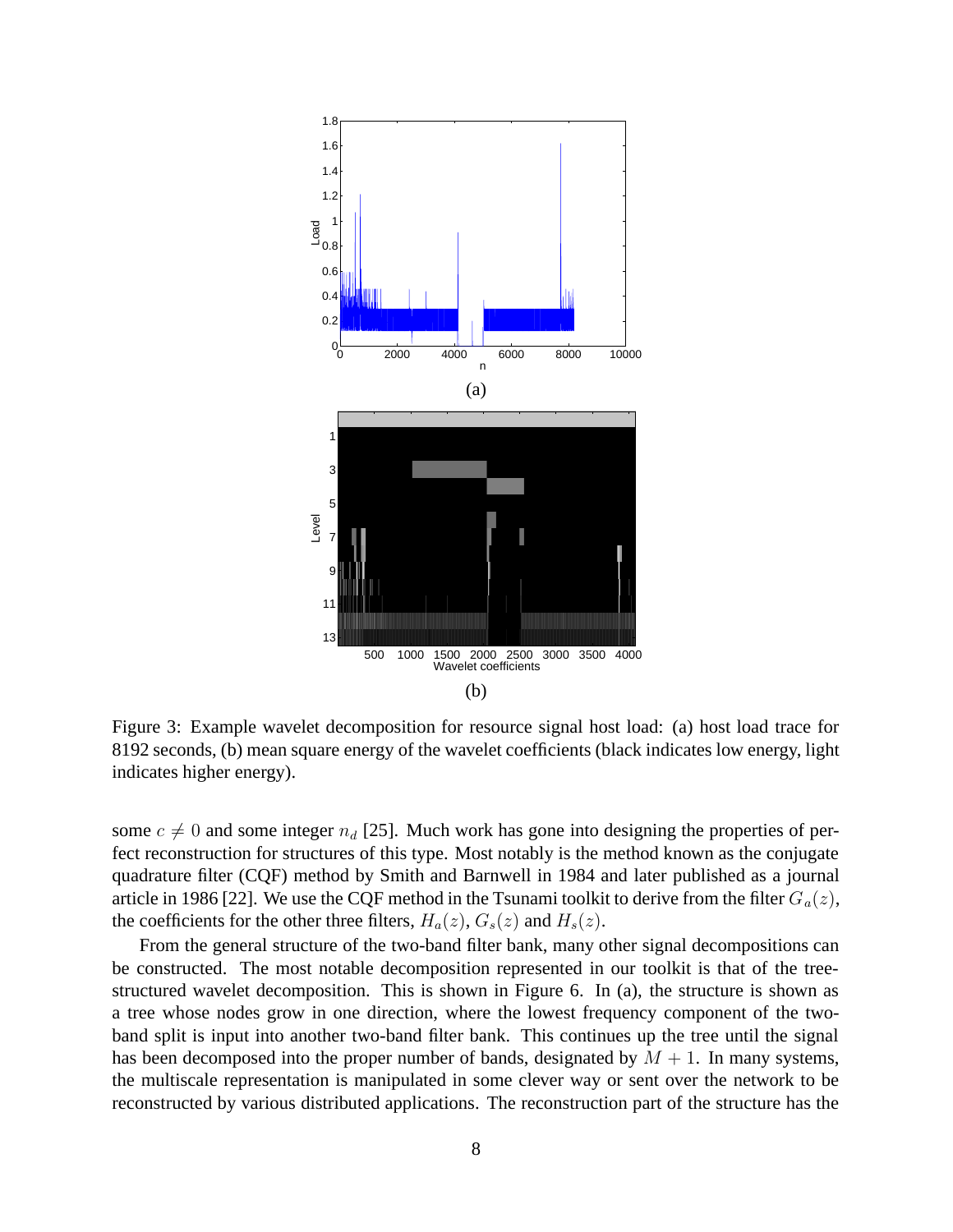| Decomposition | Period     | Number of | Frequency    | Frequency   |  |
|---------------|------------|-----------|--------------|-------------|--|
| level         | in seconds | points    | low          | high        |  |
| $Input = 1Hz$ |            | $\, n$    | $\mathbf{0}$ | $f_s/2$     |  |
| 0             | 2          | n/2       | $f_s/4$      | $f_s/2$     |  |
| 1             | 4          | n/4       | $f_s/8$      | $f_s/4$     |  |
| 2             | 8          | n/8       | $f_s/16$     | $f_s/8$     |  |
| 3             | 16         | n/16      | $f_s/32$     | $f_s/16$    |  |
| 4             | 32         | n/32      | $f_s/64$     | $f_s/32$    |  |
| 5             | 64         | n/64      | $f_s/128$    | $f_s/64$    |  |
| 6             | 128        | n/128     | $f_s/256$    | $f_s/128$   |  |
| 7             | 256        | n/256     | $f_s/512$    | $f_s/256$   |  |
| 8             | 512        | n/512     | $f_s/1024$   | $f_s/512$   |  |
| 9             | 1024       | n/1024    | $f_s/2048$   | $f_s/1024$  |  |
| 10            | 2048       | n/2048    | $f_s/4096$   | $f_s/2048$  |  |
| 11            | 4096       | n/4096    | $f_s/8192$   | $f_s/4096$  |  |
| 12            | 8192       | n/8192    | $f_s/16384$  | $f_s/8192$  |  |
| 13            | 8192       | n/8192    | 0            | $f_s/16384$ |  |

Figure 4: Following the diagram of Figure 3 (b), we show the decomposition level, the period  $(\Delta T)$ , the number of points at each level ( $n =$  number of points at 1Hz rate) and the frequency range information at each level in the decomposition.

reverse tree with pairs of synthesis filter banks matched up with the various levels of the analysis filter banks. This tree structured filter bank has a non-uniform decomposition of the input resource signal and is shown (not exactly to scale) in (b). An equivalent structure to that represented in (a) is shown in Figure 7 (a). In this figure all the various filters of the tree have been convolved into a single filter followed by a single down sampling component of the appropriate rate. Since the operation is dyadic, non-uniform, and logarithmically decomposed, the downsampling rates increase from bottom to top by powers of two. In (b), the general structure of filter banks are shown, representing both non-uniform and uniform decompositions. In a uniform decomposition, each of the r*<sup>i</sup>* are equivalent to the number of bands in the decomposition. For example, if we use a 10 level decomposition,  $r_i = 10$  for all *i*.

There are numerous tradeoffs between the structures, and the types of filters that are used in the analysis and synthesis stages. A major tradeoff is the system delay between the input resource signal,  $x(n)$ , and the reconstructed system output,  $c \cdot \hat{x}(n-n_d)$ . Because in all cases it is beneficial to minimize the real-time system delay, the type of structure and the order of filter coefficients must be chosen carefully. Later in this report, Section 8, we provide an analytical analysis of the real-time system delay based on the non-uniform structure, the operation type and the order of the filter coefficients. Real-time system delay is an important issue that must be addressed to realize interactive, wavelet-based distributed system application building. It is an important design consideration that is typically based on the delay signature of the application.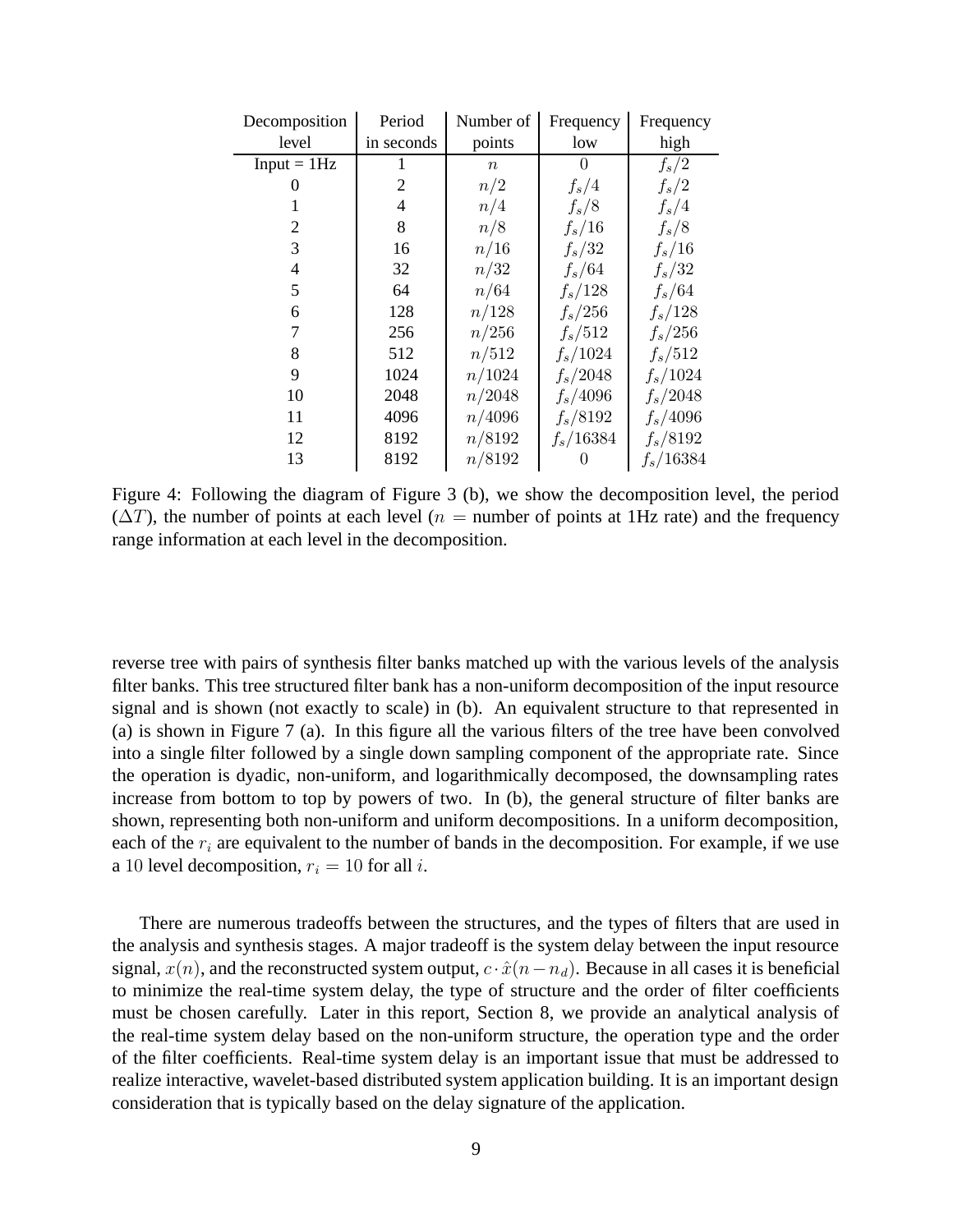

Figure 5: Simple discussion of wavelets: (a) typical spectrum of resource signal, (b) the twochannel digital filter bank, (c) typical filter responses of two-band filter bank.

#### **3.2 Multi-resolution analysis**

It is important to describe to the reader what is meant by a wavelet-based multi-resolution analysis. Figure 8 shows this qualitatively. The figure shows an input signal  $x_n$ , representing an appropriately sampled, fine-grain resource signal, the binning of a network bandwidth trace. The input signal is being decomposed into three resolution stages composed of *approximation* and *detail* signals. By traversing the approximation tree  $\left(approx_j, j \right)$  increasing), we observe that each of the plots not only have fewer points, but describe a coarser approximation of the underlying input signal. Each successive approximation contains half the number of points and captures half of the frequency content of the previous approximation. Even though as  $j$  increases each approximation has fewer points, each graph is still covering the same period of time. By observing the details, we can qualitatively see that the amount of information taken away from each approximation at subsequent levels is the detail. That is,  $approx_j = approx_{j-1} - detail_j$ . The filters  $\psi$  and  $\phi$  are derived from the wavelet basis function.

The following discussion is informed by the work of Mallat [12], Daubechies [4], and Abry, et al [2]. The structure shown in the figure is the discrete wavelet transform (DWT), a mathematical transformation for representing a 1-dimensional discrete time signal  $x_n$ . Intuitively, the DWT splits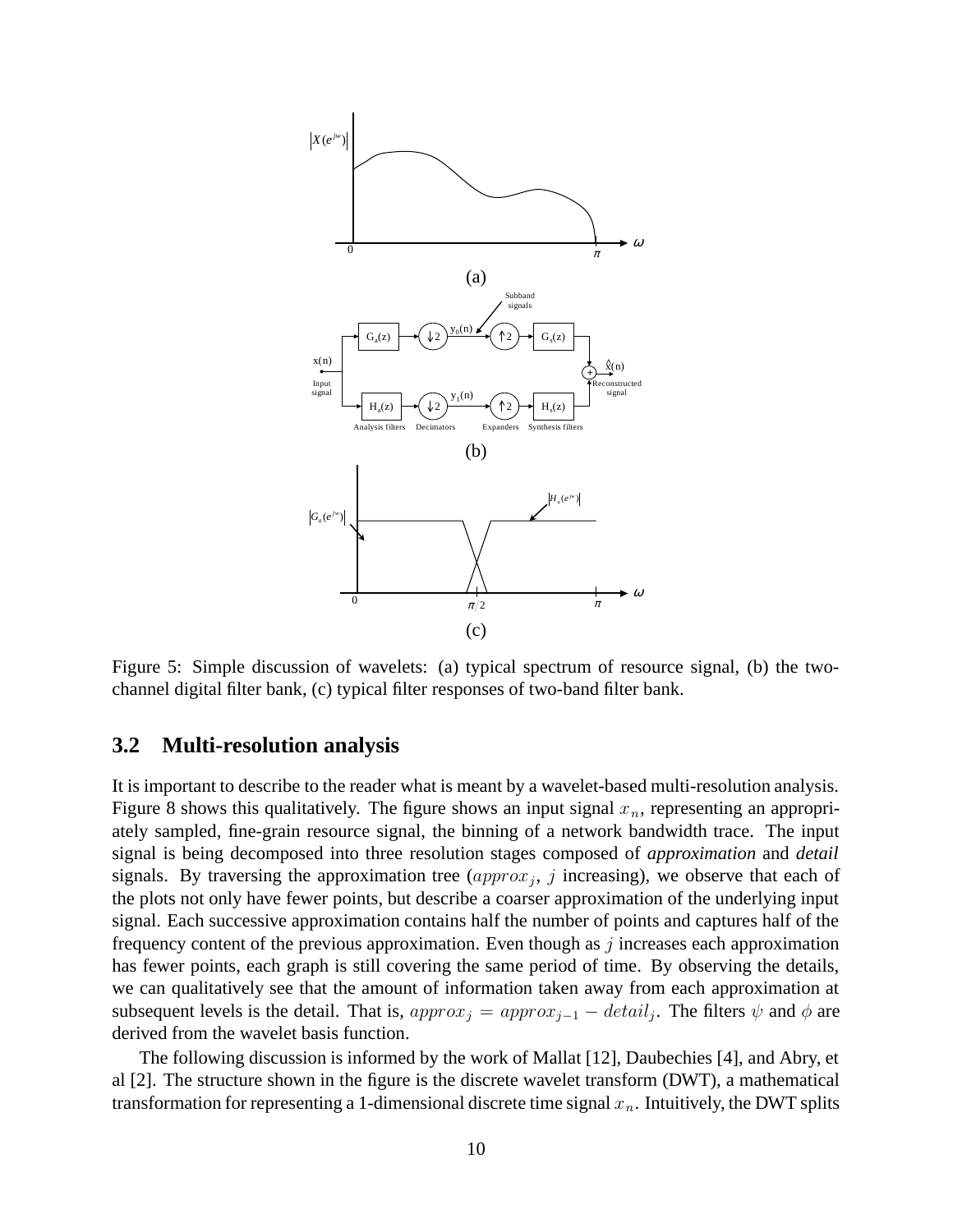

Figure 6: Tree structure filter bank system: (a) diagram of the system, (b) frequency representation.

a 1-dimensional signal into a 2-dimensional signal representing time and scale (like frequency) information. The input signal is represented in terms of shifted and dilated versions of a prototype bandpass wavelet function  $\psi_{j,n}$  and shifted versions of a low pass scaling function  $\phi_{j,n}$ , based on the scaling function,  $\phi_0$  and the mother wavelet basis function,  $\psi_0$ . The relationship between these functions are

$$
\{\phi_{j,n}(t) = 2^{-j/2}\phi_0(2^{-j}t - n), n \in \mathcal{Z}\}
$$

and

$$
\{\psi_{j,n}(t) = 2^{-j/2}\psi_0(2^{-j}t - n), n \in \mathcal{Z}\}.
$$

To generate an accurate multi-resolution view of the input signal, the functions  $\psi_0$  and  $\phi_0$  are chosen so that they are of sufficiently high order (typically determined empirically) and constitute an unconditional Riesz basis. More details on the properties of the wavelet and scaling functions can be found in Daubechies [4] and Newland [15, Chapter 17]. Multi-resolution analysis (MRA) first coined by Mallat [12], consists of a collection of nested subspaces  $\{V_j\}_{j\in\mathbb{Z}}$  such that:

$$
V_j \subset V_{j-1}.
$$

Multi-Resolution analysis projects the signal  $x_n$  into each of the approximation subspaces  $V_i$ . The approximation signal is then given by the following relationship:

$$
approx_j(t) = (Proj_{V_j} x_n)(t) = \sum_n a_x(j, n)\phi_{j,n}(t).
$$

The coefficients  $a_x(j, k)$  are defined through the inner product of the input signal  $x_n$  with  $\phi_{j,n}$ ,

$$
a_x(j, n) = \langle x_n, \phi_{j,n} \rangle.
$$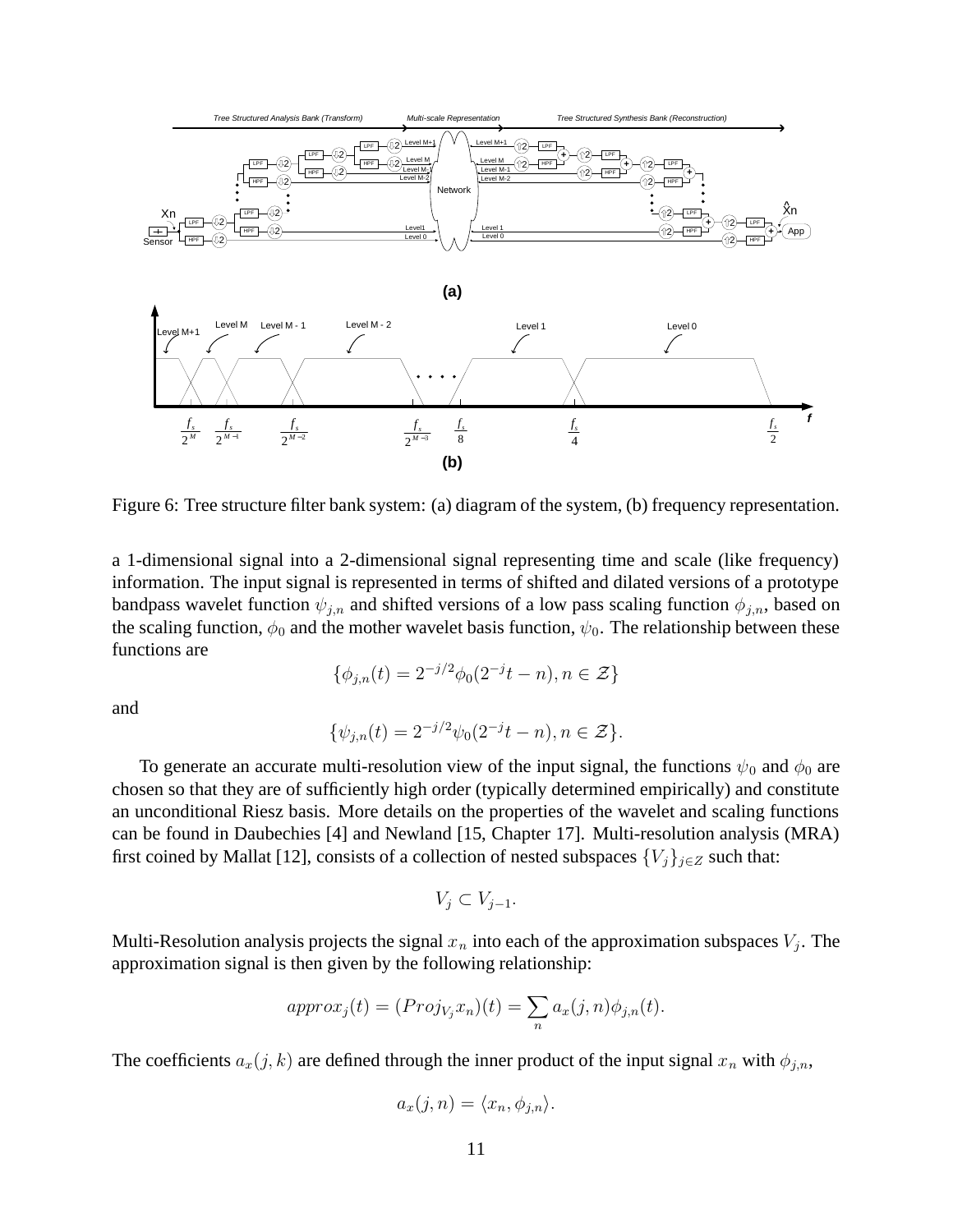

Figure 7: Filter bank structures: (a) the equivalent non-uniform structure of the tree, (b) the general filter bank structure.

Similarly, the detail signal is given by the following relationship:

$$
detail_j(t) = (Proj_{W_j}x_n)(t) = \sum_n d_x(j,n)\psi_{j,n}(t),
$$

where the coefficients  $d_x(j, n)$  are defined through the inner product of the input signal with  $\psi_{j,n}$ ,

$$
d_x(j, n) = \langle x_n, \psi_{j,n} \rangle.
$$

Based on the above, a resource signal can be represented without loss of information using the coarsest grain approximation signal and the underlying details. This is shown in the following relationship:

$$
ResourceSignal, x_n = approx_J(t) + \sum_{j=0}^{J} detail_j(t)
$$

The MRA analysis provides us with great flexibility. With this type of analysis, combinations of approximations and details can be studied together to better understand the dynamics of resource signals. As discussed earlier in the related work section of this paper, we performed an empirical study of the predictability of network bandwidth traces [16] using the Tsunami toolkit. In this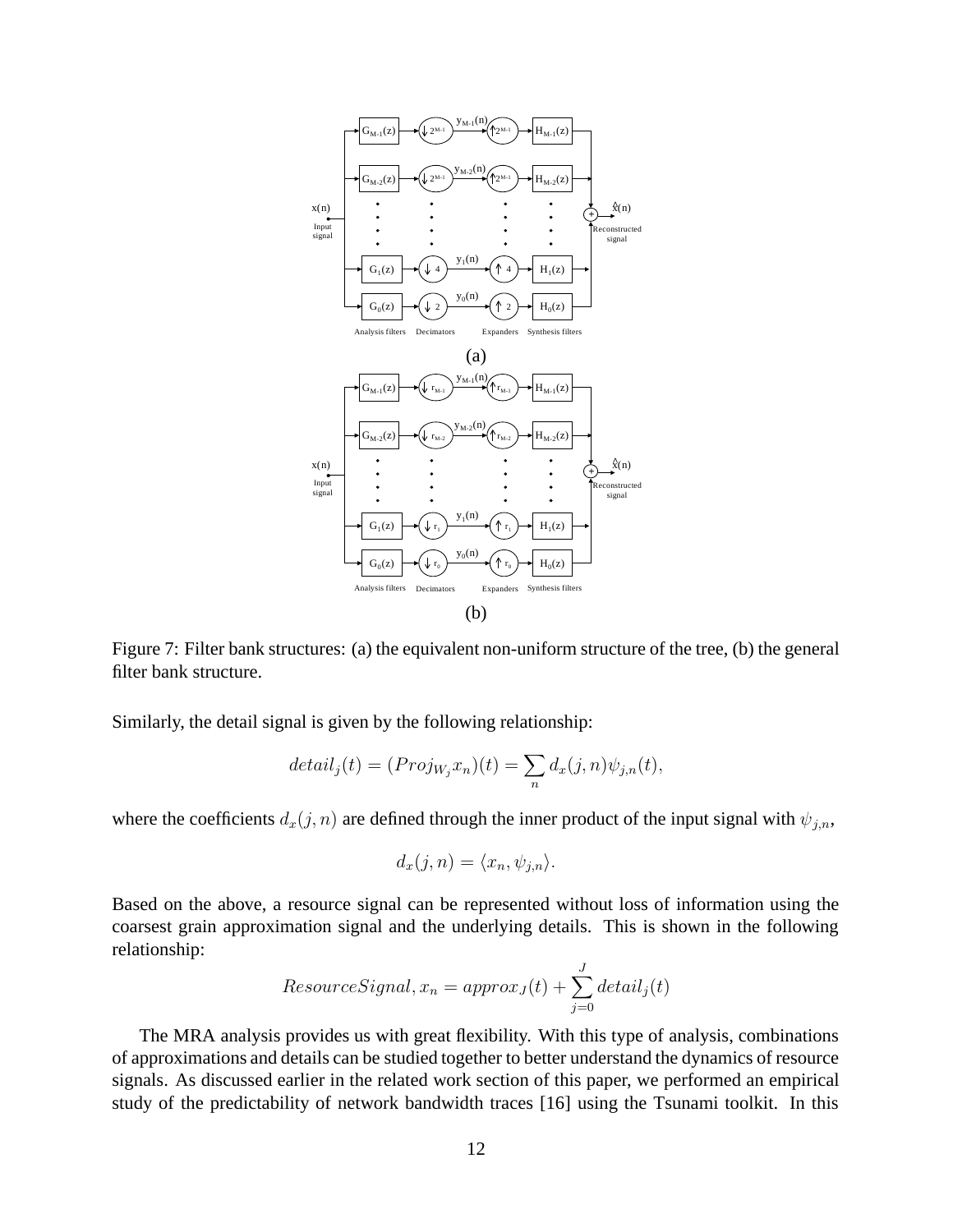

Figure 8: Multi-resolution analysis of three scales.

work, we first looked at the predictability of the detail signals and found that these signals are difficult to predict because they resemble that of *white noise*, a process lacking correlation structure. For an input signal that is mostly long-range dependent (LRD), a characteristic that binned network bandwidth traces tend to exhibit, it has been shown that the detail signals are mostly that of white noise, making it difficult to predict [8]. This work showed this for fractional brownian motion, an LRD process. However, this property is not true in general, and empirical studies can shed light on the predictability of the detail signals for an unspecified random process. From the failure of predictability on the detail signals, we looked into the predictability of the approximation signals and found that there exists some predictability. Many times there is a particular scale that proves to be the most predictable, a phenomenon that we coin the *predictability sweet spot*. The wavelet approximation signals are closely related to binning, a technique commonly employed to look at the multi-scale, multi-fractal properties of network bandwidth traces. The flexibility of an MRA analysis is extremely beneficial to analyzing the properties of resource signals, and may also prove to be important in online system building.

## **4 Goals and requirements**

The goal of Tsunami is to facilitate two aspects of the construction of wavelet-based systems for use in distributed systems. The first is to provide a general wavelet system for analyzing resource signals using many different types of decompositions and basis functions. The second is to use the toolkit in building online components in distributed systems that lead to performance gains in prediction, dissemination and scalability.

#### **4.1 Designing a wavelet system for research**

In order to address the goals of the Tsunami toolkit, we must first understand the steps that a researcher would follow to use wavelets as a tool for analyzing resource signals and then proceeding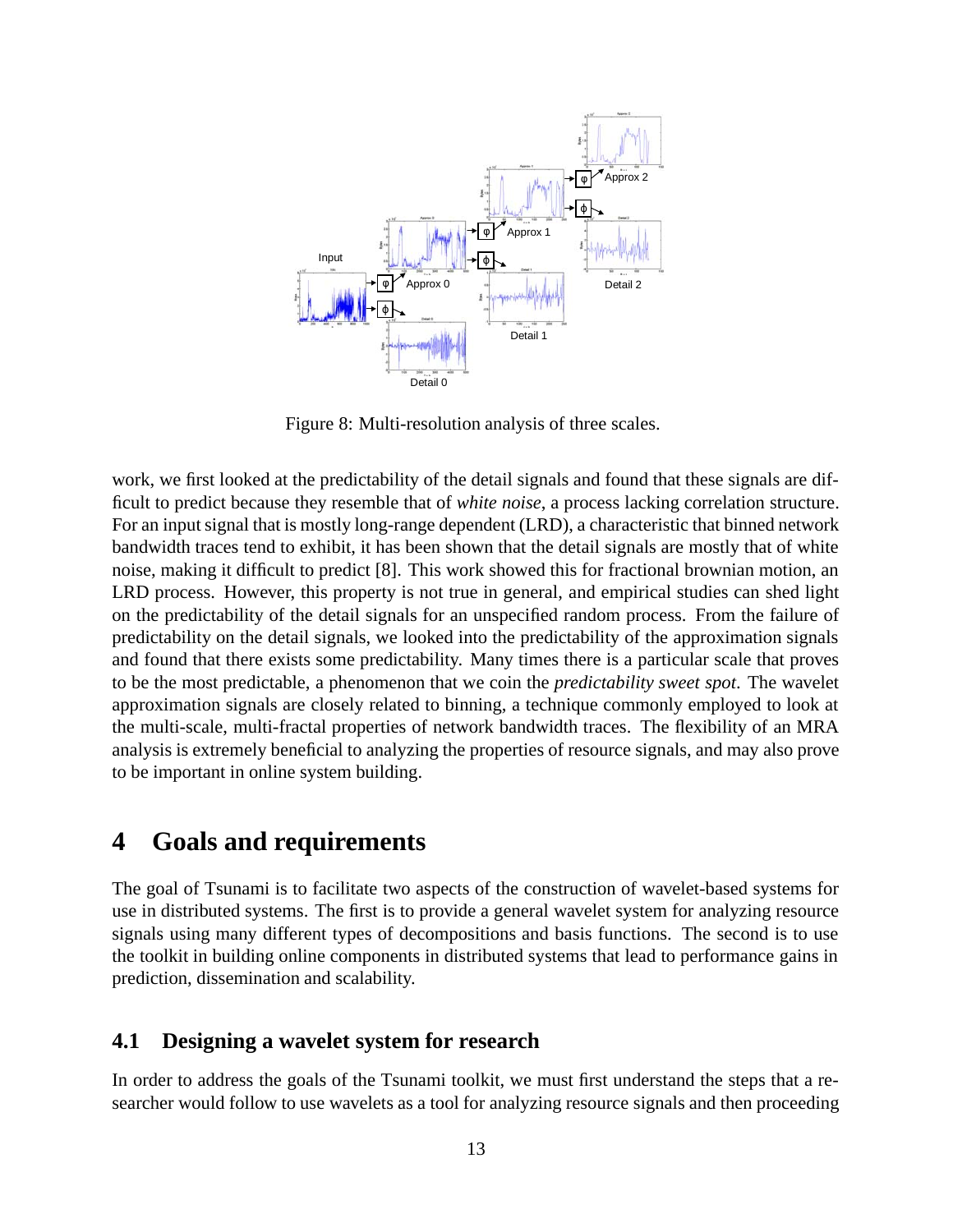to the building of online componenets. In what follows, we describe the steps a researcher would follow to accomplish the task of constructing an online system using wavelet based techniques.

- 1. Construct a sensor to measure the resource signal of interest. The measurements must be periodically sampled at a fine-grain rate such that all important characteristics of the resource is captured. If the rate is not fine-grain enough, a strange sort of aliasing may occur, in that the information captured will not be ground truth. The rate at which a resource is measured should be resource appropriate.
- 2. Create a trace file from the sensor output in order to facilitate offline analysis of the resource. This is important since one may go through many trials of analysis.
- 3. Decide upon the initial parameters of the offline wavelet analysis. These include the type of transform, the type of decomposition, the number of levels in the decomposition and the type of wavelet filter. This step may be repeated multiple times since there are degrees of freedom.
- 4. Qualitatively or quantitatively analyze the wavelet coefficients using other offline plotting tools and analysis tools such as Tsunami, Matlab, gnuplot or RPS to study the properties of the output representation.
- 5. Manipulate the wavelet coefficients using any technique that one sees fit. Examples are noise thresholding by zeroing out low energy coefficients, discarding various levels in the decomposition that are deemed unimportant, or performing various types of compression techniques.
- 6. Reconstruct the time-domain resource signal using a synthesis structure that matches the analysis structure in an appropriate way. Parameters between the analysis and synthesis structures should be matched in order to avoid unnecessary error.
- 7. Determine the success of the analysis by comparing the reconstructed time-domain signal with that of the original resource signal to obtain various performance metrics.
- 8. Construct an online system using the parameters of the study which had yielded the best results, and customize the system using home-grown solutions. Customized components are placed in front of the analysis section, between the analysis and synthesis sections or at the back of the synthesis section depending strongly on the application and the goals of the system.

A flowchart diagram of the process is shown pictorially in Figure 9.

To address 1, there are many sensors that exist today to measure resource signals in distributed systems. The RPS toolkit provides sensors which measure host load, network bandwidth, Windows performance data and /proc resource signals. The Remos [11] and the Network Weather Service (NWS) [26] systems provide sensors that measure available bandwidth between two endpoints. If the system is to be used under the Windows operating system, the Watchtower [10] system can be employed to measure hundreds of performance counters for generating multi-variate, periodically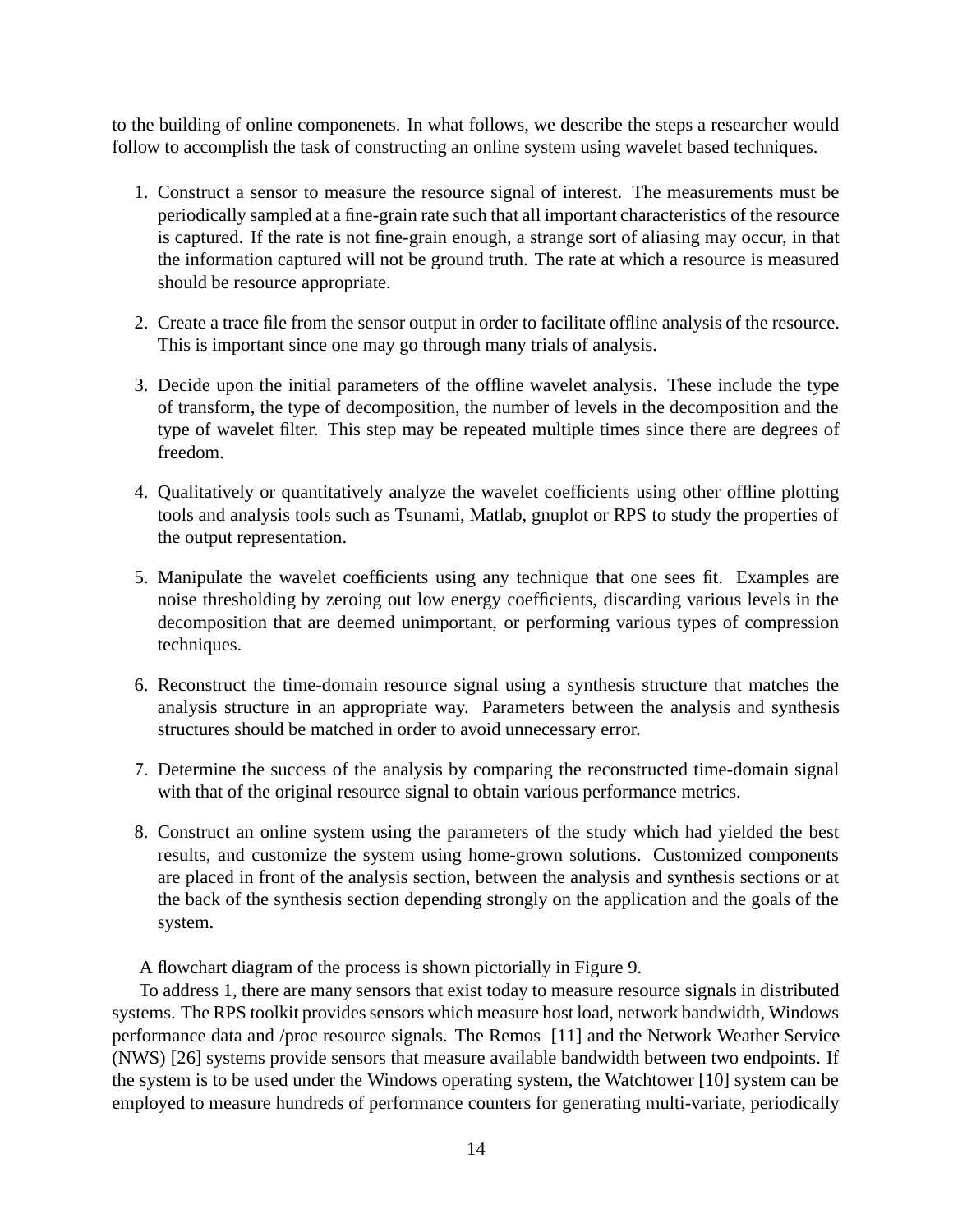

Figure 9: A flowchart of the steps of research using Tsunami.

| Parameter              | Description                                                                     |
|------------------------|---------------------------------------------------------------------------------|
| Transform type         | The transform type decides what kind of decomposition is performed. This can    |
|                        | be a DWT, streaming wavelet transform, wavelet packets with entropy, uniform    |
|                        | filter banks, or optimized low-delay filter banks. The transform can also be    |
|                        | dynamically changing based on the signature of the incoming resource signal.    |
| Number of levels       | The number of levels in the decomposition is typically a function of the        |
|                        | transform type and the frequency characteristics of the resource signal to be   |
|                        | analyzed.                                                                       |
| Wavelet basis function | Which basis function to use is typically decided upon empirically. However,     |
|                        | high order basis functions increase the system delay, and therefore one would   |
|                        | like to use the lowest order basis function while still achieving good results. |
|                        |                                                                                 |

Figure 10: The degrees of freedom of a wavelet offline analysis.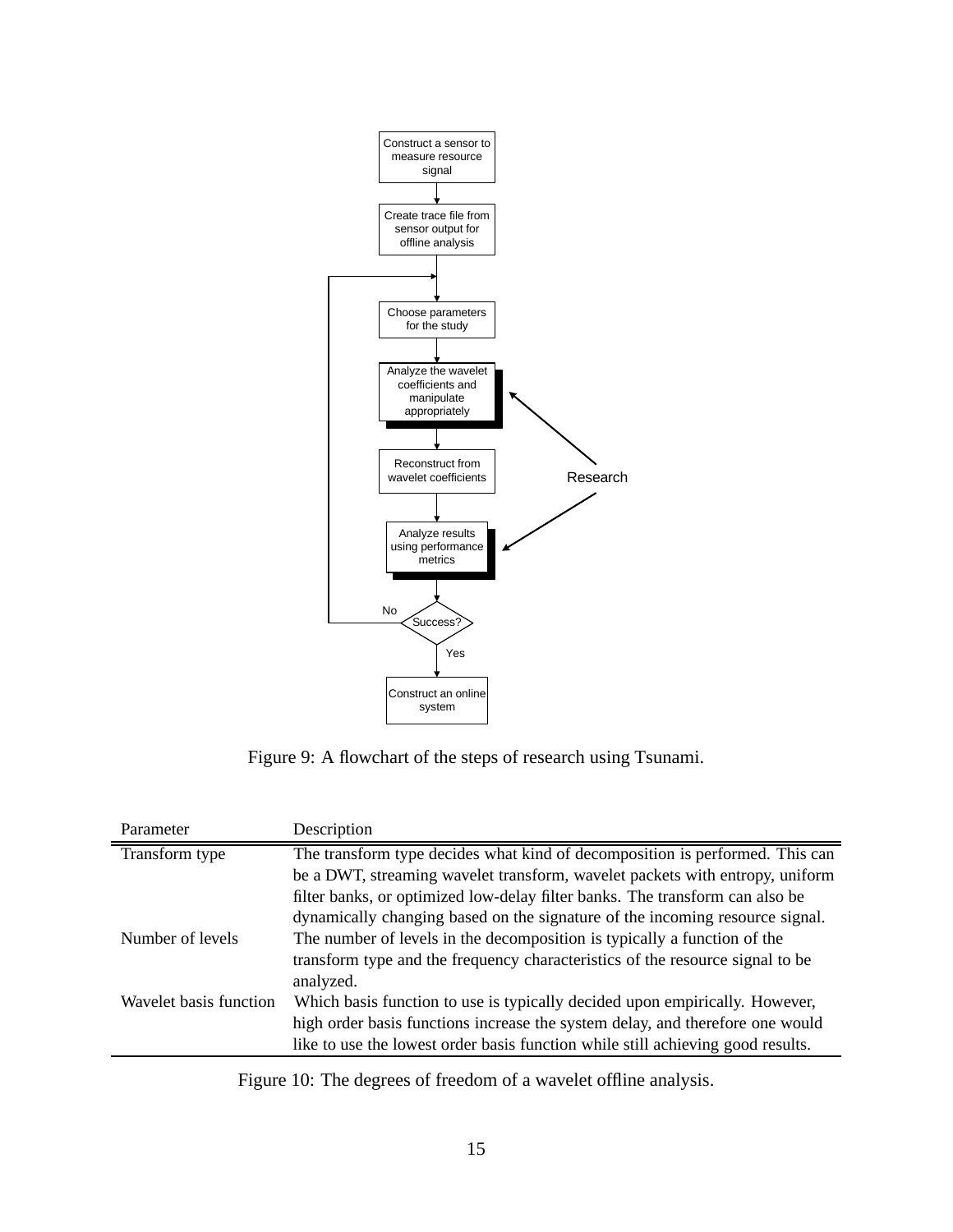sampled resource signals. Each of these utilities can write the measurements of the environment to file to be used for offline analysis, addressing item 2.

In item 3, there are many types of parameters that can be manipulated during wavelet offline analysis. Figure 10 lists what we believe to be the degrees of freedom in offline analysis. One must first decide what type of transform is to be used. Among the most common transforms are the DWT, wavelet packets, or any other type of frequency decomposition ranging from uniform to non-uniform and combinations between. The next parameter to be determined is the number of levels used in the decomposition. A resource signal which contains high energy in the low frequency bands will typically want to increase the number of levels in the decomposition, leading to narrow low-frequency bands. The basis function used, which represents the filter type and coefficients, are typically determined empirically. One can start with a Haar wavelet (DAUB2) and increase the filter order linearly to obtain the type of smoothing required for a given application. There are many degrees of freedom in a wavelet analysis, and researchers demand the flexibility to experiment with each of these parameters in their work.

In order to evaluate the parameters under test listed in 4, the output of the analysis (i.e. wavelet coefficients or reconstructed signals) are imported into other offline tools for performing statistical analysis or to look at the output of the decomposition in qualitative fashion. Tools that we have used for evaluating our parameter choice include Tsunami, Matlab, gnuplot and RPS. Gnuplot is a tool that can be used to perform simple graphing of data. However, a more powerful tool for graphing and also performing time-series analysis in a complete package is the Matlab software from Mathworks. Tools such as RPS can be used to analyze the predictability of wavelet coefficients to try and find performance gains in scheduling message transfers over network links or scheduling computation on a set of candidate hosts. Predictors can also be employed to attempt to reduce real-time system delay in the system.

As stated in items 5 and 6, the typical use of the wavelet transform is to manipulate the coefficients for a given application, and then perform the reconstruction. When building systems that use the wavelet transform, applications are typically placed between the transform block and the reconstruction block that solves some a-priori purpose. This application manipulates the coefficients in a way dictated by the application. The manipulated coefficients are then reconstructed, producing an estimate of the original resource signal.

As listed in 7, to determine the success of the simulation, a researcher will evaluate the performance of a given application or study by comparing the original input resource signal and the reconstructed resource signal in terms of some performance metric. If the metric deems the study unsuccessful, then step 3 can be repeated with different parameters guided by the value of the performance metrics under test. If the study is successful, then as step 8 suggests, a researcher may decide to build an online system to provide enhancements to their application by the inclusion of wavelet techniques.

Our goal is to provide a toolbox that accomodates the above steps. In order to create a tool for facilitating research using wavelets, we have come up with many design requirements of a wavelet-based research toolkit.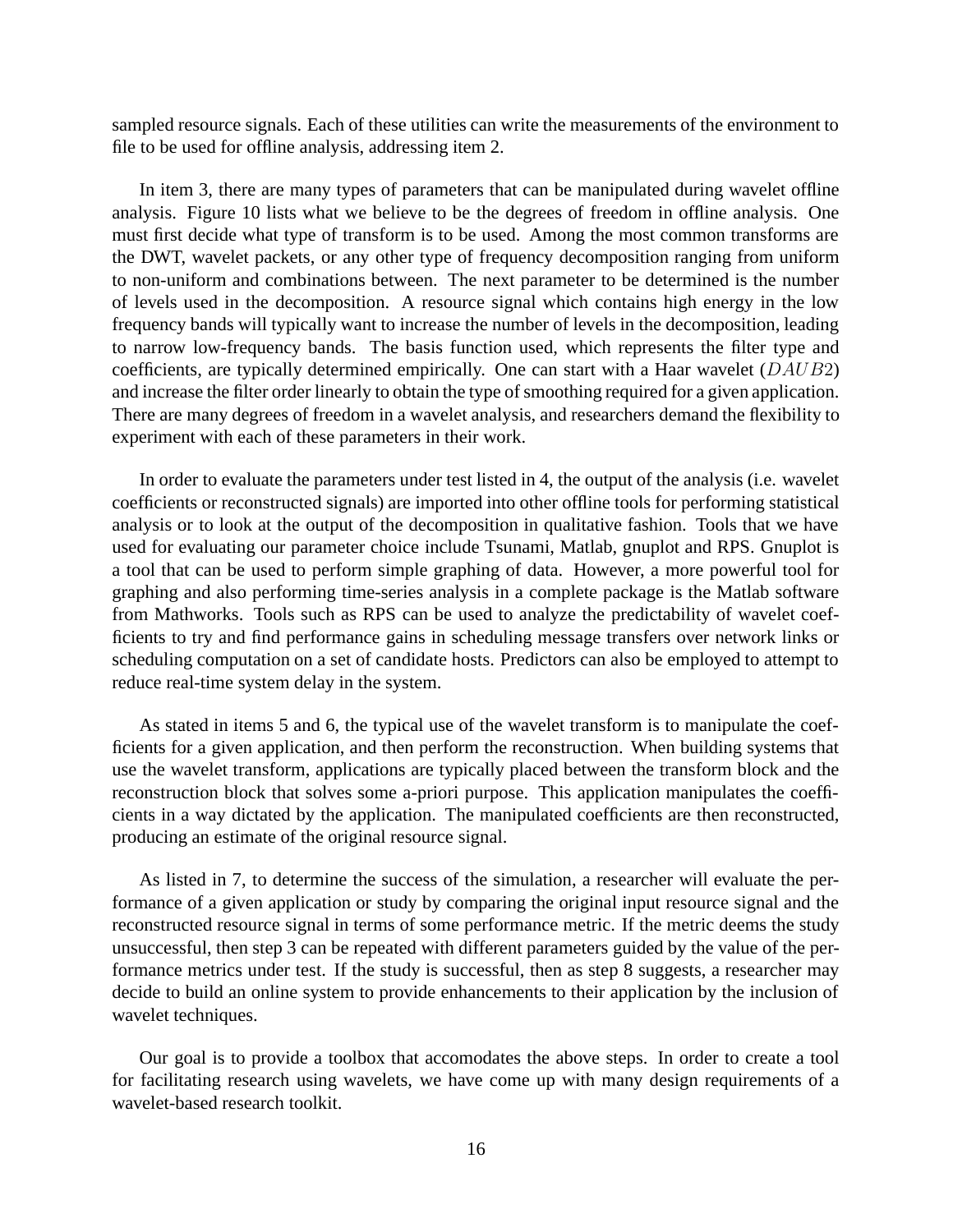#### **4.2 Design requirements of a wavelet-based system**

To provide researchers with a powerful wavelet-based tool for furthering research in the understanding of resource signals and how they effect performance in distributed systems, we have compiled the following design requirements. The requirements are not ordered by importance, but rather from low-level to high-level abstractions.

Generality: The toolkit is designed so that many different communities can use Tsunami by simply creating a domain-based sample type based on their application. This sample abstraction should extend to blocks of samples so that samples may be aggregated and worked on in chunks. Communities that might benefit from this tool include graphics, robotics, network systems, interactive art and music.

**Fine-granularity objects:** The building blocks of the toolkit should be fine-grained so that many different types of structures can be constructed by appropriately connecting objects together. The tool must allow for arbitrary decompositions from uniform to non-uniform, and also treestructures by the cascading of two-band filter-banks.

**Extensibility in filtering:** Many different types of wavelet basis functions (filter coefficients) should be supported, as well as different types of filters such as finite impulse response filters (FIR) and infinite impulse response filters (IIR). It should be easy to add new filters to the toolkit as the need arises.

**Multiplicity in operation:** Operations in the toolkit should run in sample by sample mode, or in block mode by the aggregation of samples into blocks. Mechanisms should be created which allow the user to aggregate samples into a block and call block operations, or clock samples into sample operation methods. In the transformations, state should be kept so that a user can switch between sample and block operation at execution time by calling the correct member function.

**Streaming operation:** We define streaming operation as the ability to clock samples or blocks of samples into the structure of the decomposition as soon as they are ready and have them clock out as they have been processed. Streaming operation treats the wavelet structure as a filter bank instead of just an algorithm as is the case with the DWT. When building online systems using wavelets, streaming operation is an invaluable technique when delay constraints are such that it is inappropriate to wait for a block of samples. This situation arises frequently in interactive systems and many times in distributed systems with real-time constraints.

**Compatibility with other tools:** The discrete wavelet transform (DWT) and the inverse discrete wavelet transform (IDWT) should be supported. In this type of transform, an input buffer is provided, length  $2^M$ , yielding an output signal consisting of  $M + 1$  levels, length  $2^M$ . The parameter M is the number of two-band filter banks, a structure that we loosely term *a stage*, used in the transformation. Since it is undefined to run the DWT/IDWT in streaming sample operation, this will only support block operations.

**Flexibility in MRA:** Interfaces should be constructed to obtain the approximation and detail signals. Any combination of the two types of signals should also be supported.

**Adaptability:** Time varying operation should be easily achieved through mechanisms of the design. The Tsunami design should support changing the number of bands in the decomposition, changing the decomposition type, and changing the type of filters used in the decomposition at run-time. This allows a researcher to adapt the structure of the analysis based on input signal dynamics.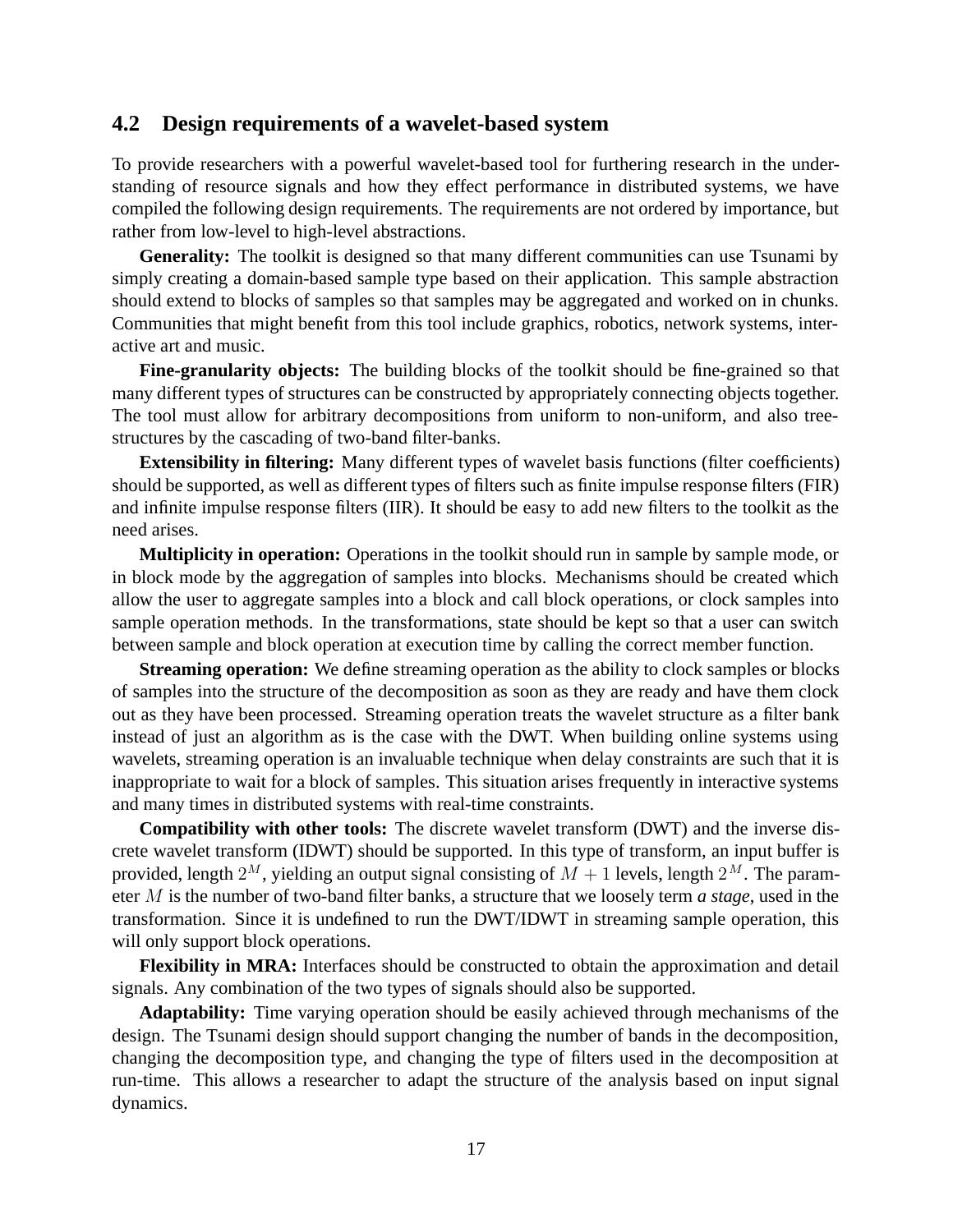**Interoperability:** The Tsunami toolkit must correctly interface to RPS, implying that the sensor outputs from RPS must be converted to samples that Tsunami can understand, and then back again. The interfaces must have the ability to be serialized over the network using RPS's mirror abstraction.

**Jitter insensitivity:** The tool should be able to recover from jitter and lost samples due to the infallability of the network. Recovery should attempt to do something reasonable such as interpolation (essentially averaging) or simply zeroing lost samples. If samples that arrive late have already been accounted for, the information in the late arriving sample can be used in the next jitter action event that takes place.

In the next section, we show how to obtain, compile and use Tsunami immediately as an analysis tool. Readers who wish to understand the software implementation before using the tool, can skip to Section 6 and later return to the next section for usage details.

### **5 Using Tsunami out of the box**

We have built many command line utilities that allow researchers to immediately use Tsunami after it has been downloaded and compiled. Tsunami is made available through the release of RPS<sup>2</sup>. Once the release package has been downloaded and extracted from the tar file into the user defined root directory, all documentation related to the system build is located in the directory doc. The file BUILD provides an explanation on how to set the environment for an RPS build and how to compile the code for a given build environment. The Tsunami toolkit is highly dependent on the RPS build environment, and the steps outlined in the BUILD document must be followed initially. Once these steps are completed, README. Wavelets provides an explanation on how to build the Tsunami toolkit after all other build dependencies have been satisfied.

The Tsunami library is built from the *Wavelets* directory located as a sub-directory of the RPS root directory. The directory structure located in this directory follows from the build environment of RPS. The source code for the toolkit is located in the include and src directories. After successful compilation, the command line utilities will be in the directory

```
Wavelets/bin/$RPS_ARCH/$RPS_OS
```
accessed from the root directory of the release. The environment variables \$RPS ARCH and \$RPS OS describe the architecture of the machine and the operating system respectively. These environment variables are artifacts of releasing Tsunami with RPS and may be changed in future releases to its own independent project.

In this section, we provide examples of how to get started using Tsunami without learning most of the details needed to extend and build advanced applications with our toolkit. For a discussion on more advanced usage and extensions to the toolkit, we refer the reader to Section 7. In Figure 11 we list the statically structured, streaming utilities that we provide. Among these, we have utilities that compute the forward transformations providing wavelet coefficients and MRA coefficients as well as the reverse transformations that perform the reconstruction from wavelet coefficients. Each of these utilities can be run on individual samples or on a block of samples. Also, a mix

<sup>&</sup>lt;sup>2</sup>To download the latest version of Tsunami, please visit the RPS website located at http://www.cs.northwestern.edu/∼RPS/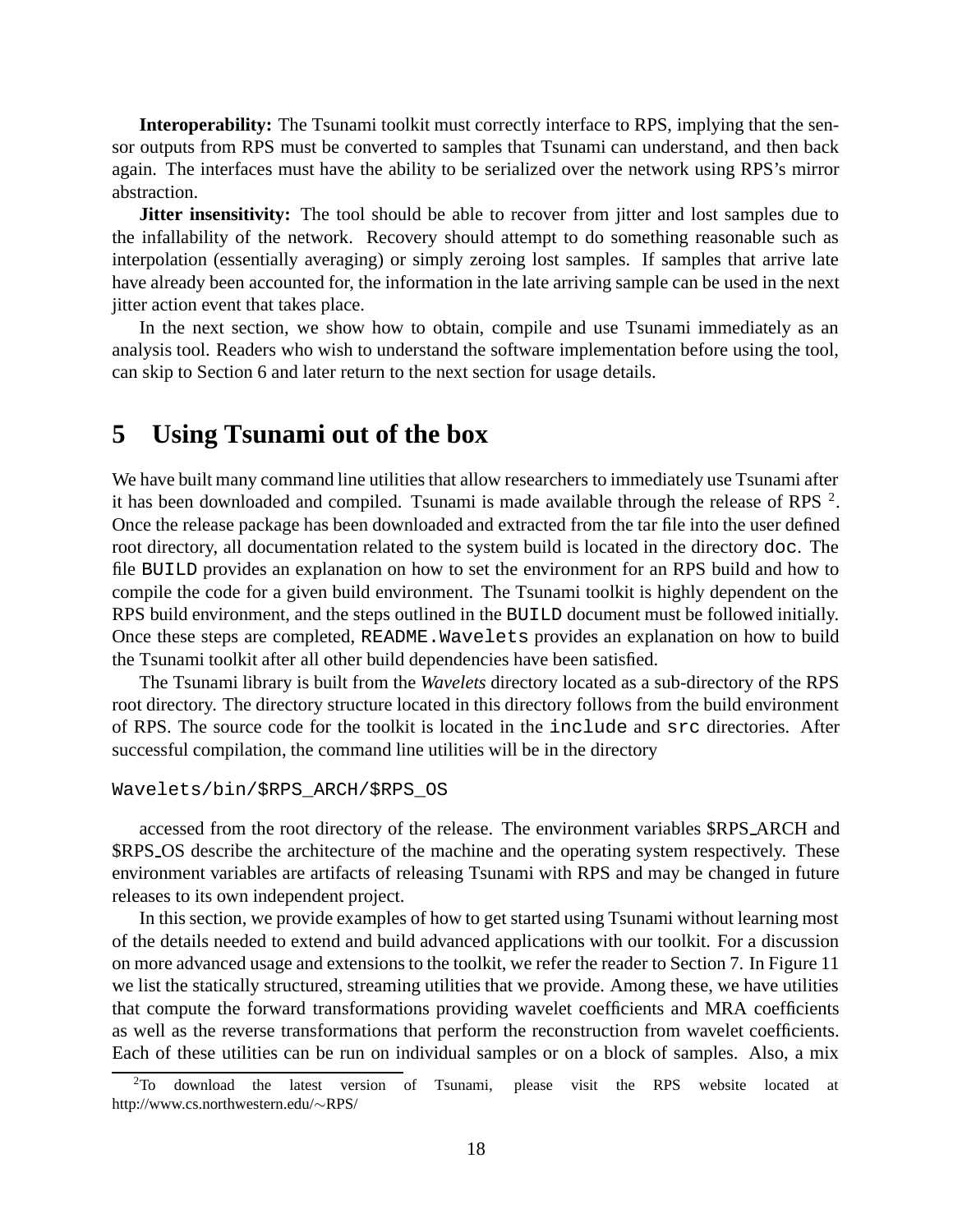| <b>Utility Name</b>                        | Description                                                   |
|--------------------------------------------|---------------------------------------------------------------|
| <b>Streaming Static Forward Transforms</b> |                                                               |
| sample_static_sfwt                         | Forward static transform utility that provides approximation, |
|                                            | detail and transform signals in sample operation              |
| block_static_sfwt                          | Same as above in sample block operation                       |
| sample_static_mixed_sfwt                   | Forward static transform that provides a mix of approximation |
|                                            | and detail signals based on a signal specification            |
| block static mixed sfwt                    | Same as above in sample block operation                       |
| <b>Streaming Static Reverse Transforms</b> |                                                               |
| sample_static_srwt                         | Reverse static transform utility that reconstructs the time-  |
|                                            | domain signal from wavelet coefficients                       |
| block_static_srwt                          | Same as above in sample block operation                       |
| sample_static_mixed_srwt                   | Reconstructions using a mix of approximation and detail       |
|                                            | signals based on a signal specification. May produce error    |
|                                            | between input signal and reconstruction based on mix of input |
|                                            | signals                                                       |
| block_static_mixed_srwt                    | Same as above in sample block operation                       |
| <b>Streaming Static System Tests</b>       |                                                               |
| sample_static_streaming_test               | This utility performs a static forward transform and then     |
|                                            | reconstructs using a delay block and a reverse transform. An  |
|                                            | error signal is generated to show the system is working       |
|                                            | correctly. Error should be negligible                         |
| block_static_streaming_test                | Same as above in sample block operation                       |

Figure 11: Tsunami streaming static transform command line utilities

of approximations and details can be requested by using the mixed signal utilities. Test code is provided for determining whether the routines are working correctly after the build, and really provide no analytical benefits. The test routines compute the error between an input signal and the reconstructed signal. The error should be negligible if the toolbox has been installed correctly.

In Figure 12 we list the dynamic streaming utilities. The dynamic transforms are similar to the static transforms except that the structure of the decomposition and the coefficients used can be changed dynamically at runtime. The utilities listed here are extremely simple in that the changes happen at periodic points in time in terms of the number of samples. A more sophisticated application might detect epoch changes in the input signal and shape the structure or change the coefficients accordingly. This is an area that we have given some thought to, but we do not provide signal detection functionality in the current release of the toolkit.

In Figure 13 we list the discrete wavelet transform utilities. These utilities are a bit different from the others in that the transform is only to be run in block mode, and the block size is a function of the input signal length. Operations such as forward, reverse and mixed are supported in a similar manner to that of the static streaming and dynamic streaming transforms.

The arguments of each of these utilities are different based on the type of operation. We have recognized seven classes of command line arguments. These are *basic static streaming*, *mixed static streaming*, *basic dynamic streaming*, *mixed dynamic streaming*, *basic discrete*, *zerofill discrete* and *mixed discrete* command line arguments. In Figure 14, we compile a list of which utilities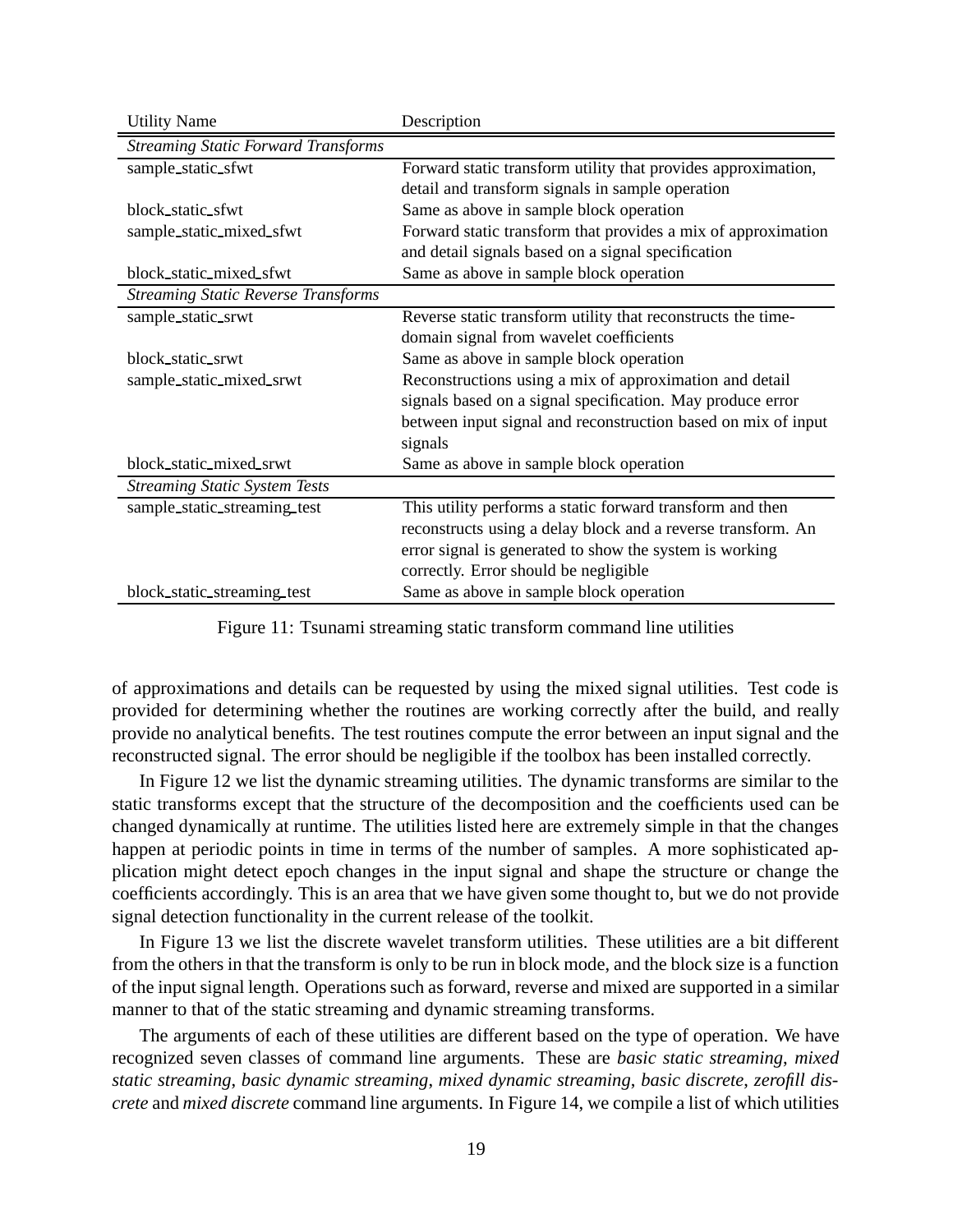| <b>Utility Name</b>                         | Description                                           |
|---------------------------------------------|-------------------------------------------------------|
| Streaming Forward Dynamic Transforms        |                                                       |
| sample_dynamic_sfwt                         | Forward dynamic transform utility that provides       |
|                                             | approximation, detail and transform signals in        |
|                                             | sample operation. Structure and filter changes        |
|                                             | specified as a sample interval upon which to adapt    |
| block_dynamic_sfwt                          | Same as above in sample block operation               |
| sample_dynamic_mixed_sfwt                   | Forward dynamic transform that provides a mix of      |
|                                             | approximation and detail signals based on a signal    |
|                                             | specification. Changes occur based on sample change   |
|                                             | interval.                                             |
| block_dynamic_mixed_sfwt                    | Same as above in sample block operation               |
| <b>Streaming Reverse Dynamic Transforms</b> |                                                       |
| sample_dynamic_srwt                         | Reverse dynamic transform utility that reconstructs   |
|                                             | the time-domain signal from the forward transform.    |
|                                             | Upon a forward transform dynamic change, the reverse  |
|                                             | transform must change similarly. Change interval is   |
|                                             | passed as an argument                                 |
| block_dynamic_srwt                          | Same as above in sample block operation               |
| sample_dynamic_mixed_srwt                   | Reconstructions using a mix of approximation and      |
|                                             | detail signals based on a signal specification.       |
|                                             | Change interval is passed as an argument. May produce |
|                                             | some error based on input signals                     |
| block_dynamic_mixed_srwt                    | Same as above in sample block operation               |
| <b>Streaming Dynamic System Tests</b>       |                                                       |
| sample_dynamic_streaming_test               | The system test performs a forward dynamic            |
|                                             | transform followed by the appropriate                 |
|                                             | delay component and the reverse dynamic               |
|                                             | transform. The structures of the forward and          |
|                                             | reverse change according to a sample interval         |
|                                             | passed as an argument.                                |
| block_dynamic_streaming_test                | Same as above in sample block operation               |

Figure 12: Tsunami streaming dynamic transform command line utilities

belong to which class. The class designations are represented hierarchically in Figure 15.

The basic command line arguments for the streaming static transforms in the forward and reverse direction follow the form

```
./basic_static_streaming [input-file] [wavelet-type-init]
   [numstages-init] [transform-type] [flat] [output-file].
```
When the command is of a mixed signal type, a combination of approximation and detail signals, an additional signal specification file is required in the argument list. The format of the signal specificiation file is simple, and as an example we show the syntax for a user requesting five approximation signals and five detail signals. The signal specification file has the form: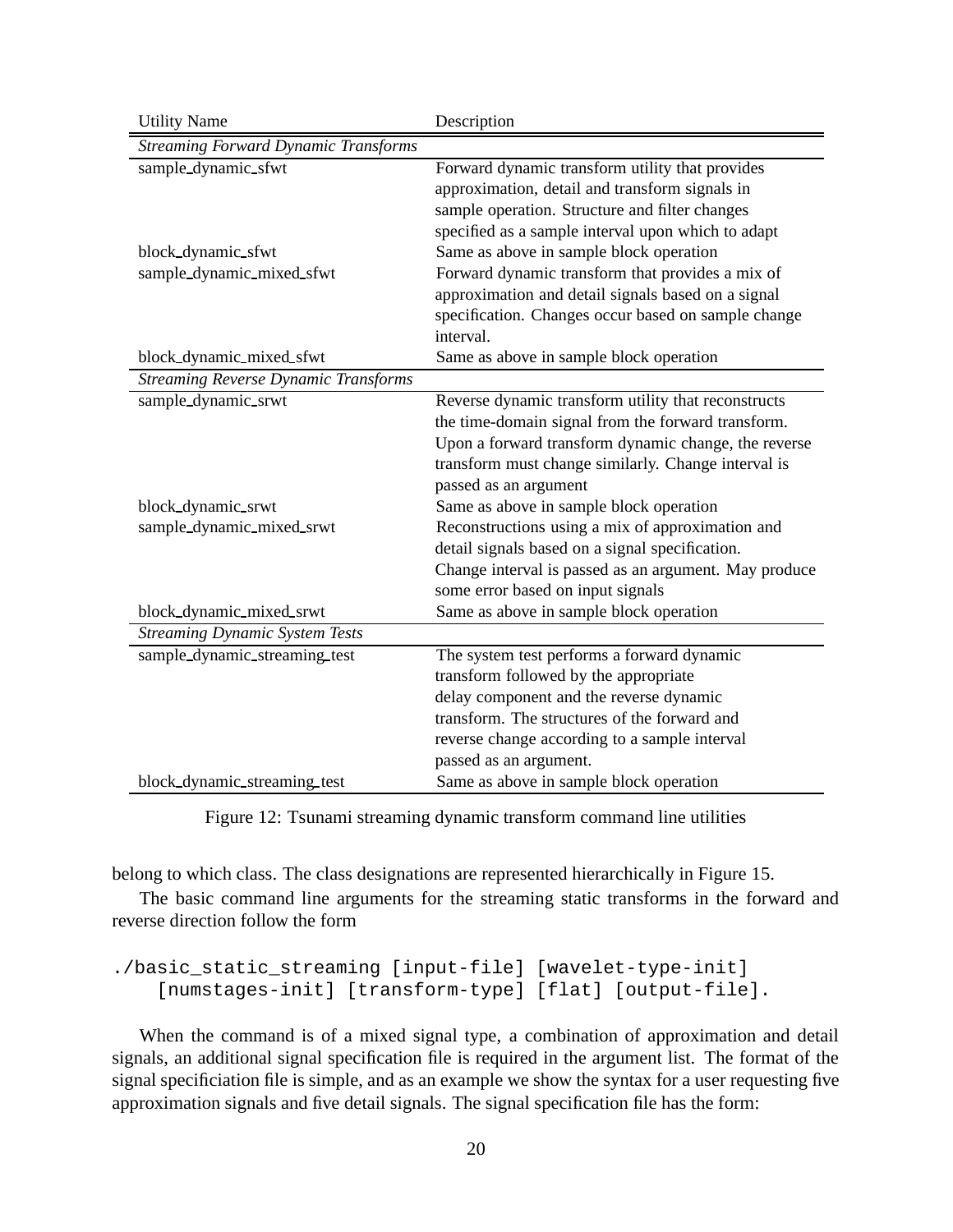| <b>Utility Name</b>                 | Description                                                     |
|-------------------------------------|-----------------------------------------------------------------|
| Discrete Transforms                 |                                                                 |
| discrete_forward_transform          | This utility performs the discrete wavelet transform on a block |
|                                     | of samples length $2^M$ . It can provide the approximation,     |
|                                     | detail and transform signals from the operation                 |
| discrete_reverse_transform          | This utility converts the encoded block of wavelet coefficients |
|                                     | back into the time-domain signal.                               |
| discrete_reverse_zerofill_transform | Same as above, but zerofills levels according to a zero         |
|                                     | specification                                                   |
| discrete_forward_mixed              | This utility performs the discrete wavelet transform and        |
|                                     | provides a mix of approximation and detail signals based on the |
|                                     | signal specification                                            |
| discrete reverse mixed              | This utility converts back into the time-domain signal using a  |
|                                     | mix of approximation and detail signals. There may be some      |
|                                     | error involved in this operation                                |
| Discrete Transform System Tests     |                                                                 |
| discrete_transform_test             | Performs a discrete wavelet transform followed by a reverse     |
|                                     | discrete wavelet transform. The input and output of this        |
|                                     | operation should be equivalent                                  |

Figure 13: Tsunami discrete wavelet transform command line utilities

**Signal Specification File Format**

```
# Signal type followed by whitespace followed by the number of
# levels in the specification and the level numbers. This is
# used for mixed signal transforms. Comments are designated
# by the '#' sign. The form is:
# TYPE NUMLEVELS LEVELNUMBERS
APPROX 5 0 1 2 3 4 # set of approximation levels
DETAIL 5 0 1 2 3 4 # set of detail levels
```
If the requested signal levels do not make sense based on the total number of stages input to the command line utility, then the levels that can be satisfied are returned to the user. In these types of operations, the transform type has been excluded since an MRA analysis is assumed by the addition of the signal specification. The command line arguments for a mixed transform has the form

```
./mixed_static_streaming [input-file] [wavelet-type-init]
    [numstages-init] [specification-file] [flat] [output-file].
```
The streaming dynamic transforms have additional arguments over the static transforms in order to specify the frequency with which the structure and filter coefficients should change. The command line arguments for the dynamic utilities follow the form

```
./basic_dynamic_streaming [input-file] [wavelet-type-init]
    [numstages-init] [transform-type] [wavelet-type-new]
    [numstages-new] [change-interval] [flat] [output-file].
```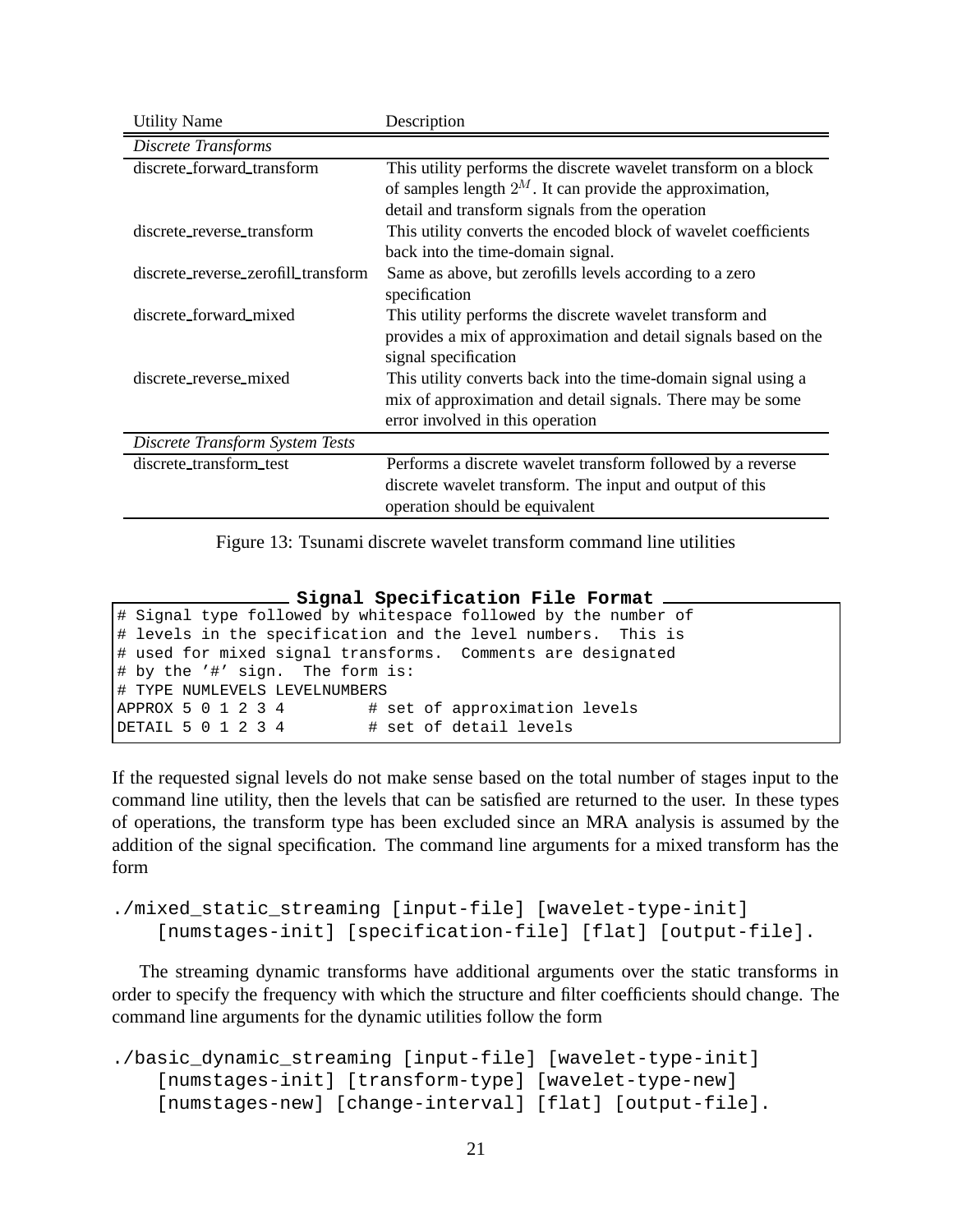| Argument class and list of utilities |
|--------------------------------------|
| <b>Basic static streaming</b>        |
| sample_static_sfwt                   |
| block_static_sfwt                    |
| sample_static_srwt                   |
| block_static_srwt                    |
| sample_static_streaming_test         |
| block_static_streaming_test          |
| Mixed static streaming               |
| sample_static_mixed_sfwt             |
| block_static_mixed_sfwt              |
| sample_static_mixed_srwt             |
| block_static_mixed_srwt              |
| <b>Basic dynamic streaming</b>       |
| sample_dynamic_sfwt                  |
| block_dynamic_sfwt                   |
| sample_dynamic_srwt                  |
| block_dynamic_srwt                   |
| sample_dynamic_streaming_test        |
| block_dynamic_streaming_test         |
| Mixed dynamic streaming              |
| sample_dynamic_mixed_sfwt            |
| block_dynamic_mixed_sfwt             |
| sample_dynamic_mixed_srwt            |
| block_dynamic_mixed_srwt             |
| <b>Basic discrete</b>                |
| discrete_forward_transform           |
| discrete_reverse_transform           |
| discrete_transform_test              |
| Zerofill discrete                    |
| discrete_reverse_zerofill_transform  |
| Mixed discrete                       |
| discrete_forward_mixed               |
| discrete_reverse_mixed               |

Figure 14: Argument classes and corresponding Tsunami utilities

As above, if the transform is of the mixed type and dynamic, then the command line arguments for these type of utilites follow the form

```
./mixed_dynamic_streaming [input-file] [wavelet-type-init]
   [numstages-init] [specification-file] [wavelet-type-new]
    [numstages-new] [change-interval] [flat] [output-file].
```
The dynamic mixed transforms could have an additional signal specification for each structure interval, but at this time we have provided just the base dynamic operation. It is a simple extension that requires very little additional code to add this functionality.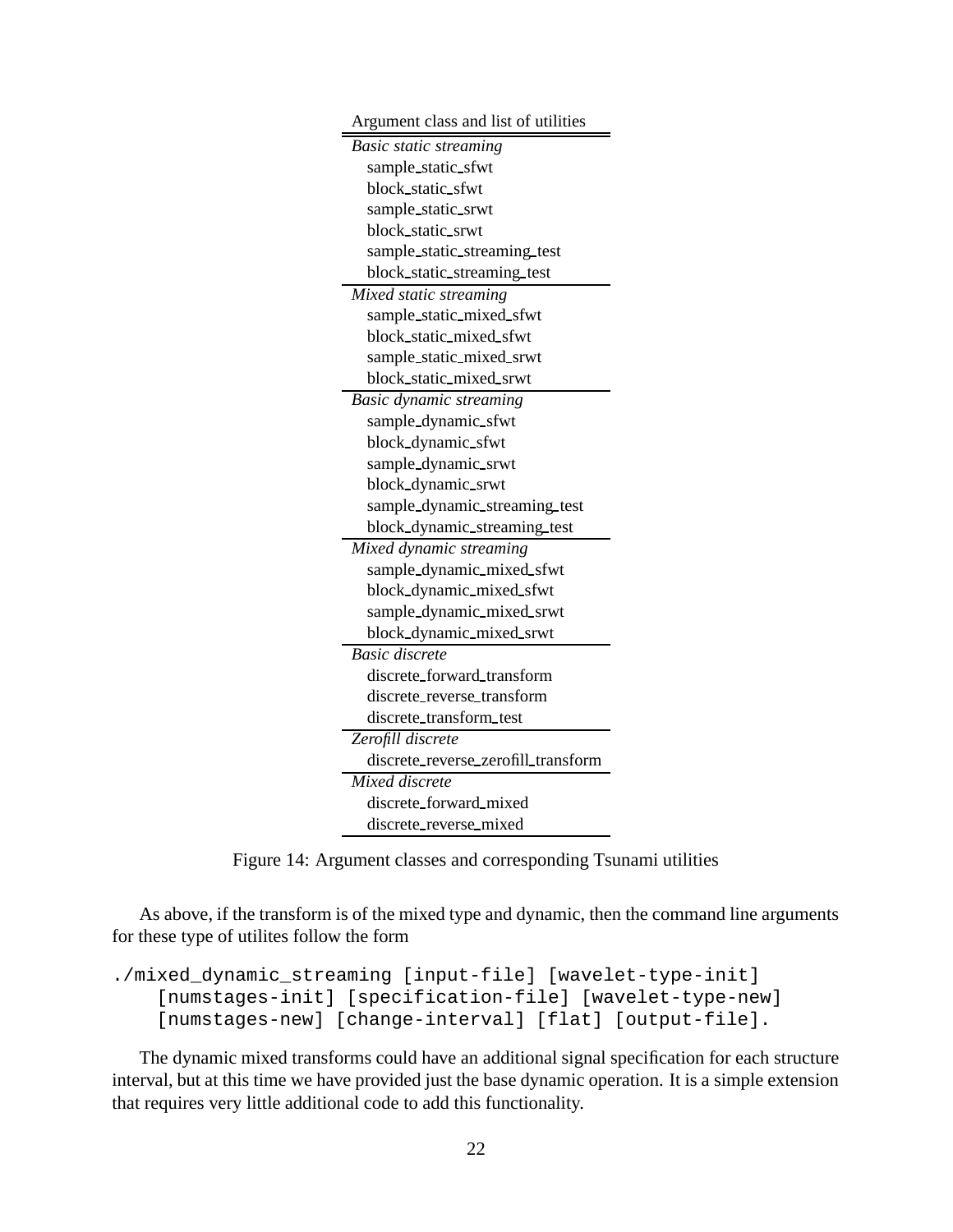

Figure 15: Command line utility class hierarchy.

The discrete wavelet transforms actually require less arguments than the streaming transforms. This is due to the fact that the number of stages are inferred from the length of the input file. The command line arguments for transforms of this type follow the form

```
./basic_discrete [input-file] [wavelet-type-init]
    [transform-type] [flat] [output-file].
```
A reverse transformation with some of the levels zero-filled is supported by the toolkit. This type of reverse transform requires a zero-fill specification file that designates which levels are to be zero filled before performing the reverse transformation. The file format is similar to that of the signal specification file shown earlier. It contains a zero-fill designator, the number of levels to zero and the level numbers. An example of zeroing out levels 0, 1, 4 and 5 are shown as follows:

```
Zero-fill Specification File Format
```

```
# This is the zero specification file for performing
# zero fill reverse transforms. The form is:
# ZERO_DESIG NUMLEVELS LEVELNUMBERS
Z 4 0 1 4 5 # Zero out levels 0, 1, 4 and 5
```
When using the discrete reverse transform with the zero-filling of specific designated levels, the command line arguments follow the form

```
./zerofill_discrete [input-file] [wavelet-type-init]
    [zerospec-file] [transform-type] [transform-type] [flat]
    [output-file].
```
The discrete transform can also be run in mixed mode, which in that case it would be run with the addition signal specification argument. The command line arguments for mixed signal commands of this type follow the form

```
./mixed_discrete [input-file] [wavelet-type-init]
    [specification-file] [flat] [output-file].
```
In Figure 16, a description of the arguments that we support for static and dynamic streaming transforms and the discrete block transforms are shown. The figure lists the argument classes and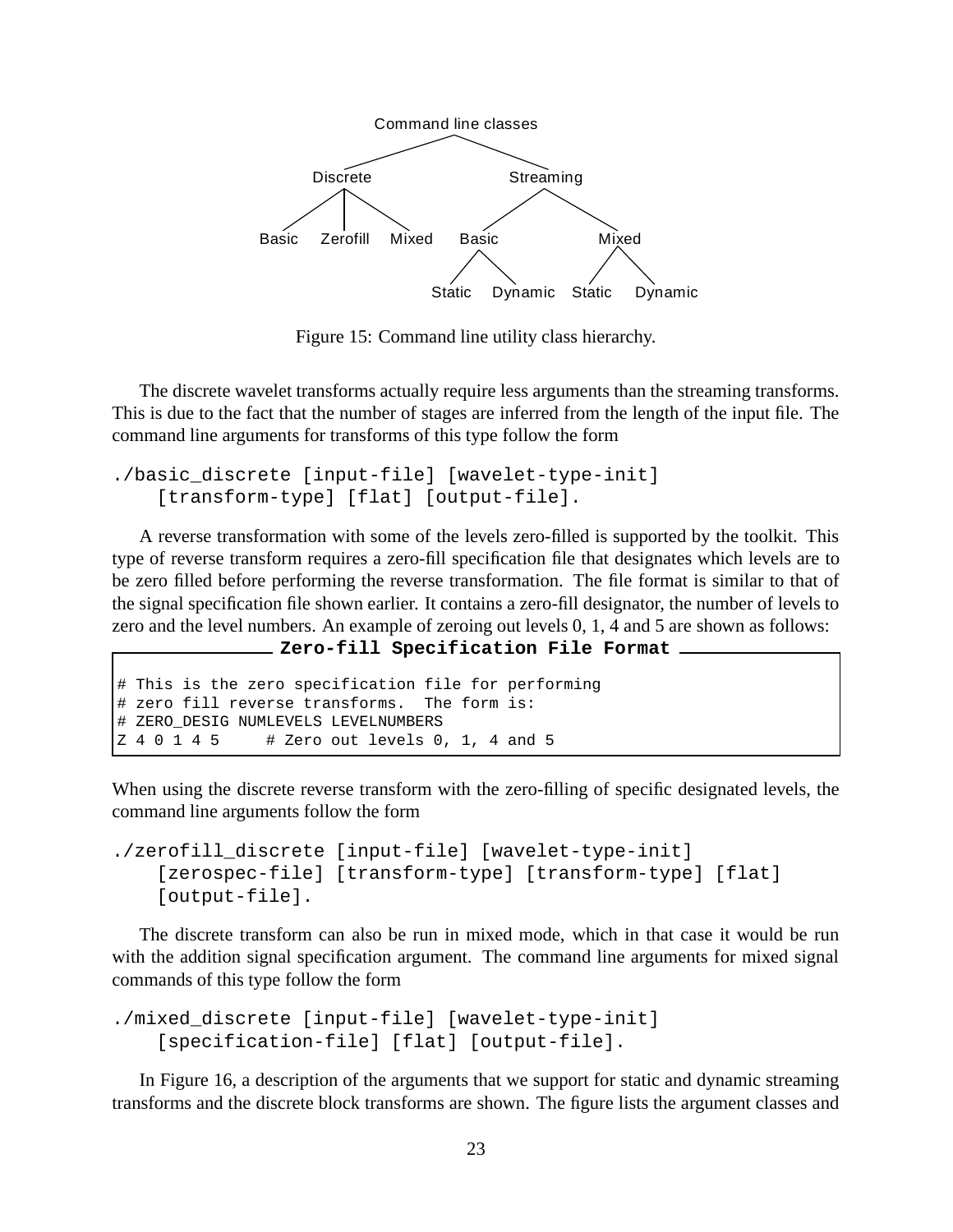|                    |                                              | <b>Streaming</b> |       |         |       | <b>Discrete</b> |       |          |
|--------------------|----------------------------------------------|------------------|-------|---------|-------|-----------------|-------|----------|
|                    |                                              | <b>Static</b>    |       | Dynamic |       |                 |       |          |
| Argument           | Description                                  | <b>Basic</b>     | Mixed | Basic   | Mixed | <b>Basic</b>    | Mixed | Zerofill |
| input-file         | Formatted input file                         | yes              | yes   | yes     | yes   | yes             | yes   | yes      |
|                    | of samples                                   |                  |       |         |       |                 |       |          |
| wavelet-type-init  | The wavelet basis                            | yes              | yes   | yes     | yes   | yes             | yes   | yes      |
|                    | function to use                              |                  |       |         |       |                 |       |          |
| numstages-init     | The number of levels                         | yes              | yes   | yes     | yes   | no              | no    | no       |
|                    | in the decomposition                         |                  |       |         |       |                 |       |          |
| transform-type     | Approximation only                           | yes              | yes   | yes     | yes   | yes             | yes   | yes      |
|                    | (APPROX), Detail only                        |                  |       |         |       |                 |       |          |
|                    | (DETAIL), or Transform                       |                  |       |         |       |                 |       |          |
|                    | (TRANSFORM)                                  |                  |       |         |       |                 |       |          |
| specification-file | Used for mixed signals                       | no               | yes   | no      | yes   | no              | yes   | no       |
|                    | to specify which                             |                  |       |         |       |                 |       |          |
|                    | approximations and                           |                  |       |         |       |                 |       |          |
|                    | details to output                            |                  |       |         |       |                 |       |          |
| zerospec-file      | Used for zero-filling                        | no               | no    | no      | no    | no              | no    | yes      |
|                    | levels in discrete                           |                  |       |         |       |                 |       |          |
|                    | reverse transforms                           |                  |       |         |       |                 |       |          |
| output-file        | Formatted output file                        | yes              | yes   | yes     | yes   | yes             | yes   | yes      |
|                    | of wavelet coefficients                      |                  |       |         |       |                 |       |          |
|                    | or reconstructed                             |                  |       |         |       |                 |       |          |
|                    | samples                                      |                  |       |         |       |                 |       |          |
| flat               | Designates whether the                       | yes              | yes   | yes     | yes   | yes             | yes   | yes      |
|                    | output should be human                       |                  |       |         |       |                 |       |          |
|                    | readable or not<br>The wavelet basis         |                  |       |         |       |                 |       |          |
| wavelet-type-new   |                                              | no               | no    | yes     | yes   | no              | no    | no       |
|                    | function to dynamically<br>switch into place |                  |       |         |       |                 |       |          |
|                    | The new number of                            | no               |       |         |       | no              | no    | no       |
| numstages-new      | stages to dynamically                        |                  | no    | yes     | yes   |                 |       |          |
|                    | switch to                                    |                  |       |         |       |                 |       |          |
| change-interval    | The amount of time in                        | no               | no    | yes     | yes   | no              | no    | no       |
|                    | samples before                               |                  |       |         |       |                 |       |          |
|                    | changing to the new                          |                  |       |         |       |                 |       |          |
|                    | wavelet types and                            |                  |       |         |       |                 |       |          |
|                    | number of stages                             |                  |       |         |       |                 |       |          |
|                    |                                              |                  |       |         |       |                 |       |          |

Figure 16: Tsunami command line arguments

which arguments belong to each class. In the class list, *yes* implies that the argument is required for that class of input arguments while *no* implies the opposite. From the two figures, it is important to note that our system test codes and reverse transforms belong to the basic argument classes but only take TRANSFORM as the transform-type. The test utility is to observe the perfect reconstruction property of the transform, and for the reverse transform utilities it doesn't make much sense to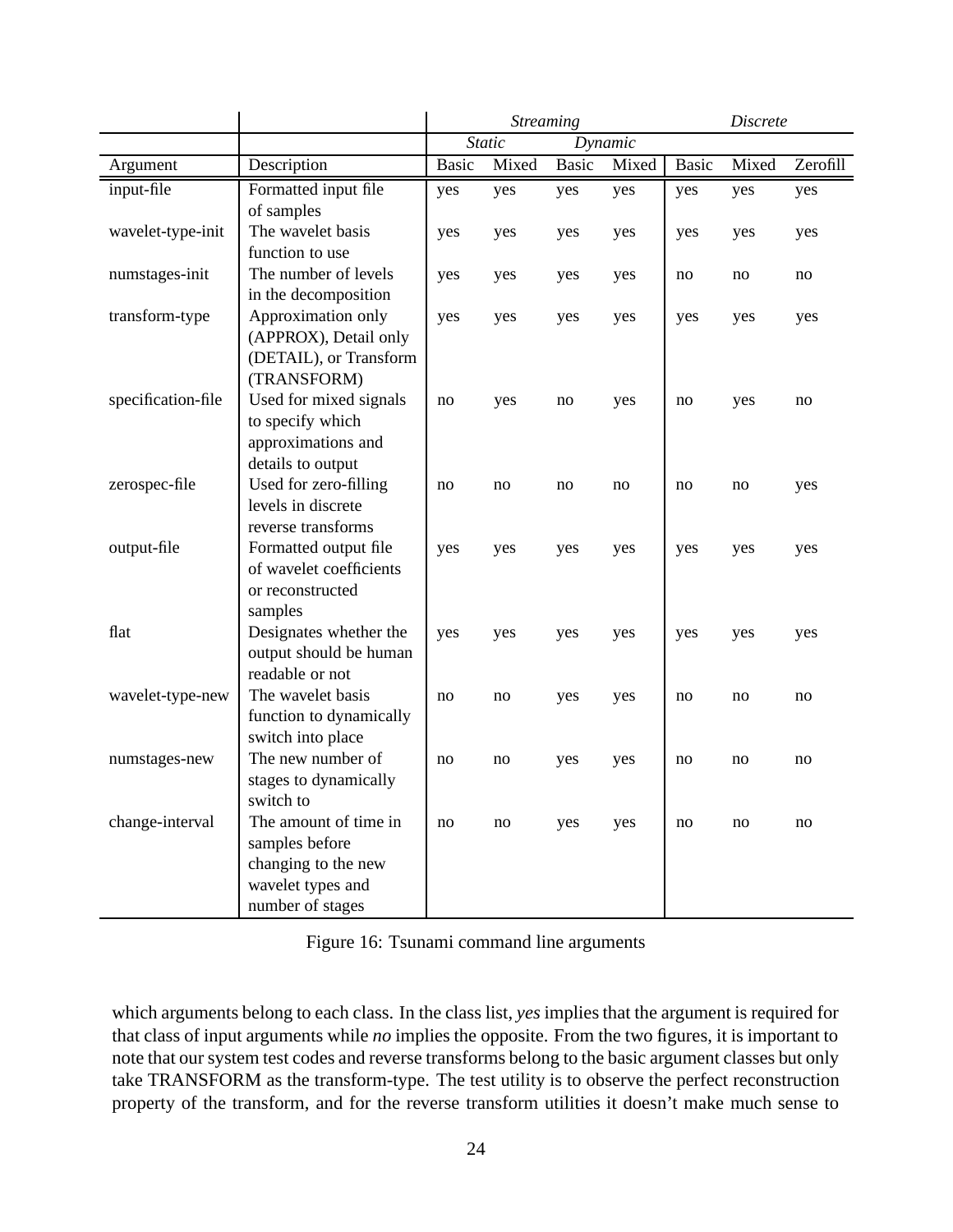reconstruct using only detail or approximation signals.

To provide the reader with a flavor of a sample utility, in the following we show the source code of one of the basic system tests, the *sample static streaming test* module. We choose to show this code because it demonstrates how to use the streaming forward transforms, the delay block required for perfect reconstruction in a streaming transform and the streaming reverse transforms. This utility as well as all other utilities are written in the C++ programming language.

```
Usage for utility
void usage()
{
 char *tb=GetTsunamiBanner();
 char *b=GetRPSBanner();
 cerr << " sample_static_streaming_test [input-file] [wavelet-type-init]\n";
 cerr << " [numstages-init] [transform-type] [output-file]\n\n";
 cerr << "--------------------------------------------------------------\n";
 cerr \langle \cdot \rangle";
 cerr << "[input-file] = The name of the file containing time-\n\pi;
 cerr << " domain samples. Can also be stdin.\n";
 cerr \langle \cdot \cdot \cdot \cdot \ranglen";
 cerr << "[wavelet-type-init] = The type of wavelet. The choices are\n";
 cerr << " {DAUB2 (Haar), DAUB4, DAUB6, DAUB8, \n";
 cerr << " DAUB10, DAUB12, DAUB14, DAUB16, DAUB18, \n";
 cerr << " DAUB20}. The 'DAUB' stands for\n";
 cerr << " Daubechies wavelet types and the order\n";
 cerr << " is the number of coefficients.\n";
 cerr \langle \cdot \cdot \cdot \cdot \cdot \ranglecerr << "[numstages-init] = The number of stages to use in the\ln";
 cerr << " decomposition. The number of levels is\n";
 cerr << " equal to the number of stages + 1.\n";
 cerr \langle \cdot \cdot \cdot \cdot \cdot \ranglen";
 cerr << "[transform-type] = The transform type may only be of type\{n^*;cerr << " TRANSFORM for this test.\n";
 cerr \langle \cdot \rangle";
 cerr << "[output-file] = Which file to write the output. This\n";
 cerr << " may also be stdout or stderr.\n\n";
 cerr << tb << endl;
 cerr << b << endl;
 delete [] tb;
 delete [] b;
}
```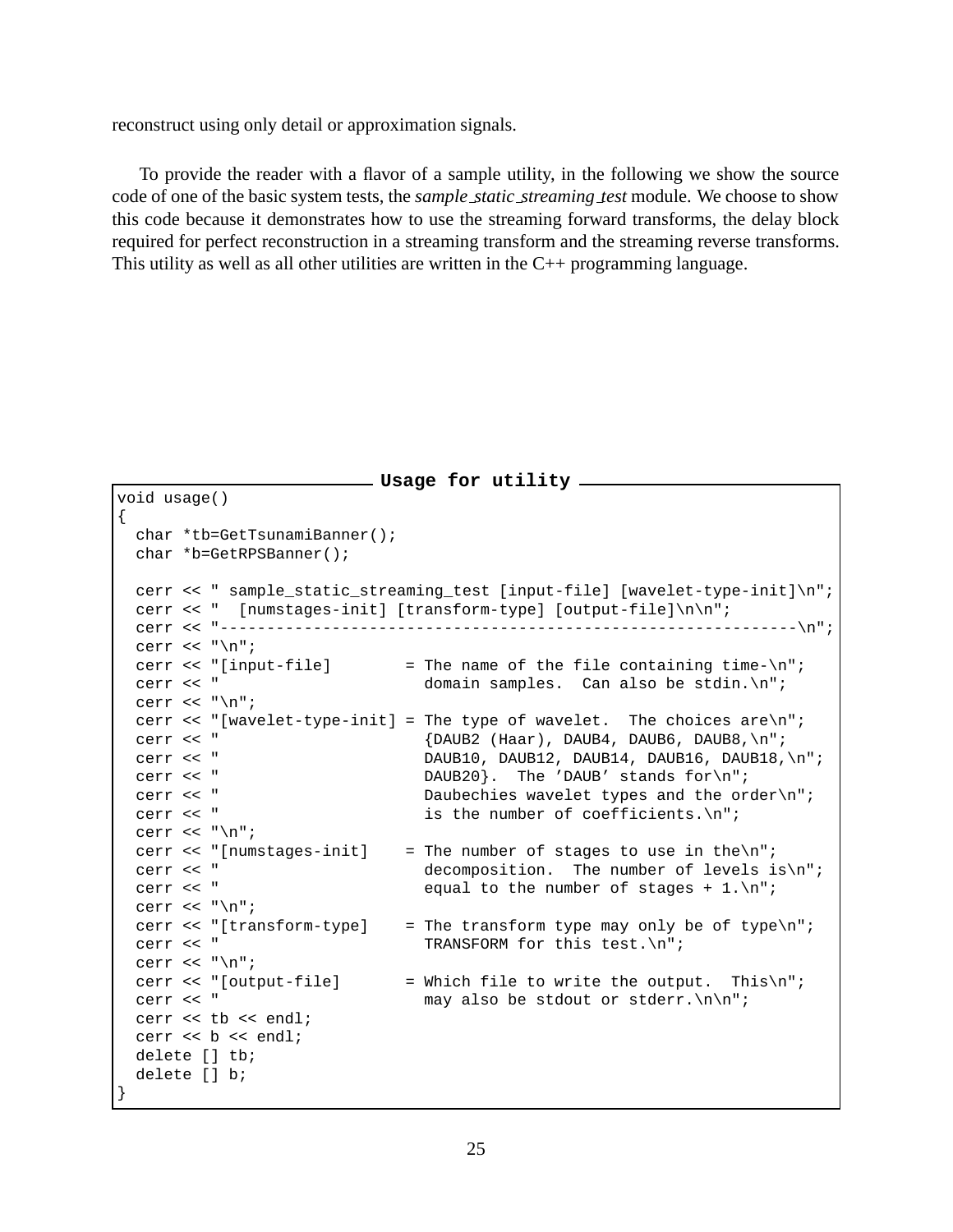```
Parse input arguments and define types
int main(int argc, char *argv[])
{
 if (\arg c != 6) {
   usage();
   exit(-1);}
 istream *is = &cin;
 ifstream infile;
 if (!strcasecmp(argv[1],"stdin")) {
  } else {
   infile.open(argv[1]);
   if (!infile) {
     cerr << "sample_static_streaming_test: Cannot open input file "
           << argv[1] << ".\n\n\frac{1}{1}exit(-1);}
   is = &infile;
  }
 WaveletType wt = GetWaveletType(argv[2], argv[0]);
 int numstages = atoi(argv[3]);
 if (numstages \leq 0) {
   cerr << "sample_static_streaming_test: Number of stages must be "
         << "positive.\n";
   exit(-1);}
 if (toupper(argv[4][0]):='T') {
   cerr << "sample_static_streaming_test: For streaming tests, "
         << "only TRANSFORM type allowed.\n";
   exit(-1);}
 ostream *outstr = &cout;
 ofstream outfile;
 if (!strcasecmp(argv[5],"stdout")) {
 } else if (!strcasecmp(argv[5],"stderr")) {
   outstr = &cerr;
  } else {
   outfile.open(argv[5]);
   if (!outfile) {
      cerr << "sample_static_streaming_test: Cannot open output file "
           << argv[5] << ".\n\nu";exit(-1);}
   outstr = &outfile;
  }
```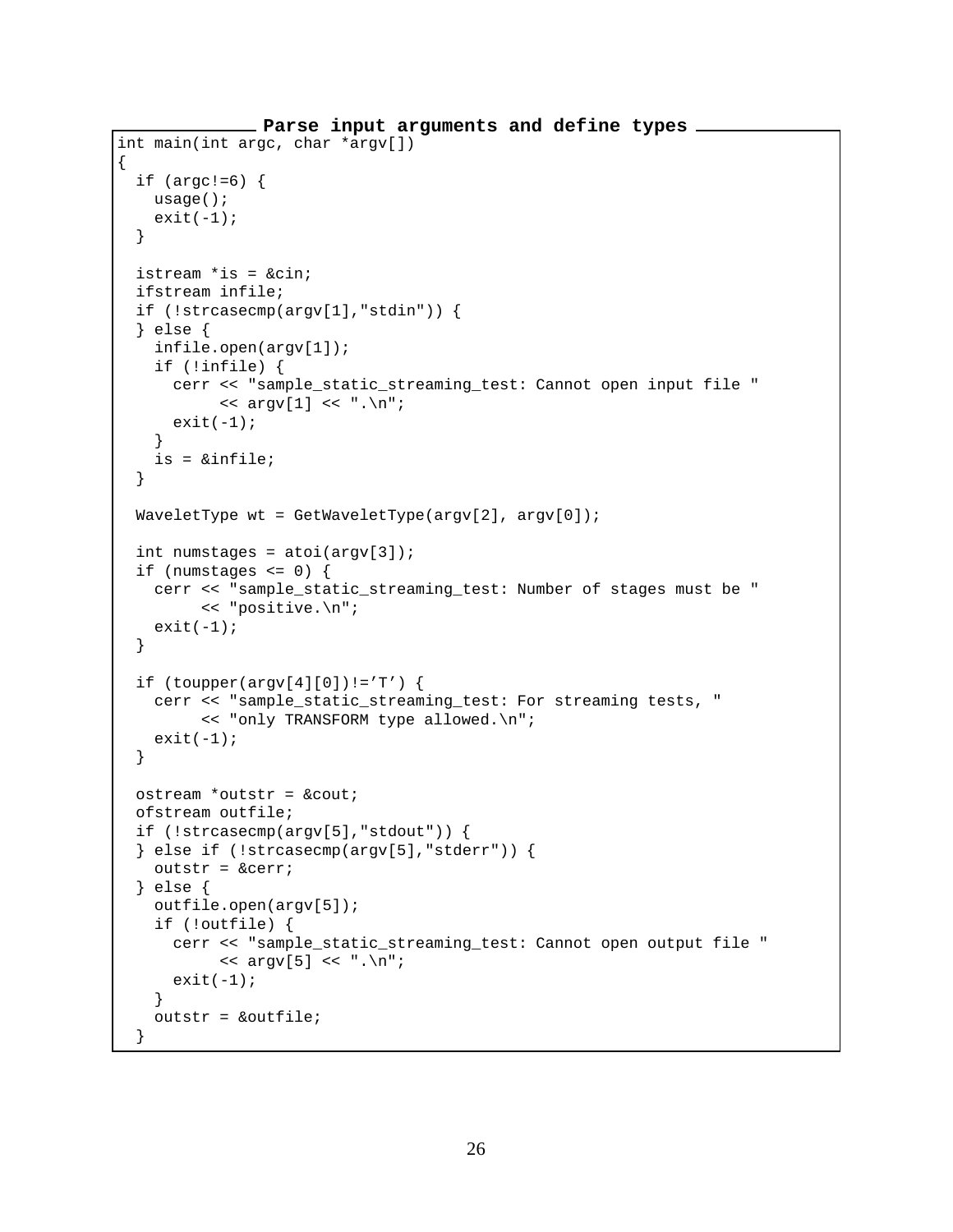#### **Read input data from filestream**

// Read the data from file into an input vector vector<wisd> samples; FlatParser fp; fp.ParseTimeDomain(samples, \*is); infile.close();

**Instantiate classes and setup result containers** // Instantiate a static forward wavelet transform StaticForwardWaveletTransform<double, wosd, wisd> sfwt(numstages,wt,2,2,0); // Parameterize and instantiate the delay block unsigned wtcoefnum = numberOfCoefs[wt]; int \*delay = new int[numstages+1]; CalculateWaveletDelayBlock(wtcoefnum, numstages+1, delay); DelayBlock<wosd> dlyblk(numstages+1, 0, delay); // Instantiate a static forward wavelet transform StaticReverseWaveletTransform<double, wisd, wosd> srwt(numstages,wt,2,2,0); // Create result buffers vector<wosd> outsamples; vector<wosd> delaysamples; vector<wisd> finaloutput; vector<wisd> outsamp;

#### **Perform operations**

```
for (unsigned i=0; i<samples.size(); i++) {
 sfwt.StreamingTransformSampleOperation(outsamples, samples[i]);
 dlyblk.StreamingSampleOperation(delaysamples, outsamples);
  if (srwt.StreamingTransformSampleOperation(outsamp, delaysamples)) {
    for (unsigned j=0; j<outsamp.size(); j++) {
      finaloutput.push_back(outsamp[j]);
    }
  }
  outsamp.clear();
 outsamples.clear();
 delaysamples.clear();
}
```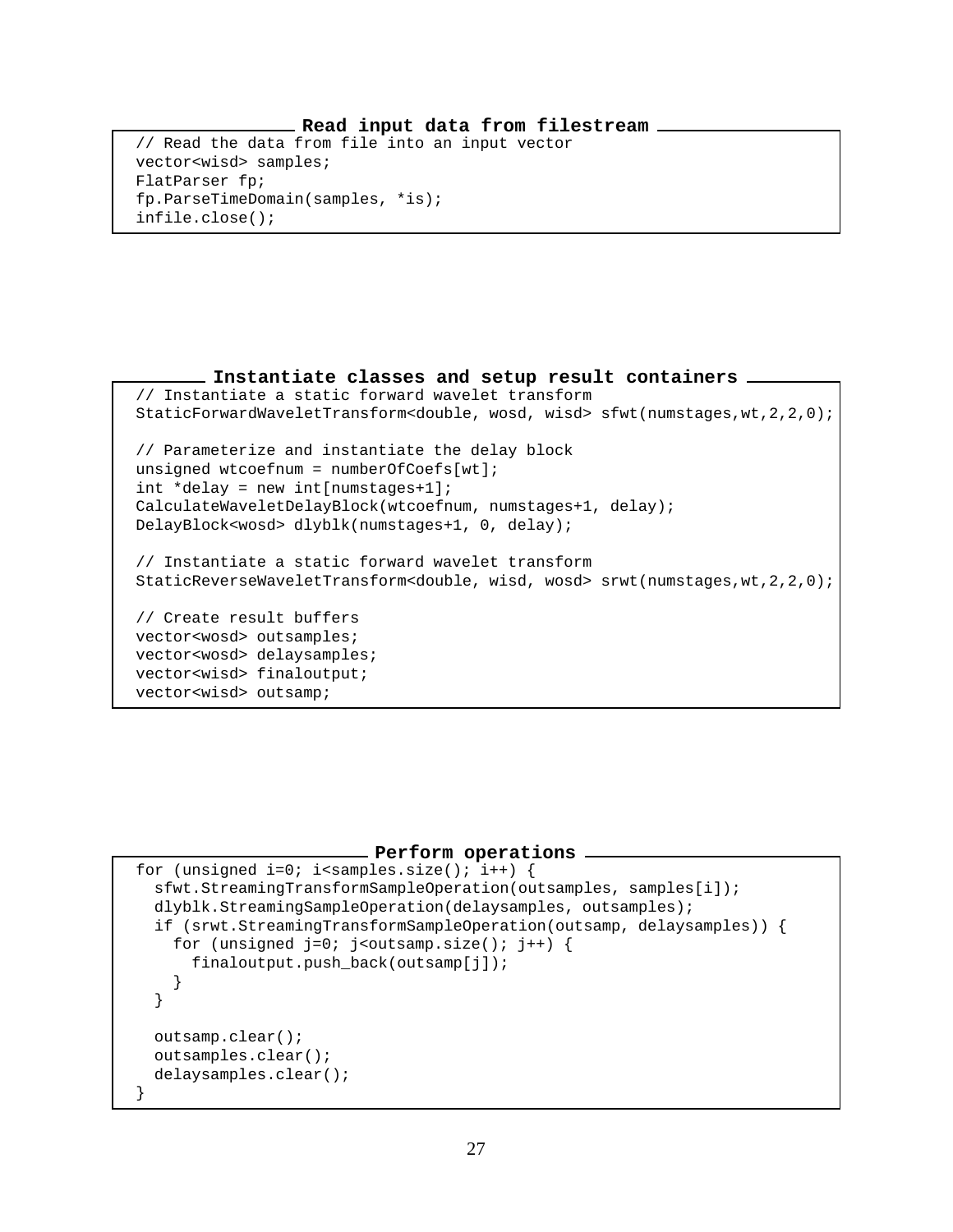**Produce the output**

```
for (unsigned i=0; i<MIN(finaloutput.size(), samples.size()); i++) {
  *outstr << i << "\t" << samples[i].GetSampleValue() << "\t"
                << finaloutput[i].GetSampleValue() << endl;
}
*outstr << endl;
// Calculate the error between input and output
double error=0;
unsigned sampledelay =
 CalculateStreamingRealTimeDelay(wtcoefnum,numstages) - 1;
unsigned i=0, j;
for (j=sampledelay; j<MIN(finaloutput.size(), samples.size()); i++, j++) {
  error += samples[i].GetSampleValue() - finaloutput[j].GetSampleValue();
}
*outstr << "Mean error: " << error/(double)i << endl;
                               Clean up
// Destruct allocated memory
if (delay != 0) {
 delete[] delay;
 delay=0;
```

```
}
  return 0;
}
```
Most utilities that we have created, have a similar structure to the code example listed above. Most of the difference occurs because of dynamic, mixed signal or discrete operation. Each other streaming utility that is provided in the Tsunami toolkit is a subset of what we have shown above. The discrete transforms are block mode transforms, and are different than what is shown.

The structure of the code will become more clear after we have discussed the software implementation and design in the next section. The reader may want to come back to the above code example after reading the next section.

### **6 Design and Implementation**

In this section, we discuss the software design and implementation of the Tsunami toolkit. In order to lead the discussion, Booch diagrams [3] are shown with the important attributes listed for each class. Hierarchical representations are provided when needed.

The overall software structure of the Tsunami toolkit is shown in Figure 17. The figure shows the objects that are created in order to create wavelet type transforms and arbitrary decompositions from these blocks. What is not shown in the figure is the sample and sampleblock representations used for shipping around periodic samples, and the discrete type of transforms. The discrete transforms can be looked at as tree structured, but in our design, the discrete transforms are all inclusive. It simply executes the algorithm for performing the DWT and the IDWT. We would like to direct the reader to the similarity between this figure, and that shown earlier in Figure 6(a).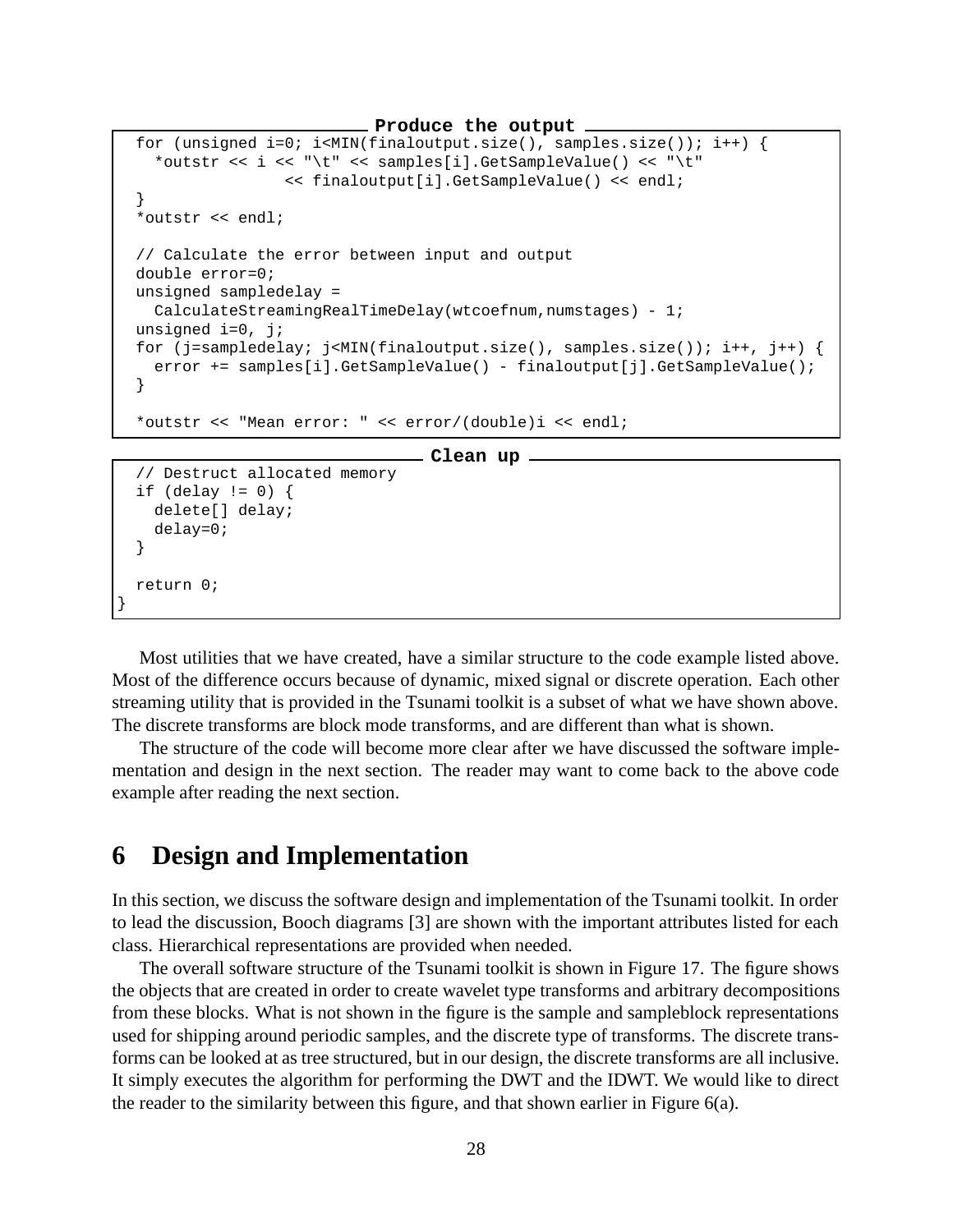

Figure 17: System software design.



Figure 18: The sample class hierarchy.

A listing of the class interfaces with a description of the member functions that each provide is in Appendix A.

#### **6.1 Generic design starting with samples**

In order to allow the design to be general for many types of users and communities, the toolkit is built using the C++ generic class mechanisms and inheritance. In Figure 18 we show the sample class hierarchy. At the lowest level of the toolkit there is the Sample base class that is generically typed by a sample type. This class provides many operators to manipulate samples, such as adding two samples together, setting the values of the sample, and getting the value of a sample. The data attributes of this class include the sample value, and the sample index. The sample index assumes that each sample is equally spaced apart. Typically output samples are resampled to a lower sample rate than that of the input sample rate in order to reduce redundancy in the representation. This was discussed in more detail in Section 3.

Inherited from the Sample base class, are two classes called InputSample and OutputSample. In most situations, when performing wavelet transform operations the input samples and output samples are annotated differently. For instance, the output samples of a wavelet transform have some notion of level of the decomposition unless the level is encoded in the block ordering of the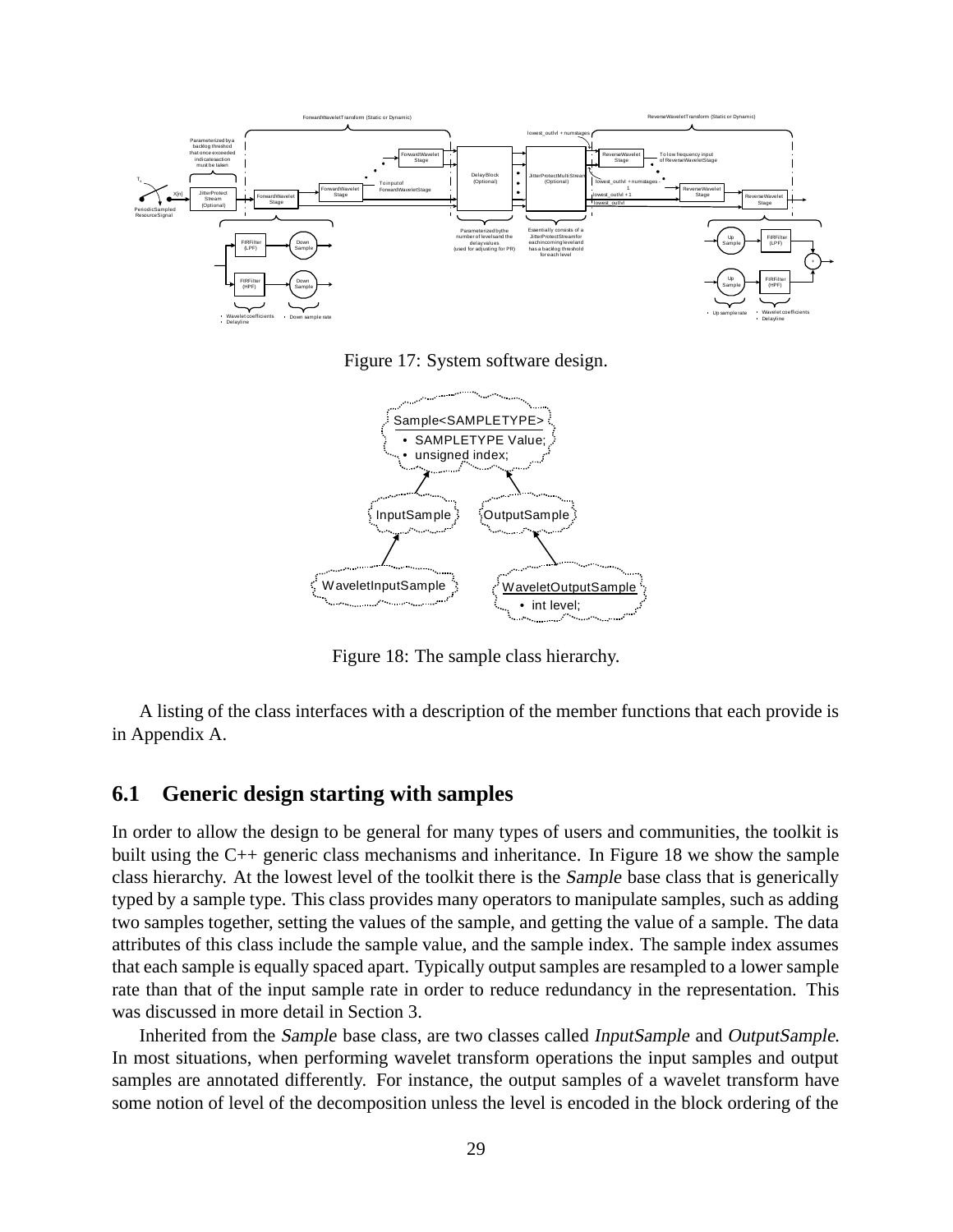

Figure 19: The sample block class hierarchy.

samples. The input and output sample classes serve as the split between the two types of samples.

One level down in the hierarchy, are the classes WaveletInputSample and WaveletOutputSample. The WaveletInputSample class is subclassed from InputSample<SAMPLETYPE>. In our applications, the SAMPLETYPE is of type double. The WaveletOutputSample class is a subclass of OutputSample<SAMPLETYPE> where the SAMPLETYPE is also of type double. The output samples have the additional level annotation. The level of the output sample is set once wavelet transformations are perfomred, and is meaningless until then. The level of the output sample is assigned starting with the highest frequency band designated by lowest outlvl, a parameter of the transform operation. The level number increases as the sample represents lower frequency information. This is explicitly shown in Figure 17.

If a user would like to create their own sample type, this is done by subclassing from the InputSample and OutputSample classes.

#### **6.2 Aggregating samples into blocks**

Since one of the requirements of the toolkit is to perform block operations on aggregated samples, we have created the SampleBlock data type and its subclasses. This is shown in Figure 19.

The SampleBlock class serves as the base class of the block datatypes. In the typical sense but not restricted to, the SampleBlock class is typed by our Sample class discussed previously. It uses the C++ Standard Template Library (STL) deque container class for aggregating blocks of samples. The reason for using the deque data structure, is due to the fact that some of the transformations and algorithms implemented in the toolkit contain data access patterns that add samples to the beginning and to the end. The other data member of the SampleBlock class is the block index. Even though samples as represented by the Sample class contain a data member for indexing, it is much more efficient when working with sample blocks to have a block index instead of having to peer in at the samples directly. There is an underlying assumption to using sample blocks, and that is that each of the samples contained within the block are in order and there are no missing samples within the block.

The SampleBlock class provides many interfaces for working with blocks of samples. These include member functions for obtaining specific samples, obtaining a subset of the samples, pushing and popping samples into and out of the block, and adding two blocks together. These abstractions make it easy to work with blocks in the context of filtering, re-sampling and transforming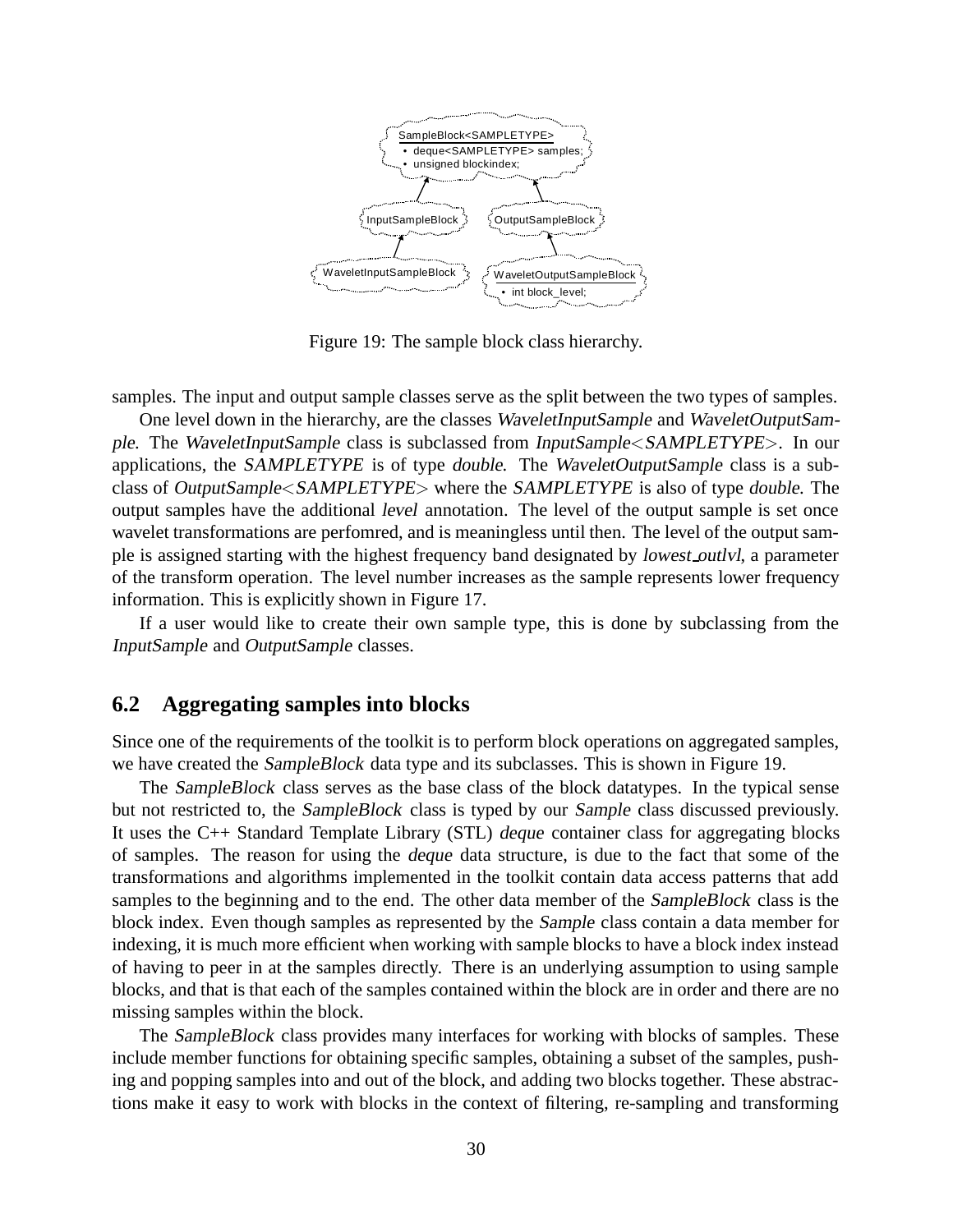

Figure 20: The jitter protection classes.

blocks into the wavelet domain.

The structure of the *SampleBlock* hierarchy follows similarly to that of the *Sample* class hierarchy. There are two subclasses of SampleBlock. These are the InputSampleBlock and the OutputSampleBlock. Subclassed from these are the WaveletInputSampleBlock and the WaveletOutputSampleBlock. The WaveletInputSampleBlock is an InputSampleBlock, but parameterized by the sample class WaveletInputSample<double>. The WaveletOutputSampleBlock is an Output-SampleBlock, but it contains the extra attribute to designate the *level* of the decomposition the block of samples represent.

Like the sample classes, if one wants to make a different sampleblock type for a different purpose than our specific purpose, they may simply subclass off of InputSampleBlock and OutputSampleBlock to address their particular needs. We believe that the sample and sample block structure that we have created is generic to the extent that any type of sample for any type of purpose can be created within the framework that we provide.

An example of how to work with these classes as related to our community of analyzing resource signal samples in distributed computing is shown as follows

```
// Create a type definition for input and output samples
typedef WaveletInputSample<double> wisd;
typedef WaveletOutputSample<double> wosd;
//Create some input and output blocks of samples
WaveletInputSampleBlock<wisd> inputblock;
WaveletOutputSampleBlock<wosd> outputblock;
```
Once the wisd and wosd types have been created, it is very easy to type other operations that we will discuss in the following class descriptions.

### **6.3 Jitter protection**

Because Tsunami is a system built for use in distributed computing and because, in this domain, samples are typically sent over an unreliable network, the system must appropriately deal with loss, corruption and samples arriving late. In order to deal with these problems, Tsunami provides jitter components for handling all of these cases.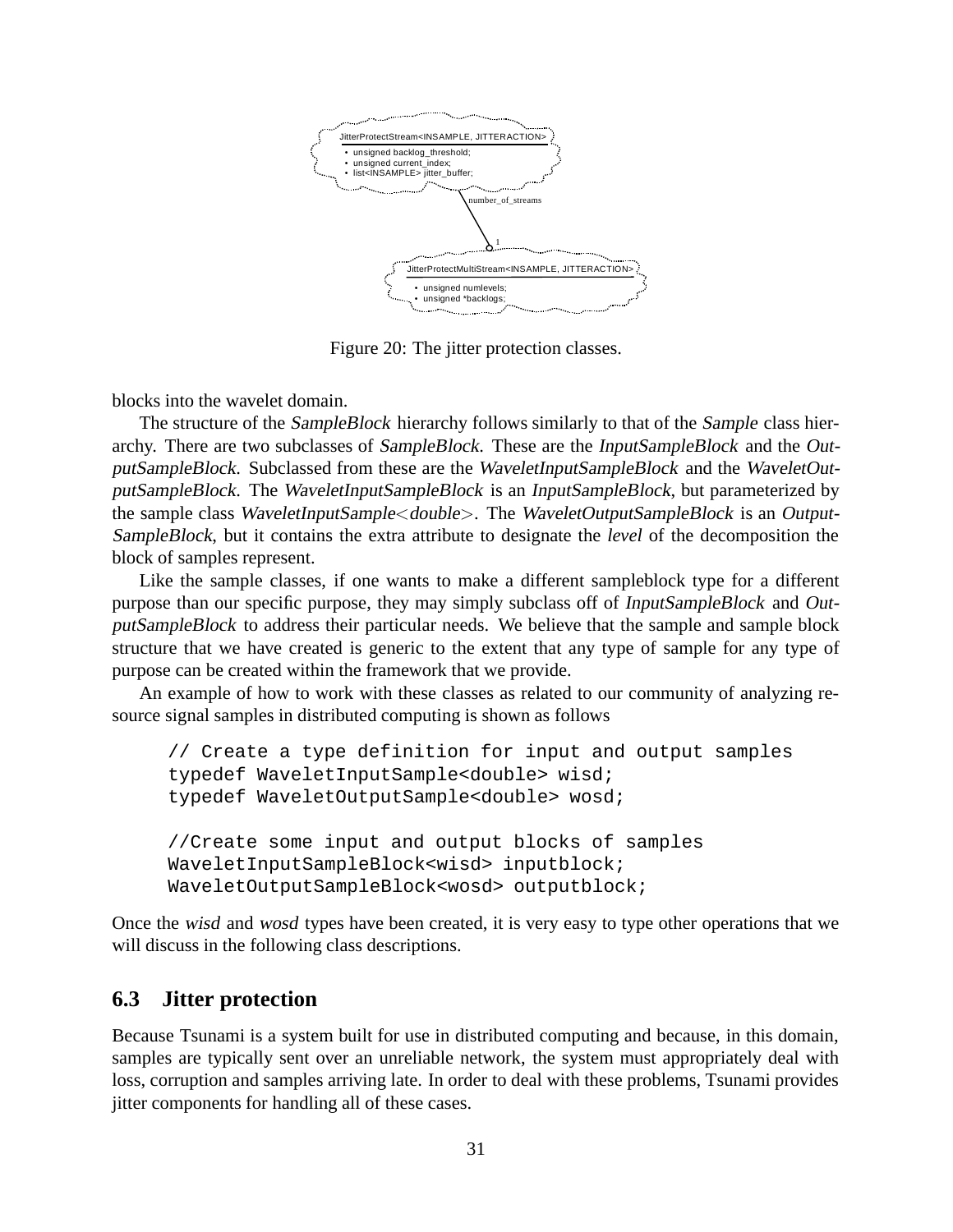

Figure 21: The jitter action classes.

If Tsunami is used with TCP, corruption and loss is dealt with appropriately in the TCP protocol stack. However, the sample arrival times are not guaranteed in TCP and therefore the system must deal with the samples that arrive late. The varying arrival times of samples is known as *jitter*. In addition, if used with UDP, there is no guarantee that samples will arrive at all, and the system will need to deal with lost samples also. To deal with these types of reliability problems, the toolkit provides a set of classes to handle jitter and loss in the network in the appropriate manner.

The jitter protection classes that we provide are shown in Figure 20. The class JitterProtectStream can protect streams of samples or streams of blocks being sent over the network for processing. This is typically the case when the machine running the sensor simply collects measurements and sends them off to another machine for computing the transformations. This class contains a jitter buffer for reordering the samples, an index of the sample that is next expected from the network, and a backlog threshold that determines when to take the appropriate action for fixing the jitter problem. The class *JitterProtectMultiStream* protects multiple streams of samples by using level information and sample or block indices. This class simply uses the class JitterProtectStream for each of its multiple streams. The JitterProtectMultiStream has an array of backlog thresholds for each stream that it is protecting. When a particular threshold has been exceeded, missing samples must be filled appropriately before processing can continue. Because there is a notion of perfect reconstruction in wavelet analysis, jitter recovery is important for reducing the error between the input resource signal and the reconstructed signal.

When either of these components sense jitter and or an extreme loss of samples, the jitter action routines are called in order to keep the system moving forward. The jitter action classes are shown in Figure 21. The first action class, ZeroFillAction, zero fills missing samples so that the system can progress. The second action class, InterpolateFillAction, will fill in samples according to an average over the samples received thus far. Users can extend the toolkit by adding other jitter action classes by parameterizing JitterProtectStream and JitterProtectMultiStream by a jitter action class. Each new jitter action class that is built, will create a JitterAction member function that takes as arguments the current index and an STL list data structure for the newly created output samples. As an example, to protect WaveletInputSamples from jitter as they are shipped to another machine for transformation processing, and using the ZeroFillAction class for sample recovery, one would instantiate a stream by the following:

- // Instantiate a jitter protection class on a
- // WaveletInputSample stream using ZeroFillAction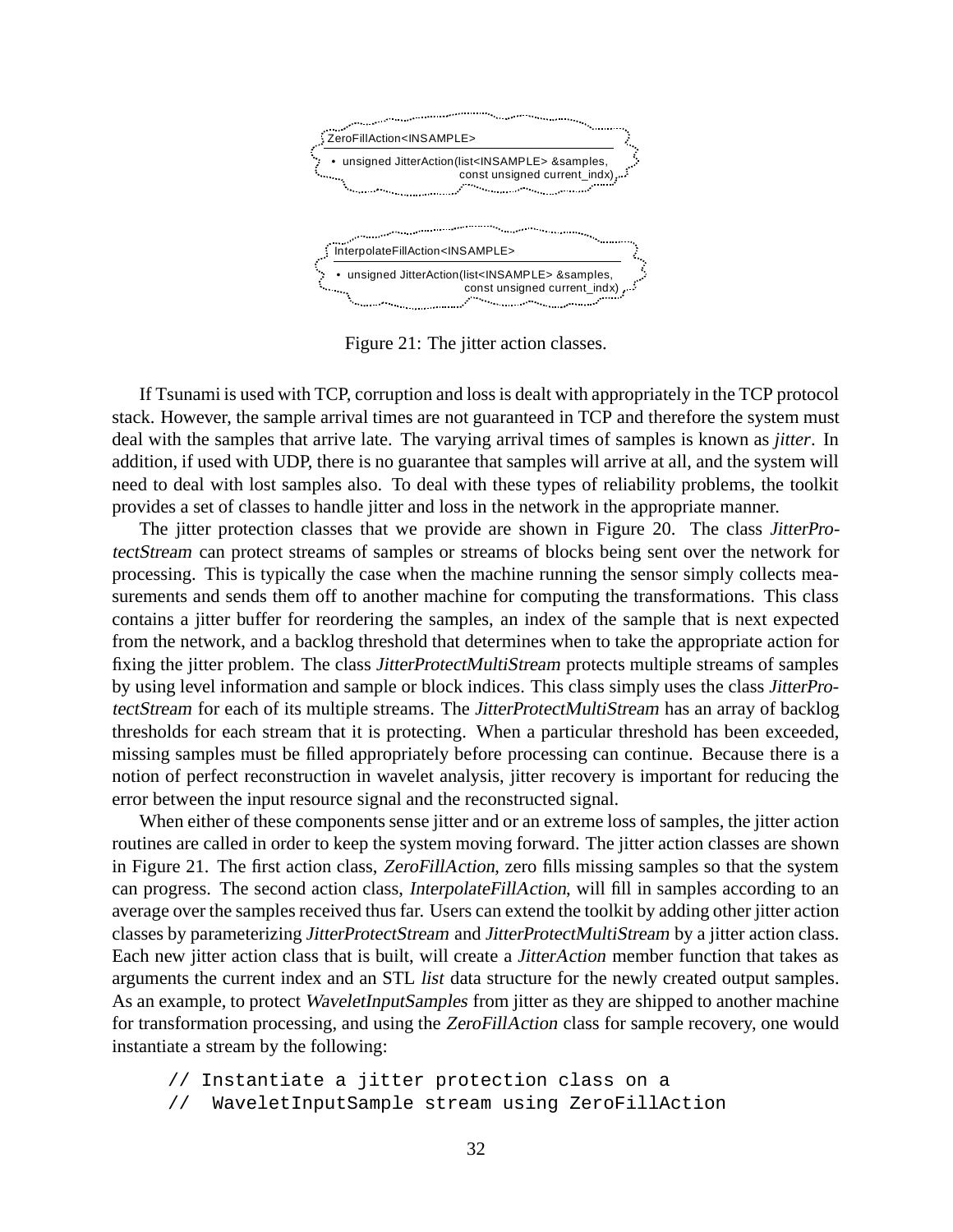

Figure 22: The FIR filter class.



Figure 23: The up and down sample classes.

```
typedef WaveletInputSample<double> wisd;
JitterProtectStream<wisd, ZeroFillAction<wisd> > jps;
```
Although jitter protection is a much bigger requirement for Tsunami than for RPS, this set of classes can be used for jitter protection for standard RPS communication as well.

### **6.4 Fine-grain building blocks**

To address the goal of fine-grain building blocks, we chose to split up each of the processing components into fine-grained modules so that many different types of structures can be constructed. The objects that we discuss next are shown in the simple two-band filter bank example in Figure 5(b). In order to create the structure shown in the figure, we need to implement filters of various characteristics including low-pass and band-pass responses, decimators and expanders. In this report, we use decimators and downsamplers, and expanders and upsamplers interchangeably.

In Figure 22, we show an FIR filter implementation parameterized by the sample types contained in the delay line of the filter, and the input and output sample types of the operation. At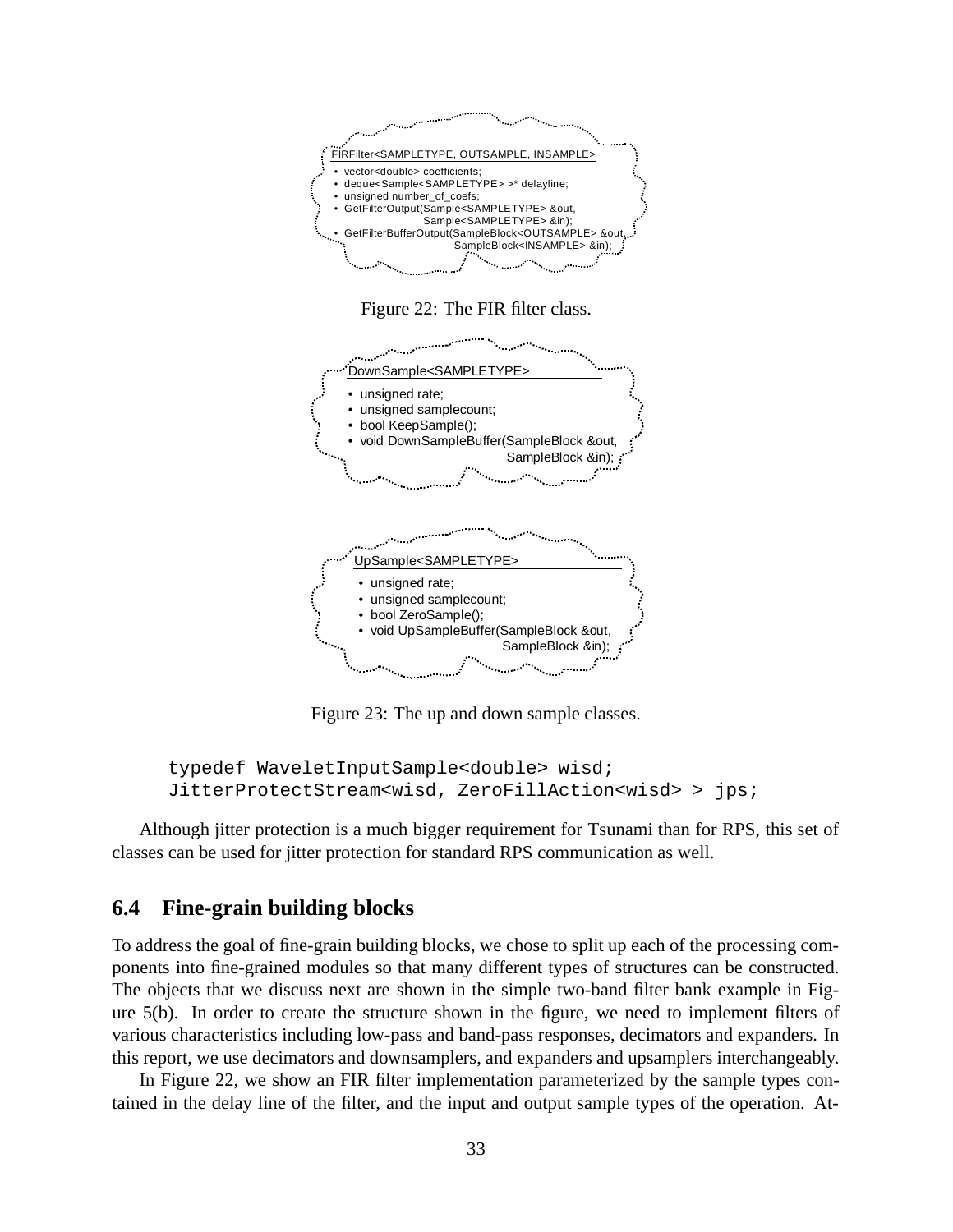tributes of the FIR filter include the coefficients that characterize the filter, the delay line of the filter, and the number of coefficients used in the particular filter. Since the system is based on wavelets and we have only implemented the Daubechies designed filters [4], we currently only have support for FIR filters. The filter class can be used in sample operation or block operation, following the overall goal of multiplicity in operation.

In Figure 23, we show the up and down sampling classes. The decimator section of the structure is implemented in the DownSample class and is parameterized by the type of sample that will be input and later output. The assumption with the DownSample class, is that whatever sample type is input will also be output. The down sample operation can be run at any down sample rate which is typically a function of the type of decomposition. In the two-band structure shown in the figure, we down sample by two. The operation can be run on samples by using the member function KeepSample() or in block mode with the function DownSampleBuffer().

The expander section is implemented in the UpSample class and is parameterized by the type of sample, similar to the DownSample class. It contains the same assumptions related to the parameterization of input and output samples as the DownSample class. The up sample class can be run at any rate and is also a function of the type of structure. In the two-band figure decomposition, the up sample rate is two. Similarly to the *DownSample* class, the *UpSample* class can be run on samples or on blocks of samples.

#### **6.5 Support for many filters**

In order to support the goal of extensibility in filtering, we would like to support many different types of filters. At this time, however, we have only implemented the FIR filter type. Other types of filters that we may like to have in the future include infinite impulse response (IIR) filters and paraunitary block filters that provide for greater computational efficiency. Due to the generic structure of our filter design, and how these objects fit into the overall structure of a transformation, any type of filtering operation can be performed on input or output samples.

We currently have support for the wavelet coefficients designed by Daubechies, from DAUB2 (the Haar wavelet) to DAUB20. Since the Daubechies coefficients are constrained to even order, we currently provide ten different types of wavelet filters. As the Daubechies wavelet filters increase in order, the decomposition tends to smooth. However, there is a tradeoff between smoothness and system delay, which we will discuss further in Section 8.

We have also implemented two examples of low-delay filter bank filters with different delay signatures copied directly from the work done by K. Nayebi et al [14]. We primarily took examples of low-delay filters from this paper to validate its claims. Our future plans is to implement the low-delay filter bank algorithm in the Tsunami toolkit in order to provide the same functionality with low-delay. Low-delay operation is extremely important in general for many applications, but especially for interactive applications. The algorithm designs uniform and non-uniform low-delay filter banks based on the number of bands required in the decomposition, the number of coefficients in each filter, the frequency response of the analysis filters, and the overall system delay. These parameters are then input into an optimization procedure which, after convergence, provides the filter coefficients for the analysis and synthesis filters. There are other types of extensions that might also prove beneficial, such as the modulated filter bank techniques found by G. Schuller and T. Karp [20].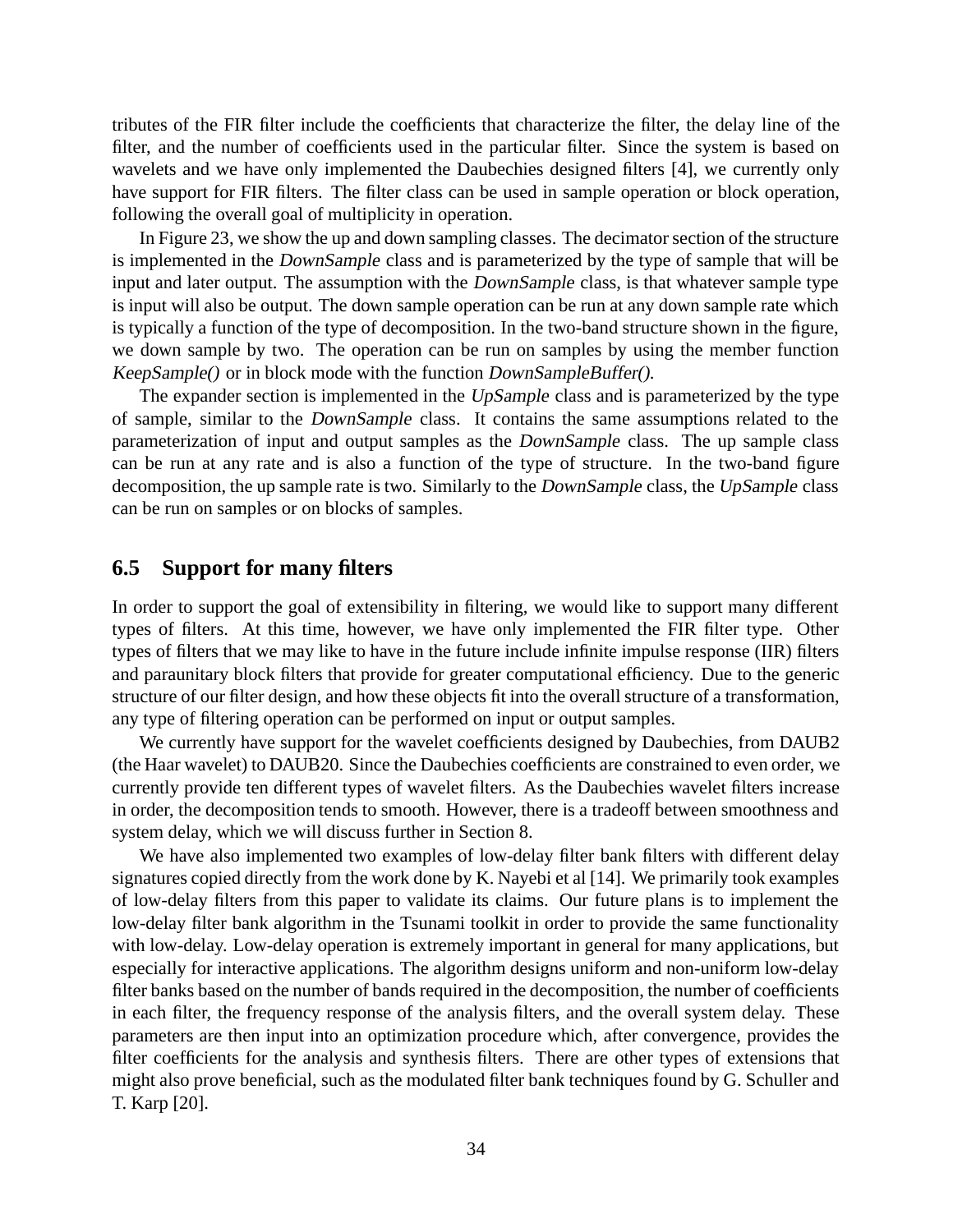

Figure 24: The stage relationships.

Our hope is that the interfaces that we have provided and the general organization of the toolkit is such that other users of the system find it easy to implement their own types of filters to fit their needs. This is done by simply adding coefficients to the source file *coefficients.cpp*, and instantiating the appropriate filter type with the newly added coefficients. More elaborate details are given on how to add filters and filter types in Section 7.

### **6.6 Stages**

From the implementation of filters, decimators and expanders, many different types of structures can be built. We have built forward stages and reverse stages for use in tree-structured decompositions from these fine-grained objects. The Booch diagram of a stage is shown in Figure 24. Each stage class, ForwardWaveletStage and the ReverseWaveletStage each contain one helper object WaveletStageHelper. This helper class contains the commonality of both the forward and reverse stages, namely FIR filters and the coefficients of these filters. The class ForwardWavelet-Stage customizes the wavelet stage helper to provide the analysis filters and also contains the two down samplers. The stage abstraction also provides a notion of the output level numbers that it is responsible for in order to avoid ambiguity when we chain stages together to create various decompositions. The class ReverseWaveletStage contains one wavelet stage helper customized with the synthesis filters and also two up samplers. This stage type does not need any notion of level at the output, because it is typically used to convert back to a one-dimensional time-domain resource signal.

From the stages, we then create tree-structured decompositions as shown in Figure 6(a), or other more balanced tree structures for other decompositions of the resource signal. Currently, Tsunami supports classes for creating the tree-structure types shown by the chaining of two-band stages together. However, the design is general enough for any other type of structure that one might want to create.

## **6.7 Transforms**

All decompositions except for the DWT and IDWT operations have been created to handle running transforms in sample or in block transform mode, thus satisfying the goal of multiplicity in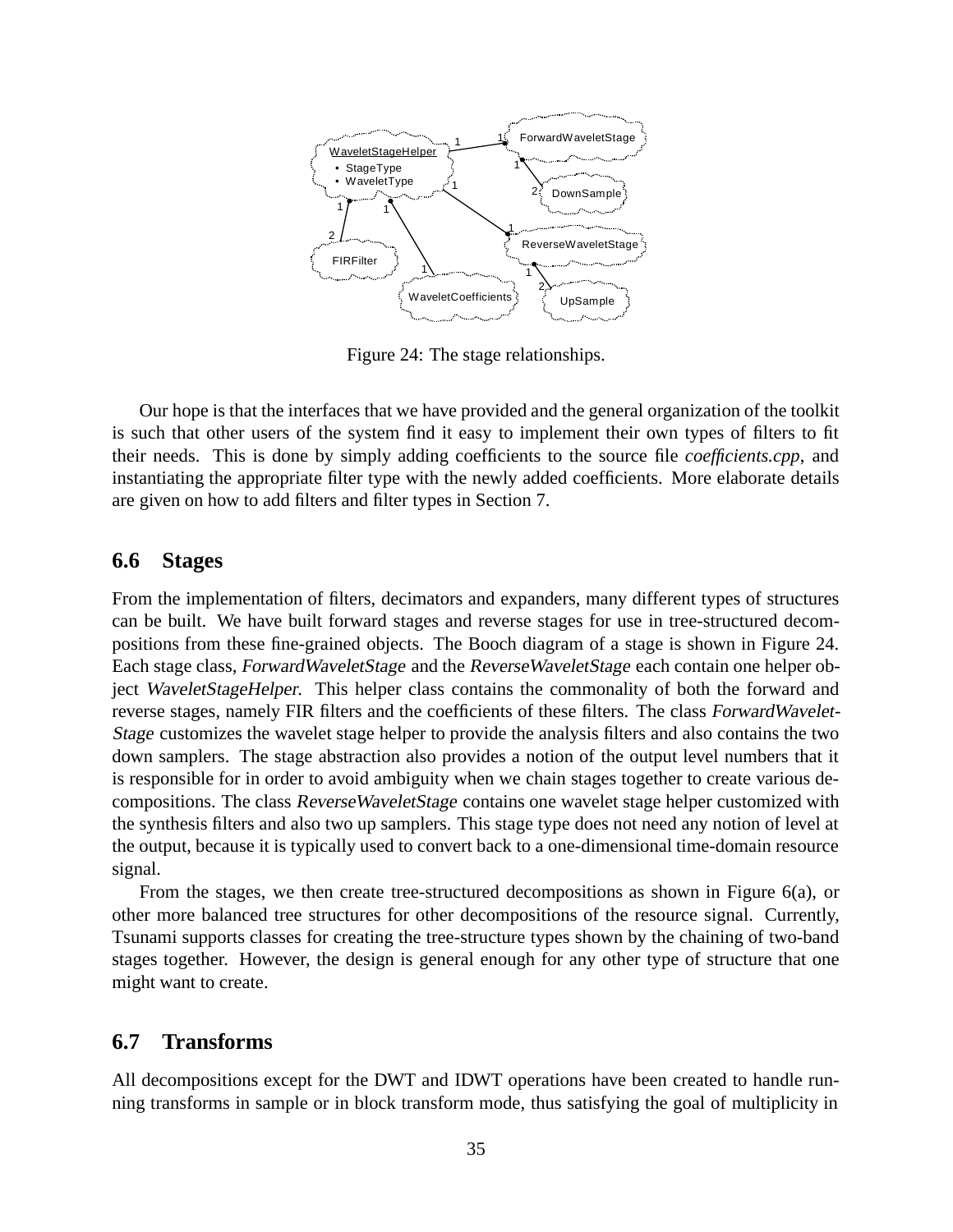

Figure 25: The static transform classes.

operation. In the sections that follow, we discuss the various types of transforms provided in the toolkit.

### **6.7.1 Static transforms**

Figure 25 shows how static transforms in forward and reverse direction are constructed. Forward directed transforms take as input a one-dimensional resource signal and produce as output the wavelet coefficients. Reverse directed transforms take as input the wavelet coefficients and produce as output the reconstructed one-dimensional signal. Each transform contains  $numbers - 1$ stages, producing a total of *numlevels* of approximation and detail signals. The number of levels in the decomposition is highly dependent on the dynamics of the input resource signal. The StaticForwardWaveletTransform class, is instantiated with the number of stages, the wavelet basis function type, the down sample rates and the lowest output level in the decomposition. Once the structure has been instantiated, the transform can be run in sample or block operation mode by calling the correct member function.

The StaticReverseWaveletTransform, is instantiated with the number of stages, the wavelet basis type, the up sample rates and the lowest input level of the samples or blocks streaming into the structure. Once instantiated, the reverse transforms can be run in sample or block operation, and also contains functions for zeroing out levels that are deemed unimportant in the reconstruction.

A more detailed description of the member functions for the static transform classes are listed in Appendix A.

#### **6.7.2 Dynamic transforms**

As shown in Figure 26, the dynamic transforms are subclassed from the static transforms. These transforms are constructed to specifically address the requirement for time-varying operation, and have additional member functions over the static transforms for this. Each of the dynamic transforms, the DynamicForwardWaveletTransform and the DynamicReverseWaveletTransform, contain member functions for adding and removing stages and changing the wavelet basis functions at various stages. These changes in structure and operation can be made at run-time by calling the appropriate operations. At this time, when a stage is added or removed or the wavelet basis function is changed, there is an associated transition error seen between the output of the reverse wavelet transform and the input resource signal. In order to combat this transitional error, the work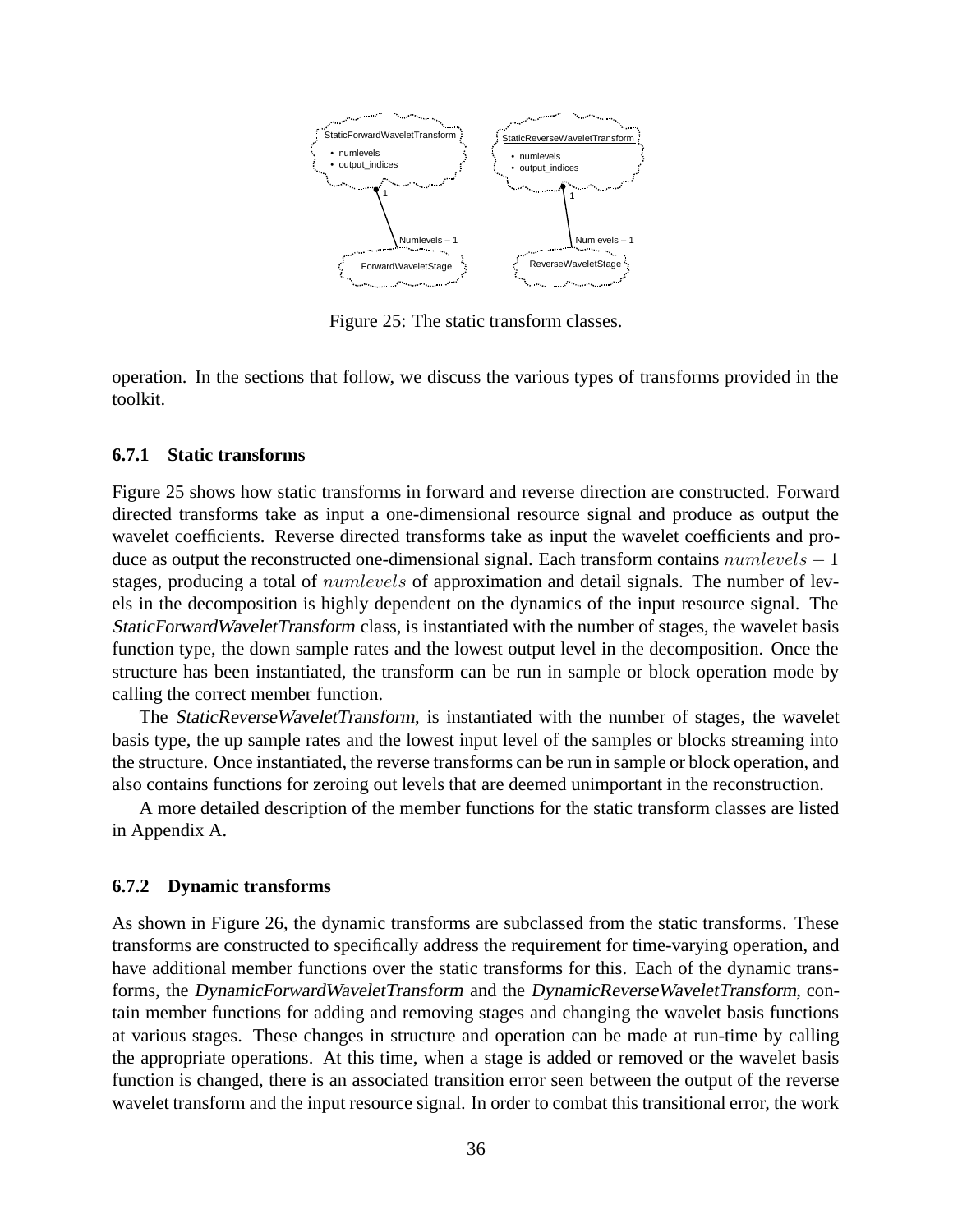

Figure 26: The dynamic transform classes.



Figure 27: The delay block class.

implemented by I. Sodagar, K. Nayebi and T. P. Barnwell on time-varying filter banks and wavelets should be implemented [23].

## **6.7.3 The delay block**

Figure 17 shows where the delay block is placed in the software diagram, and Figure 27 describes the implementation of the class. The delay block is required to phase align the various levels of the streaming transform in order to achieve the perfect reconstruction property. This block is not required for the discrete transforms. Without this block, the low level, high frequency bands, are filtered through the structure faster then the higher level, low frequency bands, and are not properly phase aligned. This block does the re-aligning required to achieve perfect reconstruction.

### **6.7.4 Discrete wavelet transforms**

Figure 28 shows the discrete transforms that are currently supported in the toolkit. Each of these transforms have data members for the wavelet type (i.e. Haar, D4, etc.) and the coefficients of this type for implementing the discrete algorithms. These transforms are different from the other two that we have discussed thus far, in that there is an implicit assumption relating the input to the output. The assumption of the ForwardDiscreteWaveletTransform is that it takes as input a SampleBlock of length  $2^M$ , and produces as output a block of samples that represent  $M + 1$  levels of wavelet coefficients. The output block that is generated is specially encoded in the class DiscreteWaveletOutputSampleBlock, a subclass of OutputSampleBlock. The encoding is shown in Figure 29. The ReverseDiscreteWaveletTransform takes as input the DiscreteWaveletOutput-SampleBlock and reconstructs back into the type SampleBlock representing the reconstructed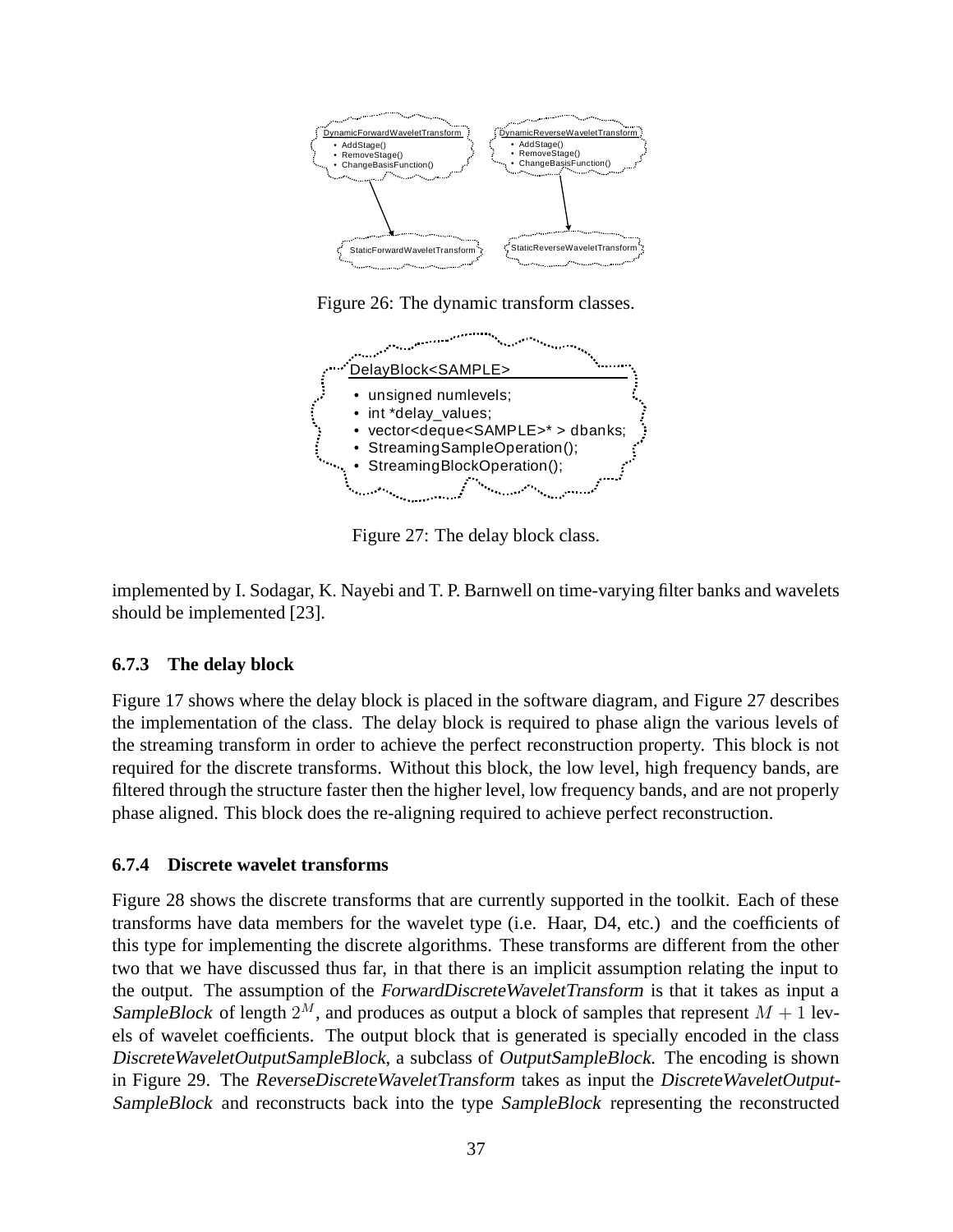

Figure 28: The discrete transform classes.



Figure 29: The encoding of the DiscreteWaveletOutputSampleBlock. Shown are the indices of the block and the lengths of each segment. The levels are designated by  $L_i$ , where i is the level number.

time-domain signal.

Following from the other transforms discussed earlier, the DWT can produce all of the approximation and detail signals, as well as the transform representation of one approximation and a set of details, and the mixed signal representations. For more details on the specific functions in the discrete classes, refer to appendix A.

From the requirements and goals of the Tsunami toolkit, we have created a first version implementation. There is still much work to be done in order to completely fulfill these goals, but as a first release, most requirements have been satisfied. The implementation has a flavor of the complete tool that we would like to eventually have, and will only become more closely matched to the goals of the project over time.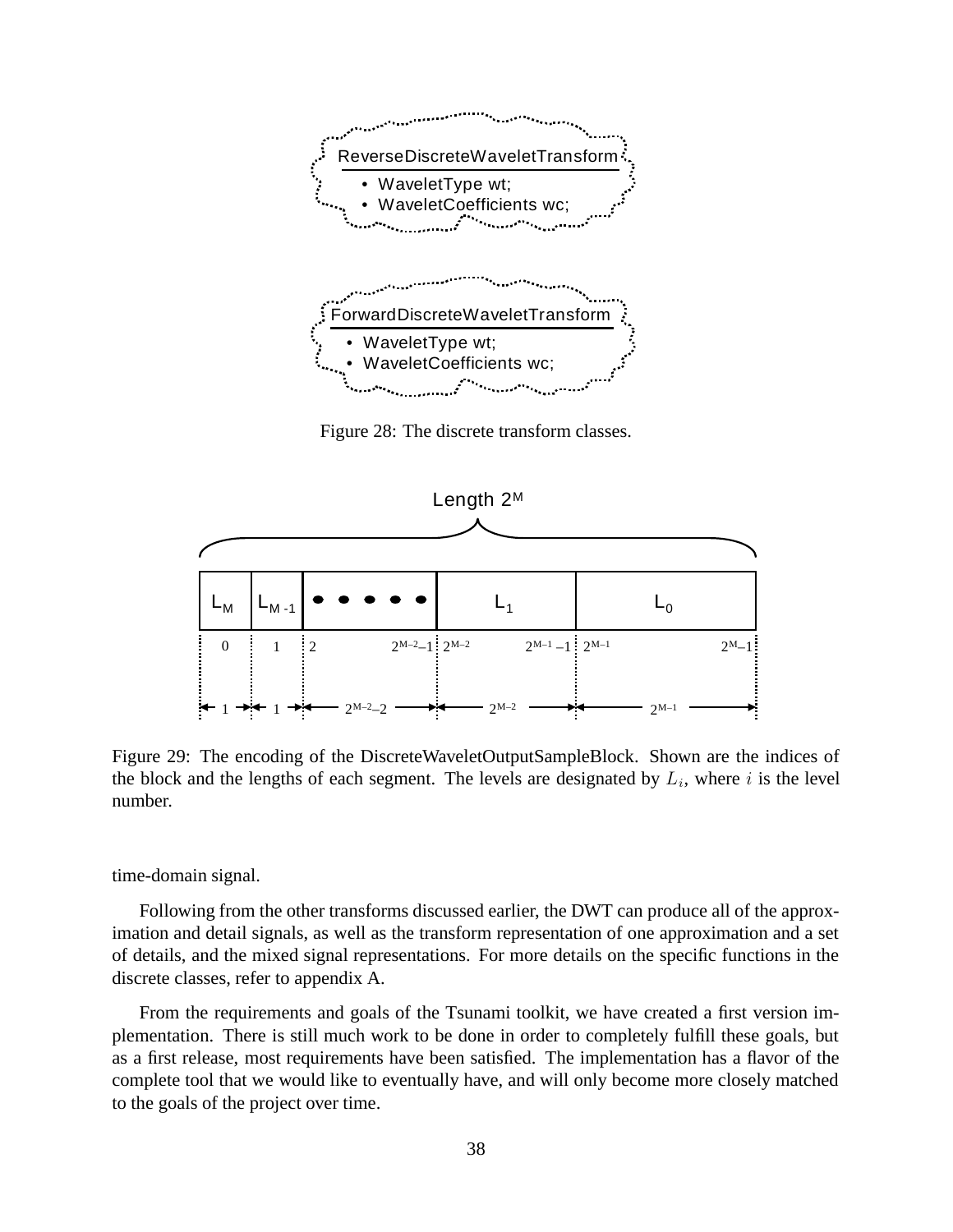# **7 Advanced usage and extensions**

In this section, we will describe how to use Tsunami built in interfaces to construct decompositions provided in the toolkit. From the following code examples, it should become clear how to piece together more sophisticated decompositions with the provided building blocks. We start by describing the code contained within the StaticForwardWaveletTransform for decomposing the signal into a non-uniform decomposition. From here we show the code for instantiating the reconstruction structure using the StaticReverseWaveletTransform code. This provides the reader with a concrete example of how to construct decompositions using Tsunami building blocks.

In the second part of this section, we discuss extensions to the Tsunami toolkit. Wavelet packets (a more general wavelet structure), time-varying operation and filter extensions are discussed.

## **7.1 Using Tsunami building blocks for advanced decompositions**

In this section, we discuss how to instantiate a static wavelet transform by using the code contained in the StaticForwardWaveletTransform class. From the stage class, many other types of decompositions can be created. We will also show a reconstruction using reverse stages from the code contained in the StaticReverseWaveletTransform class.

The constructor code that follows takes as input the number of stages in the decomposition, the wavelet filter type, the downsample rates on the low-pass and high-pass branches and the lowest output level. The code performs checks as to the sanity of the number of stages, and initializes protected data members for indexing and output level annotation. Next, the first stage in the decomposition converts the INSAMPLE type to the OUTSAMPLE type. The remaining stages work with OUTSAMPLE types only. The chaining of stages in this code is represented as a vector of stages.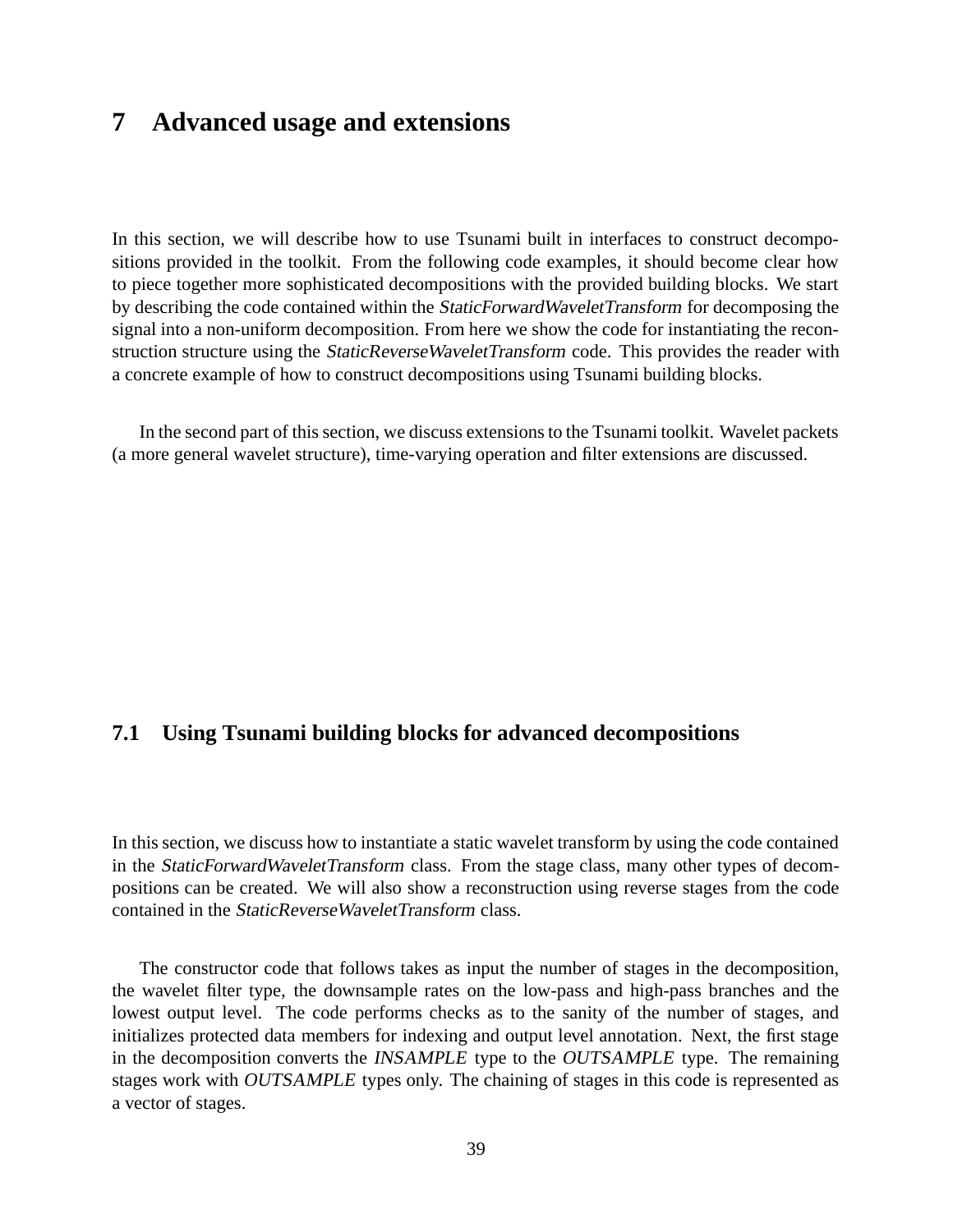```
Non-uniform decomposition using forward stages
template <typename SAMPLETYPE, class OUTSAMPLE, class INSAMPLE>
StaticForwardWaveletTransform<SAMPLETYPE, OUTSAMPLE, INSAMPLE>::
StaticForwardWaveletTransform(const unsigned numstages,
                              const WaveletType wavetype,
                              const unsigned rate_l,
                              const unsigned rate_h,
                              const int lowest_outlvl)
{
 unsigned i;
  // Argument checks and data initializations
 if ( (numstages == 0) || (numstages > MAX_STAGES) ) {
   this->numstages = 1;
  } else {
   this->numstages = numstages;
  }
 this->numlevels = this->numstages + 1;
 this->lowest outlvl = lowest outlvl;
 for (i=0; i<sub>numlevels</sub>; i++) {
   index a[i] = 0;index d[i] = 0;
  }
  int outlvl = lowest_outlvl;
  // The lowest stage converts from INSAMPLES to OUTSAMPLES
 first_stage = new
   ForwardWaveletStage<SAMPLETYPE, OUTSAMPLE, INSAMPLE>(wavetype,
                                                          rate_l,
                                                          rate_h,
                                                          outlvl,
                                                          outlvl);
  // Setup the remaining stages of the tree (tree represented by
  // a vector named stages)
 ForwardWaveletStage<SAMPLETYPE, OUTSAMPLE, OUTSAMPLE>* pfws;
 for (i=0; i<this->numstages-1; i++) {
   outlvl++;
   pfws = new ForwardWaveletStage<SAMPLETYPE, OUTSAMPLE, OUTSAMPLE>
                (wavetype, rate_l, rate_h, outlvl, outlvl);
   stages.push_back(pfws);
  }
}
```
In the code example that follows, we show how to set up the reconstruction structure using reverse stages. The constructor code shown takes as input the number of stages in the reconstruction, the wavelet filter type, the upsample rates of the low-pass and high-pass branches and the lowest input level. After argument checks and data member initialization for sample annotation is complete, the last stage is instantiated which converts from an INSAMPLE to an OUTSAMPLE. Next, the remaining reverse stages are instantiated and represented as a vector of stages. The remaining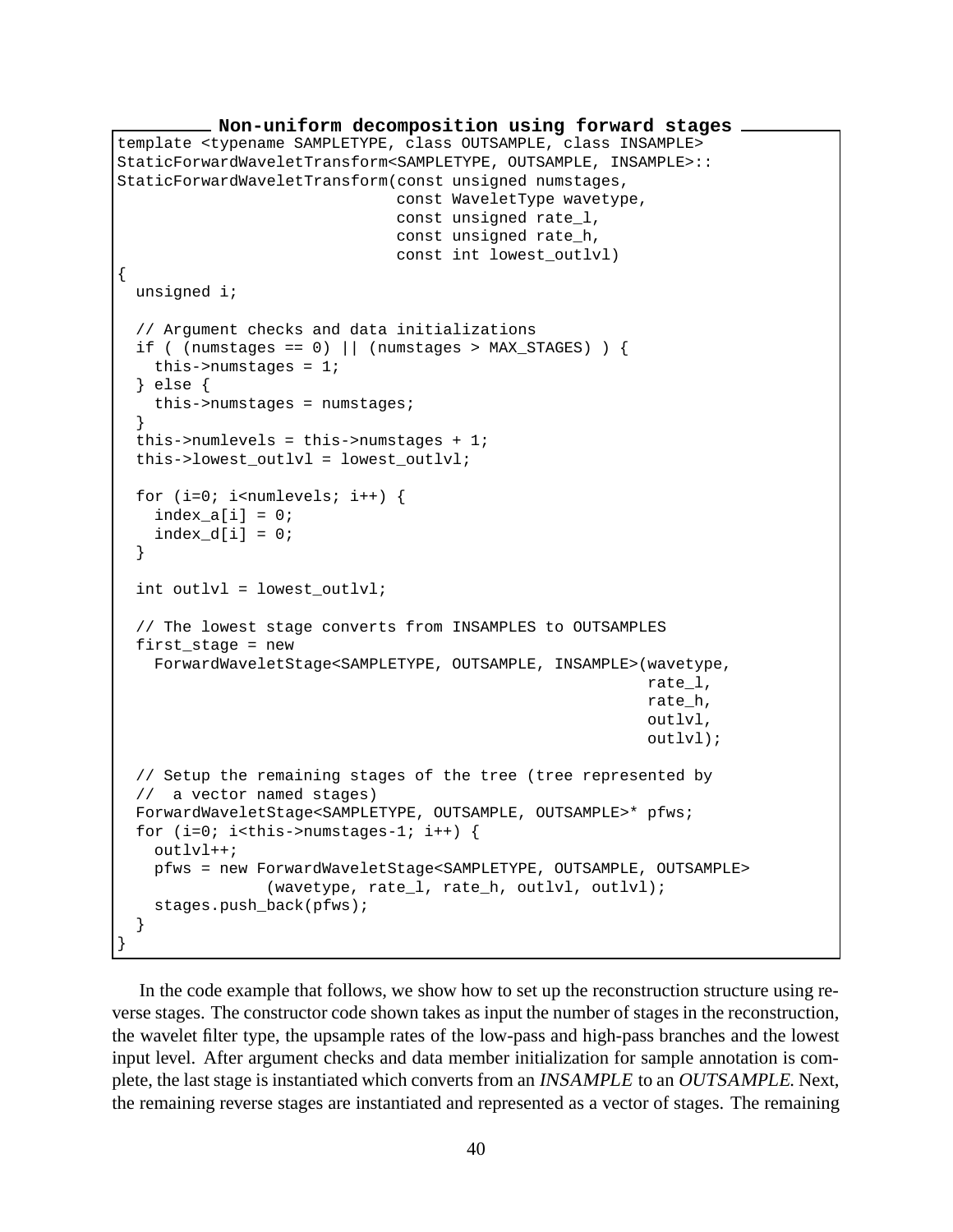stages work solely on OUTSAMPLE types.

```
Non-uniform reconstruction using reverse stages
template <typename SAMPLETYPE, class OUTSAMPLE, class INSAMPLE>
StaticReverseWaveletTransform<SAMPLETYPE, OUTSAMPLE, INSAMPLE>::
StaticReverseWaveletTransform(const unsigned numstages,
                              const WaveletType wavetype,
                              const unsigned rate_l,
                              const unsigned rate_h,
                              const int lowest_inlvl)
{
  // Argument checks and data initializations
 if ( (numstages == 0) || (numstages > MAX_STAGES) ) {
   this->numstages = 1;
  } else {
   this->numstages = numstages;
  }
 unsigned i;
 this->numlevels = this->numstages+1;
 this->lowest_inlvl = lowest_inlvl;
 this->index = 0;
 this->incoming_index_init = false;
 for (i=0; i< MAX_STAGES+1; i++) {
   incoming_index[i]=0;
  }
 // Set up the input signal buffers
 for (i=0; i<sub>numberels</sub>; i++)SampleBlock<INSAMPLE>* psbis = new SampleBlock<INSAMPLE>();
   insignals.push_back(psbis);
  }
  // Set up the buffers that reside between stages
 for (i=0; i<this->numstages-1; i++) {
   SampleBlock<INSAMPLE>* psbis = new SampleBlock<INSAMPLE>();
   intersignals.push back(psbis);
  }
  // Instantiate the last stage that converts from INSAMPLE to OUTSAMPLE
  last_stage = new ReverseWaveletStage<SAMPLETYPE, OUTSAMPLE, INSAMPLE>
                (wavetype, rate l, rate h);
  // Instantiate the remaining reverse stages
 for (i=0; i<this->numstages-1; i++) {
   ReverseWaveletStage<SAMPLETYPE, INSAMPLE, INSAMPLE>* prws =
      new ReverseWaveletStage<SAMPLETYPE, INSAMPLE, INSAMPLE>(wavetype,
                                                               rate_l,
                                                               rate_h);
   stages.push_back(prws);
  }
}
```
From the two-band wavelet filter banks, a structure that we refer to as stages, many other types of decompositions can be created. A uniform decomposition that looks like a full binary tree can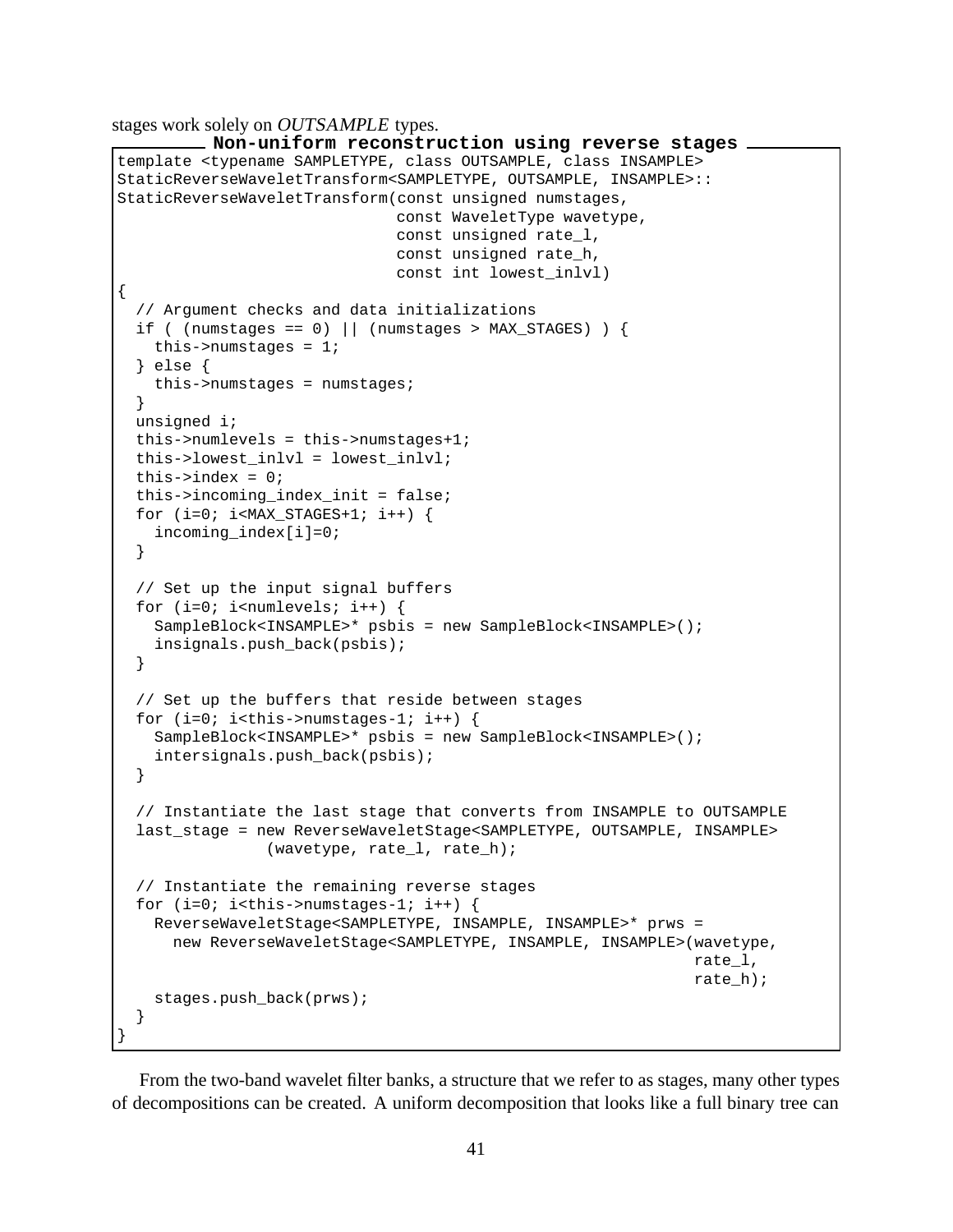

Figure 30: Wavelet packet decomposition tree at level three.

be constructed using the stages by choosing the correct container type for holding the stages (i.e. a list of stages) and devising the correct level annotations. We will discuss uniform decompostitions next in the wavelet packet section.

### **7.2 Extensions**

Based on the flexible design of the Tsunami toolkit, many extensions can be created for different types of purposes. In this section we look at a few of the extensions that are possible with the toolkit. The extensions that we will discuss in this section include wavelet packets, time-varying and adaptive operation, and adding more filter types and coefficients to the library.

### **7.2.1 Wavelet packets**

In what follows from our discussion of filter banks from Section 3, signal decompositions can be non-uniform such as the wavelet decompositions that we have shown thus far, or they can be uniform depending on how the stages are chained together. A uniform signal decomposition using wavelet basis functions, is known as wavelet packets. Wavelet packets have been shown to be useful when looking for a powerful analysis technique that shapes the decomposition based on the signal. Typically the decomposition is determined based on the entropy information of the signal [13]. If nodes of the full-binary tree provide no information (zero entropy), than that node is removed. It is fairly easy to use the Tsunami toolkit to create a wavelet packet decomposition. A diagram of a full wavelet packet system is shown in Figure 30. Instead of just the approximation signal being split, the detail signals are also split to balance the tree. The wavelet transform, based on this figure, consists of all the left half of the tree and the output of block D1.

The decomposition consists of creating a tree using ForwardWaveletStage and ReverseWavelet-Stage in such a way that the tree is balanced and the decomposition uniform. When one decides to build such a decomposition, the output levels will have to be tagged to each stage appropriately. In addition, any of the standard wavelet basis functions used earlier may be used in the wavelet packet decomposition, and perfect reconstruction can still be maintained. Other trees can be created arbitrarily using the forward and reverse stages, and can be adjusted to the various types of signals to be analyzed. Since the stages are parameterized by the up and down sampling rates, the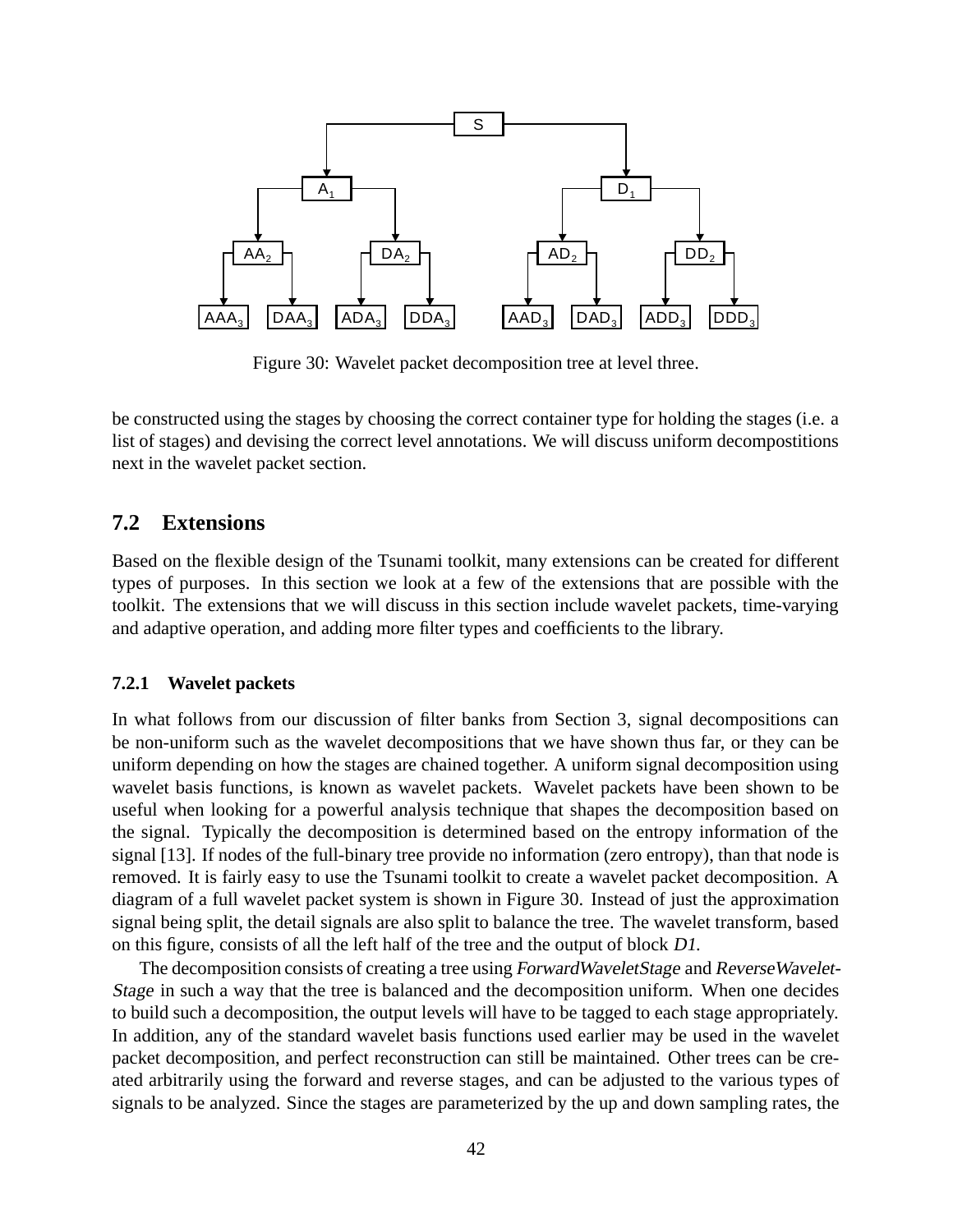

Figure 31: High level view of time-varying operation.

basis function coefficients, and the output level numbers, any type of decomposition is achievable through the correct manipulation of the stage abstraction that we have provided.

In the next subsection, we will talk about how decompositions may adapt to a non-stationary resource signal using time-varying decompositions and through the changing of wavelet basis functions (the filter coefficients) at run-time.

### **7.2.2 Time-varying, adaptable decompositions**

Figure 31 shows a high level view of time varying operation. A detection block peers into the dynamics of the input signal and determines what type of structure and wavelet filters should be used in a particular epoch. The figure shows only two choices but there could be multiple structures and filters used. The Tsunami toolkit offers a dynamic transform class that allows stages to be added and removed dynamically at run-time based on signal detection schemes. In addition, wavelet filter coefficients can also be changed at run-time, and is typically dependent on minimizing computation. This type of operation may prove extremely useful for resource signals that exhibit non-stationary behavior in detectable epochs. In order to properly achieve time-varying operation with low error, it can be decomposed into a detection problem for finding epoch changes followed by transition filters to reduce the error from changing stages and/or coefficients, to the steady state operation once the old structure state has progressed out of the delay line of the filters. The epoch changes may be detected using thresholding, but more sophisticated techniques may need to be employed. This is an area that we will avoid talking about in this report, but is something that we are interested in looking at in more detail.

In order to design transition filters that ease the error of changing the structure of the decomposition at run-time, one should first determine how many different structures will be supported, which translates into the number of different decompositions. The design of the transition filters turn into an optimization problem over the various states between the old and new structure [23, 19]. This is a very powerful and interesting area of work that can be supported by the Tsunami toolkit. In order to support time-varying operation, one would need to add the transition filters to the toolkit, a topic which will be discussed in the next subsection. One would then either build their own decompositions using the forward and reverse stages, or use our class Dynamic-ForwardWaveletTransform and DynamicReverseWaveletTransform. One limitation of this class is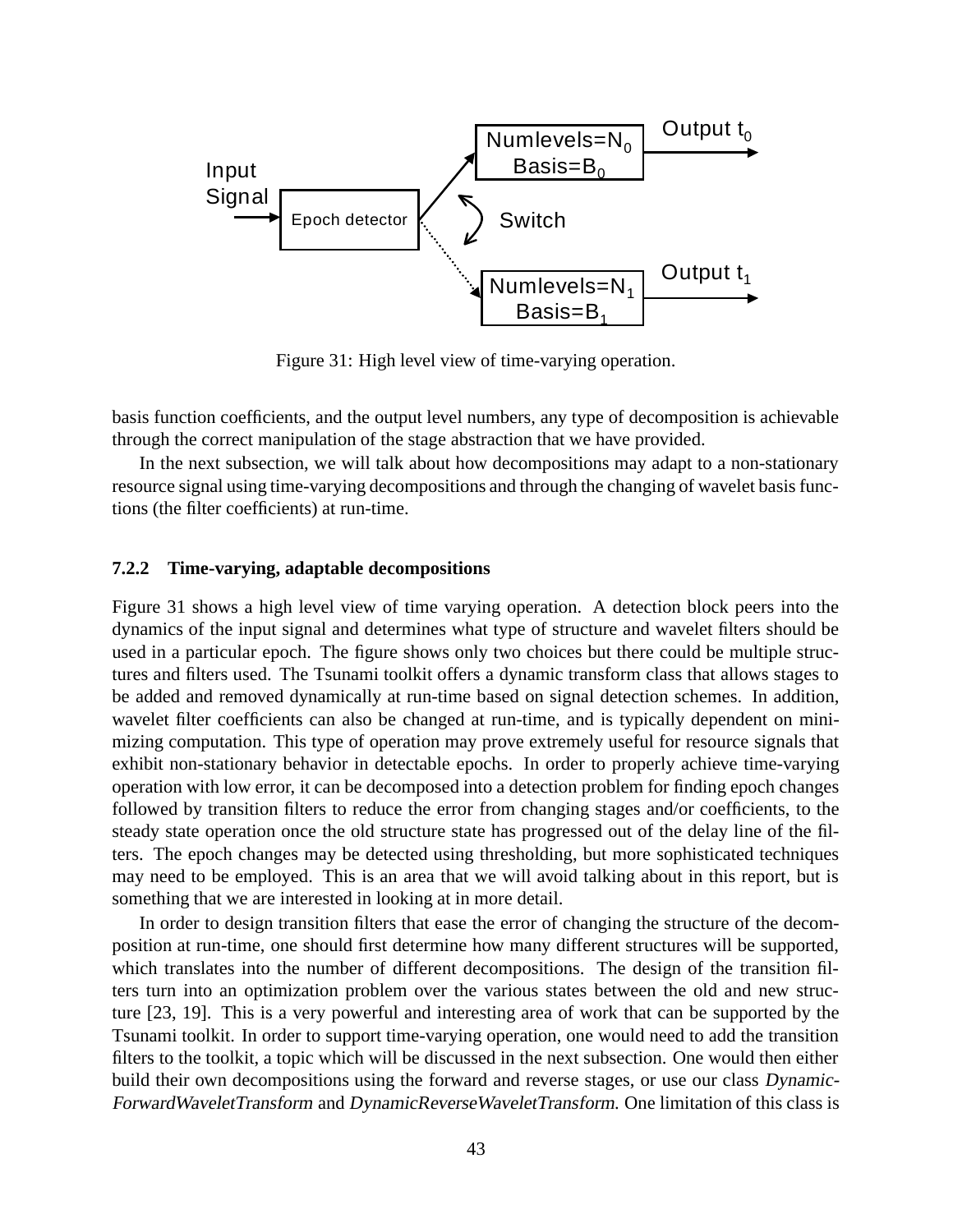that stages can only be added or removed one at a time. To make this class more powerful, we should offer member functions to change the structure more dramatically, but this can be achieved by calling the member functions AddStage and RemoveStage a successive number of times.

By looking closely at the transforms that are offered in the toolkit, it appears that the static transform classes also support structure changes. While it is true that the static classes have the ability to change the wavelet filter coefficients and the number of stages at run-time, this removes all stored state in the structure and may cause a prohibitive amount of error between the reconstruction signal and the input signal. This type of operation should be avoided if used in an online system where error needs bounds, and should mainly be used for analysis only.

In the next subsection, a discussion on how to add wavelet filter coefficients and different types of filters is discussed.

### **7.2.3 Extending the filters**

In our base implementation of the Tsunami toolkit, we provide the Daubechies wavelet filters to be used for analysis and synthesis filters. The types that we offer are the Daubechies filters D2, D4, D6, ..., D20. Because this set is somewhat limited, there may be a need for more powerful filters in the future. We will now discuss how to add filters to the Tsunami toolkit.

The most simple way to create a new filter is to increase the number of wavelet types and label the new type in the file waveletinfo.h. Next, the coefficients need to be added to the file coefficients.cpp as well as inserting the new coefficients in the wavelet coefficient table and adding a human-readable name for the filter. This is shown below using the D2 wavelet, the Haar wavelet, as an example.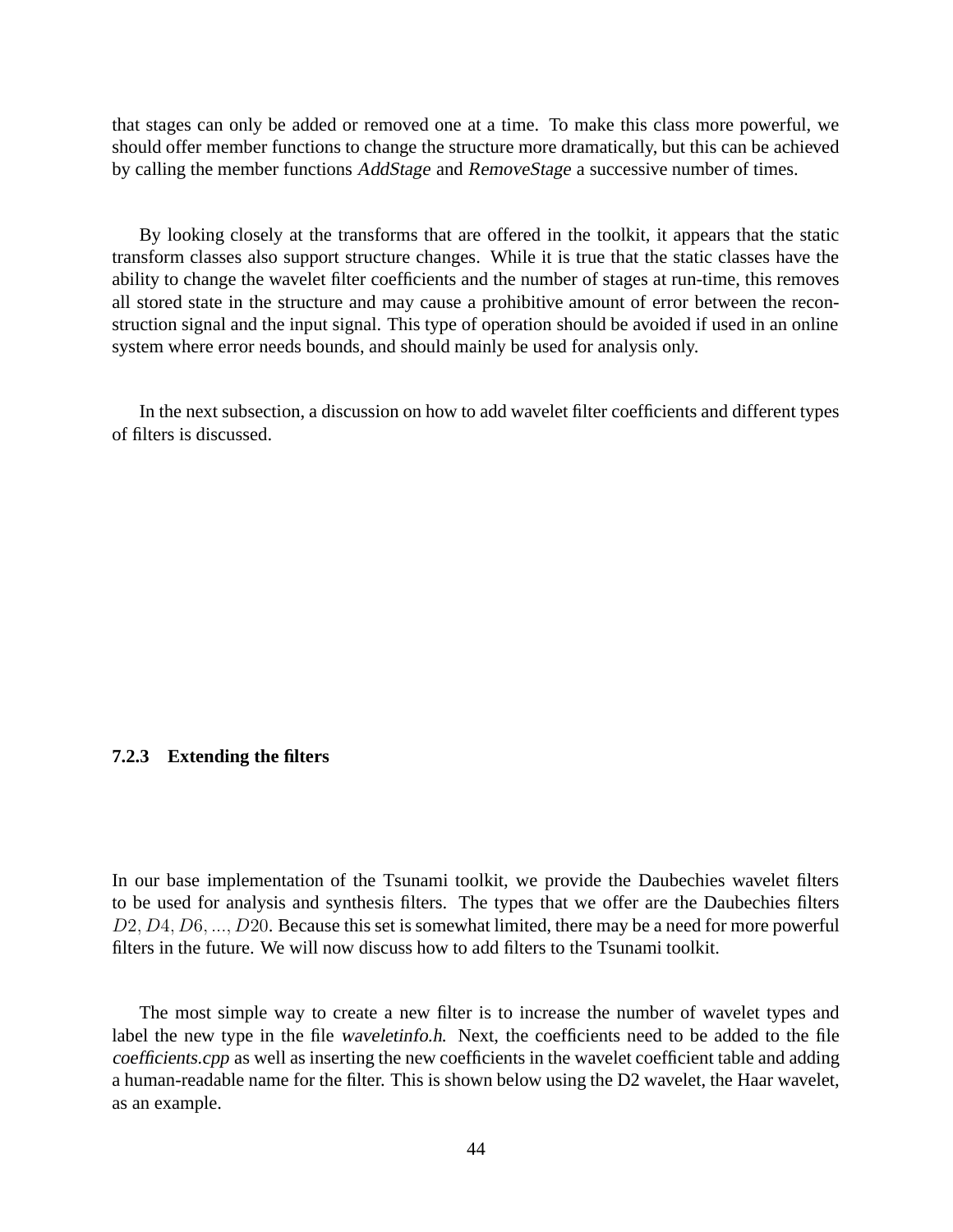```
Filter tables
   DAUBECHIES WAVELETS
// N=2, Haar wavelet
const double daub q2[2] = {1.0/sqrt(2.0)},
                            1.0/\text{sqrt}(2.0);
// Add Haar to coefficients table
const double *waveletCoefTable[NUM_WAVELET_TYPES] = {daub_g2,
                                                       daub_g4,
                                                       daub_g6,
                                                       daub_g8,
                                                       daub_g10,
                                                       daub_g12,
                                                        daub_g14,
                                                       daub_g16,
                                                       daub q18,
                                                       daub_g20;const unsigned numWaveletCoefTable[NUM_WAVELET_TYPES] = {2,
                                                            4,
                                                            6,
                                                            8,
                                                            10,
                                                            12,
                                                            14,
                                                            16,
                                                            18,
                                                            20};
char *waveletNames[NUM_WAVELET_TYPES] = {"Daubechies 2 (Haar)",
                                           "Daubechies 4",
                                           "Daubechies 6",
                                           "Daubechies 8",
                                           "Daubechies 10",
                                           "Daubechies 12",
                                           "Daubechies 14",
                                           "Daubechies 16",
                                           "Daubechies 18",
                                           "Daubechies 20"};
```
The filters shown in the above table are only the low-pass filter coefficients,  $q(n)$ . From these coefficients, the high-pass analysis filters and the low-pass/high-pass synthesis filters can be solved for using the CQF properties [22]. If this is not the case, then both the low-pass and high-pass filters for the analysis and synthesis stages will need to be added to the tables appropriately. In addition, the CQFWaveletCoefficients class should be avoided, and a new class built that provides the coefficients of the four different filters. Other filter types besides CQF types based on Daubechies' work might be implemented in the future, but is not provided at this time. However, if your filter is of the CQF type, it is very easy to add a new filter to the toolkit, and the code itself generates the other three required filters based on the CQF constraints.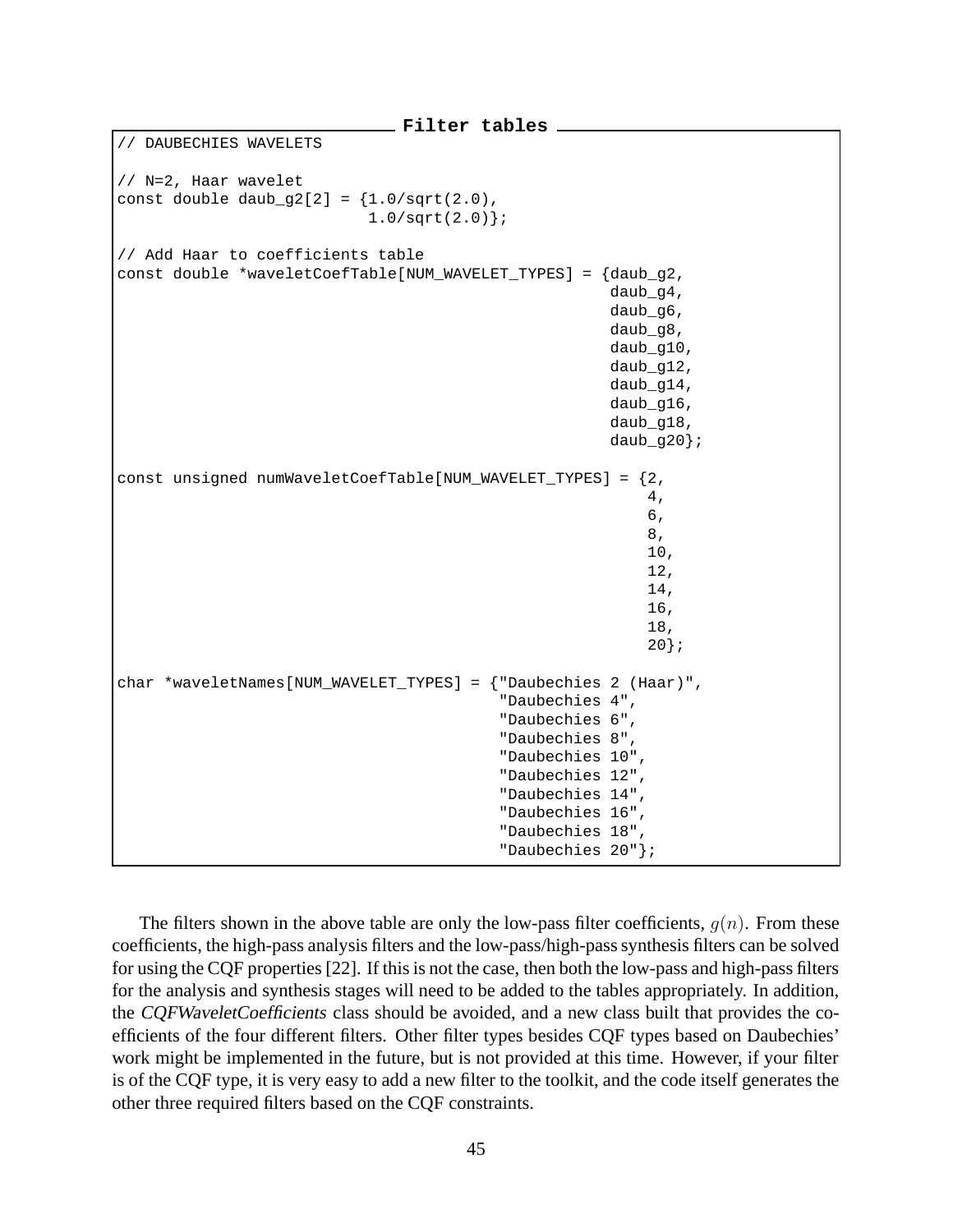# **8 System performance and delay**

In this section, we detail the performance of the Tsunami toolkit and analyze the real-time system delay of the filter bank structures. The performance tests observe the scalability of adding stages to the decomposition (adds more levels) while keeping the number of samples processed and the wavelet types constant. In addition the scalability of using different wavelet types, corresponding to the filter order, are analyzed while keeping the number of samples to process and the number of stages fixed.

Other performance tests measure CPU overhead as a function of sample rate. The sample rate is sweeped to high rates and measured in terms of measured load and percentage of CPU consumed.

The real-time system delay section analyzes the expected real-time system delay for streaming transforms and discrete transforms. The real-time system delay is an important design constraint for deploying online wavelet-based systems.

## **8.1 System performance**

In order to analyze the system performance of the Tsunami toolkit, we have composed several tests to determine the impact of using this system in online distributed applications. The tests are performed using a trace data set of host load sampled at a 1Hz sampling rate <sup>3</sup>. The tests that are run are data independent, but we still use a representative resource signal trace for the performance tests. All tests are run on an unloaded, single processor, 2 GHz Pentium 4 with an 8 KB L1 data cache, and 512 KB L2 cache. The memory size for this machine is 512 MB. The operating system used in the tests is RedHat Linux 7.3, kernel version 2.4.18.

### **8.1.1 Scalability**

In this section, we measure how the system scales as a function of the parameters listed in Figure 10. Figure 32 (a) and (b) shows the scalability of the streaming forward and reverse transforms as the number of stages are increased from one to twenty while keeping the wavelet type and number of samples processed constant. The wavelet type used in these tests are the D10 and 262,144 samples are processed. The performance metric used in these tests is the mean-time to completion to process all of the input samples. As expected, as the number of stages are increased, the mean completion time tends to level out. This is because as a new stage is added, it must process half the amount of samples as the stage before, and therefore the lessened amount of work tends to flatten the mean completion time. Early stages in the chain perform most of the work in the transform due to having to process the most samples.

In Figure 32 (c) and (d), we show the scalability of the streaming transforms as the wavelet type is increased from D2 (Haar) to D20 while keeping the number of stages and number of samples processed constant. The number of stages used in these tests are 10 and the same number of samples are processed as in (a) and (b). As the filter changes from a  $D<sub>N</sub>$  to  $D<sub>N+2</sub>$ , the number of additional operations that must be performed is two extra multiplications and accumulations per stage. Therefore, we expect a linear relationship in the mean-time to completion as the wavelet type is increased.

<sup>3</sup>Host load traces are available at http://www.cs.northwestern.edu/∼pdinda/LoadTraces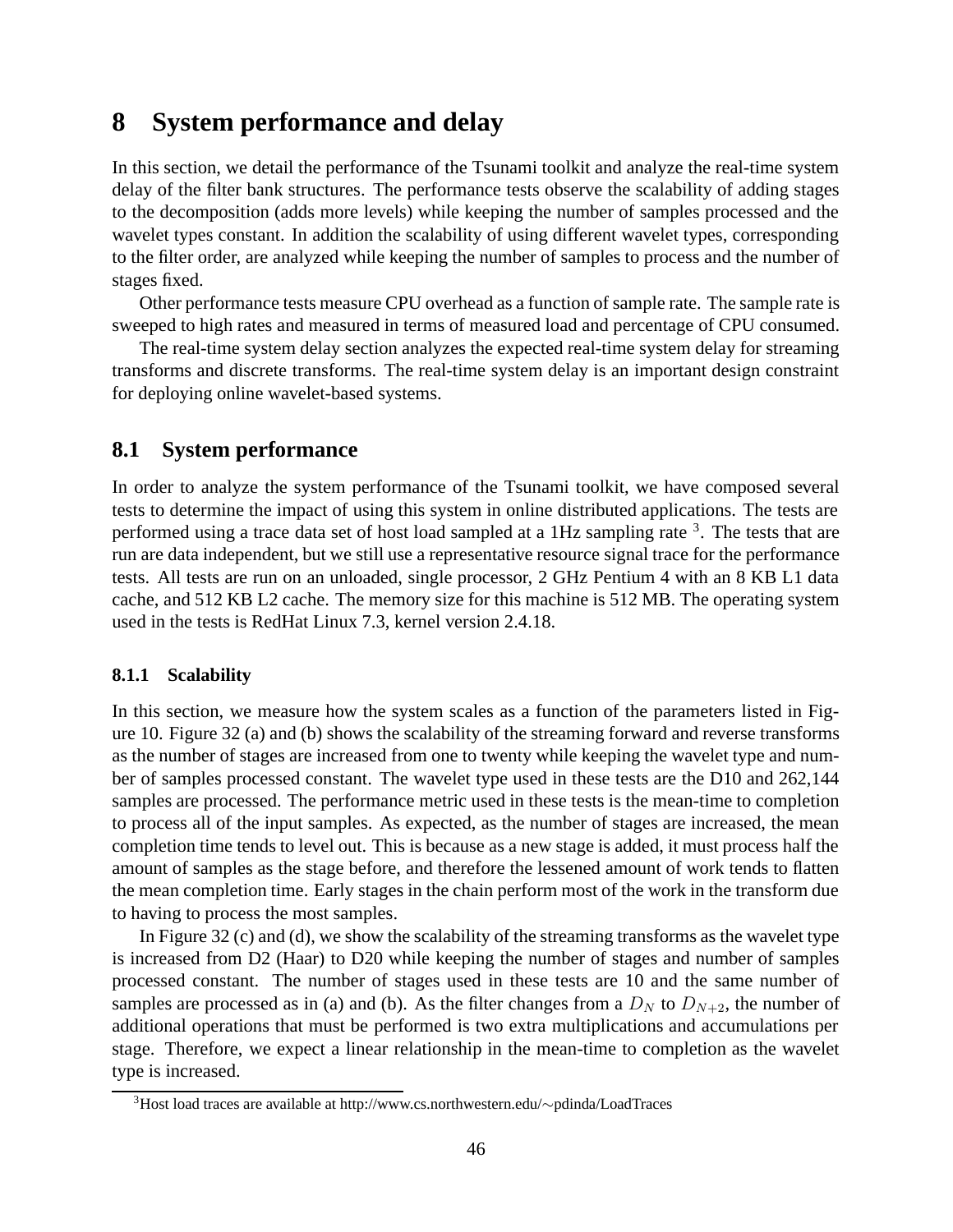

Figure 32: Streaming transform scalability. Scalability of the (a) forward transform and (b) the reverse transform as stages are added. The wavelet type is a DAUB10 for these tests. Scalability of the (c) forward transform and (d) the reverse transform as the wavelet type increases from DAUB2 to DAUB20. The stages are fixed at 10 for these tests.

Figure 33 (a) and (b) shows the scalability of the discrete forward and reverse transforms as the blocksize is increased from two to 1024 samples while keeping the wavelet type and total number of samples to process constant. The wavelet type used is a D10 and 262,144 samples are processed. The 262,144 samples are split into blocks and the discrete transforms are run successively for each blocksize. The performance metric in this set of tests is again the mean-time to completion. The blocksize in the discrete transforms determine the number of levels in the decomposition. As expected, as the blocksize increases the mean-time to completion decreases. The reason for this is twofold. First, as the blocksize is increased, there are less calls to the discrete transform routine. Secondly, the amount of work to be performed at higher levels, where levels is a function of blocksize, decreases exponentially.

In Figure 33 (c) and (d), we show the scalability of the discrete forward and reverse transforms as the wavelet type is increased from D2 to D20. The blocksize for these tests are 1,024 samples and 262,144 samples are processed to completion. For reasons discussed above, the relationship of wavelet type to mean completion time is linear as the wavelet type is increased. This is again due to the constant increase in the number of operations performed for each new wavelet type at each stage.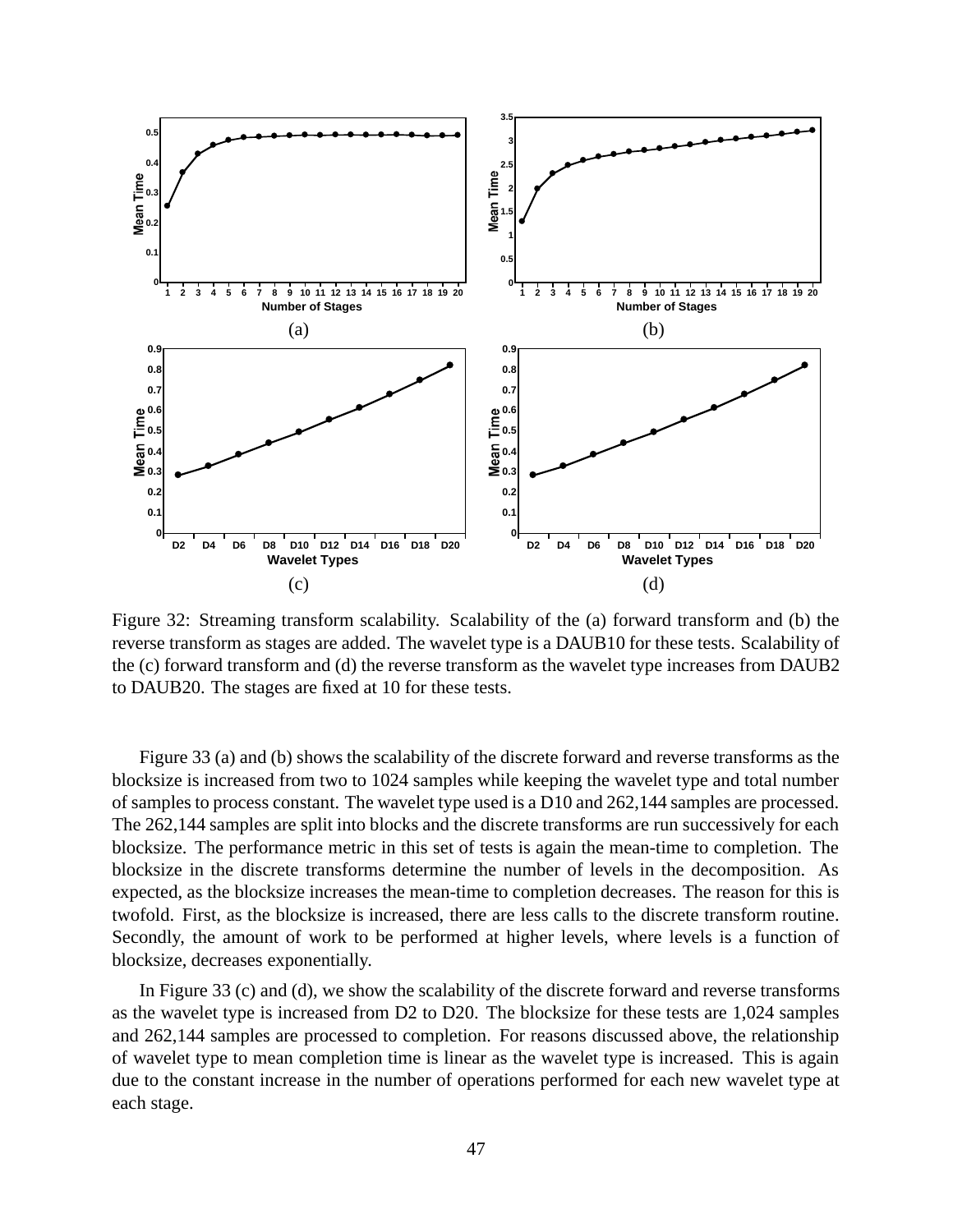

Figure 33: Discrete transform scalability. Scalability of the (a) discrete forward transform and (b) the discrete reverse transform as the blocksize varies from 2 to 1024. The wavelet type is a DAUB10 for these tests. Scalability of the (c) discrete forward transform and (d) discrete reverse transform as the wavelet type changes from DAUB2 to DAUB20. The blocksize is fixed at 1024 for these tests.

### **8.1.2 Performance as a function of sample rate**

In this section, we measure how the system performs as a function of the sample rate. All tests in this section first start a vmstat monitor to measure the percentage of cpu consumed over time. After a quiesce time of 50 seconds, a loadmonitor is started to estimate the measured load on the machine. At the beginning of the test, a rather large data file is loaded and the system quiesces for another 50 seconds. After this period is over, we sweep the sampling rate from 5.12 kHz to 327.8 kHz followed by a maximum rate test where 1024 blocks of size 65,536 samples are run as fast as possible. After the max rate test, the system returns for 400 seconds to a state where just the vmstat and the load monitor are running.

Figure 34 shows the performance of streaming transforms as a function of sample rate. In (a), the percentage CPU used is shown for the streaming forward transform. The system can sustain a sample rate on the order of 40 kHz while keeping the percentage of CPU used under 10%. In (b), the percentage CPU used is shown for the streaming reverse transform. The reverse transform performs a bit worse than the forward transform. This is probably due to the extra additions per stage as realized in the reverse transform. The reverse streaming transform also sustains a sample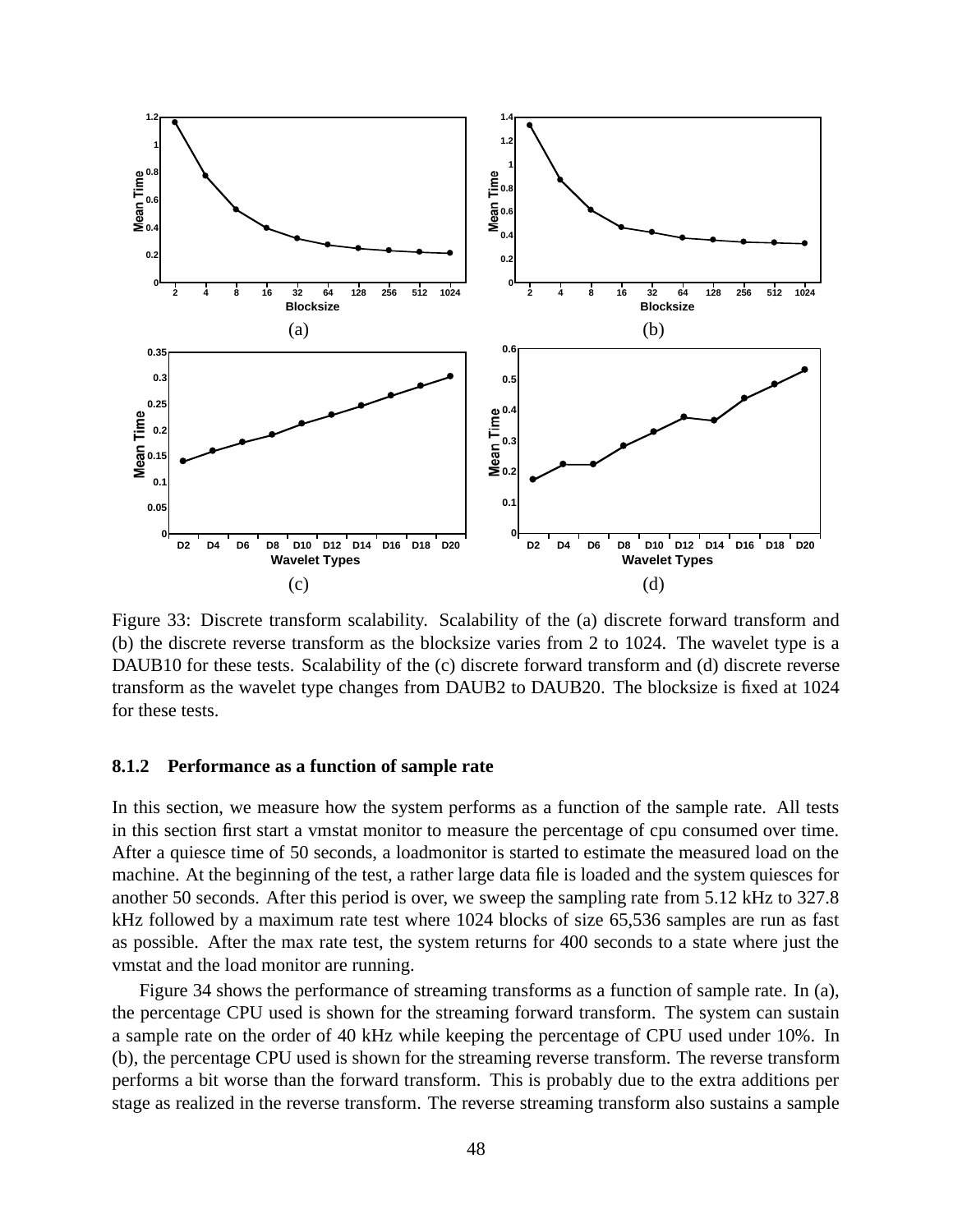

Figure 34: Streaming transform performance as a function of sample rate. Percentage of CPU used as a function of sample rate for the (a) forward and (b) reverse transform. Measured load as a function of sample rate for the (c) forward and (d) reverse transform.

rate on the order of 40 kHz while keeping the percentage of CPU used under 10%. In (c) and (d) the measured load as a function of time and sample rate are shown for the forward and reverse transform respectively. The measured load is typically under 0.2 for sample rates as high as 40 kHz. For typical sample rates used in distrubuted systems (i.e. 1 Hz), the load and percentage of CPU used is negligible. This can be inferred from the load and percent CPU used at 5.12 kHz. At this rate, the percent CPU used is in the noise and is commonly 0 or 1 percent. Due to the averaging nature of load measurements in the linux operating system, it is hard to estimate the measured load at a sampling rate of 5.12 kHz rate, but the measured load at 10.24 kHz is zero, so it can also be inferred that the load is zero for a 5 kHz rate.

Figure 35 shows the performance of the discrete transforms as a function of sample rate and time. In (a) and (b) we show the percentage of CPU consumed as a function of sample rate for the discrete forward and discrete reverse transforms respectively. The discrete transforms perform better as a function of sample rate when compared with the streaming transforms. Both transform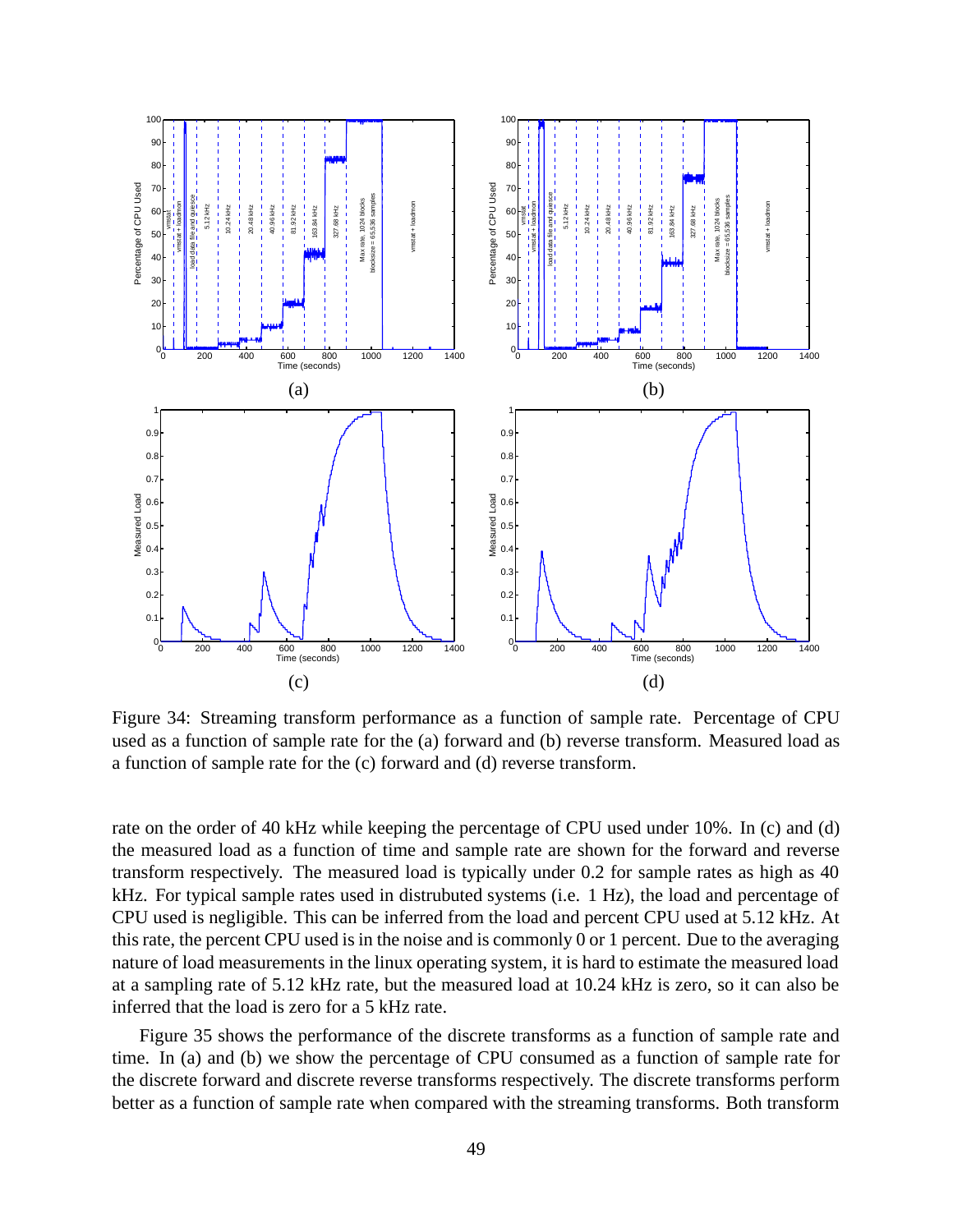

Figure 35: Discrete transform performance as a function of sample rate. Percentage of CPU used as a function of sample rate for the (a) forward and (b) reverse discrete transforms. Measured load as a function of sample rate for the (c) forward and (d) reverse discrete transforms.

| Transform type               | Samples per second |
|------------------------------|--------------------|
| Streaming forward transforms | 156.10K            |
| Streaming reverse transforms | 131.84K            |
| Discrete forward transforms  | 185.99K            |
| Discrete reverse transforms  | 177.02K            |

Figure 36: Average maximum samples per second sustained for streaming and discrete transforms.

directions can sustain a sample rate of 81.92 kHz while keeping the percentage of CPU used less than 14%. The measured load is also less than 0.2 for sample rates at or around 81.92 kHz. This is to be expected since the discrete transforms are based on an efficient algorithm [12].

Figure 36 shows the average maximum sampling rate achievable by the various transform methods. In this test each of the various transform methods listed are run as fast as possible. The number of samples processed in this test are 8,388,608 samples. The time is measured and the number of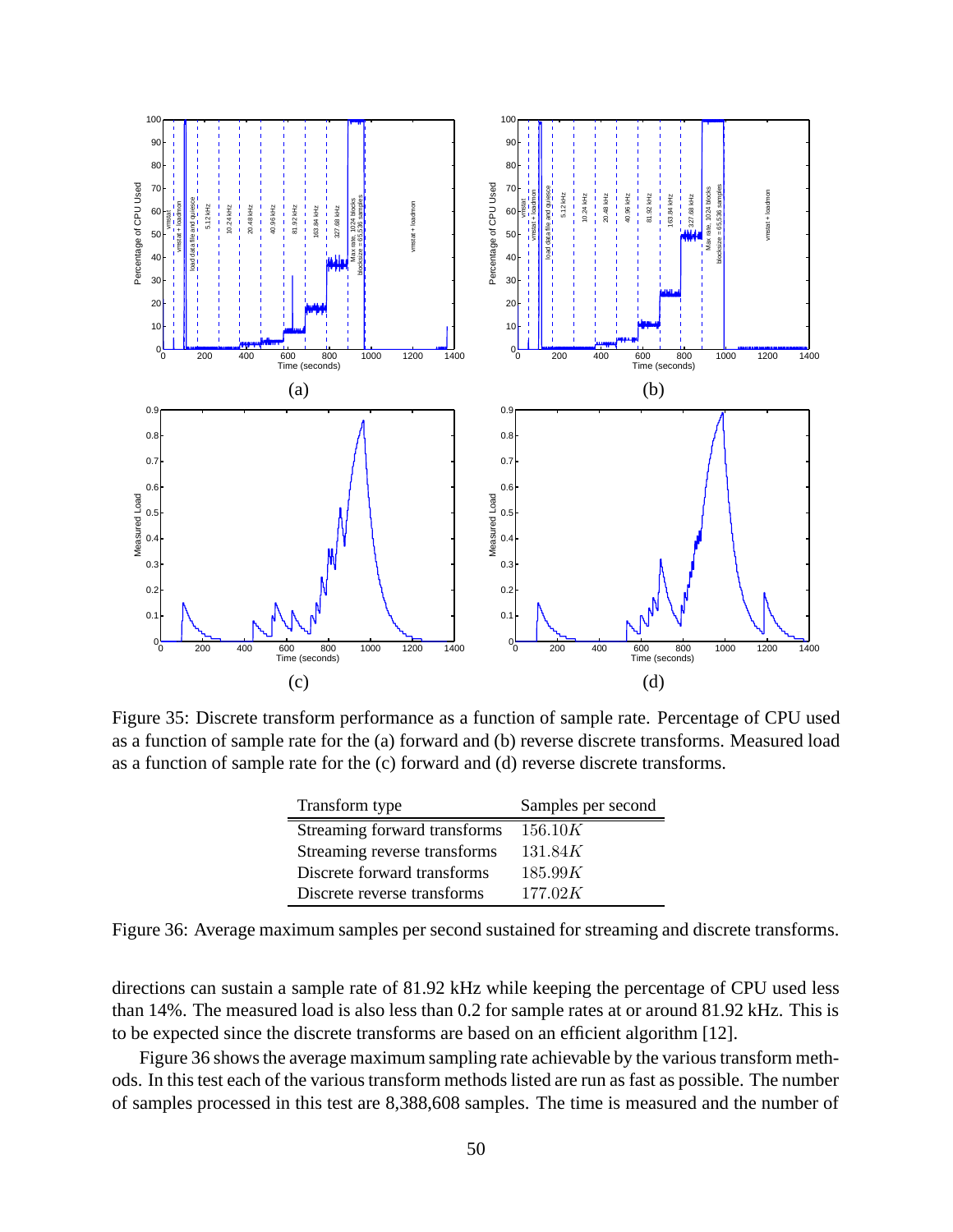| Transform type       | System delay, $n_d$                                               |
|----------------------|-------------------------------------------------------------------|
| Streaming transforms | $\frac{2^M(N-1)+2-N+2\cdot Ts_{COMP}}{2^M(N-1)+2\cdot Ts_{COMP}}$ |
| Discrete transforms  | $2^M \cdot \Delta T + 2 \cdot Td_{COMP}$                          |

Figure 37: Real-time system delay for each type of transform.

samples per second are calculated. The reverse transforms perform a bit worse than the forward transforms, but this is to be expected due to extra operations.

## **8.2 Real-time system delay**

The types of transforms that are provided in the base implementation of the Tsunami toolkit, have varying real-time system delays based on the type of transform and the wavelet filter type used. The real-time system delays for each transform type is shown in Figure 37. In the figure,  $M$  designates the number of stages ( $M + 1$  is the number of levels), N is the number of filter coefficients for a particular wavelet type ( $N = 2$  for the Haar wavelet),  $\Delta T$  is the sampling period, and  $T_{SCOMP}$ and  $Td_{COMP}$  is an estimate of the computational time for performing the streaming or discrete transform respectively.

As can be seen in the table, each type of transform contains exponential real-time system delays in terms of the number of stages in the decomposition. For low sampling rates using a large number of decomposition levels, this delay may be prohibitive. Finding ways to minimize real-time system delay is an area of research that we are actively pursuing.

# **9 Interface to RPS**

Tsunami fits into the RPS system as a package whose description and interface are as described above. However, there are three additions. First, there is a set of interface classes that define wavelet information that can be easily serialized over a communication channel. Second, a Wavelet prediction model has been added to the RPS TimeSeries module. Third, there are a set of RPS components, utility programs, that implement various operations. Among these components are predictors that can use the Wavelet model. The interface classes enable the easy construction of the components. The components can be composed at run-time to create different kinds of wavelet systems that communicate over the network. The interface classes are not Tsunami-specific, although their implementations, and the implementation of some of the components, are. This means that they can potentially be integrated with other tools.

### **9.1 Interface classes and types**

RPS's communication model is designed to support streams of C++ objects, and request-response operation, in which a request  $C_{++}$  object is sent to a server which then returns a response  $C_{++}$ object, a simple form of synchronous RPC. All objects are serialized to a machine-independent binary format. Each serializable class implements an interface called SerializeableInfo and defines methods for packing and unpacking its data. Generally, each class contains all the context needed to interpret its contents.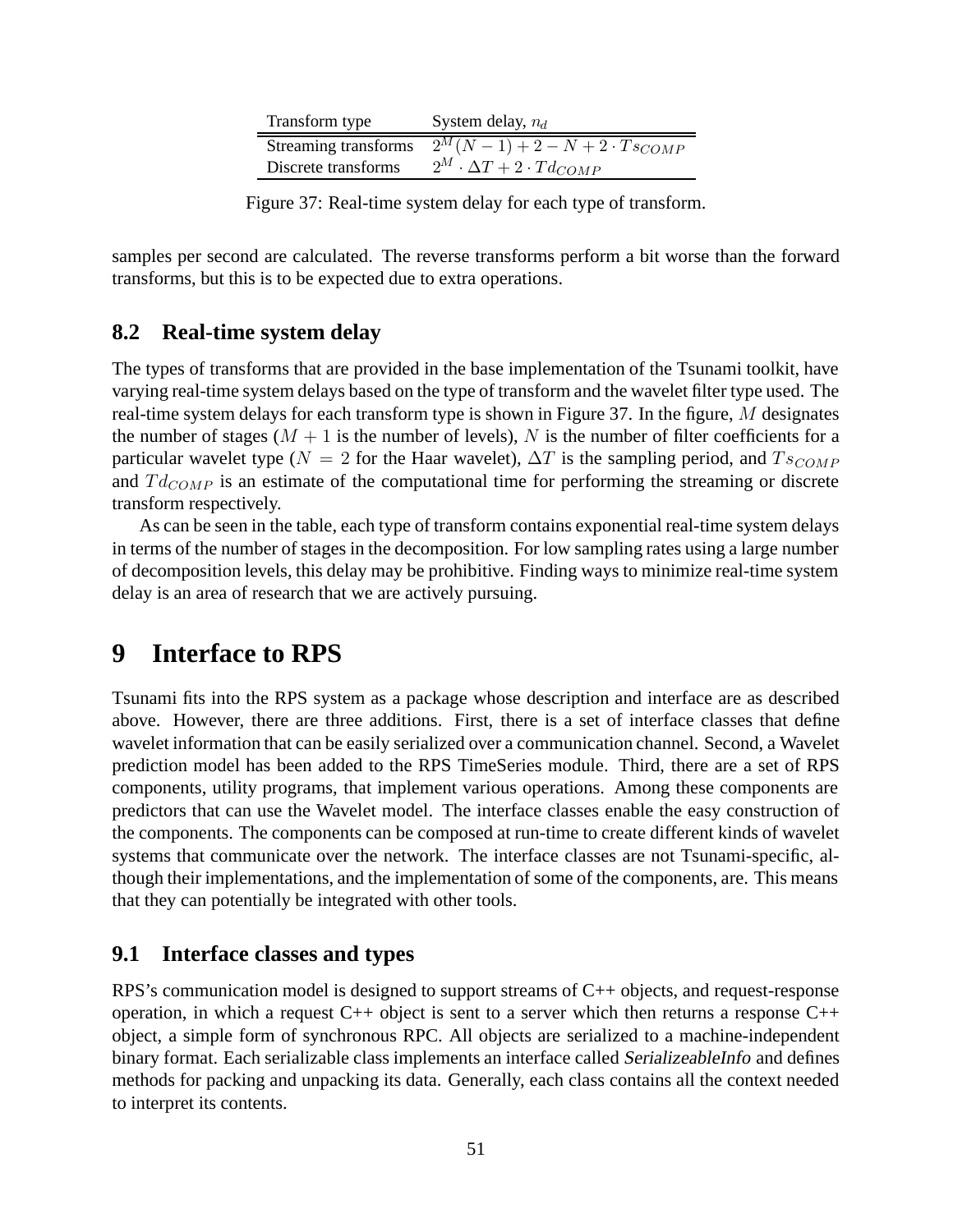| Type                                    | Description                                              |
|-----------------------------------------|----------------------------------------------------------|
| Type information                        |                                                          |
| WaveletType                             | Underlying wavelet (e.g., Daubauchies 8)                 |
| WaveletRepresentationType               | Domain (time, frequency, wavelet approx/detail/both)     |
| WaveletBlockEncodingType                | Ordering of data in the block (pre-, in-, post-order)    |
| WaveletRepresentationInfo               | All metadata needed to use a sample                      |
|                                         | Contains WaveletType, WaveletRepresentationType          |
|                                         | number of levels, and sampling period                    |
| WaveletTransformDirection               | Direction of transform (forward, reverse)                |
| WaveletTransformRequestType             | Full specifies a transform except for data               |
|                                         | Contains WaveletTransformDirection,                      |
|                                         | to and from WaveletRepresentationInfo,                   |
|                                         | and to/from WaveletBlockEncodingType                     |
| Sample blocks                           |                                                          |
| WaveletBlock                            | Self-contained, timestamped block of samples             |
|                                         | Contains WaveletRepresentationInfo,                      |
|                                         | WaveletBlockEncodingType, number of samples,             |
|                                         | and array of doubles.                                    |
| Samples and sample blocks for streaming |                                                          |
| WaveletIndividualSample                 | Timestamped sample with all necessary metadata           |
|                                         | Contains WaveletReprsentationInfo, index, level          |
|                                         | timestamp, tag, and value                                |
| WaveletStreamingBlock                   | Timestamped block of samples with all necessary metadata |
|                                         | Contains timestamp, tag, number of samples,              |
|                                         | and array of WaveletIndividualSamples.                   |
| Discrete transforms                     |                                                          |
| WaveletTransformBlockRequest            | A discrete transform request                             |
|                                         | Contains WaveletTransformRequestType,                    |
|                                         | WaveletBlock, tag, and                                   |
|                                         | input and output timestamps                              |
| WaveletTransformBlockResponse           | A discrete transform response                            |
|                                         | <b>Identical to WaveletTransformBlockRequest</b>         |
| Streaming transforms                    |                                                          |
| WaveletTransformRequestType             | Specifies type of transform (see above)                  |
| WaveletIndividualSample                 | Stream content (see above)                               |
| WaveletStreamingBlock                   | Stream content (see above)                               |

Figure 38: RPS interface classes and types

Figure 38 summarizes the classes and types involved in the interface to RPS. Each item in the list supports serialization to a lightweight binary format. RPS's communication template library uses this interface to send data over different channels, such as TCP connections, UDP streams, and others. The interface supports both streaming and block transforms. Every request, response, sample, or sample block has associated with it all the necessary contextual information to make sense of it. While wavelet transforms are not stateless, to the greatest extent possible the interface attempts to push state information into data that is communicated over the network.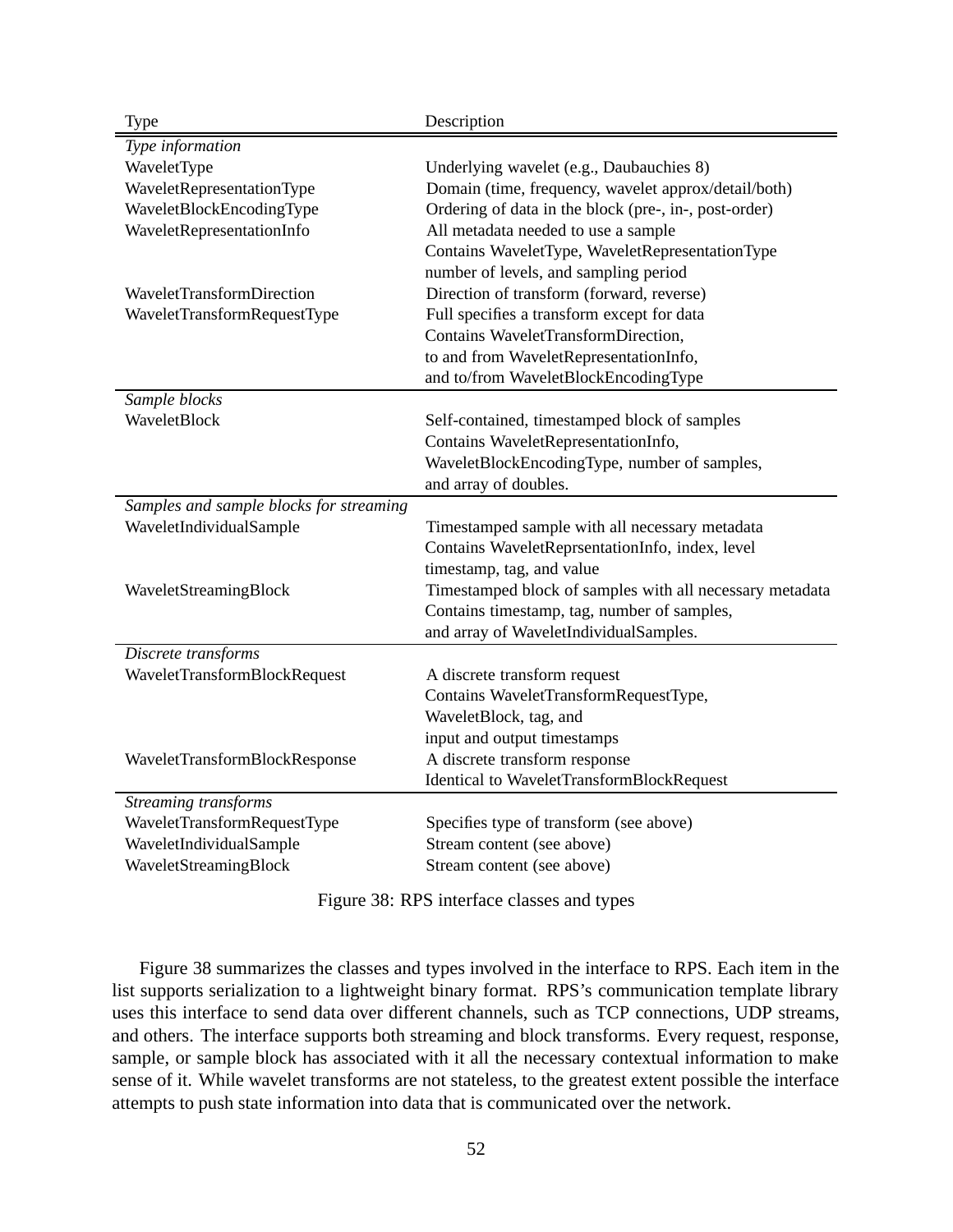Each sample or coefficient, which is a double precision floating point value is either decorated with contextual information or is contained in a block that contains this information. For example, a WaveletBlock is a self-contained block of samples (an array of doubles) that also contains a timestamp, a sampling period, a WaveletRepresentationInfo, and WaveletBlockEncodingType. The WaveletRepresentationInfo includes a WaveletRepresentationType, which tells us whether the sample block is in time, frequency, or wavelet domain. In wavelet domain, the numbers may represent the detail signals, the approximation signals, or both. For wavelet domain, the WaveletRepresentationInfo also tells us how many levels are being used. The WaveletRepresentationInfo also includes the WaveletType (underlying wavelet used). The WaveletBlockEncodingType describes whether the block is in pre-, in-, or post-order traversal form, if the block is in wavelet domain.

WaveletBlocks are used for one-off discrete wavelet transforms. For streaming operation, RPS includes a WaveletIndividualSample and a WaveletStreamingBlock. A WaveletIndividualSample contains a single timestamped value, its index and level, and a WaveletRepresentationInfo which describes the context of the value as above. A WaveletStreamingBlock is an array of WaveletIndividualSamples.

WaveletTransformRequestType describes the wavelet transform to be done. It contains a WaveletTransformDirection, stating whether a forward or inverse transform is needed, and a (WaveletRepresentationInfo, WaveletBlockEncodingType) pair for both the input and output data. Combined with data, this fully specifies a transform to be done.

To accomplish a discrete transform on a block, one constructs a WaveletTransformBlockRequest, which contains the WaveletTransformRequestType and the data, sends it to the server, and receives back a WaveletTransformBlockResponse, which contains the transformed data and a WaveletTransformRequestType that explains exactly what was done.

For streaming transforms, a WaveletTransformRequestType is used to specify the transform (no WaveletBlockEncodingType is used). The transform than outputs a stream of WaveletIndividualSamples or WaveletStreamingBlocks. The stream contents provide all information necessary to interpret the transformed data.

## **9.2 Wavelet predictor**

The RPS TimeSeries module has been extended to include a wavelet prediction model that can be used from any TimeSeries-based tool. The basic idea behind the wavelet predictor is to transform an incoming signal into wavelet detail signals. A non-wavelet predictor (or delay component) is then run on each level separately, and the detail predictions are then inverse transformed to get the predicted signal.

The predictor specification is WAVELET file, where file is a configuration file, which has the following format: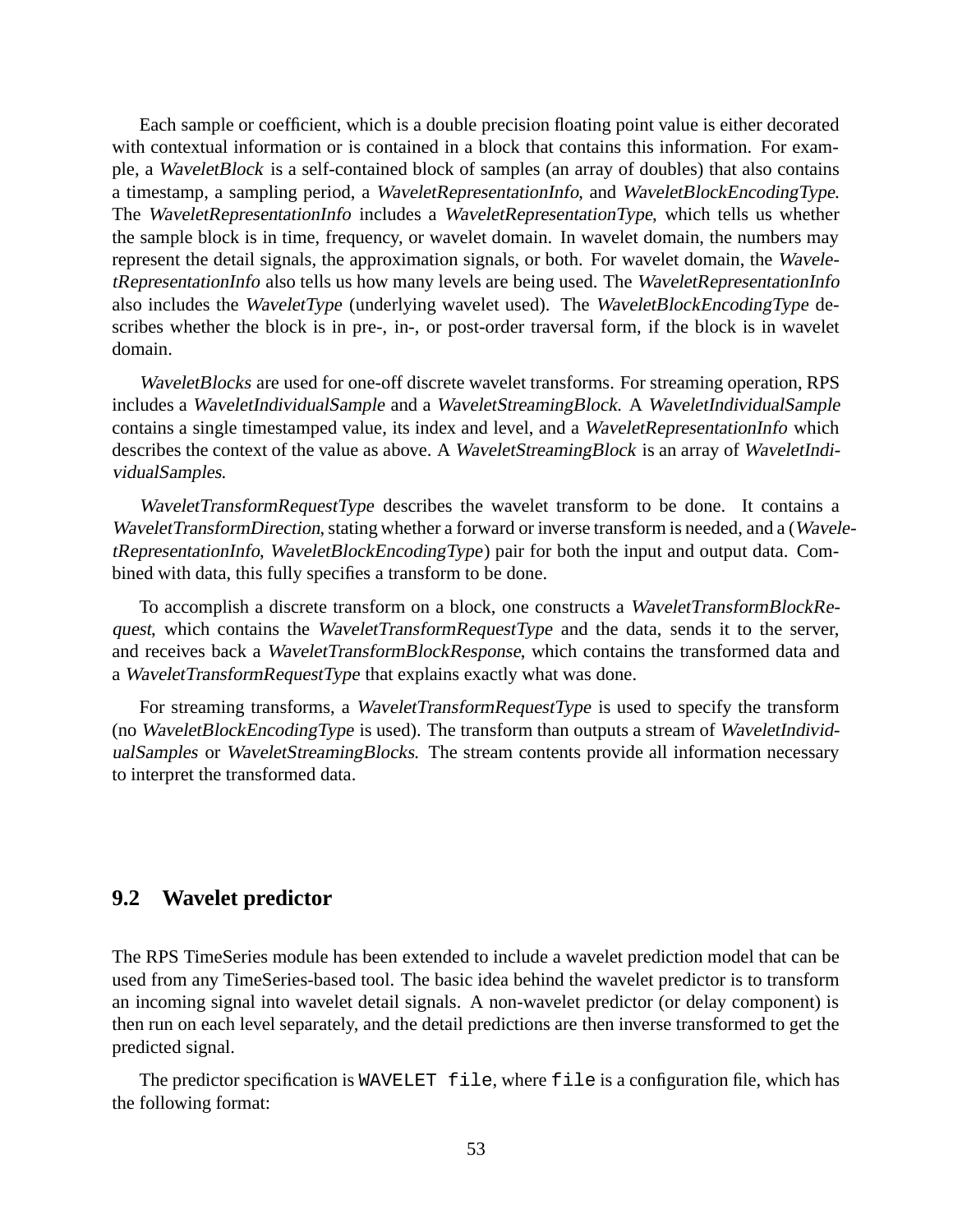```
Wavelet prediction configuration file format
# Comment
# Number of levels
3
# Type of wavelet (D8 here)
3
# For each level: level predhorizon model|delay
0 +1 managed 50 50 30 0.01 0.01 ar 16
1 +8 managed 50 50 30 0.01 0.01 ar 16
2 +8 managed 50 50 30 0.01 0.01 ar 16
```
Instead of a predictor, a delay may also be used, denoted delay and having a negative "prediction horizon". We provide a script, *generate wavelet prediction config.pl* to help in producing such configuration files.

There is a significant caveat with the current implementation of wavelet prediction. The configuration file specifies a structure that generates a single output signal, for  $k$  steps ahead or behind realtime depending on the configuration file. The RPS predictor model, however, allows the user to ask for prediction for any number of steps into the future. In the current implementation, the k-ahead output value is always reported. This bug will be fixed in a future version of the predictor.

### **9.3 Wavelet components**

Using the interface classes and types, we built several RPS prediction components. Components in RPS are simple programs that can be tied together at run-time to build different kinds of systems. They provide a way of using RPS without writing any code. Sophisticated users can create their own components.

Figure 39 summarizes the wavelet components that are included. There are three categories of components: discrete transforms, streaming transforms, and multiresolution queries.

Discrete transforms are straightforward. There is a stateless server that accepts requests for transformations. The client packages up a request along with sample data, sends it to the server, and the server replies with the transformed data.

In streaming transforms, streams of RPS Measurements are transformed into streams of WaveletIndividualSamples or WaveletSampleBlocks, and conveyed over the network to a client that can display, filter, or reconstruct from them. The majority of the work is done in *wavelet streaming server*, which accomplishes the transform, and *wavelet\_streaming\_client*, which displays or reconstructs. In addition, the transformed data can be buffered using *wavelet buffer*, and retrieved using the utility *wavelet buffer client*. This provides convenient request-response access to the buffered stream.

Multiresolution queries build on top of streaming transforms. The *wavelet streaming selection* component can be configured to let only samples within a range of levels pass. The component *Wavelet streaming query* can reconstruct the Measurement stream using only a subset of the available levels. *Wavelet interval query* is similar, except it computes an average over an interval of time. *Wavelet streaming denoise* is a filter similar to *wavelet streaming query*, except that it discards WaveletIndividualSamples not based on their level, but on their energy.

We have begun to build prediction tools using wavelets. The *wavelet predict* component can be used to project forward wavelet detail signals, streams of WaveletStreamingSamples. The goal of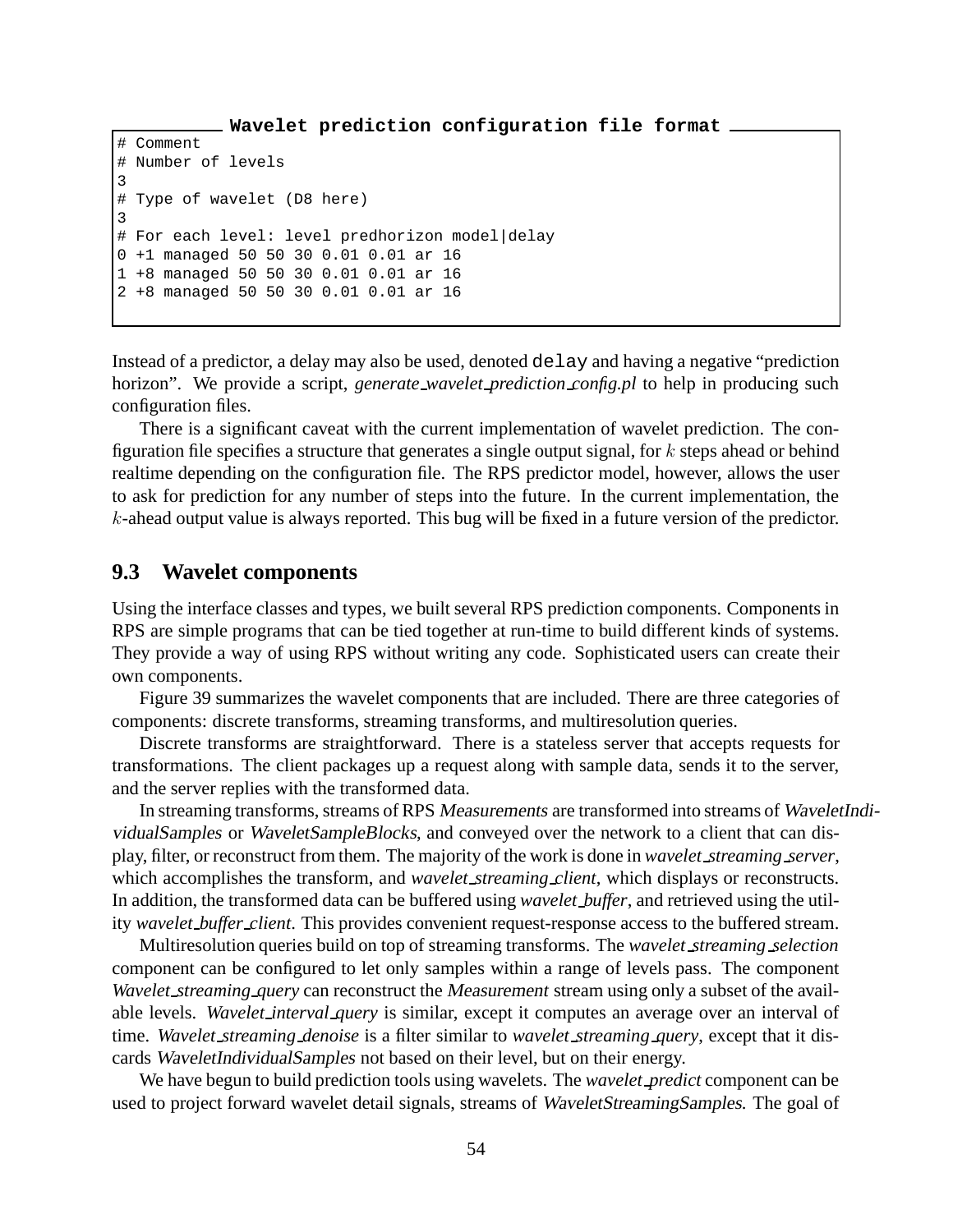| Component                             | Description                                                |  |
|---------------------------------------|------------------------------------------------------------|--|
| <b>Block Transforms</b>               |                                                            |  |
| wavelet_reqresp_server                | One-off server for block transforms                        |  |
| wavelet_reqresp_client                | one-off client for block transforms                        |  |
| <b>Streaming Transforms</b>           |                                                            |  |
| wavelet_streaming_server              | Transforms a stream of Measurements                        |  |
|                                       | into a stream of WaveletIndividualSamples                  |  |
| wavelet_streaming_client              | Reads a stream of WaveletIndividualSamples                 |  |
|                                       | and either prints them or reconstructs                     |  |
|                                       | the original signal                                        |  |
| wavelet_buffer                        | Buffers a stream of WaveletIndividualSamples               |  |
|                                       | and provides request/response access to it                 |  |
| wavelet_bufferclient                  | Requests WaveletIndividualSamples from                     |  |
|                                       | a wavelet_bufferclient                                     |  |
| Wavelet-based multiresolution queries |                                                            |  |
| wavelet_streaming_server              | As above                                                   |  |
| wavelet_streaming_selection           | Reads a stream of WaveletIndividualSamples                 |  |
|                                       | and emits a stream that contains only                      |  |
|                                       | the specified levels                                       |  |
| wavelet_streaming_denoise             | Reads a stream of WaveletIndividualSamples                 |  |
|                                       | and emits a stream that contains only                      |  |
|                                       | values greater than a specified limit                      |  |
| wavelet_streaming_query               | Reconstruct from multicasted streams                       |  |
| wavelet_interval_query                | Reconstruct average over interval from                     |  |
|                                       | multicasted streams                                        |  |
| Wavelet-based prediction              |                                                            |  |
| wavelet_predict                       | Reads a stream of WaveletIndividualSamples                 |  |
|                                       | and emits a stream of WaveletIndividualSamples             |  |
|                                       | projected into the future using models specified           |  |
|                                       | in a configuration file. Used to explore prediction        |  |
|                                       | as a cure for the delay problem.                           |  |
| predserver                            | These are the standard RPS prediction servers. Each        |  |
| managed_predserver                    | reads a stream of Measurements and produces                |  |
|                                       | a stream of Predictions. A WAVELET predictive model is now |  |
|                                       | supported. Measurements are wavelet-transformed,           |  |
|                                       | prediction is done on each level and the predictions       |  |
|                                       | are superposed to get final output.                        |  |
| Figure 39: RPS wavelet components     |                                                            |  |

*wavelet predict* is to minimize the real-time system using prediction. The *wavelet predserver* component attempts time-series prediction by first wavelet-transforming an incoming measurement stream, predicting each level using a separate prediction filter, and then combining the predictions at the output.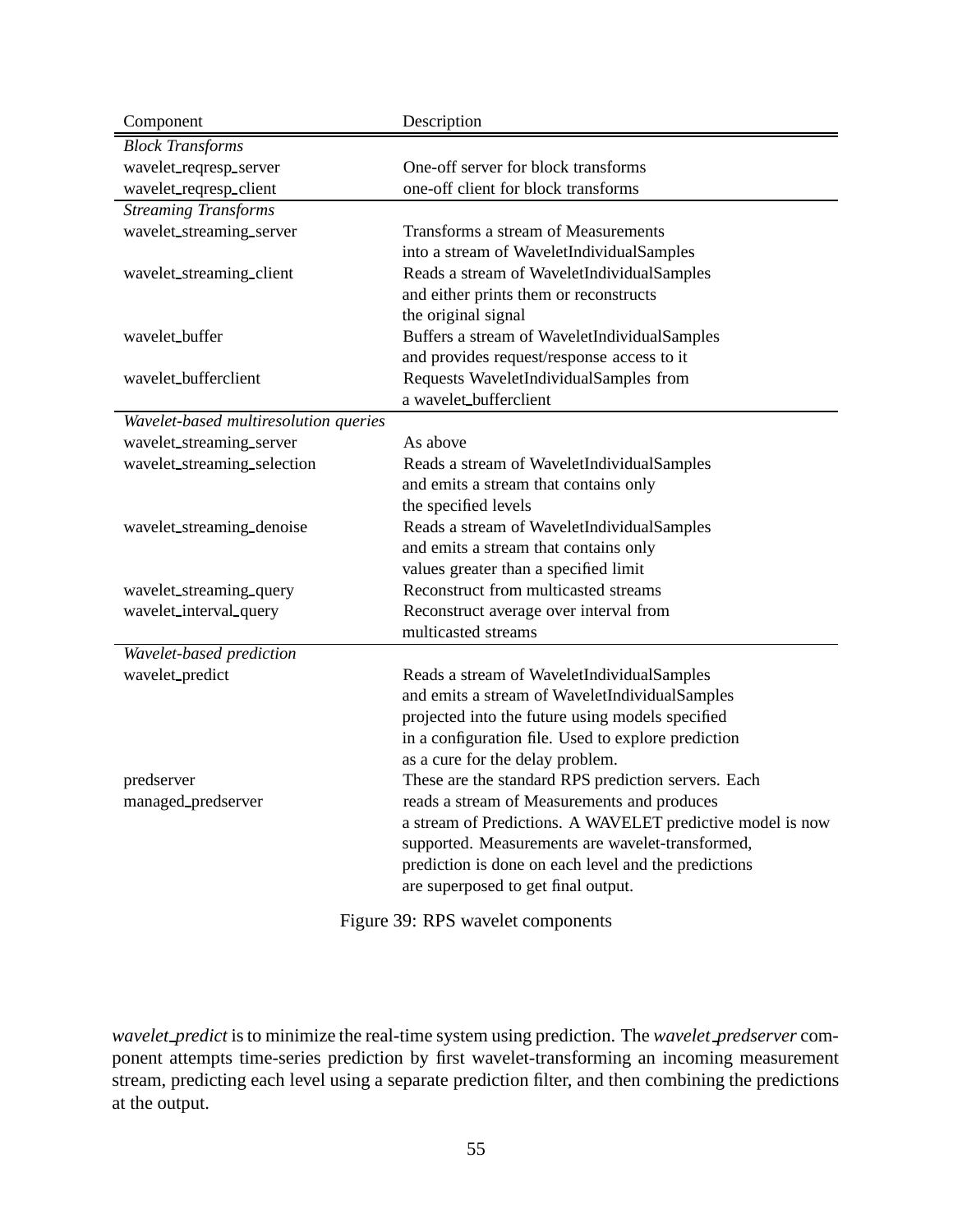

Figure 40: Request/Response configuration.



Figure 41: Streaming client/server configuration.

## **9.4 Configurations**

The wavelet components can be composed to create various sorts of systems. We have experimented with several configurations.

Figure 40 illustrates a simple request/response configuration. One *wavelet reqresp server* can provide discrete wavelet transform services for the network.

Figure 41 illustrates simple streaming operation. We acquire measurements from some RPS sensor (host load, network bandwidth, etc). A *wavelet streaming server* transforms these into WaveletIndividualSamples. A *wavelet streaming client* can then connect to this stream and either print it directly or reconstruct the original measurement stream from it.

Figure 42 shows a generalization of this, providing multiresolution queries. Here, the stream from *wavelet streaming server* is acquired by multiple *wavelet streaming selection* components. Each emits a subrange of the levels in the original stream to a different ip multicast channel. The *wavelet streaming query* component connects to only those channels needed to reconstruct the



Figure 42: Multiresolution streaming configuration.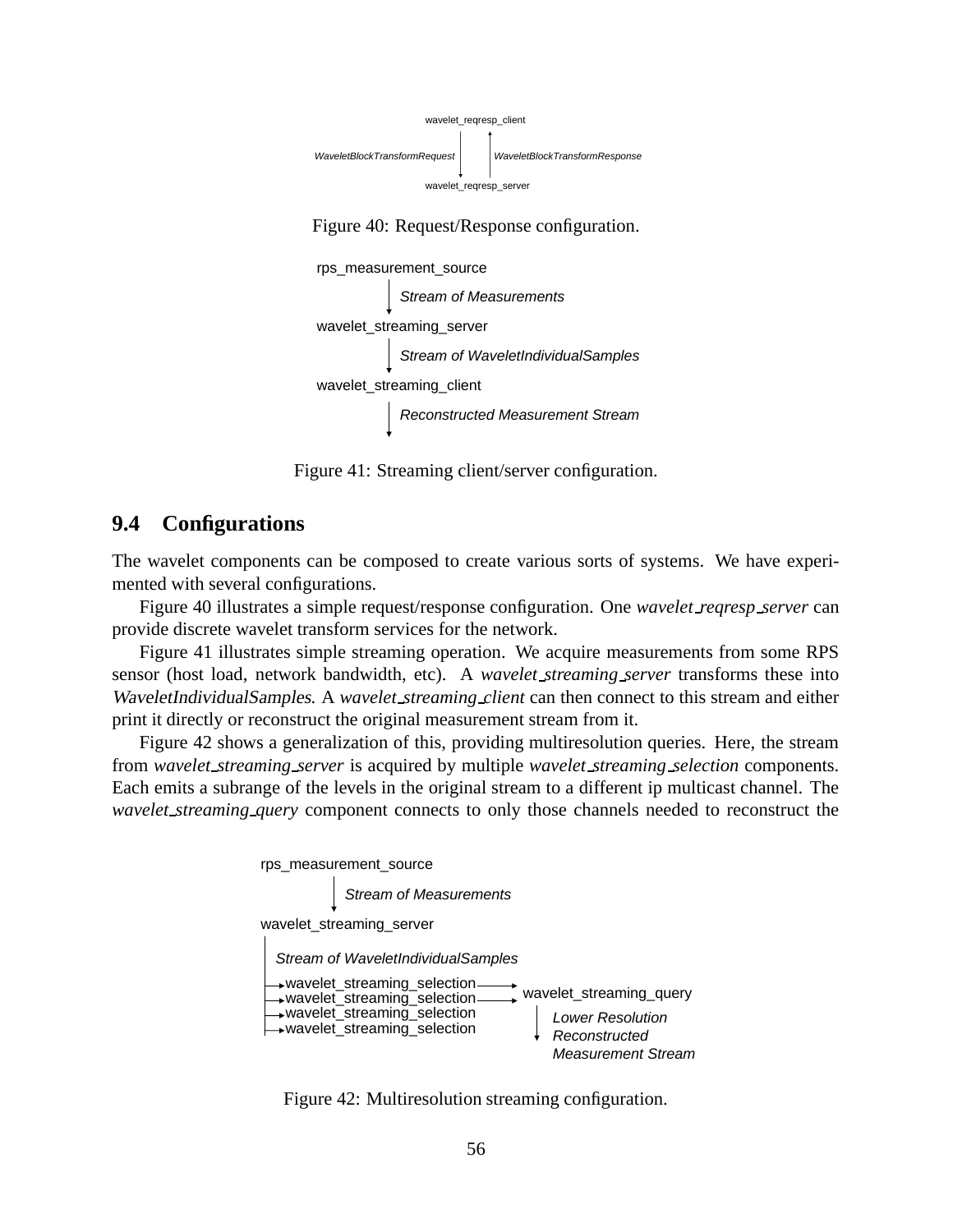signal to the resolution needed. The network traffic is determined by the number of levels needed by the *wavelet streaming query* component of maximum resolution.

## **10 Conclusions and future work**

Wavelet techniques have been shown useful in analyzing computer generated resource signals such as network bandwidth, host load, and IP flow data. An emergence of wavelet-based online systems have been deployed in the literature for estimating network problems, but many of these solutions are ad hoc. In order to address our research needs, we have built a general and extensible waveletbased system that can be used for offline analysis and online system building. This system can be used for many areas related to our research goals since the system provides building blocks for general decompositions, time-varying operation and streaming modes of operation which we feel will be important to distributed system research. The system provides standard interfaces such as the discrete wavelet transform and its inverse as well as an extensive MRA analysis interface. From the interfaces provided in the toolkit, flexibility is in the hands of the researcher for progressing through simulation to deployment of an actual online system. The toolkit performs well at high sampling rates, rates much higher than we typically observe in measurement sensors in distributed systems, and scales well as the wavelet type or number of stages are increased. Tsunami fits snugly into the RPS toolkit, and uses its interfaces for communication, resource monitoring and prediction.

Future directions of our research include obtaining a better understanding of computer generated resource signals in order to predict the behavior of applications that run in distributed systems. Wavelet approaches have already been shown useful for understanding and visualizing complex signals like those found in computer measurement systems. Combinations of dimensionality reduction techniques of multivariate resource signals with that of a thorough wavelet analysis may lead to a better understanding of these signals, and therefore, an enhancement of the predictability of application run-time signatures.

Other directions include novel approaches to minimizing the real-time system delay incurred while using wavelet transform techniques. An application with stringent, real-time delay constraints may find wavelet-enabled techniques prohibitive for use in their online application. We have created a resource dissemination system using wavelet techniques to summarize and disseminate information efficiently throughout the network. The system decouples sensors which measure resources and the applications of various granularities which subscribe to measurements. However, the real-time system delay prohibits the use of this system with fine-grain, interactive applications. Solving this problem lends more flexibility in building online wavelet systems, and provides a more general solution to many domains. The system delay problem has no effect on offline analysis.

We are in the process of looking for other applications that may benefit from wavelet techniques. Among these include using wavelets for signature detection. Applications of signature detection include intrusion detection on hosts or anamoly detection in segments of the network. These areas are new approaches for us, and we feel that our research will benefit from the toolkit that we have built.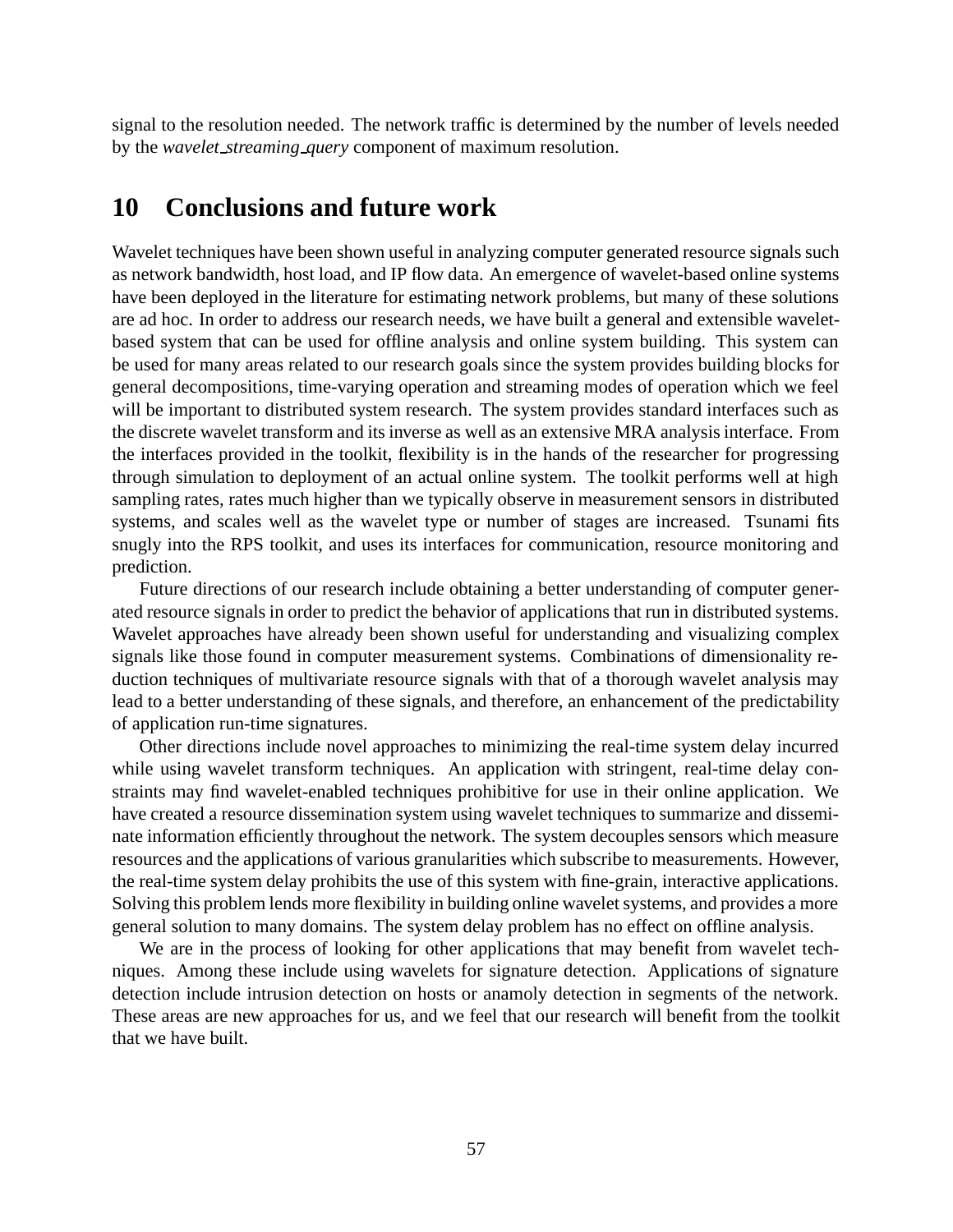# **Appendix**

# **A Tsunami class descriptions**

In this section of the appendix, we list the member functions and data members of each class with a brief description of the functionality of each. This section is for quick reference when using the Tsunami toolkit.

# **A.1 Command line functions**

We have built many functions for making the command line utilities more readable and also for factoring code with common functionality. In order to use these functions and typedefs, the file cmdlinefuncs.h must be properly included. The typedefs that are used in the utilities and the function names and descriptions of each are listed here.

**Type defines**

typedef WaveletInputSample<double> wisd; typedef WaveletOutputSample<double> wosd;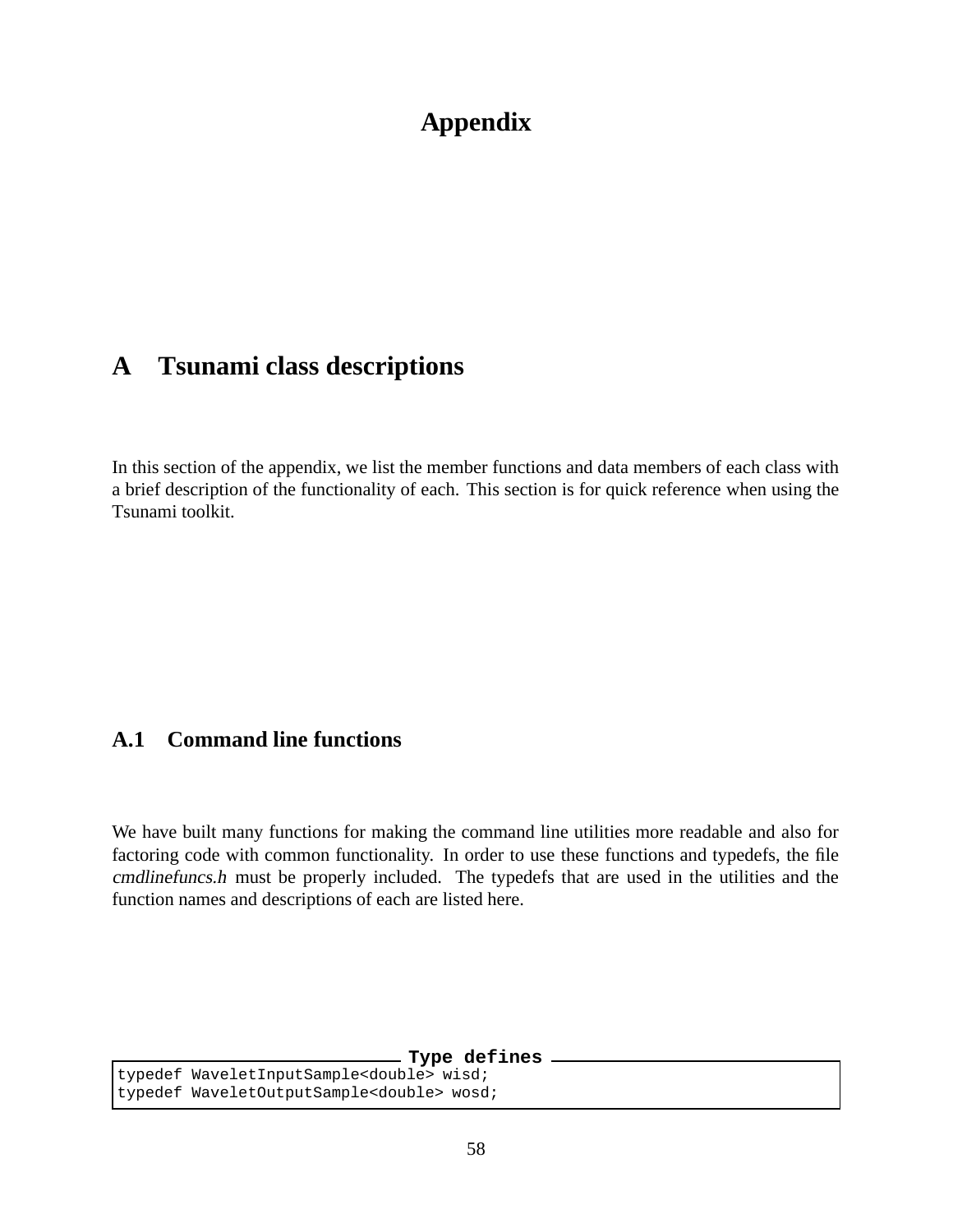| Function name                                                              | Description                             |
|----------------------------------------------------------------------------|-----------------------------------------|
| WaveletType GetWaveletType(const char *x,                                  | Obtains the type of                     |
| const char *filename);                                                     | wavelet from char string.               |
| void ParseSignalSpec(SignalSpec &spec, ifstream &file);                    | Parses the signal specification.        |
| void ParseZeroSpec(vector(int) &spec, ifstream &file);                     | Parses the zero specification.          |
| void OutputWaveletCoefs(ostream &os,                                       | Outputs the wavelet coefficents         |
| vector $\langle vector \langle words \rangle \rangle$ & levels);           | in standard output form.                |
| void OutputWaveletCoefs                                                    | Same as above but takes blocks of       |
| (ostream &os,                                                              | samples instead of samples. Uses the    |
| vector(WaveletOutputSampleBlock(wosd)) &levels,                            | transform type to print the appropriate |
| const TransformType tt);                                                   | number of levels.                       |
| unsigned OutputWaveletCoefs                                                | Same as above but outputs data starting |
| (ostream &os,                                                              | at the specified index.                 |
| vector (WaveletOutputSampleBlock (wosd) ) & levels,                        |                                         |
| const TransformType tt,                                                    |                                         |
| const unsigned start_index);                                               |                                         |
| void OutputWaveletCoefs                                                    | Same as above but works on discrete     |
| (ostream &os,                                                              | output. Takes flat as input to          |
| const DiscreteWaveletOutputSampleBlock(wosd) &dwosb,                       | generate human readable output as       |
| const TransformType tt,                                                    | well.                                   |
| const bool flat);                                                          |                                         |
| void OutputMRACoefs(ostream &os,                                           | Outputs the coefficients of an MRA      |
| vector $\langle$ vector $\langle$ wosd $\rangle$ $\rangle$ & approxievels, | analysis. Tags each output line with    |
| vector $\langle vector \langle wood \rangle \rangle \& detaillevels);$     | the appropriate signal type.            |
| void OutputMRACoefs                                                        | Same as above but works on output       |
| (ostream &os,                                                              | sample blocks.                          |
| vector (WaveletOutputSampleBlock (wosd) ) & approx,                        |                                         |
| vector(WaveletOutputSampleBlock(wosd) ) & detail);                         |                                         |
| unsigned OutputMRACoefs                                                    | Same as above but outputs data starting |
| (ostream &os,                                                              | at the specified index.                 |
| vector (WaveletOutputSampleBlock (wosd) ) & approx,                        |                                         |
| vector(WaveletOutputSampleBlock(wosd) ) & detail,                          |                                         |
| const unsigned index);                                                     |                                         |
| void OutputLevelMetaData(ostream &os,                                      | Outputs the sizes of each wavelet       |
| vector $\langle vector \langle wood \rangle \rangle$ & levels,             | coefficient level.                      |
| const unsigned numlevels);                                                 |                                         |
| void OutputLevelMetaData                                                   | Same as above but works on output       |
| (ostream &os,                                                              | sample blocks.                          |
| vector(WaveletOutputSampleBlock(wosd) ) & levels,                          |                                         |
| const unsigned numlevels);                                                 |                                         |
| void OutputLevelMetaData(ostream &os,                                      | Same as above but works on arrays       |
| const unsigned *levelsize,                                                 | and counts.                             |
| const unsigned levelcnt);                                                  |                                         |
| void OutputLevelMetaData                                                   | Same as above but works on discrete     |
| (ostream &os,                                                              | output. Used transform type to infer    |
| const DiscreteWaveletOutputSampleBlock(wosd) &dwosb,                       | the number of levels in the             |
| const TransformType tt);                                                   | representation.                         |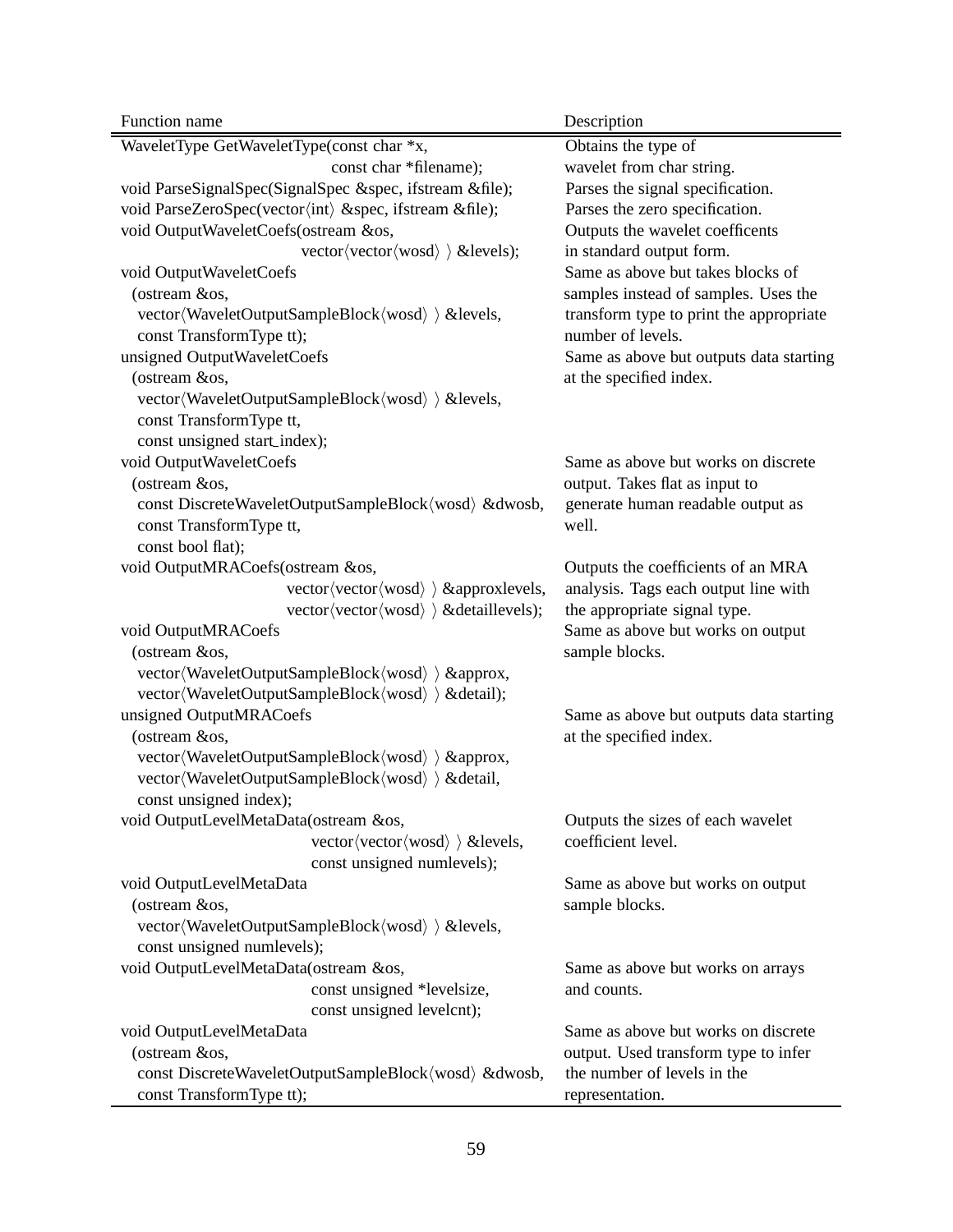# **A.2 Flat parsing**

Much of the output from the command line utilities are in a parsing format that is difficult to understand using human eyes. Therefore, we have provided FlatParser, a class that parses flat output from the command line utilities. Here we show the member functions included in this class.

| Member function                                                                      | Description                           |
|--------------------------------------------------------------------------------------|---------------------------------------|
| FlatParser();                                                                        | Default constructor.                  |
| virtual $\sim$ FlatParser();                                                         | Destructor.                           |
| void ParseTimeDomain(vector(wisd) & samples, istream ∈);                             | Parses time-domain samples, expecting |
|                                                                                      | one sample per line.                  |
| void ParseTimeDomain(deque/wisd) & samples, istream ∈);                              | Same as above but output stored to    |
|                                                                                      | deque instead of vector.              |
| bool ParseWaveletCoefsSample(vector(wosd) &wavecoefs,                                | Parse wavelet coefficients at sample  |
| istream ∈);                                                                          | times into a vector.                  |
| void ParseWaveletCoefsBlock                                                          | Same as above except that the         |
| (vector $\langle WaveletOutputSampleBlock \langle wood \rangle \rangle$ & wavecoefs, | coefficients are stored in a vector   |
| istream ∈);                                                                          | of blocks.                            |
| void ParseWaveletCoefsBlock                                                          | Same as above except that the         |
| (DiscreteWaveletOutputSampleBlock/wosd) &wavecoefs,                                  | coefficients are packed into a        |
| istream ∈);                                                                          | discrete block.                       |
| unsigned ParseWaveletCoefsBlock                                                      | Same as above except that a number    |
| (vector $\langle WaveletOutputSampleBlock \langle wood \rangle \rangle$ & wavecoefs, | of coefficients are parsed each       |
| istream ∈,                                                                           | call. This is used for the dynamic    |
| const unsigned parsenum);                                                            | transforms.                           |
| bool ParseMRACoefsSample                                                             | Parses MRA coefficients at sample     |
| (const SignalSpec &spec,                                                             | times into two separate vectors,      |
| vector $\langle$ wosd $\rangle$ & acoefs,                                            | one for approximations and one for    |
| vector (wosd) & dcoefs,                                                              | details. The returned vectors are     |
| istream ∈);                                                                          | based upon the signal specification.  |
| bool ParseMRACoefsSample(vector/wosd) &acoefs,                                       | Same as above except that all the     |
| vector $\langle$ wosd $\rangle$ & dcoefs,                                            | available approximations and details  |
| istream ∈);                                                                          | are returned.                         |
| void ParseMRACoefsBlock                                                              | Parses MRA coefficients all at once   |
| (const SignalSpec &spec,                                                             | and stores them into blocks. The      |
| vector (WaveletOutputSampleBlock (wosd) ) & acoefs,                                  | returned vectors of blocks are based  |
| vector(WaveletOutputSampleBlock(wosd)) & dcoefs,                                     | upon the signal specification.        |
| istream ∈);                                                                          |                                       |
| unsigned ParseMRACoefsBlock                                                          | Same as above except that a number    |
| (const SignalSpec &spec,                                                             | of coefficients are parsed each       |
| vector (WaveletOutputSampleBlock (wosd) ) & acoefs,                                  | call. This call is used for the       |
| vector(WaveletOutputSampleBlock(wosd)) & dcoefs,                                     | dynamic transforms.                   |
| istream ∈,                                                                           |                                       |
| const unsigned parsenum);                                                            |                                       |
| void ParseMRACoefsBlock                                                              | Same as above except that all the     |
| (vector(WaveletOutputSampleBlock(wosd)) & acoefs,                                    | available approximations and details  |
| vector(WaveletOutputSampleBlock(wosd)) & dcoefs,                                     | are returned.                         |
| istream ∈);                                                                          |                                       |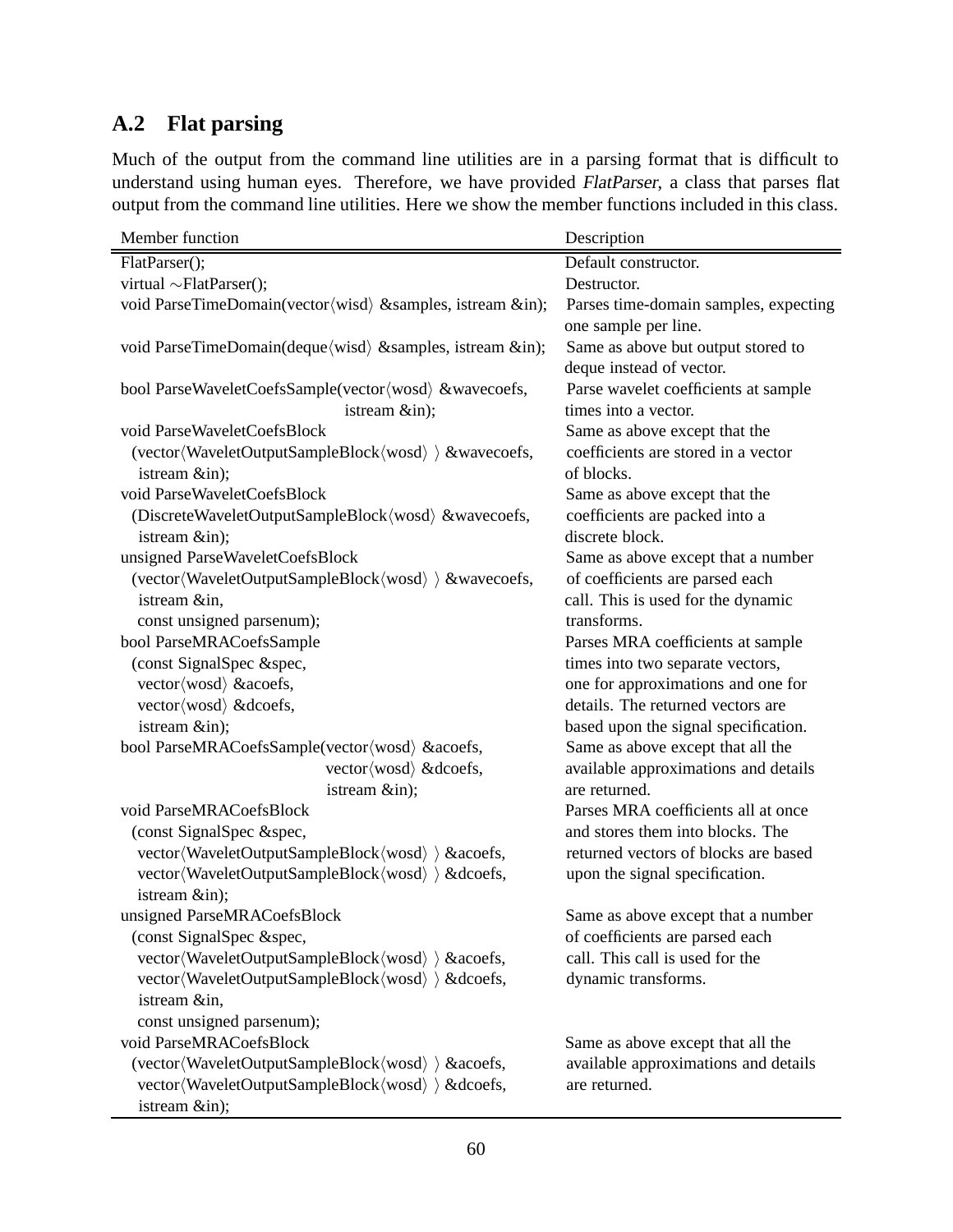## **A.3 Wavelet information**

This set of data types is for adding new filters, and parameters within the Tsunami toolkit. If one is to add a new wavelet type, they must edit the file waveletinfo.h within the include directory of the wavelet branch.

| Data type                                         | Description                           |
|---------------------------------------------------|---------------------------------------|
| const int NUM_WAVELET_TYPES;                      | The number of different types of      |
|                                                   | basis functions supported.            |
| enum TransformType;                               | Then types of transforms that         |
|                                                   | are supported by the toolkit.         |
|                                                   | These include TRANSFORM,              |
|                                                   | APPROX and DETAIL.                    |
| enum WaveletType;                                 | An enumeration for each wavelet       |
|                                                   | type. An example is DAUB2, which      |
|                                                   | is simply the Haar basis function.    |
| const numsigned numberOfCoefs[NUM_WAVELET_TYPES]; | For each wavelet type, designate      |
|                                                   | the number of coefficients.           |
| const unsigned MAX_STAGES;                        | The maximum number of stages that     |
|                                                   | can be chained together. This number  |
|                                                   | is currently set to 20, which implies |
|                                                   | a maximum decomposition of 21 levels. |

## **A.4 Sample classes**

The purpose of the sample classes is to provide a generically typed class that is tagged with the index and value of a sample.

## **A.4.1 Sample base class**

This class contains most of the operations for manipulating the data members of the sample classes. In the next two tables, we provide the data members and member functions of the Sample class.

| Data member              | Description                                            |
|--------------------------|--------------------------------------------------------|
| Protected                |                                                        |
| <b>SAMPLETYPE</b> value; | The Sample base class is parameterized by the typename |
|                          | SAMPLETYPE. This can be any of the machine dependent   |
|                          | datatypes such as int, double, etc. The value holds    |
|                          | the sample's value and must be of type SAMPLETYPE.     |
| unsigned index;          | Because we expect samples to be periodic, we only need |
|                          | to keep an index number for maintaining sample order.  |
|                          | This data type is for maintaining sample order.        |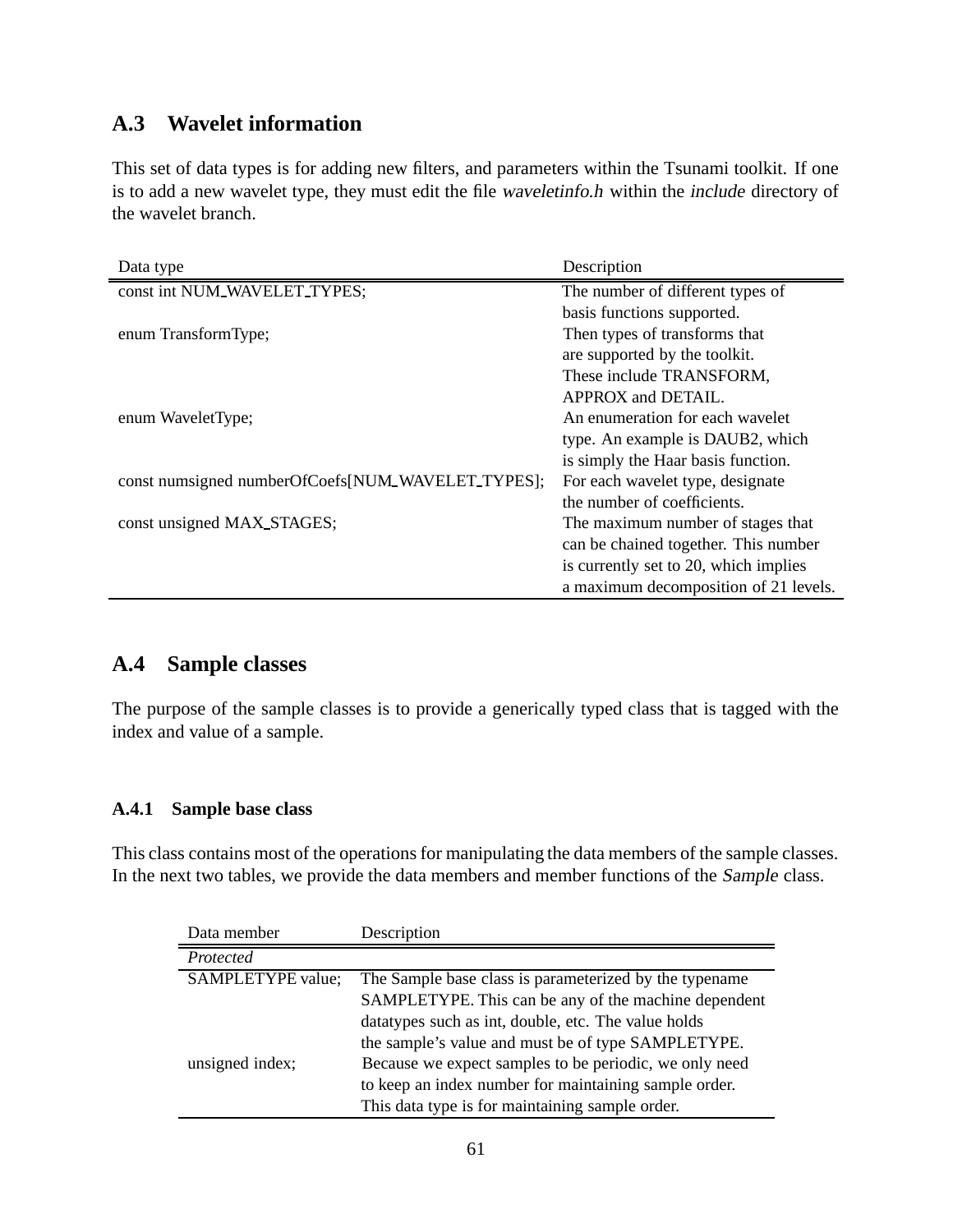Member function Description

| Public                                                    |                                         |
|-----------------------------------------------------------|-----------------------------------------|
| Sample(const SAMPLETYPE value=0,                          | Default constructor that takes as       |
| const unsigned index=0);                                  | arguments the sample value and index.   |
| inline Sample(const Sample &rhs);                         | Copy constructor.                       |
| virtual $\sim$ Sample();                                  | Destructor.                             |
| virtual Sample (SAMPLETYPE) &                             | Equal operator that takes as            |
| operator=(const Sample &rhs);                             | argument a reference to another         |
|                                                           | Sample and returns a reference          |
|                                                           | to the copied Sample.                   |
| Sample (SAMPLETYPE) &                                     | Equal operator that takes as            |
| operator=(const SAMPLETYPE rhs);                          | argument a value and returns a          |
|                                                           | reference to the copied Sample.         |
| Sample (SAMPLETYPE) &                                     | Plus operator that takes as input       |
| operator+(const SAMPLETYPE rhs);                          | argument a value and performs           |
|                                                           | value = value + rhs. It returns         |
|                                                           | a reference to the Sample.              |
| Sample (SAMPLETYPE) &                                     | Plus operator that takes as input       |
| operator+(const Sample &rhs);                             | a reference to a Sample and performs    |
|                                                           | value = value + rhs.value. It returns   |
|                                                           | a reference to the Sample.              |
| Sample (SAMPLETYPE) &                                     | Operator that takes as input a sample   |
| operator+=(const SAMPLETYPE rhs);                         | value and performs value = value + rhs. |
|                                                           | It returns a reference to the Sample.   |
| Sample (SAMPLETYPE) &                                     | Operator that takes as input a          |
| operator+=(const Sample &rhs);                            | reference to a Sample and performs      |
|                                                           | value = value + rhs.value. It returns   |
|                                                           | a reference to the Sample.              |
| SAMPLETYPE operator*(const double rhs);                   | Operator that takes as input the type   |
|                                                           | double and returns a SAMPLETYPE of the  |
|                                                           | result value*rhs.                       |
| inline void SetSampleValue(const SAMPLETYPE sample);      | Sets the sample value.                  |
| inline SAMPLETYPE GetSampleValue();                       | Gets the sample value.                  |
| virtual inline void SetSampleIndex(const unsigned index); | Sets the sample index.                  |
| virtual inline unsigned GetSampleIndex() const;           | Gets the sample index.                  |
| virtual ostream & Print(ostream &os) const;               | Prints the Sample data.                 |
|                                                           | Operator for printing the Sample data.  |

## **A.4.2 InputSample class**

This class is simply an intermediate class that sits between the base class, Sample, and specialized input sample classes which derive from it. It has no data members and very few member functions.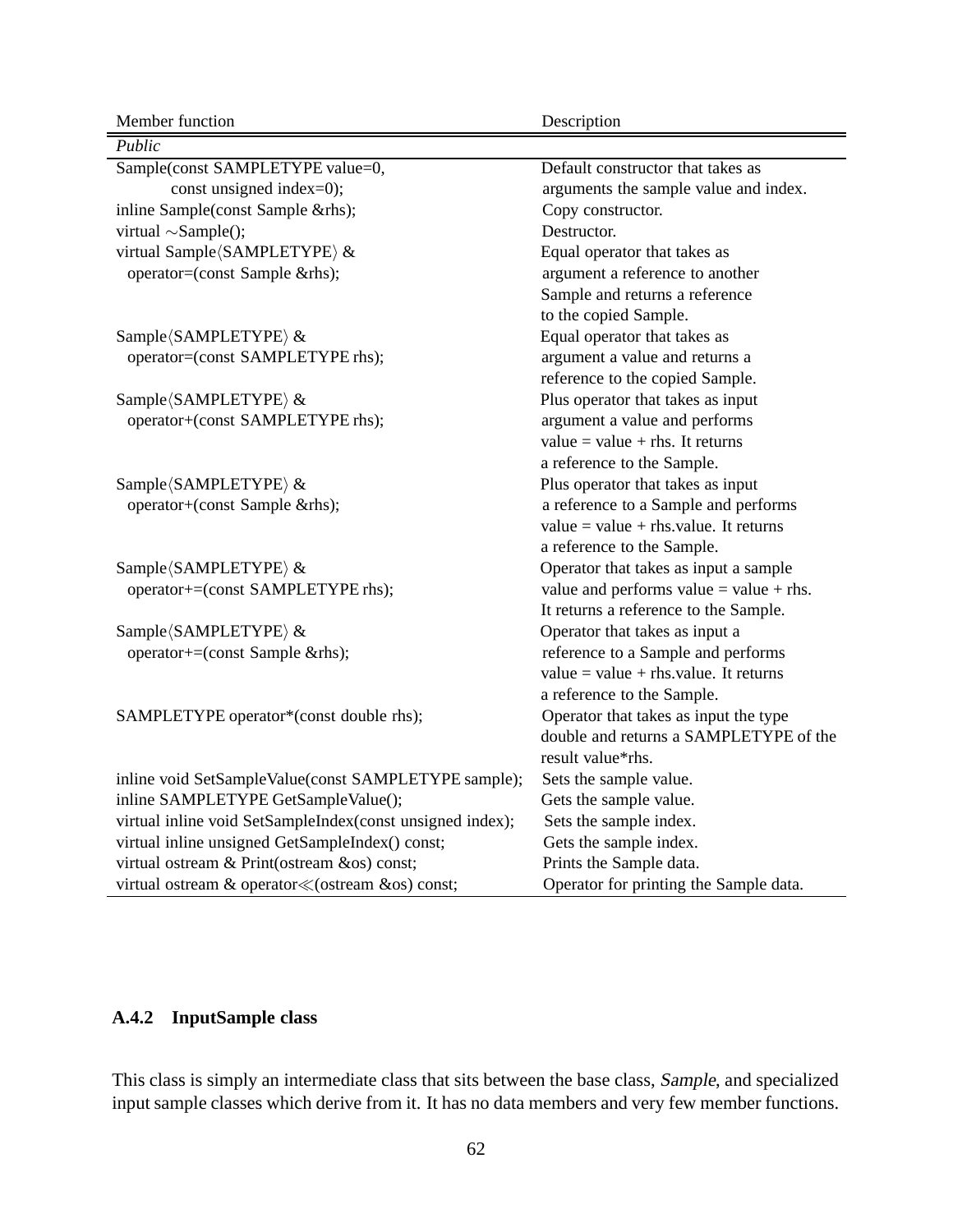| Member function                            | Description                             |
|--------------------------------------------|-----------------------------------------|
| Public                                     |                                         |
| InputSample(const SAMPLETYPE value=0,      | Default constructor that takes as input |
| const unsigned index=0);                   | the value and index of the sample.      |
| InputSample(const InputSample &rhs);       | Copy constructor that takes as input a  |
|                                            | reference to an InputSample.            |
| virtual $\sim$ InputSample();              | Destructor.                             |
| virtual InputSample (SAMPLETYPE) &         | Equal operator that takes as input a    |
| operator=(const Sample (SAMPLETYPE) &rhs); | reference to a Sample and returns a     |
|                                            | reference to an InputSample.            |

### **A.4.3 OutputSample class**

This class is an intermediate class between the base class, Sample, and specialized output sample classes which derive from it. It has no data members and very few member functions.

| Member function                         | Description                             |
|-----------------------------------------|-----------------------------------------|
| Public                                  |                                         |
| OutputSample(const SAMPLETYPE value=0,  | Default constructor that takes as input |
| const unsigned index=0);                | the sample value and index.             |
| OutputSample(const OutputSample & rhs); | Copy constructor that takes as input a  |
|                                         | reference to an OutputSample.           |
| virtual $\sim$ OutputSample();          | The destructor.                         |

### **A.4.4 WaveletInputSample class**

This class is a specialized class derived from the InputSample class. It contains no data members, but contains a small set of member functions.

| Member function                                    | Description                             |
|----------------------------------------------------|-----------------------------------------|
| Public                                             |                                         |
| WaveletInputSample(const SAMPLETYPE value=0,       | Default constructor that takes as input |
| const unsigned index=0);                           | the value and index of the new sample.  |
| WaveletInputSample(const WaveletInputSample &rhs); | Copy constructor that takes as input    |
|                                                    | a reference to a WaveletInputSample.    |
| virtual $\sim$ WaveletInputSample();               | Destructor.                             |
| virtual WaveletInputSample(SAMPLETYPE) &           | Equal operator that takes as input      |
| operator=(const Sample/SAMPLETYPE) &rhs);          | a Sample and returns a reference        |
|                                                    | to the WaveletInputSample.              |

### **A.4.5 WaveletOutputSample class**

This class is a specialized class derived from the OutputSample class. It has data members and a accessor member functions for manipulating its data members.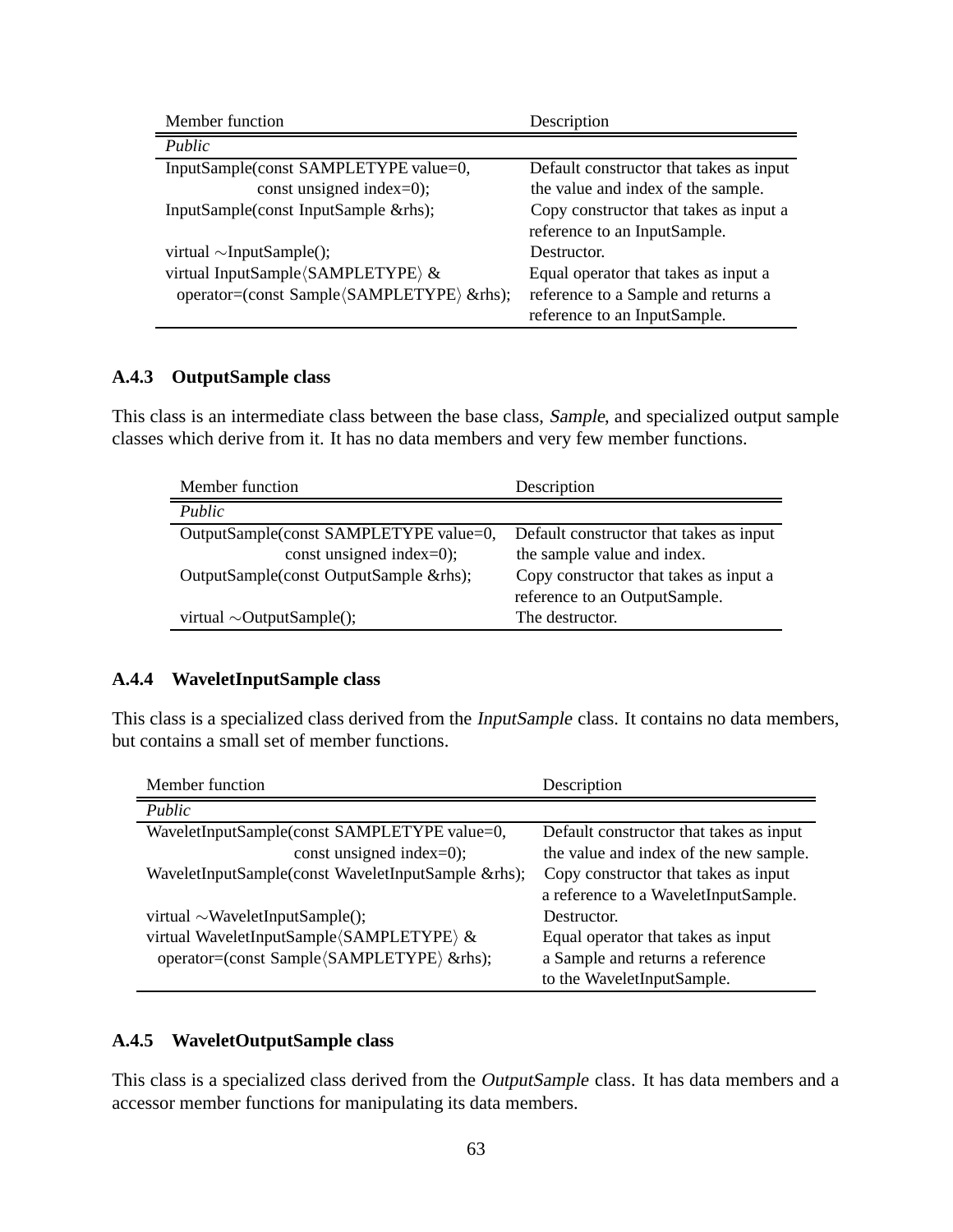|                                              | Data member                                                       | Description                                          |                                          |  |
|----------------------------------------------|-------------------------------------------------------------------|------------------------------------------------------|------------------------------------------|--|
|                                              | Protected                                                         |                                                      |                                          |  |
|                                              | int level;<br>Designates which level the sample belongs to in the |                                                      |                                          |  |
|                                              |                                                                   | decomposition.                                       |                                          |  |
|                                              |                                                                   |                                                      |                                          |  |
|                                              |                                                                   |                                                      |                                          |  |
| Member function                              |                                                                   |                                                      | Description                              |  |
| Public                                       |                                                                   |                                                      |                                          |  |
| WaveletOutputSample();                       |                                                                   |                                                      | Default constructor.                     |  |
|                                              |                                                                   | WaveletOutputSample(const WaveletOutputSample &rhs); | Copy constructor that takes as input     |  |
|                                              |                                                                   |                                                      | a reference to a WaveletOutputSample.    |  |
|                                              |                                                                   | WaveletOutputSample(const SAMPLETYPE value,          | Specialized constructor that takes as    |  |
|                                              |                                                                   | const unsigned index);                               | input the value and index. The level     |  |
|                                              |                                                                   |                                                      | is not set and must be set later by      |  |
|                                              |                                                                   |                                                      | another member function.                 |  |
|                                              |                                                                   | WaveletOutputSample(const SAMPLETYPE value,          | Specialized constructor that takes as    |  |
|                                              | const int level,                                                  |                                                      | input the value, the level at which it   |  |
|                                              |                                                                   | const unsigned index);                               | resides and the index number at that     |  |
|                                              |                                                                   |                                                      | level.                                   |  |
| virtual $\sim$ WaveletOutputSample();        |                                                                   |                                                      | Destructor.                              |  |
| virtual WaveletOutputSample &                |                                                                   |                                                      | Equal operator that takes as input       |  |
| operator=(const Sample/SAMPLETYPE) &rhs);    |                                                                   |                                                      | a reference to a Sample and returns      |  |
|                                              |                                                                   |                                                      | a reference to the WaveletOutputSample.  |  |
| WaveletOutputSample &                        |                                                                   |                                                      | Equal operator that takes as input       |  |
|                                              |                                                                   | operator=(const WaveletOutputSample &rhs);           | a reference to a WaveletOutputSample and |  |
|                                              |                                                                   |                                                      | returns a reference to the               |  |
|                                              |                                                                   |                                                      | WaveletOutputSample.                     |  |
| inline void SetSampleLevel(const int level); |                                                                   |                                                      | Sets the level of the sample.            |  |
| inline int GetSampleLevel() const;           |                                                                   |                                                      | Gets the level of the sample.            |  |
| virtual ostream & Print(ostream &os) const;  |                                                                   |                                                      | Prints the contents of the class.        |  |
|                                              |                                                                   | virtual ostream & operator < (ostream &os) const;    | Stream operator to print the contents of |  |
|                                              |                                                                   |                                                      | the class.                               |  |

## **A.5 Sample block classes**

There are multiple sample aggregating classes that serve different purposes. The purpose is highly dependent on the operation. In what follows, we describe the purpose of the class with a listing of its data members and member functions.

### **A.5.1 SampleBlock base class**

The SampleBlock class serves as the base class for all sample blocks. The aggregating data structure is contained herein and most standard operations for manipulating the aggregated samples are functions of this class.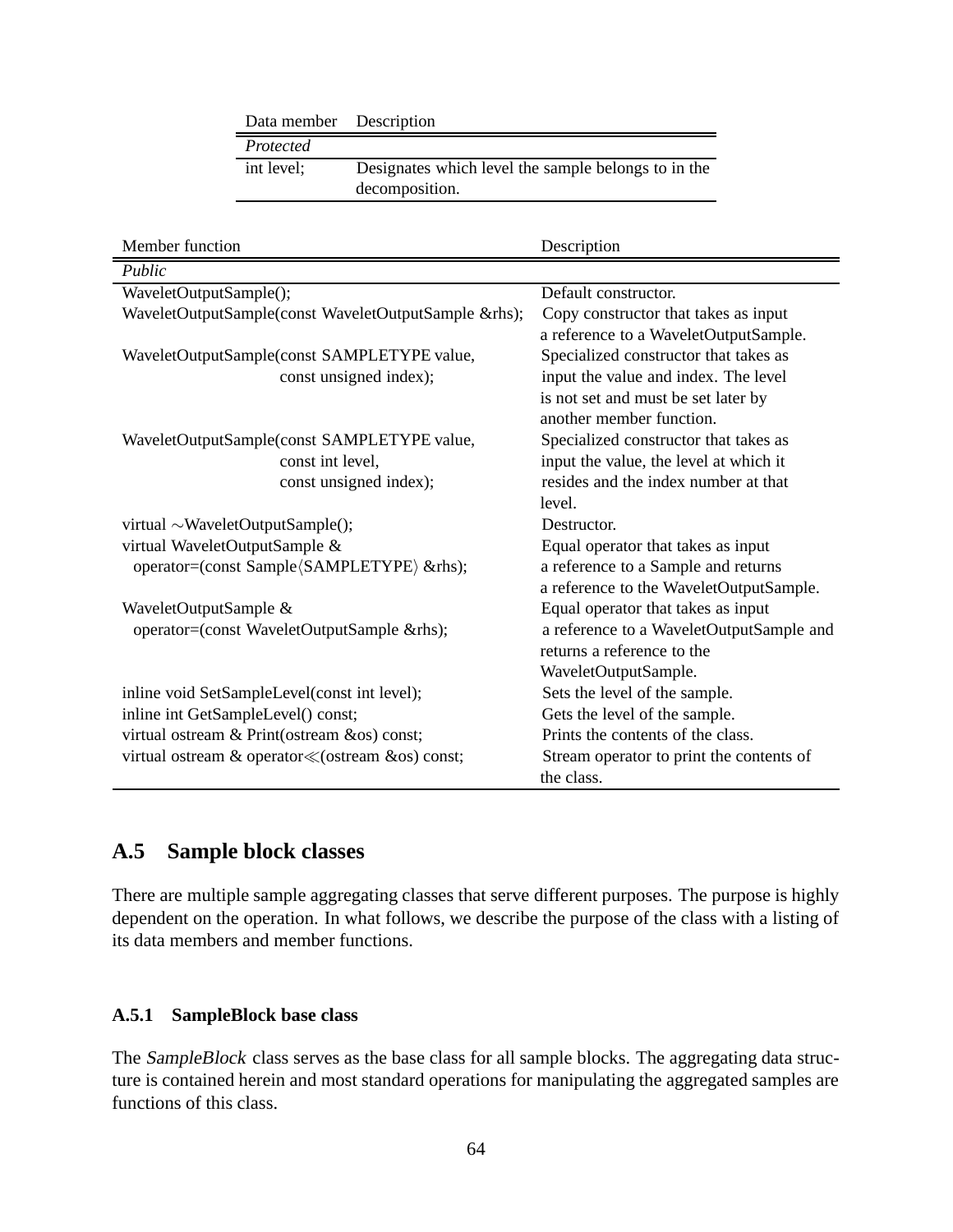| Data type                                   | Description                                           |
|---------------------------------------------|-------------------------------------------------------|
| Protected                                   |                                                       |
| $deque \langle SAMPLETYPE \rangle$ samples; | STL deque container type used for aggregating the     |
|                                             | samples. In some algorithms, the queue is accessed    |
|                                             | from the front and back.                              |
| unsigned blockindex;                        | The block index is used for maintaining order between |
|                                             | subsequent arriving blocks.                           |

| Member function                                  | Description                                      |
|--------------------------------------------------|--------------------------------------------------|
| Public                                           |                                                  |
| SampleBlock(const unsigned blockindex=0);        | Default constructor with parameter blockindex.   |
| SampleBlock(const SampleBlock &rhs);             | Copy constructor.                                |
| SampleBlock(const deque/SAMPLETYPE) &input);     | Specialized constructor which takes as input     |
|                                                  | an aggregated block of samples.                  |
| SampleBlock(const deque/SAMPLETYPE) &input,      | Specialized constructor which takes as input     |
| const unsigned blockindex);                      | an aggregated block of samples and blockindex.   |
| virtual $\sim$ SampleBlock();                    | Destructor.                                      |
| virtual SampleBlock &                            | Equal operator that takes as input a reference   |
| operator=(const SampleBlock &rhs);               | to a SampleBlock and returns a reference.        |
| SampleBlock &                                    | Addition operator adds the contents of the       |
| operator+(const SampleBlock &rhs);               | two blocks and returns a refernce to the result. |
| SampleBlock &                                    | Plus-equal operator adds the contents of the two |
| operator+=(const SampleBlock &rhs);              | blocks and returns a reference to the result.    |
| inline SAMPLETYPE                                | Operator provides random access to the queue     |
| operator <sup>[</sup> ](const unsigned i) const; | indexed by i.                                    |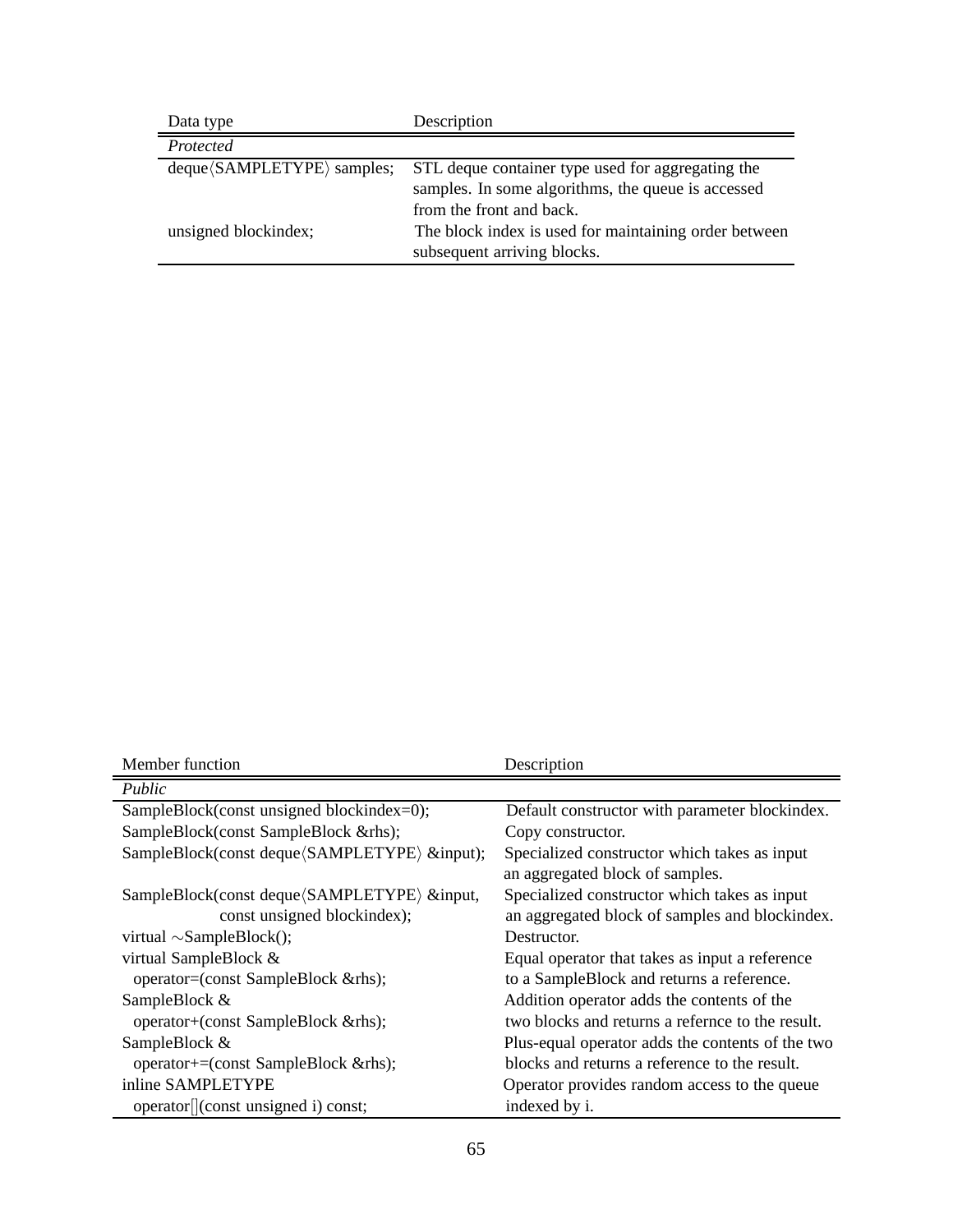| Member function                                  | Description                                             |
|--------------------------------------------------|---------------------------------------------------------|
| Public                                           |                                                         |
| inline void                                      | Set the samples equal to the input sample               |
| SetSamples(const deque/SAMPLETYPE) &input);      | deque.                                                  |
| virtual void SetSamples(const double* series,    | Set the sample values equal to the input                |
| const int serlen);                               | array with corresponding length.                        |
| inline void                                      | Get the samples and store them into the input           |
| GetSamples(deque (SAMPLETYPE) &buf) const;       | buffer and return passed by reference.                  |
| void GetSamples(double *series) const;           | Get the samples and store them into the input<br>array. |
| void GetSamples(deque (SAMPLETYPE) &buf,         | Get a range of samples based on the indices             |
| const unsigned first,                            | first and last and return by reference in               |
| const unsigned last) const;                      | the input argument buf.                                 |
| inline SAMPLETYPE Front() const;                 | Obtain the sample from the front of the queue.          |
| inline void                                      | Push new sample to the front of the queue.              |
| PushSampleFront(const SAMPLETYPE &input);        |                                                         |
| inline void PopSampleFront();                    | Pop sample off the front of the queue.                  |
| inline SAMPLETYPE Back() const;                  | Obtain the sample from the back of the queue.           |
| inline void                                      | Push new sample to the back of the queue.               |
| PushSampleBack(const SAMPLETYPE &input);         |                                                         |
| inline void PopSampleBack();                     | Pop sample off the back of the queue.                   |
| inline void SetBlockIndex(const unsigned index); | Sets the block index.                                   |
| inline unsigned GetBlockIndex() const;           | Gets the block index.                                   |
| void                                             | Append a block of samples to the back of the            |
| AppendBlockBack(const SampleBlock █);            | queue.                                                  |
| void                                             | Append a block of samples to the front of the           |
| AppendBlockFront(const SampleBlock █);           | queue.                                                  |
| void                                             | Remove a number of samples from the front of            |
| RemoveSamplesFront(const unsigned numsamples);   | the queue.                                              |
| void                                             | Remove a number of samples from the back of             |
| RemoveSamplesBack(const unsigned numsamples);    | the queue.                                              |
| inline void ClearBlock();                        | Clear the sample block.                                 |
| inline bool Empty() const;                       | Checks if the block is empty and returns bool.          |
| inline unsigned GetBlockSize() const;            | Get the size of the sample block.                       |
| virtual SampleBlock* clone() const;              | Clone the SampleBlock and return a pointer to it.       |
| virtual ostream & Print(ostream &os) const;      | Prints the contents of the class.                       |
| virtual ostream & operator≪(ostream &os) const;  | Streaming operator for printing contents of class.      |

## **A.5.2 InputSampleBlock class**

The InputSampleBlock class is essentially used to designate the block as type *input*. Input type classes will derive from this class which is derived from the SampleBlock class.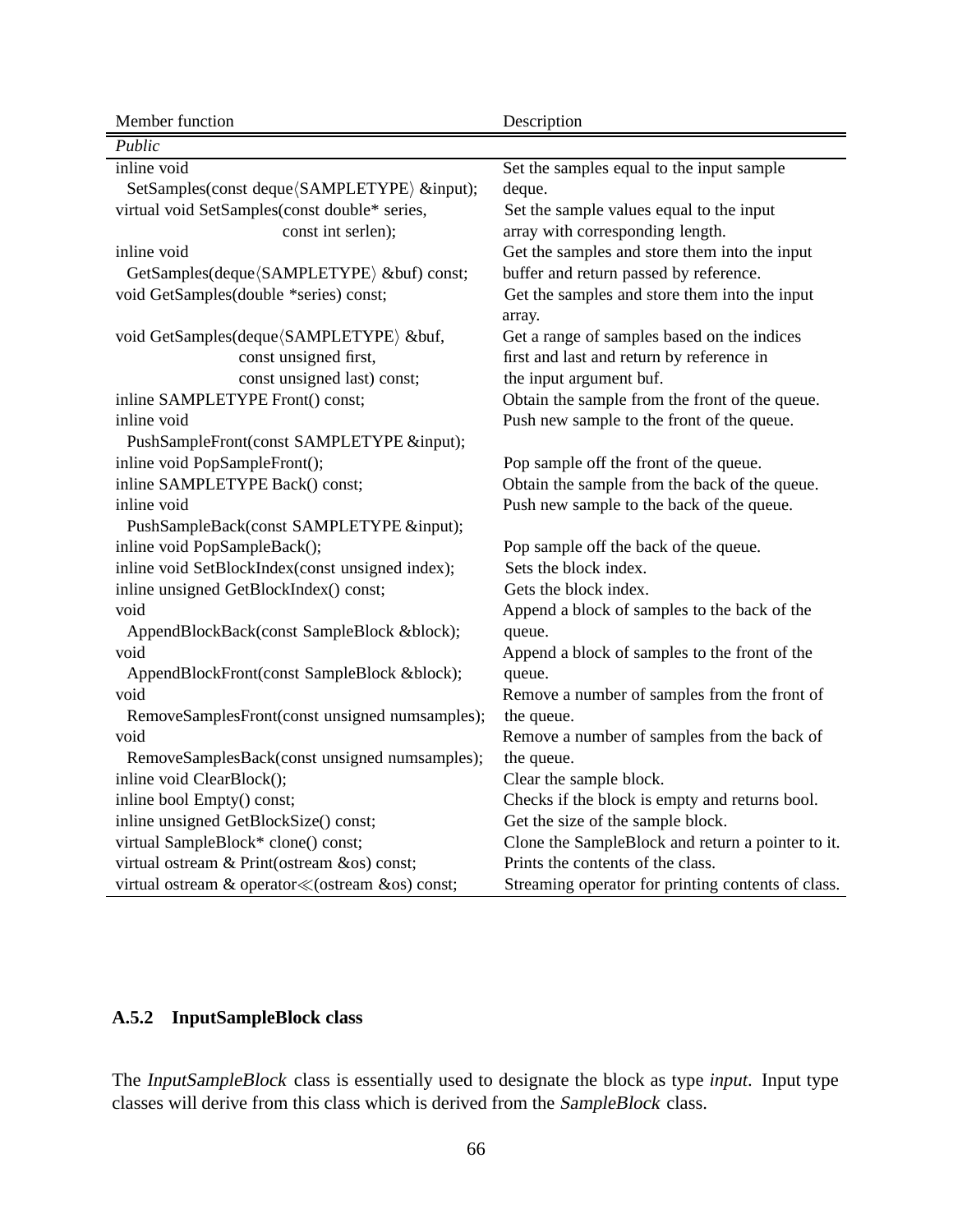| Member function                                    | Description                              |
|----------------------------------------------------|------------------------------------------|
| Public                                             |                                          |
| InputSampleBlock();                                | Default constructor.                     |
| InputSampleBlock(const InputSampleBlock &rhs);     | Copy constructor.                        |
| InputSampleBlock(const deque (SAMPLETYPE) &input); | Specialized constructor that takes as    |
|                                                    | input a reference to a deque of samples. |
| InputSampleBlock(const deque/SAMPLETYPE) &input,   | Specialized constructor that takes as    |
| const unsigned index);                             | input a reference to a deque of samples  |
|                                                    | and a block index.                       |
| virtual $\sim$ InputSampleBlock();                 | Destructor.                              |

## **A.5.3 OutputSampleBlock class**

The OutputSampleBlock class is to designate the block as type *output*. Output type classes will derive from this class which is derived from the SampleBlock class.

| Member function                                     | Description                              |
|-----------------------------------------------------|------------------------------------------|
| Public                                              |                                          |
| OutputSampleBlock();                                | Default constructor.                     |
| OutputSampleBlock(const OutputSampleBlock &rhs);    | Copy constructor.                        |
| OutputSampleBlock(const deque (SAMPLETYPE) &input); | Specialized constructor that takes as    |
|                                                     | input a reference to a deque of samples. |
| OutputSampleBlock(const deque/SAMPLETYPE) &input,   | Specialized constructor that takes as    |
| const unsigned index);                              | input a reference to a deque of samples  |
|                                                     | and a block index.                       |
| virtual $\sim$ OutputSampleBlock();                 | Destructor.                              |

## **A.5.4 WaveletInputSampleBlock class**

The WaveletInputSampleBlock class is derived from the InputSampleBlock class, and represents the input block type used for streaming block operations.

| Member function                                              | Description             |  |
|--------------------------------------------------------------|-------------------------|--|
| Public                                                       |                         |  |
| WaveletInputSampleBlock();                                   | Default constructor.    |  |
| WaveletInputSampleBlock(const WaveletInputSampleBlock &rhs); | Copy constructor.       |  |
| WaveletInputSampleBlock(const deque (SAMPLETYPE) &input);    | Specialized constructor |  |
|                                                              | that takes as input a   |  |
|                                                              | reference to a deque of |  |
|                                                              | samples.                |  |
| WaveletInputSampleBlock(const deque (SAMPLETYPE) & input,    | Specialized constructor |  |
| const unsigned index);                                       | that takes as input a   |  |
|                                                              | reference to a deque of |  |
|                                                              | samples and a block     |  |
|                                                              | index.                  |  |
| virtual $\sim$ WaveletInputSampleBlock();                    | Destructor.             |  |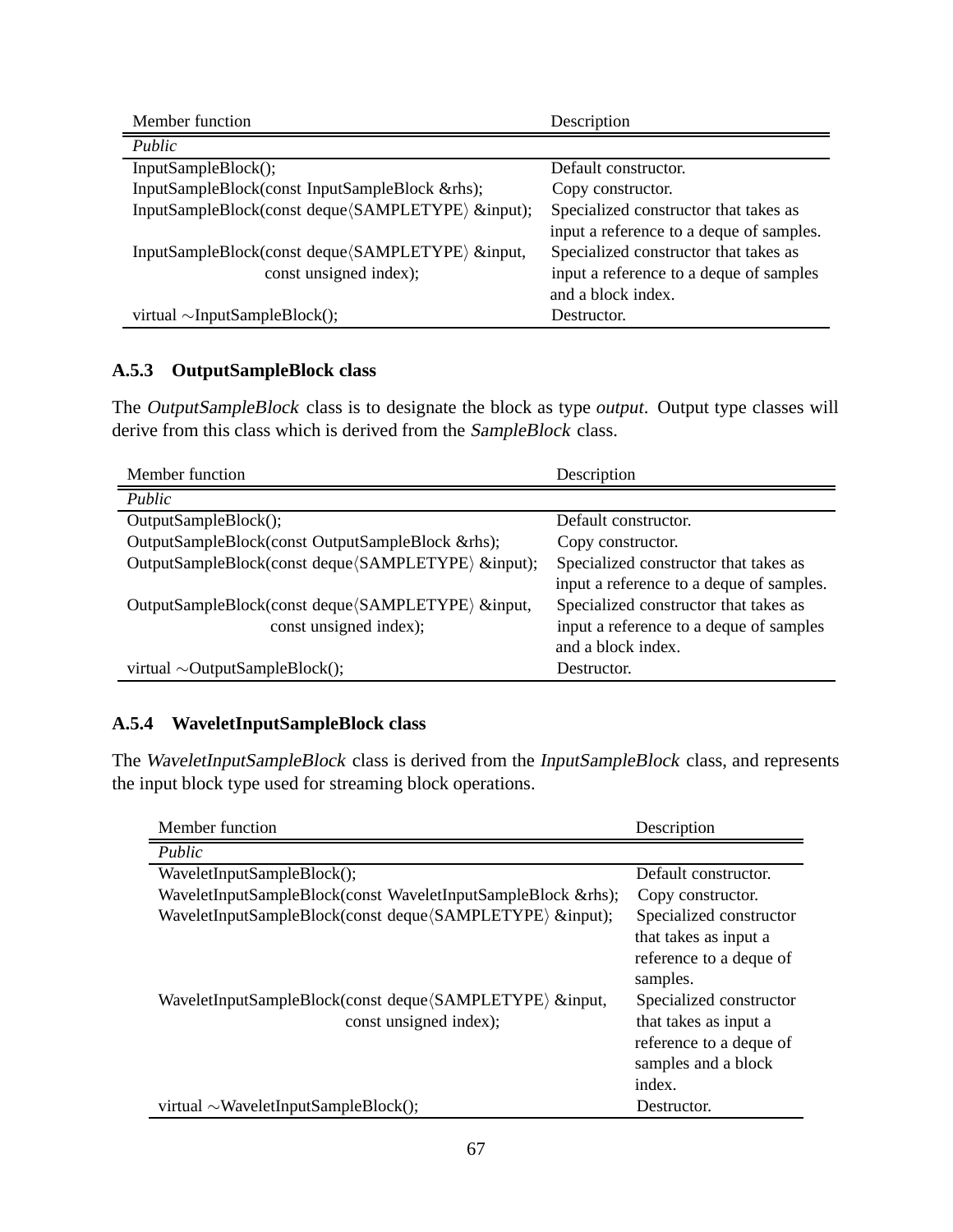### **A.5.5 WaveletOutputSampleBlock class**

The WaveletOutputSampleBlock class is derived from the OutputSampleBlock, and represents that output block type used for streaming block operations. The samples contained within this block should all be tagged with the same level information.

|                 | Data member                                                         | Description                                                    |                                |
|-----------------|---------------------------------------------------------------------|----------------------------------------------------------------|--------------------------------|
|                 | Protected                                                           |                                                                |                                |
|                 | int level;<br>The level information of the output sample block. The |                                                                |                                |
|                 |                                                                     | samples in the block should also be tagged with level          |                                |
|                 |                                                                     | information.                                                   |                                |
|                 |                                                                     |                                                                |                                |
| Member function |                                                                     |                                                                | Description                    |
| Public          |                                                                     |                                                                |                                |
|                 | WaveletOutputSampleBlock(const int level=0);                        |                                                                | Default constructor that       |
|                 |                                                                     |                                                                | takes as input a default       |
|                 |                                                                     |                                                                | argument for the level.        |
|                 |                                                                     | WaveletOutputSampleBlock(const WaveletOutputSampleBlock &rhs); | Copy constructor.              |
|                 |                                                                     | WaveletOutputSampleBlock(const deque (SAMPLETYPE) &input,      | Specialized constructor        |
|                 |                                                                     | const unsigned index);                                         | that takes as input a          |
|                 |                                                                     |                                                                | reference to a deque of        |
|                 |                                                                     |                                                                | samples and a block index.     |
|                 | virtual ~WaveletOutputSampleBlock();                                |                                                                | Destructor.                    |
|                 | WaveletOutputSampleBlock &                                          |                                                                | Equal operator that takes      |
|                 |                                                                     | operator=(const WaveletOutputSampleBlock &rhs);                | as input a reference to a      |
|                 |                                                                     |                                                                | WaveletOutputSampleBlock.      |
|                 |                                                                     | virtual WaveletOutputSampleBlock* clone() const;               | Cloning operation that         |
|                 |                                                                     |                                                                | returns a pointer to the       |
|                 |                                                                     |                                                                | newly created object.          |
|                 | inline void SetBlockLevel(const int level);                         |                                                                | Sets the level of the block.   |
|                 | inline int GetBlockLevel() const;                                   |                                                                | Gets the level of the block.   |
|                 |                                                                     | void SetSamples(const double* series, const int serlen);       | Sets the sample values to      |
|                 |                                                                     |                                                                | the values in the input array  |
|                 |                                                                     |                                                                | with corresponding length.     |
|                 |                                                                     | inline void SetSamples(const deque (SAMPLETYPE) &buf);         | Sets samples to the contents   |
|                 |                                                                     |                                                                | of the input deque of samples. |
|                 | bool AllSamplesLevelCorrect();                                      |                                                                | Returns true if all samples    |
|                 |                                                                     |                                                                | in the block are tagged with   |
|                 |                                                                     |                                                                | the appropriate level          |
|                 |                                                                     |                                                                | information.                   |
|                 | void SetAllSamplesToCorrectLevel();                                 |                                                                | Sets all samples in the block  |
|                 |                                                                     | to the correct level (that set                                 |                                |
|                 |                                                                     | by the data member level.                                      |                                |

## **A.5.6 WaveletRandomOutputSampleBlock class**

The class WaveletRandomOutputSampleBlock class assumes that the samples are randomly ordered and would need reordering to perform appropriate operations in the toolkit.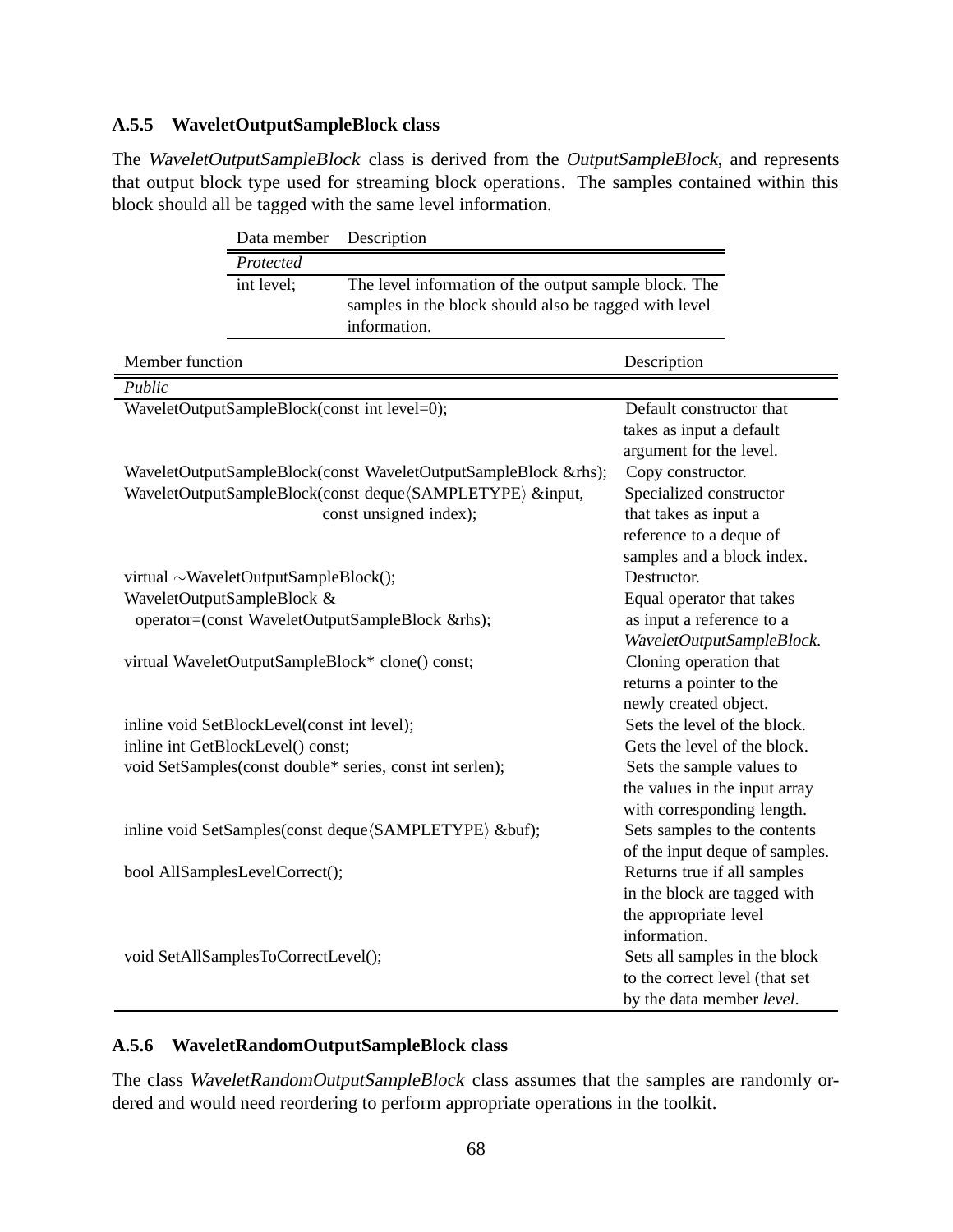| Member function                                    | Description                    |
|----------------------------------------------------|--------------------------------|
| Public                                             |                                |
| WaveletRandomOutputSampleBlock();                  | Default constructor.           |
| WaveletRandomOutputSampleBlock                     | Copy constructor.              |
| (const WaveletRandomOutputSampleBlock &rhs);       |                                |
| virtual $\sim$ WaveletRandomOutputSampleBlock();   | Destructor.                    |
| virtual WaveletRandomOutputSampleBlock*            | Cloning function that returns  |
| clone() const;                                     | a pointer to the newly created |
|                                                    | object.                        |
| inline void                                        | Sets the level of the sample   |
| SetBlockLevelOfSample(const unsigned index,        | located by the input argument  |
| const int level);                                  | index.                         |
| inline int                                         | Gets the level of the sample   |
| GetBlockLevelOfSample(const unsigned index) const; | located by the input argument  |
|                                                    | index.                         |

## **A.5.7 DiscreteWaveletOutputSampleBlock class**

The Discrete Wavelet Output Sample Block is an output block of samples for use with DWT operations. The encoding of this block is shown in Figure 29.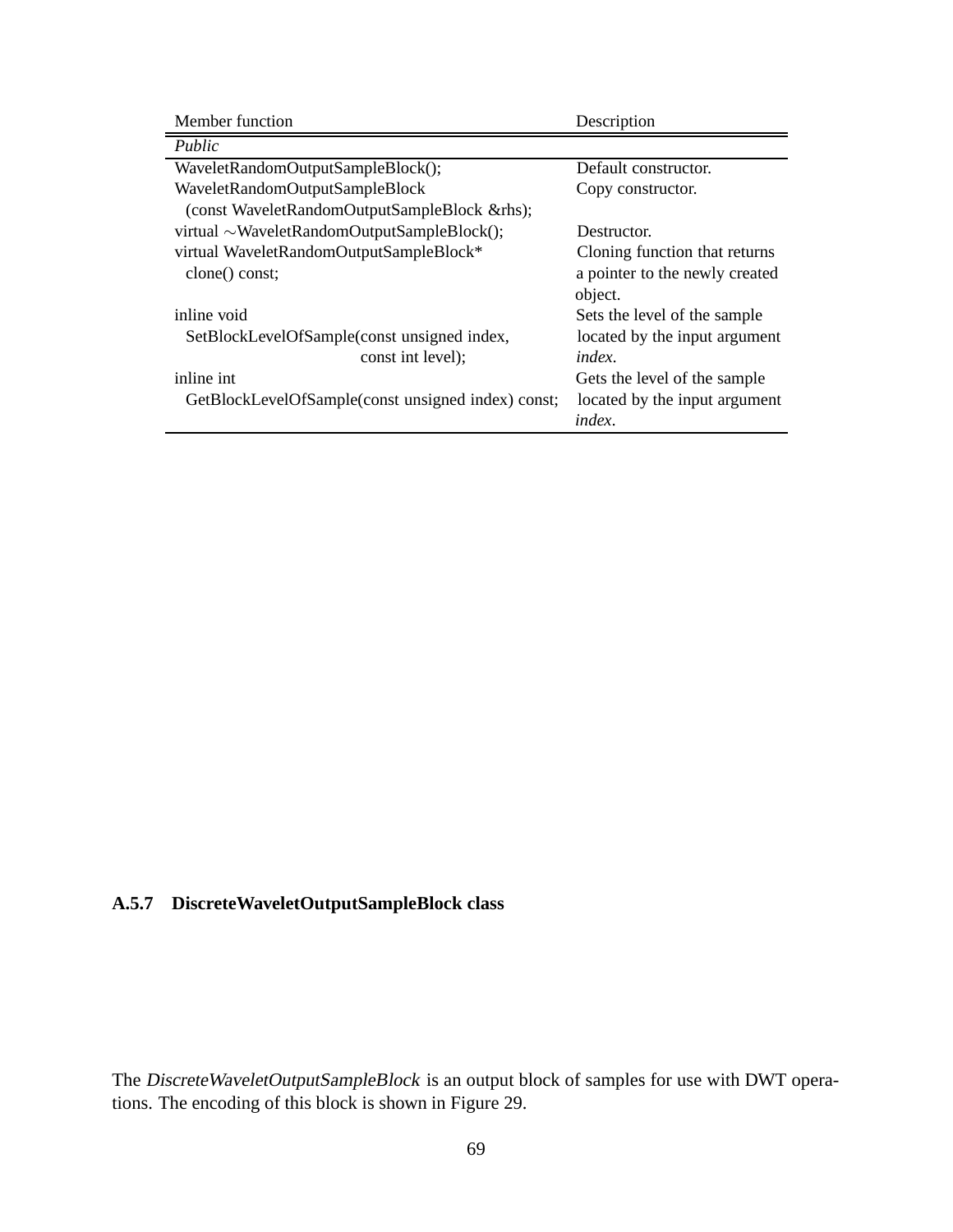Member function Description

| Public                                                   |                          |
|----------------------------------------------------------|--------------------------|
| DiscreteWaveletOutputSampleBlock                         | Default constructor that |
| (const unsigned numlevels=2,                             | takes as default         |
| const int lowest_level=0,                                | parameters the number of |
| const TransformType tt=TRANSFORM);                       | levels, the lowest level |
|                                                          | represented in the block |
|                                                          | and the type of          |
|                                                          | transform represented.   |
| DiscreteWaveletOutputSampleBlock                         | Copy constructor.        |
| (const DiscreteWaveletOutputSampleBlock &rhs);           |                          |
| virtual ~DiscreteWaveletOutputSampleBlock();             | Destructor.              |
| virtual DiscreteWaveletOutputSampleBlock* clone() const; | Clone operation that     |
|                                                          | returns a pointer to the |
|                                                          | newly constructed block. |
| inline int GetLowestLevel() const;                       | Returns the lowest       |
|                                                          | output level represented |
|                                                          | in the block.            |
| inline void SetLowestLevel(const int lowest_level);      | Sets the lowest output   |
|                                                          | level represented in the |
|                                                          | block.                   |
| inline unsigned GetNumberLevels() const;                 | Obtains the number of    |
|                                                          | levels encoded in the    |
|                                                          | block.                   |
| inline void SetNumberLevels(const unsigned numlevels);   | Sets the number of       |
|                                                          | levels encoded in the    |
|                                                          | block.                   |
| inline TransformType GetTransformType() const;           | Obtains the transform    |
|                                                          | type encoded in the      |
|                                                          | block.                   |
| inline void SetTransformType(const TransformType tt);    | Sets the transform type. |
| void SetSamplesAtLevel(const deque/SAMPLETYPE) &samps,   | Set the samples from the |
| const int level);                                        | input deque passed by    |
|                                                          | reference at the         |
|                                                          | appropriate level.       |
| unsigned GetSamplesAtLevel(deque (SAMPLETYPE) &out,      | Gets the samples from a  |
| const int level) const;                                  | particular level and     |
|                                                          | returns them by          |
|                                                          | reference to the output  |
|                                                          | deque.                   |

# **A.6 Sampler classes**

In this section, we provide the interfaces for performing up and down sample operations. The classes that are discussed in this section are the DownSample and UpSample class.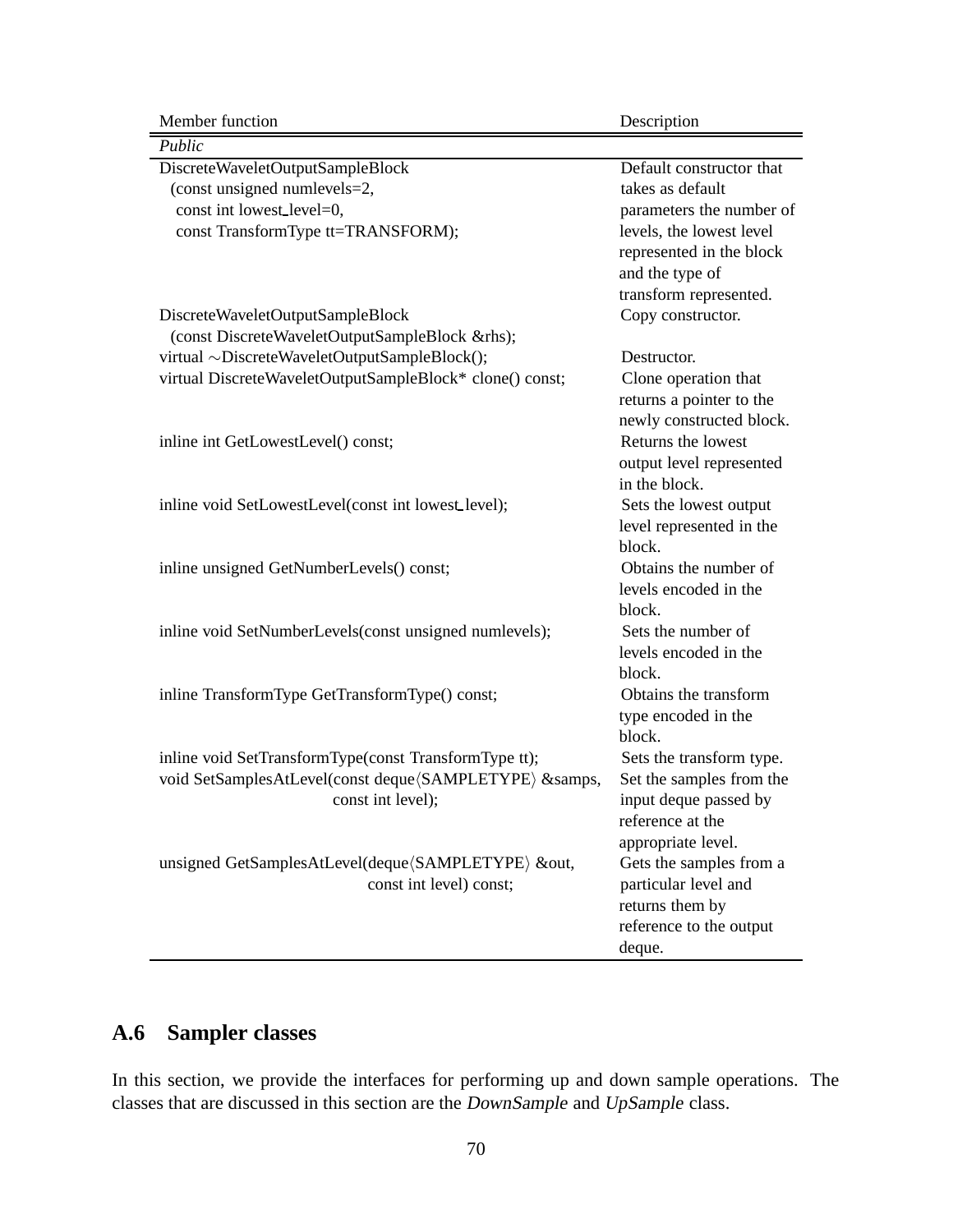#### **A.6.1 DownSample class**

The DownSample class is used to resample a stream or block of samples to a new rate lower than the original. The rate must be an integer value.

| <b>Member Function</b>                              | Description                          |
|-----------------------------------------------------|--------------------------------------|
| Public                                              |                                      |
| DownSample(const unsigned rate=1);                  | Default constructor that takes as    |
|                                                     | input the down sample rate.          |
| DownSample(const DownSample &rhs);                  | Copy constructor.                    |
| virtual $\sim$ DownSample();                        | Destructor.                          |
| DownSample & operator=(const DownSample & rhs);     | Equal operator that takes as input a |
|                                                     | reference to a DownSample object.    |
| inline void SetDownSampleRate(const unsigned rate); | Sets the down sample rate to rate.   |
| inline unsigned GetDownSampleRate() const;          | Gets the down sample rate.           |
| inline void ResetState();                           | Resets the state of the down sampler |
|                                                     | object.                              |
| bool KeepSample();                                  | Routine returns true of the sample   |
|                                                     | should be kept and false if the      |
|                                                     | sample can be thrown away.           |
| void DownSampleBuffer(SampleBlock(SAMPLE) &output,  | This routine downsamples a block of  |
| const SampleBlock (SAMPLE) &input);                 | samples taken as input and returns   |
|                                                     | the output sample block.             |
| ostream & Print(ostream &os) const;                 | Prints the contents of the class.    |
| ostream & operator≪(ostream &os) const;             | Stream operator that prints the      |
|                                                     | contents of the class.               |

### **A.6.2 UpSample class**

The UpSample class is used to resample a stream or block of samples to a new rate greater than the original by adding zero samples in between samples of the original sampling rate. The rate must be an integer value.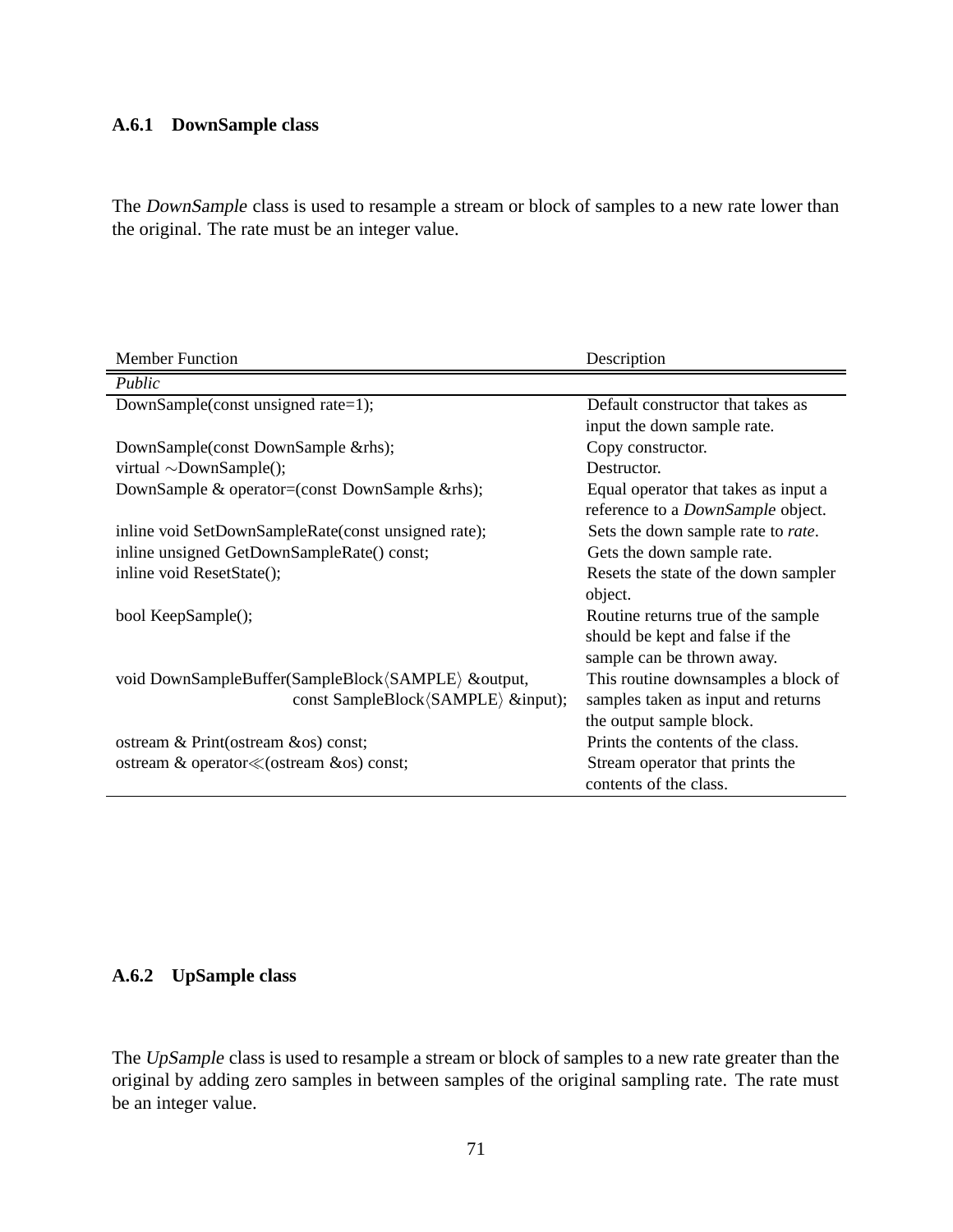| <b>Member Function</b>                            | Description                              |
|---------------------------------------------------|------------------------------------------|
| Public                                            |                                          |
| UpSample(const unsigned rate=1);                  | The default constructor that takes as    |
|                                                   | input the up sample rate.                |
| UpSample(const UpSample & rhs);                   | Copy constructor.                        |
| virtual $\sim$ UpSample();                        | Deconstructor.                           |
| UpSample & operator=(const UpSample & rhs);       | Equal operator that takes as input a     |
|                                                   | reference to an up sample object.        |
| inline void SetUpSampleRate(const unsigned rate); | Sets the up sample rate to rate.         |
| inline unsigned GetUpSampleRate() const;          | Gets the up sample rate.                 |
| inline void ResetState();                         | Resets the state of the up sampler.      |
| bool ZeroSample();                                | Routine returns true if the current      |
|                                                   | sample time should be zero filled.       |
| void UpSampleBuffer(SampleBlock/SAMPLE) &output,  | This routine up samples a block of       |
| const SampleBlock (SAMPLE) &input);               | samples and returns the upsampled        |
|                                                   | block as output.                         |
| ostream & Print(ostream & os) const;              | Prints the contents of the class.        |
| ostream & operator≪(ostream &os) const;           | Stream operator that prints the contents |
|                                                   | of the class.                            |

## **A.7 Filter and coefficient classes**

There are two types of classes that are discussed in this section. The FIRFilter class characterizes a finite-impulse response type filter. It uses the CQFWaveletCoefficients class to define the impulse response. Other filter types, and coefficients can be added to the system in the future.

#### **A.7.1 FIRFilter class**

The FIRFilter class contains operations and data structures to realize the functionality of an FIR filter that can be run in both sample and block modes.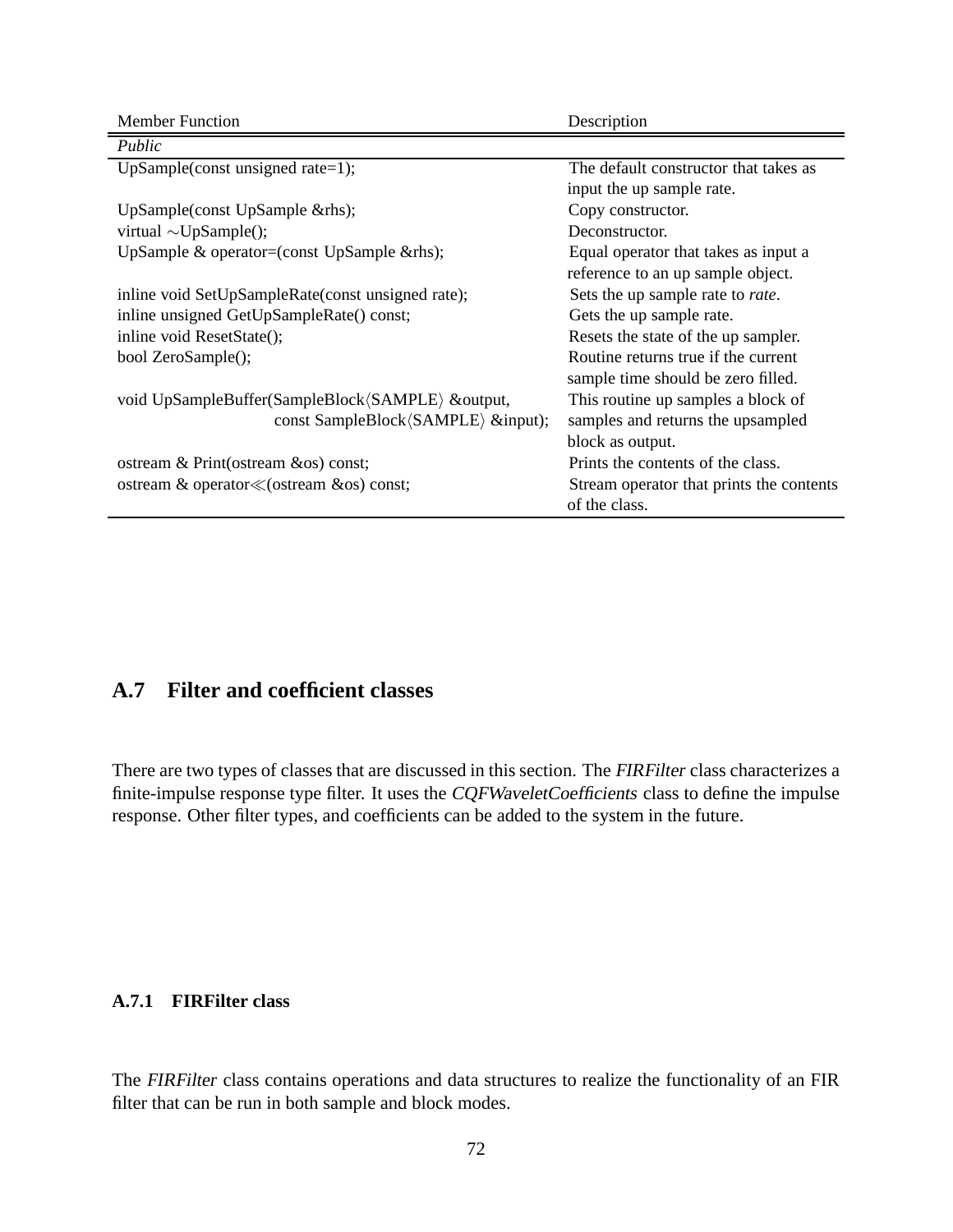Member function Description

| Public                                                  |                                   |
|---------------------------------------------------------|-----------------------------------|
| FIRFilter(const unsigned numcoefs=0);                   | Default constructor with          |
|                                                         | default argument for number       |
|                                                         | of coefficients.                  |
| FIRFilter(const FIRFilter &rhs);                        | Copy constructor.                 |
| FIRFilter(const unsigned numcoefs,                      | Specialized constructor that      |
| const vector (double) &coefs);                          | takes as arguments the number     |
|                                                         | of coefficients and a             |
|                                                         | reference to a vector of          |
|                                                         | coefficient values.               |
| virtual $\sim$ FIRFilter();                             | Destructor.                       |
| FIRFilter & operator=(const FIRFilter &rhs);            | Equal operator that takes as      |
|                                                         | input a reference to an FIR       |
|                                                         | filter.                           |
| void SetFilterCoefs(const vector(double) &coefs);       | Sets the filter coefficients      |
|                                                         | to the values of the              |
|                                                         | referenced vector.                |
| void GetFilterCoefs(vector(double) &coefs) const;       | Gets the filter coefficients      |
|                                                         | and passes them back by           |
|                                                         | reference to the input vector.    |
| void SetNumCoefs(const unsigned numcoefs);              | Sets the number of coefficients.  |
| inline unsigned GetNumCoefs() const;                    | Gets the number of coefficients.  |
| void ClearDelayLine();                                  | Clears the delay line.            |
| void GetFilterOutput(Sample/SAMPLETYPE) &out,           | Performs sample filter operations |
| const Sample (SAMPLETYPE) ∈);                           | on the input sample and returns   |
|                                                         | an output sample.                 |
| void GetFilterBufferOutput(SampleBlock/OUTSAMPLE) &out, | Performs block filter operations  |
| const SampleBlock (INSAMPLE) ∈);                        | on an input SampleBlock           |
|                                                         | and return an output block of     |
|                                                         | samples.                          |
| ostream & Print(ostream &os) const;                     | Prints the contents of the class. |
| ostream & operator≪(ostream &os) const;                 | Streaming operator that prints    |
|                                                         | the contents of the class.        |

#### **A.7.2 CQFWaveletCoefficients class**

The CQFWaveletCoefficients class provides the filter coefficients for the low-pass and high-pass analysis and synthesis filters based on the CQF assumptions for perfect reconstruction. CQF filters are FIR filters, and therefore work directly with the FIRFilter class.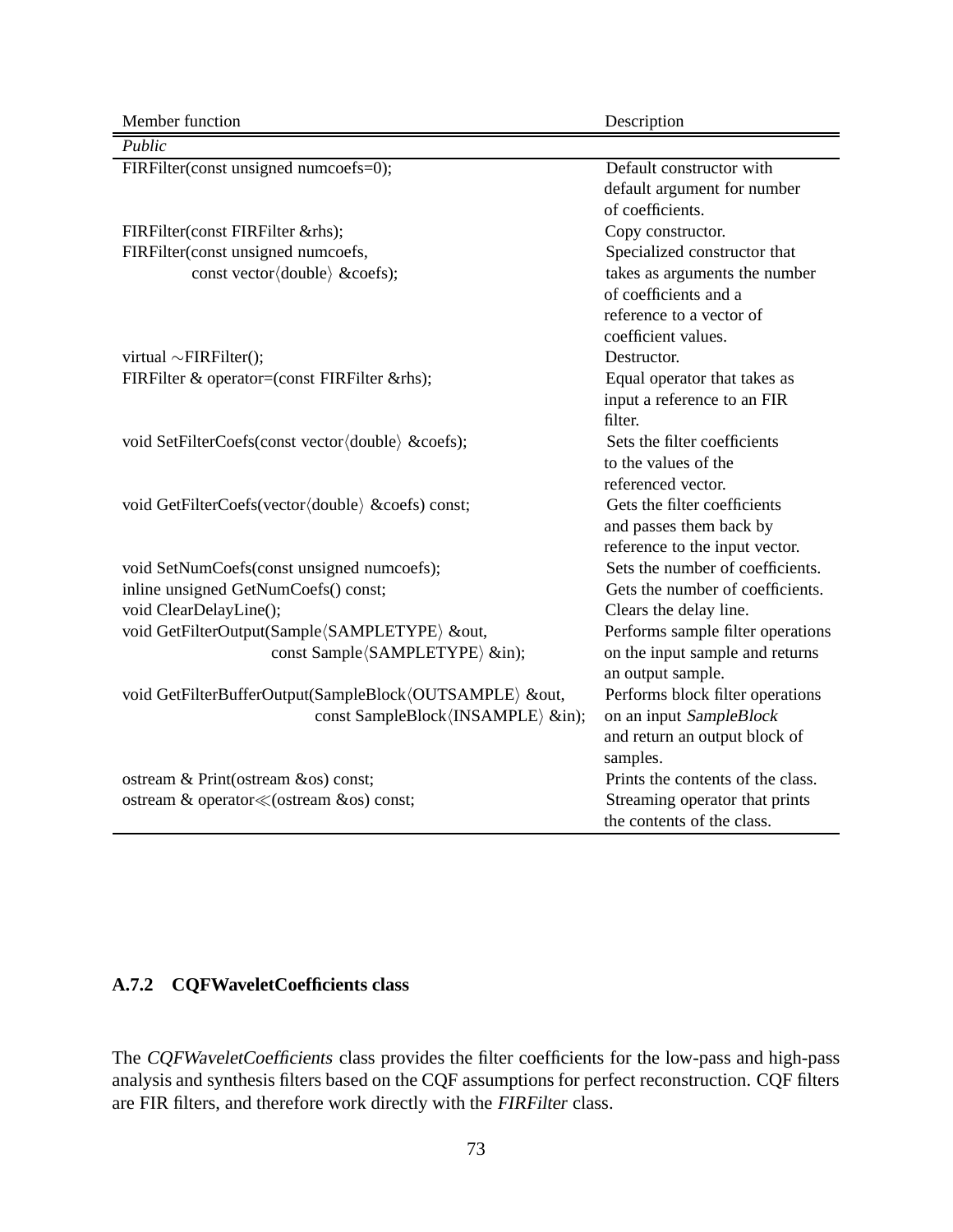| Member function                                                                                                                    | Description                                                                                                                     |
|------------------------------------------------------------------------------------------------------------------------------------|---------------------------------------------------------------------------------------------------------------------------------|
| Public                                                                                                                             |                                                                                                                                 |
| CQFWaveletCoefficients(const WaveletType wt=DAUB2);                                                                                | Default constructor that takes as<br>input the wavelet type, defaulting<br>to the Haar mother wavelet.                          |
| CQFWaveletCoefficients(const CQFWaveletCoefficients &rhs);<br>virtual $\sim$ CQFWaveletCoefficients();<br>CQFWaveletCoefficients & | Copy constructor.<br>Deconstructor.<br>Equal operator that takes as input                                                       |
| operator=(const CQFWaveletCoefficients &rhs);                                                                                      | a reference to a<br>CQFWaveletCoefficients object.                                                                              |
| void Initialize(const WaveletType wt);                                                                                             | This function initializes the data<br>members by calling the private<br>function init().                                        |
| void ChangeType(const WaveletType wt);                                                                                             | Changes the wavelet type and re-<br>initializes the data members.                                                               |
| string GetWaveletName() const;                                                                                                     | Returns a human readable string<br>identifying the wavelet type.                                                                |
| unsigned GetNumCoefs() const;                                                                                                      | Gets the number of coefficients.                                                                                                |
| void GetTransformCoefsLPF(vector(double) & coefs) const;                                                                           | Gets the analysis, low-pass filter<br>coefficients, $g(-n) \Rightarrow G(z^{-1})$ . The<br>coefficients are returned in coefs.  |
| void GetTransformCoefsHPF(vector(double) & coefs) const;                                                                           | Gets the analysis, high-pass filter<br>coefficients, $h(-n) \Rightarrow H(z^{-1})$ . The<br>coefficients are returned in coefs. |
| void GetInverseCoefsLPF(vector(double) & coefs) const;                                                                             | Gets the synthesis, low-pass filter<br>coefficients, $g(n) \Rightarrow G(z)$ . The<br>coefficients are returned in coefs.       |
| void GetInverseCoefsHPF(vector(double) & coefs) const;                                                                             | Gets the synthesis, high-pass filter<br>coefficients, $h(n) \Rightarrow H(z)$ . The<br>coefficients are returned in coefs.      |
| ostream & Print(ostream &os) const;                                                                                                | Prints the contents of the class.                                                                                               |
| ostream & operator≪(ostream &os) const;                                                                                            | Stream operator for printing the contents<br>of the class.                                                                      |

# **A.8 DelayBlock class**

The primary function of the Delay class is to realize perfect reconstruction in the streaming transforms. It phase aligns the FIR filters with less coefficients to those with more coefficients. The class is simply a deque of samples that flow in one direction.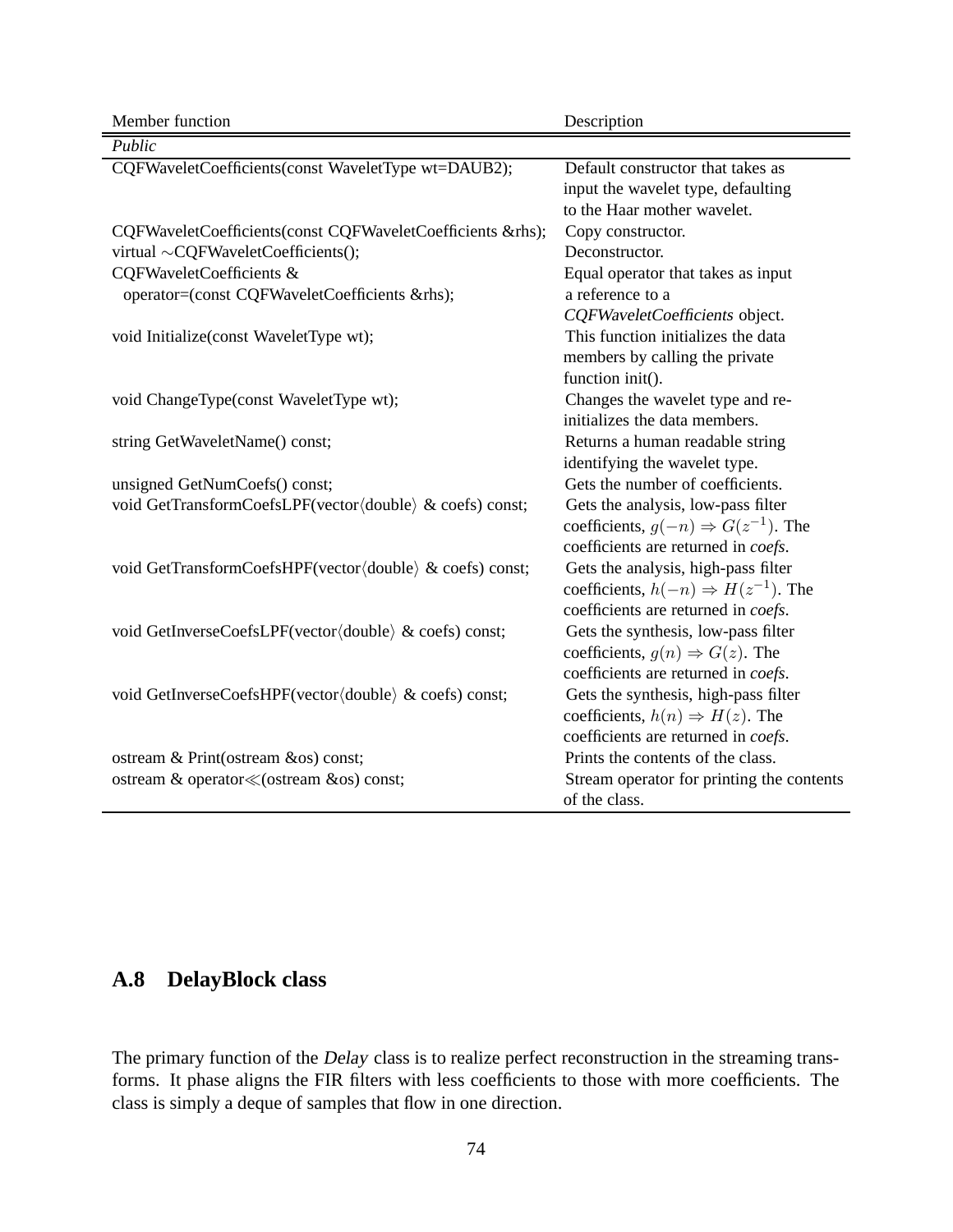Member function Description

Ĭ.

| Public                                                       |                                    |
|--------------------------------------------------------------|------------------------------------|
| DelayBlock(const unsigned numlevels=2,                       | Default constructor that takes     |
| const int lowest_level=0,                                    | as input the number of levels      |
| int* delay_vals=0);                                          | in the delay block, the lowest     |
|                                                              | output level represented, and      |
|                                                              | the delay value at each level.     |
| DelayBlock(const DelayBlock &rhs);                           | Copy constructor.                  |
| virtual $\sim$ DelayBlock();                                 | Destructor.                        |
| DelayBlock & operator=(const DelayBlock &rhs);               | Equal operator that takes as       |
|                                                              | input a reference to a             |
|                                                              | DelayBlock.                        |
| inline unsigned GetNumberLevels() const;                     | Gets the number of levels in       |
|                                                              | in the delay block.                |
| inline int GetLowestLevel() const;                           | Gets the lowest level              |
|                                                              | represented in the delay block.    |
| inline void SetLowestLevel(const int lowest_level);          | Sets the lowest level represented. |
| inline unsigned GetDelayValueOfLevel(const int level) const; | Gets the delay value at a          |
|                                                              | particular level.                  |
| bool SetDelayValueOfLevel(const int level,                   | Sets the delay value of a          |
| const unsigned delay);                                       | particular level.                  |
| bool ChangeDelayConfig(const unsigned numlevels,             | Changes the delay configuration.   |
| const int lowest_level,                                      | It takes as inputs the number      |
| int* delay_vals);                                            | of levels, the lowest level and    |
|                                                              | delay values.                      |
| bool ClearLevelDelayLine(const int level);                   | Clears the delay line at the       |
|                                                              | specified level.                   |
| void ClearAllDelayLines();                                   | Clears all delay lines.            |
| bool StreamingSampleOperation(vector(SAMPLE) &out,           | Performs the delay operation       |
| const vector (SAMPLE) ∈);                                    | in sample streaming mode. The      |
|                                                              | input and output are vectors       |
|                                                              | indexed by the level.              |
| unsigned StreamingBlockOperation                             | Performs the delay operation       |
| (vector (WaveletOutputSampleBlock (SAMPLE) ) &outblock,      | in block streaming mode. The       |
| const vector(WaveletOutputSampleBlock(SAMPLE) ) &inblock);   | input and output are vectors       |
|                                                              | of sample blocks indexed by        |
|                                                              | the level.                         |
| ostream & Print(ostream &os) const;                          | Prints the contents of the class   |
| ostream & operator≪(ostream &os) const;                      | Stream operator for printing the   |
|                                                              | contents of the class.             |

## **A.9 Jitter and jitter action classes**

Jitter protection and recovery in communication systems is extremely important in order to reduce errors within the system. In Tsunami, we provide a single stream jitter protection class, JitterProtectStream, and a multiple stream jitter protection class, JitterProtectMultiStream. The multiple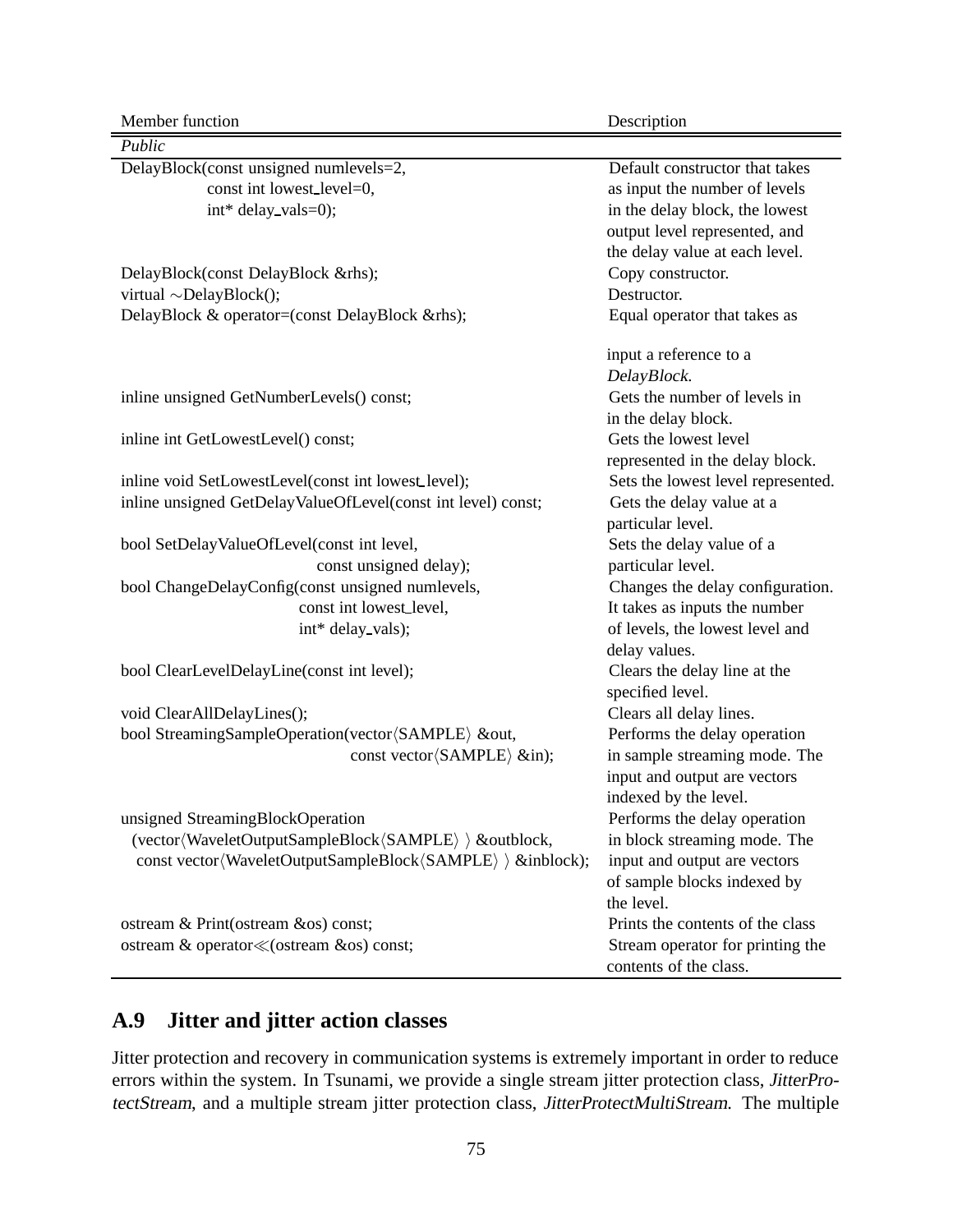stream class uses the single stream class, and is used for recovering from jitter when the wavelet coefficients are streamed over the network. When jitter is detected and action must be taken, the toolkit provides two jitter action classes. These are the ZeroFillAction and the InterpolateFillAction class.

#### **A.9.1 JitterProtectStream class**

The JitterProtectStream class protects a stream of periodic samples from jitter and loss by first detecting the condition and then taking the appropriate action.

| Member function                                                                                                                                             | Description                                                                                                                                                                                        |
|-------------------------------------------------------------------------------------------------------------------------------------------------------------|----------------------------------------------------------------------------------------------------------------------------------------------------------------------------------------------------|
| Public                                                                                                                                                      |                                                                                                                                                                                                    |
| <b>JitterProtectStream</b><br>(const unsigned backlog_thresh=DEFAULT_BACKLOG_THRESH);                                                                       | Default constructor that<br>takes a default argument<br>for setting the backlog                                                                                                                    |
| JitterProtectStream(const JitterProtectStream &rhs);<br>virtual ~JitterProtectStream();<br>JitterProtectStream & operator=(const JitterProtectStream &rhs); | threshold.<br>Copy constructor.<br>Destructor.<br>Equal operator that takes                                                                                                                        |
| void ChangeBacklogThresh(const unsigned backlog_thresh);                                                                                                    | as input a reference to a<br>JitterProtectStream.<br>Changes the backlog<br>threshold on the fly.                                                                                                  |
| inline unsigned GetBacklogThresh() const;<br>inline void SetCurrentIndex(const unsigned curr_index);                                                        | Gets the current backlog<br>threshold.<br>Sets the current index                                                                                                                                   |
| inline unsigned GetCurrentIndex() const;<br>void JitterProtectSampleOperation(list(INSAMPLE) &out,<br>const INSAMPLE ∈);                                    | to look for next.<br>Gets the current index.<br>Sample operation jitter<br>protection that takes as<br>input a reference to a                                                                      |
| void JitterProtectBlockOperation(SampleBlock/INSAMPLE) &out,<br>const SampleBlock/INSAMPLE) ∈);                                                             | sample and returns a list<br>of ordered output samples.<br>Block operation jitter<br>protection that takes as<br>input a reference to a<br>sample block and returns<br>a block of ordered samples. |
| ostream & Print(ostream &os) const;                                                                                                                         | Prints the contents of the<br>class.                                                                                                                                                               |
| ostream & operator≪(ostream &os) const;                                                                                                                     | Stream operator used for<br>printing the contents of the<br>class.                                                                                                                                 |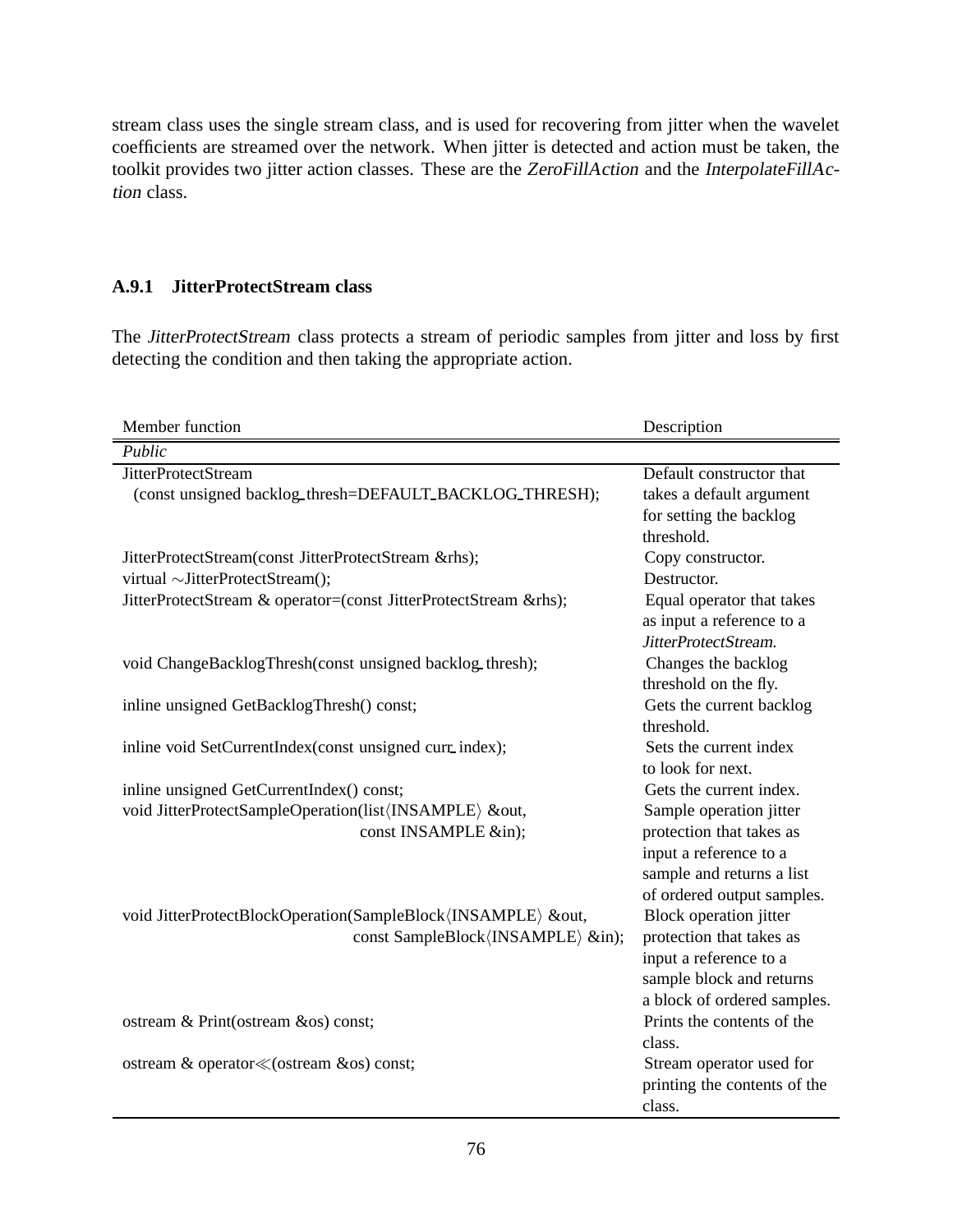#### **A.9.2 JitterProtectMultiStream class**

The JitterProtectMultiStream class uses the JitterProtectStream class to protect each of its multiple streams. Each stream has its own backlog threshold, and action is taken on each stream individually. This class is typically used to protect against jitter when the wavelet coefficients, the multi-level representation, is sent over a lossy network for reconstruction at an end system.

| Member function                                                  | Description                        |
|------------------------------------------------------------------|------------------------------------|
| Public                                                           |                                    |
| JitterProtectMultiStreams(const unsigned numlevels=1,            | Default constructor that           |
| const int lowest_level=0,                                        | takes as input the number          |
| unsigned* backlogs=0);                                           | of levels to be protected,         |
|                                                                  | the lowest level represented       |
|                                                                  | and backlogs for each level.       |
| JitterProtectMultiStreams(const JitterProtectMultiStreams &rhs); | Copy constructor.                  |
| virtual ~JitterProtectMultiStreams();                            | Destructor.                        |
| JitterProtectMultiStreams &                                      | Equal operator that takes as       |
| operator=(const JitterProtectMultiStreams &rhs);                 | input a reference to a             |
|                                                                  | JitterProtectMultiStreams.         |
| bool ChangeNumberOfLevels(const unsigned numlevels);             | Changes the number of levels.      |
| inline unsigned GetNumberOfLevels() const;                       | Gets the number of levels.         |
| inline void ChangeLowestLevel(const int lowest_level);           | Changes the value of the lowest    |
|                                                                  | level represented.                 |
| inline int GetLowestLevel() const;                               | Gets the lowest level.             |
| void JitterProtectSampleOperation(vector\list\/INSAMPLE) ) &out, | Sample operation multi-stream      |
| const vector (INSAMPLE) ∈);                                      | jitter protection that takes       |
|                                                                  | as input a vector of sampes        |
|                                                                  | indexed by level, and returns      |
|                                                                  | a vector of lists of ordered       |
|                                                                  | samples.                           |
| void JitterProtectBlockOperation                                 | Block operation multi-stream       |
| (vector(WaveletOutputSampleBlock(INSAMPLE) ) &outblock,          | jitter protection that takes       |
| const vector(WaveletOutputSampleBlock(INSAMPLE) ) &inblock);     | as input a vector of sample        |
|                                                                  | blocks indexed by level and        |
|                                                                  | returns a vector of sample blocks. |
| ostream & Print(ostream &os) const;                              | Prints the contents of the class.  |
| ostream & operator≪(ostream &os) const;                          | Stream operator used to print the  |
|                                                                  | contents of the class.             |

#### **A.9.3 ZeroFillAction class**

The ZeroFillAction class is used in conjunction with the jitter protection classes. When the jitter backlog threshold has been exceeded, a member function of this class, JitterAction is called to zero fill missing samples. Each of the action classes will have a member function called JitterAction.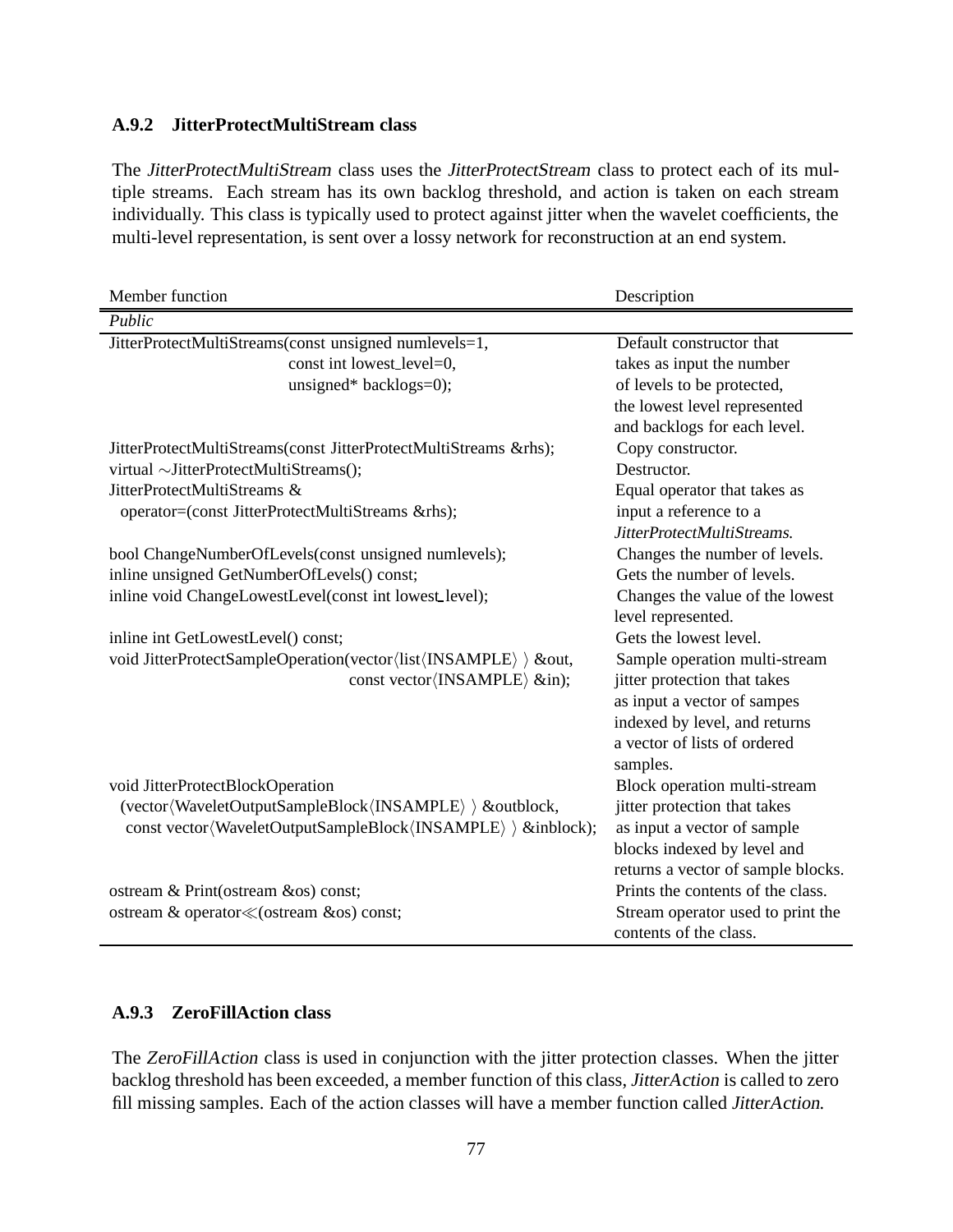| <b>Member Function</b>                                                    | Description                            |
|---------------------------------------------------------------------------|----------------------------------------|
| Public                                                                    |                                        |
| static unsigned JitterAction(list $\langle$ INSAMPLE $\rangle$ & samples, | A function that fills missing samples  |
| const unsigned curr_index);                                               | by simply making them zero. It takes   |
|                                                                           | as input the current index, and a list |
|                                                                           | of samples upon which to work on.      |

## **A.10 Stage classes**

The stage classes described in this section create two-band filter banks that we have discussed earlier in the report. By chaining these two-band filter banks, a structure we call a *stage*, arbitrary types of decompositions are realized. The decompositions that we have created at the time of this writing are transform-type trees where the frequency has been sliced logarithmically in powers of two. In order to accomplish these structures, we use the WaveletStageHelper, which provides the commonality between the ForwardWaveletStage used for analysis and the ReverseWaveletStage used for synthesis.

### **A.10.1 WaveletStageHelper class**

The WaveletStageHelper class is used to abstract out the common functionality between the forward and reverse stages. It uses an enumerated type to determine the stage direction, contains the wavelet type (i.e. D2, D4, ..., D20), the coefficients of the wavelet filter and the low-pass and high-pass filters associated with the stage type. In addition, it contains operations for performing the filtering in sample and block streaming modes.

| Data type                                          | Description                              |
|----------------------------------------------------|------------------------------------------|
| Protected                                          |                                          |
| StageType stagetype;                               | An enumerated type that designates       |
|                                                    | the direction of the stage (FORWARD)     |
|                                                    | or REVERSE).                             |
| WaveletType wavetype;                              | The type of wavelet filter used. (i.e.   |
|                                                    | DAUB <sub>2</sub> the Haar).             |
| CQFWaveletCoefficients wavecoefs;                  | The coefficients of the wavelet filter.  |
| FIRFilter(SAMPLETYPE,OUTSAMPLE,INSAMPLE) lowpass;  | The low pass filter, either analyis or   |
|                                                    | synthesis based on the stage type.       |
| FIRFilter(SAMPLETYPE,OUTSAMPLE,INSAMPLE) highpass; | The high pass filter, either analysis or |
|                                                    | synthesis based on the stage type.       |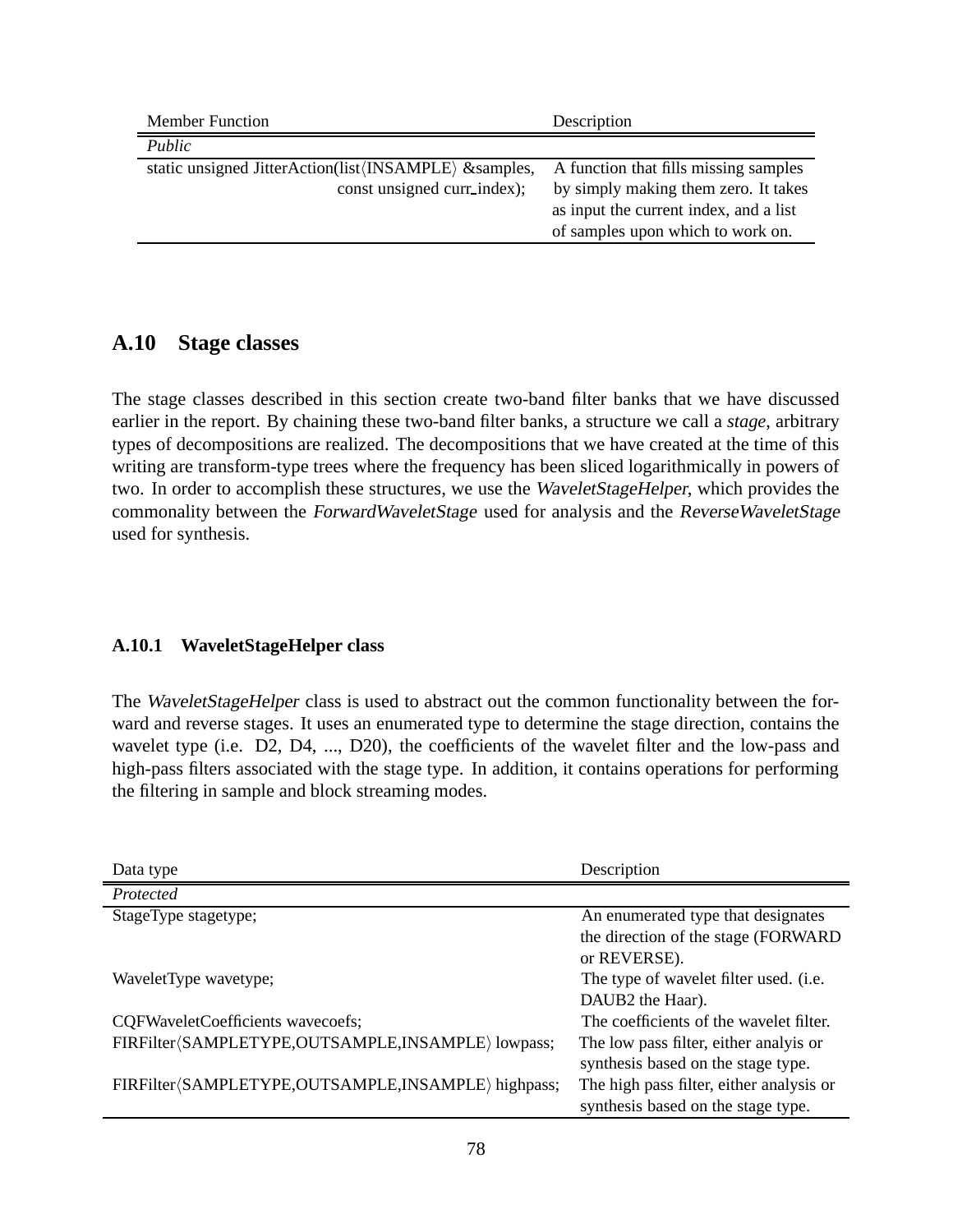| Member Function                                                | Description                                |
|----------------------------------------------------------------|--------------------------------------------|
| Public                                                         |                                            |
| WaveletStageHelper(const WaveletType wavetype=DAUB2,           | Default constructor that takes as          |
| const StageType stagetype=FORWARD);                            | input the wavelet type and the             |
|                                                                | direction of the stage.                    |
| WaveletStageHelper(const WaveletStageHelper &rhs);             | Copy constructor.                          |
| virtual ~WaveletStageHelper();                                 | Destructor.                                |
| WaveletStageHelper & operator=(const WaveletStageHelper &rhs); | Equal operator that takes as input         |
|                                                                | a reference to a WaveletStageHelper        |
|                                                                | and returns a reference to the newly       |
|                                                                | created object.                            |
| void ChangeWaveletType(const WaveletType wavetype);            | Changes the wavelet type.                  |
| string GetWaveletName() const;                                 | Gets the human readable name of the        |
|                                                                | wavelet type.                              |
| void SetFilterCoefsLPF(const vector(double) &coefs);           | Sets the filter coefficients for the       |
|                                                                | analysis or synthesis low-pass filter.     |
| unsigned GetNumCoefsLPF() const;                               | Gets the number of coefficients for        |
|                                                                | the low-pass filter.                       |
| void PrintCoefsLPF() const;                                    | Prints the coefficients of the low-pass    |
|                                                                | filter.                                    |
| void SetFilterCoefsHPF(const vector(double) &coefs);           | Sets the filter coefficients for the       |
|                                                                | analysis or synthesis high-pass filter.    |
| unsigned GetNumCoefsHPF() const;                               | Gets the number of coefficients for the    |
|                                                                | high-pass filter.                          |
| void PrintCoefsHPF() const;                                    | Prints the coefficients of the high-pass   |
|                                                                | filter.                                    |
| void ClearLPFDelayLine();                                      | Clears the LPF delay line.                 |
| void LPFSampleOperation(Sample/SAMPLETYPE) &out,               | Sample by sample filtering operation using |
| const Sample (SAMPLETYPE) ∈);                                  | the low-pass filter.                       |
| void LPFBufferOperation(SampleBlock(OUTSAMPLE) &out,           | Buffer filtering operation using the low-  |
| const SampleBlock (INSAMPLE) ∈);                               | pass filter.                               |
| void ClearHPFDelayLine();                                      | Clears the HPF delay line.                 |
| void HPFSampleOperation(Sample/SAMPLETYPE) &out,               | Sample by sample filtering operation using |
| const Sample (SAMPLETYPE) ∈);                                  | the high-pass filter.                      |
| void HPFBufferOperation(SampleBlock(OUTSAMPLE) &out,           | Buffer filtering operation using the high- |
| const SampleBlock)INSAMPLE( ∈);                                | pass filter.                               |
| ostream & Print(ostream &os) const;                            | Print the contents of the class.           |
| ostream & operator≪(ostream &os) const;                        | Stream operator that prints the contents   |
|                                                                | of the class.                              |

### **A.10.2 ForwardWaveletStage class**

The ForwardWaveletStage class is a two-band stage that contains the WaveletStageHelper class for filter operations and two DownSample classes. It also contains data members for bookkeeping such as output level number to be tagged to output samples. The downsampler rates are configurable through this stage type. The stage has operations for running in sample or block streaming modes in order to decompose a time-domain signal into wavelet coefficients.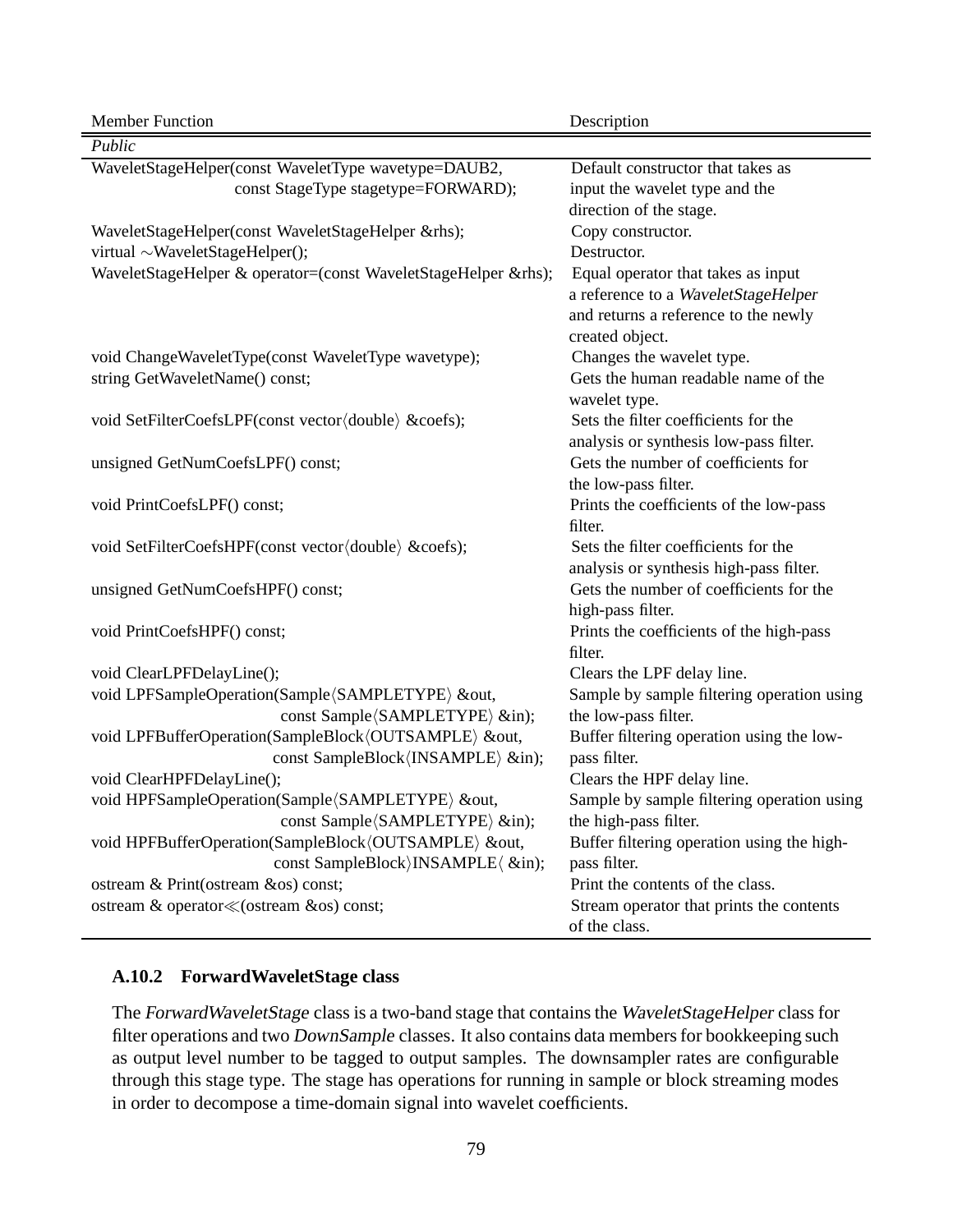| Data type                            | Description                                              |
|--------------------------------------|----------------------------------------------------------|
| Protected                            |                                                          |
| WaveletStageHelper (SAMPLETYPE,      | This provides the stage all filtering operations.        |
| <b>OUTSAMPLE,</b>                    |                                                          |
| $INSAMPLE\$ stagehelp;               |                                                          |
| unsigned rate_1;                     | The down sample rate that precedes the low-pass filter.  |
| unsigned rate_h;                     | The down sample rate that precedes the high-pass filter. |
| int outlevel                         | The output level number of the low-pass branch.          |
| int outlevel h;                      | The output level number of the high-pass branch.         |
| DownSample(OUTSAMPLE) downsampler_1; | This provides the stage with the down sampler attached   |
|                                      | to the low-pass branch.                                  |
| DownSample(OUTSAMPLE) downsampler_h; | This provides the stage with the down sampler attached   |
|                                      | to the high-pass branch.                                 |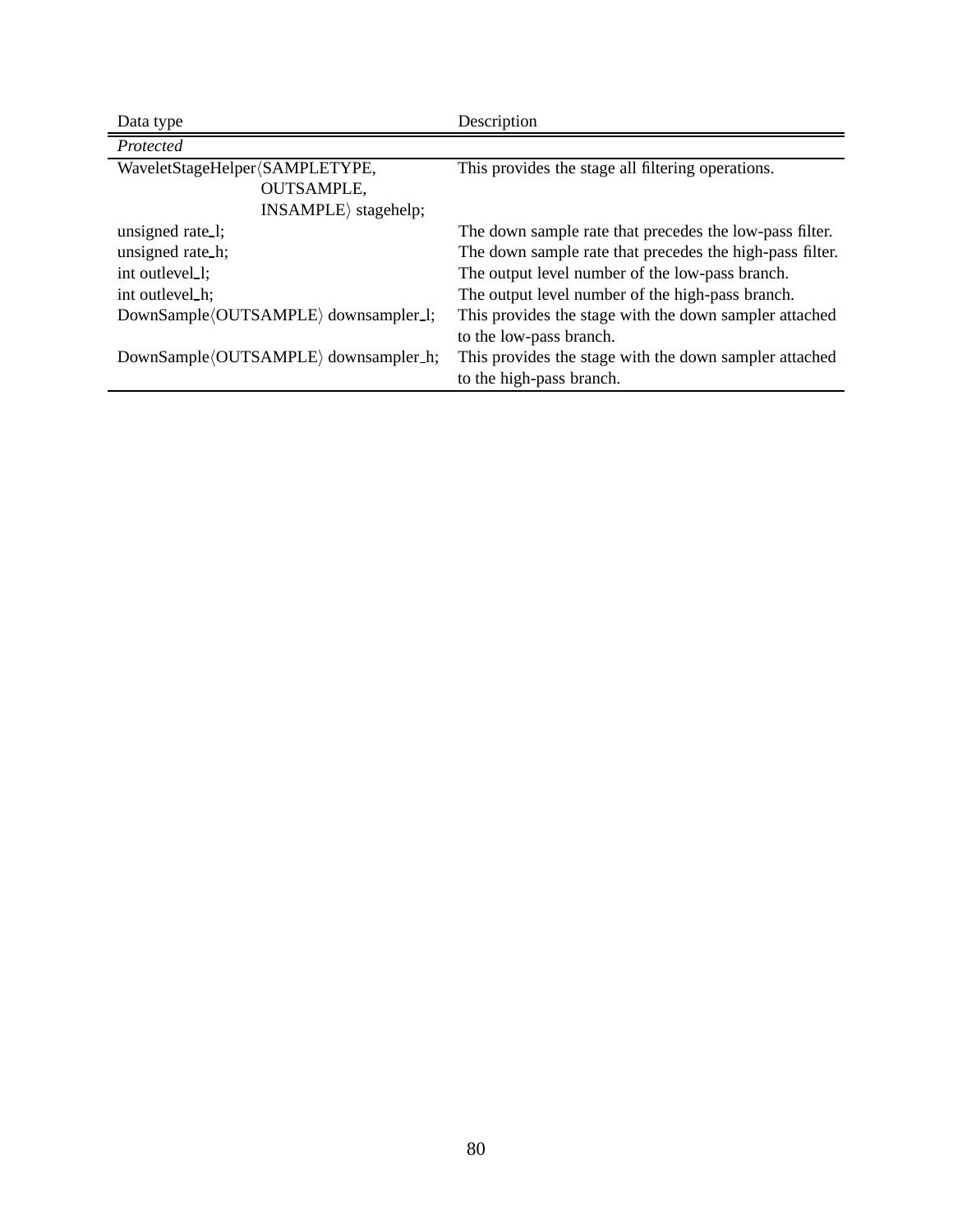| <b>Member Function</b>                                     | Description                                                                                            |
|------------------------------------------------------------|--------------------------------------------------------------------------------------------------------|
| Public                                                     |                                                                                                        |
| ForwardWaveletStage(const WaveletType wavetype=DAUB2);     | Default contstructor that takes as<br>input the wavelet type. It<br>defaults to the Haar wavelet type. |
| ForwardWaveletStage(const ForwardWaveletStage &rhs);       | Copy constructor.                                                                                      |
| ForwardWaveletStage(const WaveletType wavetype,            | Specialized constructor that takes                                                                     |
| const unsigned rate_1,                                     | as input the wavelet type, the down                                                                    |
| const unsigned rate_h,                                     | sample rates of each filter branch                                                                     |
| const int outlevel_1,                                      | and the level number of each branch.                                                                   |
| const int outlevel_h);                                     |                                                                                                        |
| virtual ~ForwardWaveletStage();                            | Destructor.                                                                                            |
| ForwardWaveletStage &                                      | Equal operator that takes as input a                                                                   |
| operator=(const ForwardWaveletStage &rhs);                 | reference to a ForwardWaveletStage                                                                     |
|                                                            | and returns a reference to this object.                                                                |
| ForwardWaveletStage* clone();                              | Clones the ForwardWaveletStage.                                                                        |
| inline void SetDownSampleRateLow(const unsigned rate);     | Sets the down sample rate of the low-<br>pass branch.                                                  |
| inline unsigned GetDownSampleRateLow() const;              | Gets the down sample rate of the low-                                                                  |
|                                                            | pass branch.                                                                                           |
| inline void SetDownSampleRateHigh(const unsigned rate);    | Sets the down sample rate of the high-                                                                 |
|                                                            | pass branch.                                                                                           |
| inline unsigned GetDownSampleRateHigh() const;             | Gets the down sample rate of the high-                                                                 |
|                                                            | pass branch.                                                                                           |
| inline void SetOutputLevelLow(const int outlevel);         | Sets the output level of the low-pass branch.                                                          |
| inline int GetOutputLevelLow() const;                      | Gets the output level of the low-pass branch.                                                          |
| inline void SetOutputLevelHigh(const int outlevel);        | Sets the output level of the high-pass branch.                                                         |
| inline int GetOutputLevelHigh() const;                     | Gets the output level of the high-pass branch.                                                         |
| inline void ChangeWaveletType(const WaveletType wavetype); | Changes the filters of the stage to the                                                                |
|                                                            | type wavetype.                                                                                         |
| inline void ClearFilterDelayLines();                       | Clears the filter delay lines of both                                                                  |
|                                                            | filters.                                                                                               |
| inline void ClearAllState();                               | Clears the filter delay lines and resets                                                               |
|                                                            | the state of the down samplers.                                                                        |
| bool                                                       | Sample operation which takes in a sample                                                               |
| PerformSampleOperation                                     | and returns output samples every                                                                       |
| (WaveletOutputSample(SAMPLETYPE) &out_l,                   | $1/(rate_i \cdot f_s)$ sample times. It                                                                |
| WaveletOutputSample(SAMPLETYPE) &out_h,                    | returns true if an output sample is                                                                    |
| const Sample (SAMPLETYPE) ∈);                              | ready.                                                                                                 |
| unsigned                                                   | Block operation which takes in a sample                                                                |
| PerformBlockOperation                                      | block and returns two                                                                                  |
| (WaveletOutputSampleBlock/OUTSAMPLE) &out_l,               | WaveletOutputSampleBlock and                                                                           |
| WaveletOutputSampleBlock(OUTSAMPLE) &out_h,                | the output sample block length (both                                                                   |
| const SampleBlock (INSAMPLE) ∈);                           | outputs same length).                                                                                  |
| ostream & Print(ostream &os) const;                        | Prints the contents of the class.                                                                      |
| ostream & operator «(ostream &os) const;                   | Stream operator that prints the contents                                                               |
|                                                            | of the class.                                                                                          |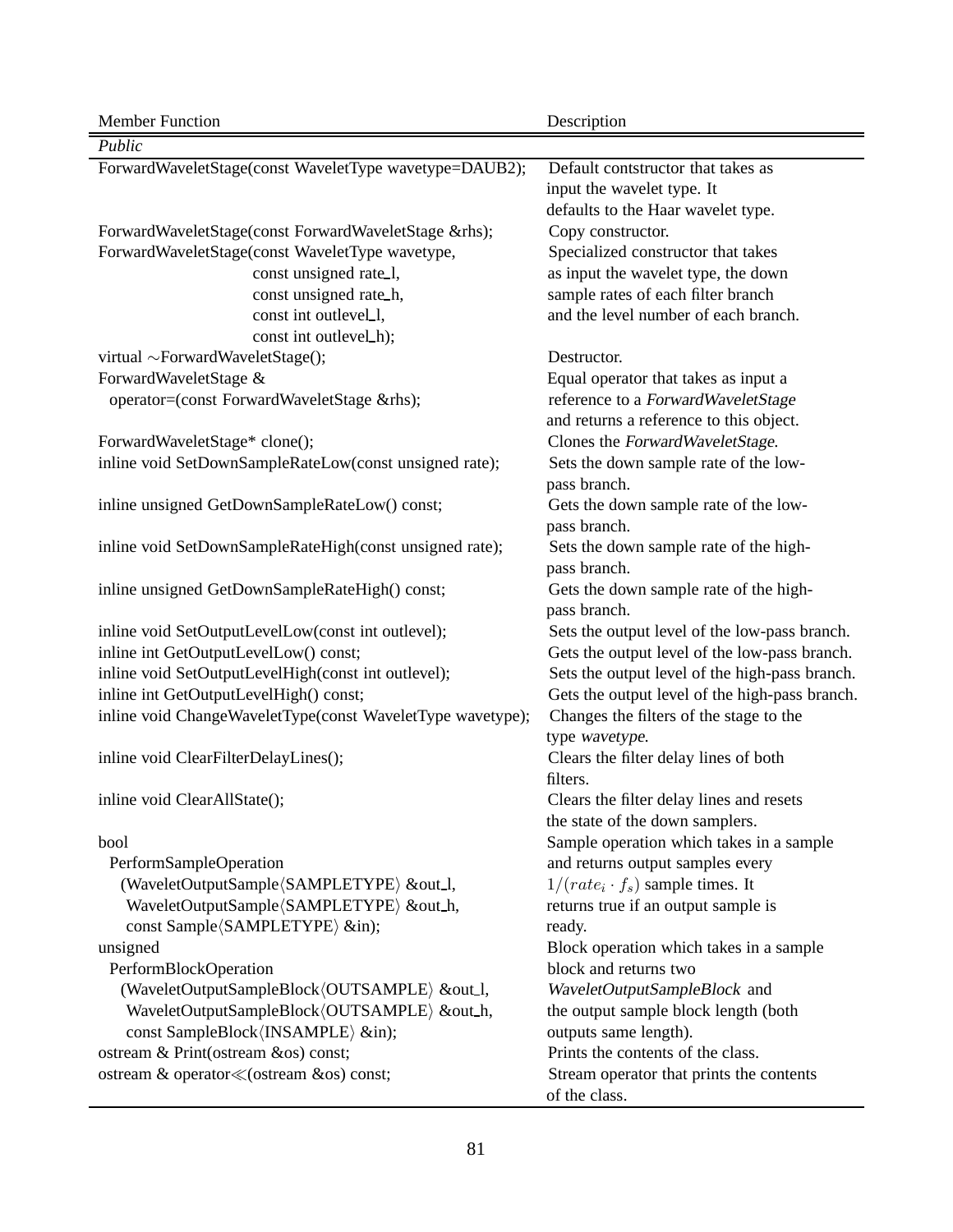### **A.10.3 ReverseWaveletStage class**

The ReverseWaveletStage class is a two-band stage that contains the WaveletStageHelper class for filter operations and two UpSample classes. The upsampler rates are configurable through this stage type. The stage has operations for running in sample or block streaming modes, and performs the reconstruction from the input wavelet coefficients.

| Data type                                      | Description                                            |
|------------------------------------------------|--------------------------------------------------------|
| Protected                                      |                                                        |
| WaveletStageHelper〈SAMPLETYPE,                 | This provides the stage all filtering operations.      |
| <b>OUTSAMPLE,</b>                              |                                                        |
| $INSAMPLE$ stagehelp;                          |                                                        |
| unsigned rate_1;                               | The up sample rate that precedes the low-pass filter.  |
| unsigned rate h;                               | The up sample rate that precedes the high-pass filter. |
| UpSample (INSAMPLE) upsampler_1;               | This provides the stage with the up sampler attached   |
|                                                | to the low-pass branch.                                |
| $UpSample\langle INSAMPLE\rangle$ upsampler_h; | This provides the stage with the up sampler attached   |
|                                                | to the high-pass branch.                               |
|                                                |                                                        |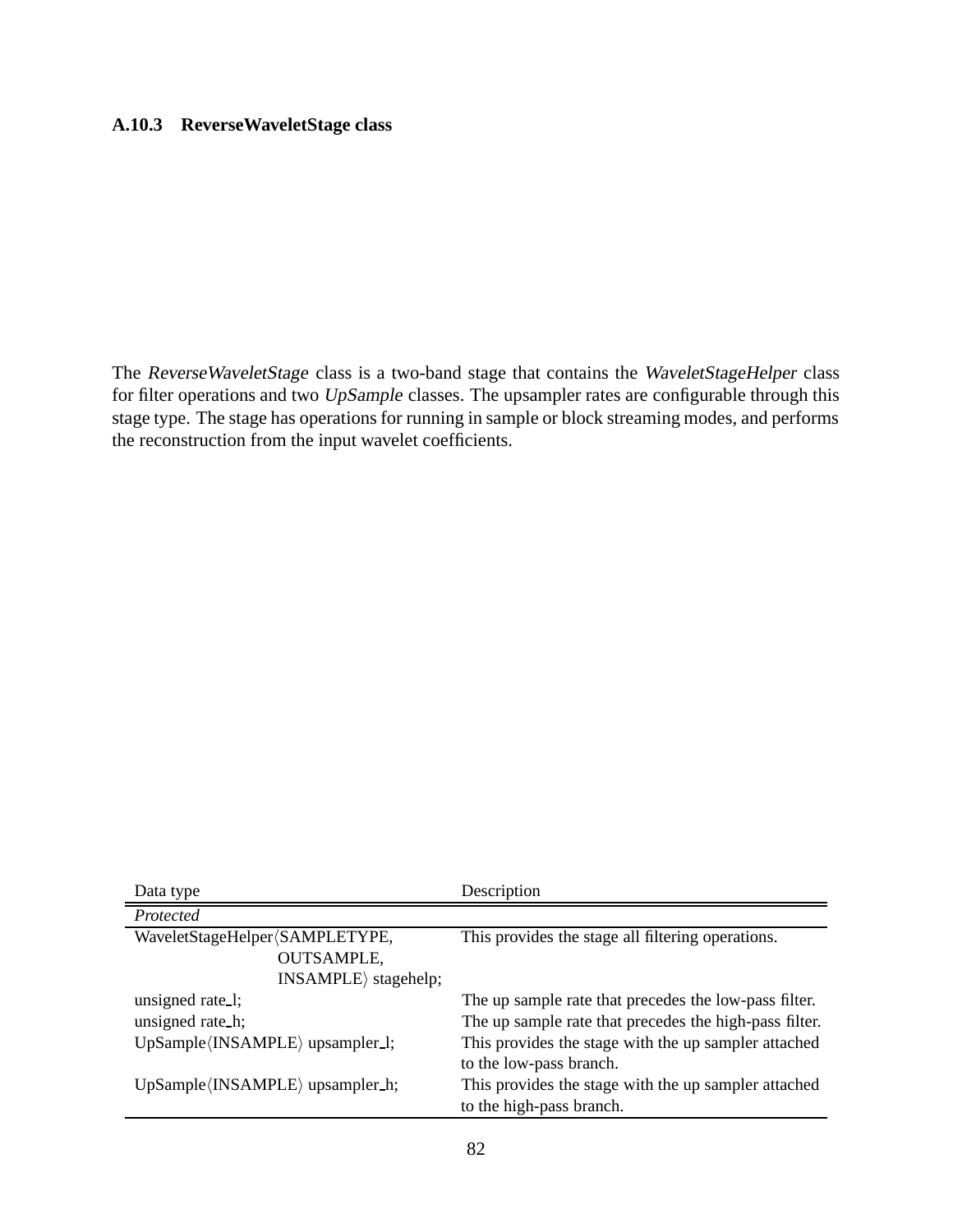| <b>Member Function</b>                                | Description                                    |
|-------------------------------------------------------|------------------------------------------------|
| Public                                                |                                                |
| ReverseWaveletStage                                   | Default contstructor that takes as input       |
| (const WaveletType wavetype=DAUB2);                   | the wavelet type. It defaults to the Haar      |
|                                                       | wavelet type.                                  |
| ReverseWaveletStage(const ReverseWaveletStage &rhs);  | Copy constructor.                              |
| ReverseWaveletStage(const WaveletType wavetype,       | Specialized constructor that takes as          |
| const unsigned rate_1,                                | input the wavelet type and the up sample       |
| const unsigned rate_h);                               | rates of each filter branch.                   |
| virtual ~ReverseWaveletStage();                       | Destructor.                                    |
| ReverseWaveletStage &                                 | Equal operator that takes as input a           |
| operator=(const ReverseWaveletStage &rhs);            | reference to a ReverseWaveletStage             |
|                                                       | and returns a reference to this object.        |
| ReverseWaveletStage* clone();                         | Clones the ReverseWaveletStage.                |
| inline void SetUpSampleRateLow(const unsigned rate);  | Sets the up sample rate of the low-pass        |
|                                                       | branch.                                        |
| inline unsigned GetUpSampleRateLow() const;           | Gets the up sample rate of the low-pass        |
|                                                       | branch.                                        |
| inline void SetUpSampleRateHigh(const unsigned rate); | Sets the up sample rate of the high-pass       |
|                                                       | branch.                                        |
| inline unsigned GetUpSampleRateHigh() const;          | Gets the up sample rate of the high-pass       |
|                                                       | branch.                                        |
| inline void ChangeWaveletType                         | Changes the filters of the stage to the        |
| (const WaveletType wavetype);                         | type wavetype.                                 |
| inline void ClearFilterDelayLines();                  | Clears the filter delay lines of both filters. |
| inline void ClearAllState();                          | Clears the filter delay lines and resets the   |
|                                                       | state of the up samplers.                      |
| bool                                                  | Sample operation that takes in a sample on     |
| PerformSampleOperation                                | each branch and produces twice as many         |
| (vector (OUTSAMPLE) &out,                             | output samples. It returns true if there are   |
| const Sample (SAMPLETYPE) ∈_l,                        | samples ready.                                 |
| const Sample (SAMPLETYPE) ∈_h);                       |                                                |
| unsigned                                              | Block operation that takes as input a sample   |
| PerformBlockOperation                                 | block on each branch and returns an output     |
| (SampleBlock/OUTSAMPLE) &out,                         | sample block twice as long as the input        |
| const SampleBlock (INSAMPLE) ∈_l,                     | sample blocks and the output sample block      |
| const SampleBlock (INSAMPLE) ∈_h);                    | length.                                        |
| ostream & Print(ostream &os) const;                   | Prints the contents of the class.              |
| ostream & operator≪(ostream &os) const;               | Stream operator that prints the contents of    |
|                                                       | the class.                                     |

## **A.11 Transform classes**

In this section, we discuss the transforms that are provided in the Tsunami toolkit. These include the statically structured transform classes, StaticForwardWaveletTransform and StaticReverseWaveletTransform, the dynamically structured transform classes, DynamicForwardWavelet-Transform and DynamicReverseWaveletTransform subclassed from the static transforms, and the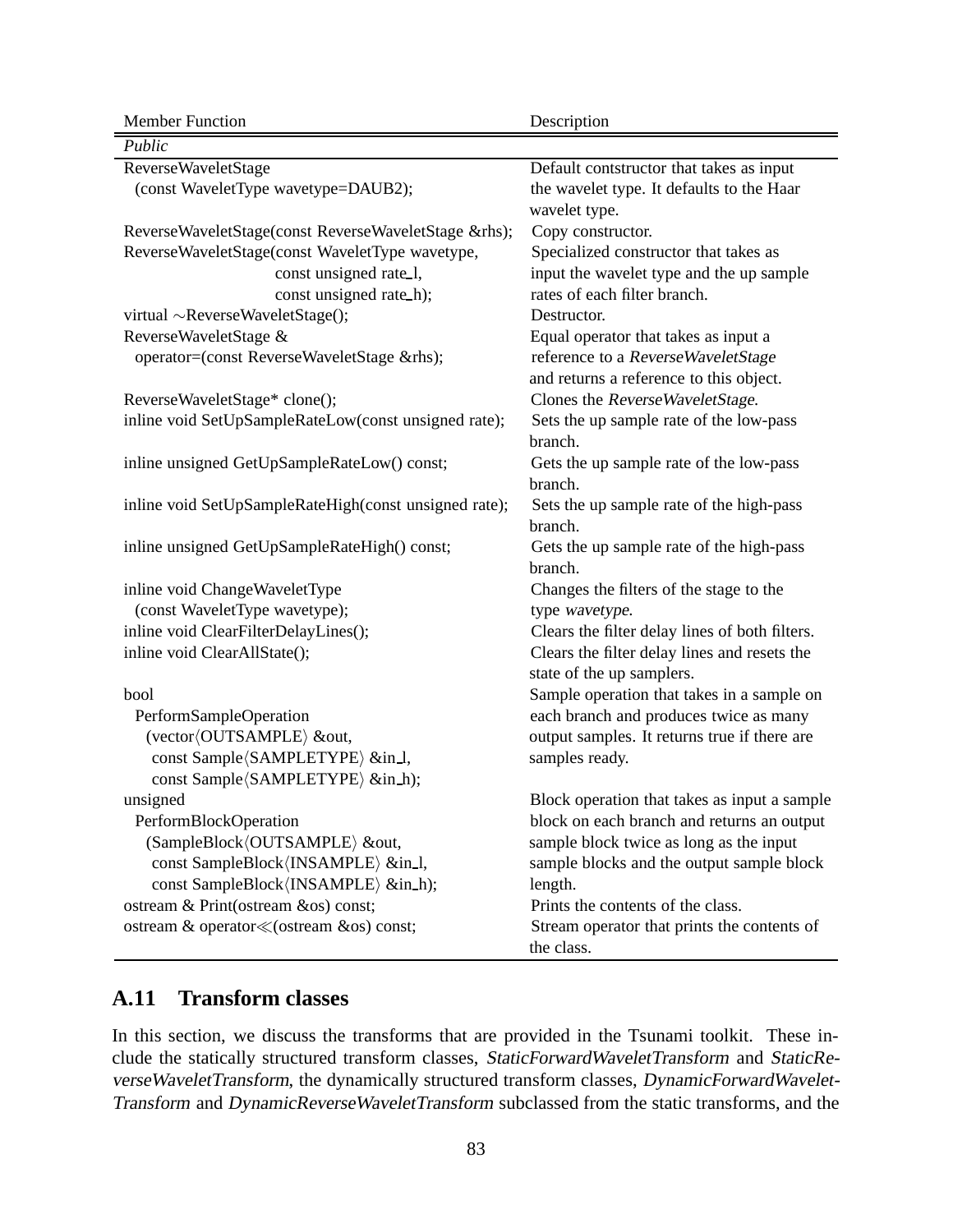discrete transform classes, ForwardDiscreteWaveletTransform and ReverseDiscreteWaveletTransform.

#### **A.11.1 StaticForwardWaveletTransform class**

The StaticForwardWaveletTransform class provides a statically structured, streaming wavelet transform. It includes a number of ForwardWaveletStages designated by the data member numstages, arrays for indexing the output detail and approximation samples, and a notion of the lowest output level in order to keep track of output level numbering.

| Data type                                  | Description                              |
|--------------------------------------------|------------------------------------------|
| Protected                                  |                                          |
| unsigned numstages;                        | The number of stages to include in the   |
|                                            | transform.                               |
| unsigned numlevels;                        | The number of level decomposition.       |
|                                            | $numlevels = num stages + 1$             |
| int lowest_outlyl;                         | The lowest output level number in        |
|                                            | the decomposition. Also the              |
|                                            | output level number of the highest       |
|                                            | frequency band.                          |
| unsigned index_a[MAX_STAGES+1];            | An array of indices for approximation    |
|                                            | samples indexed by the level number      |
|                                            | offset.                                  |
| unsigned index_d[MAX_STAGES+1];            | An array of indices for detail           |
|                                            | samples indexed by the level number      |
|                                            | offset.                                  |
| ForwardWaveletStage (SAMPLETYPE,           | The first stage of the decomposition     |
| <b>OUTSAMPLE,</b>                          | that is parameterized by INSAMPLE        |
| INSAMPLE)* first_stage;                    | as the input type and OUTSAMPLE as       |
|                                            | the output type.                         |
| vector (Forward Wavelet Stage (SAMPLETYPE, | The remaining stages of the decompositon |
| <b>OUTSAMPLE,</b>                          | that are parameterized by OUTSAMPLE      |
| $OUTSAMPLE$ * stages;                      | as the input type and OUTSAMPLE as       |
|                                            | the output type.                         |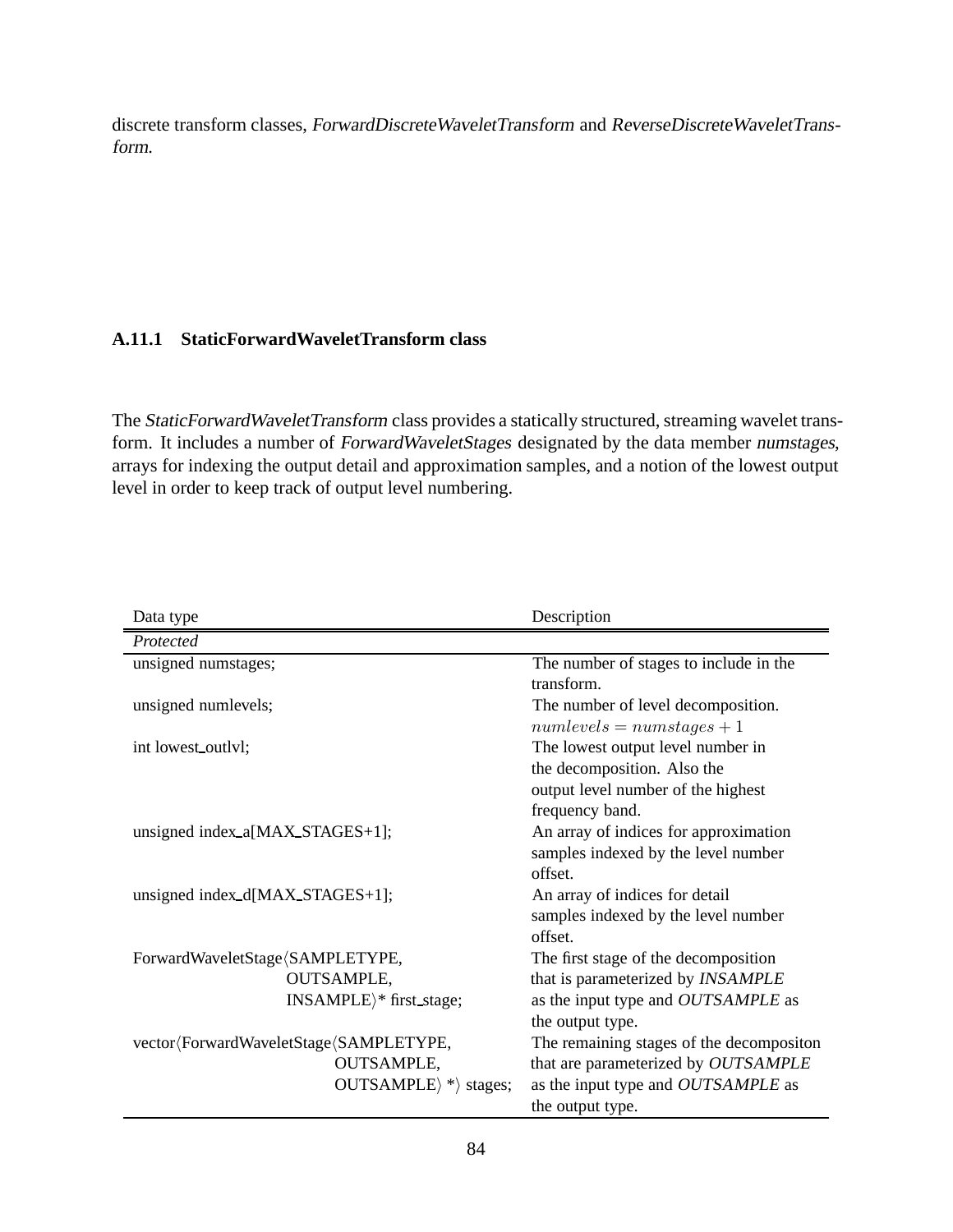Member Function Description

| Public                                                     |                                        |
|------------------------------------------------------------|----------------------------------------|
| <b>StaticForwardWaveletTransform</b>                       | Default constructor that takes as      |
| (const unsigned numstages=1,                               | input the number of stages in the      |
| const int lowest_outlyl=0);                                | decomposition and the lowest           |
|                                                            | output level.                          |
| StaticForwardWaveletTransform                              | Copy constructor.                      |
| (const StaticForwardWaveletTransform &rhs);                |                                        |
| StaticForwardWaveletTransform(const unsigned numstages,    | Specialized constructor that takes     |
| const WaveletType wavetype,                                | as input the number of stages, the     |
| const unsigned rate_1,                                     | wavelet type, the down sample rates    |
| const unsigned rate_h,                                     | of each branch and the lowest output   |
| const int lowest_outlvl);                                  | level.                                 |
| virtual ~StaticForwardWaveletTransform();                  | Destructor.                            |
| StaticForwardWaveletTransform &                            | Equal operator that takes as input     |
| operator=(const StaticForwardWaveletTransform &rhs);       | a reference to a                       |
|                                                            | StaticForwardWaveletTransform.         |
| inline unsigned GetNumberStages() const;                   | Gets the number of stages.             |
| bool ChangeNumberStages(const unsigned numstages);         | Changes the number of stages and also  |
|                                                            | clears all state.                      |
| bool ChangeNumberStages(const unsigned numstages,          | Changes the number of stages and sets  |
| const WaveletType wavetype,                                | the new wavelet type, the down sample  |
| const unsigned rate_1,                                     | rates and the lowest output level.     |
| const unsigned rate_h,                                     |                                        |
| const int lowest_outlvl);                                  |                                        |
| inline int GetLowestOutputLevel() const;                   | Gets the lowest output level.          |
| inline void SetLowestOutputLevel(const int lowest_outlvl); | Sets the number of the lowest output   |
|                                                            | level.                                 |
| inline unsigned GetIndexNumberOfApproxLevel                | Gets the index number of the           |
| (const int level) const;                                   | current approximation sample at level. |
| inline unsigned GetIndexNumberOfDetailLevel                | Gets the index number of the current   |
| (const int level) const;                                   | detail sample at <i>level</i> .        |
| inline void SetIndexNumberOfApproxLevel                    | Sets the index number of the           |
| (const int level,                                          | current approximation sample to        |
| const unsigned newindex);                                  | newindex at level.                     |
| inline void SetIndexNumberOfDetailLevel                    | Sets the index number of the           |
| (const int level,                                          | current detail sample to               |
| const unsigned newindex);                                  | newindex at level.                     |
| ostream & Print(ostream &os) const;                        | Prints the contents of the class.      |
|                                                            | Stream operator that prints the        |
|                                                            | contents of the class.                 |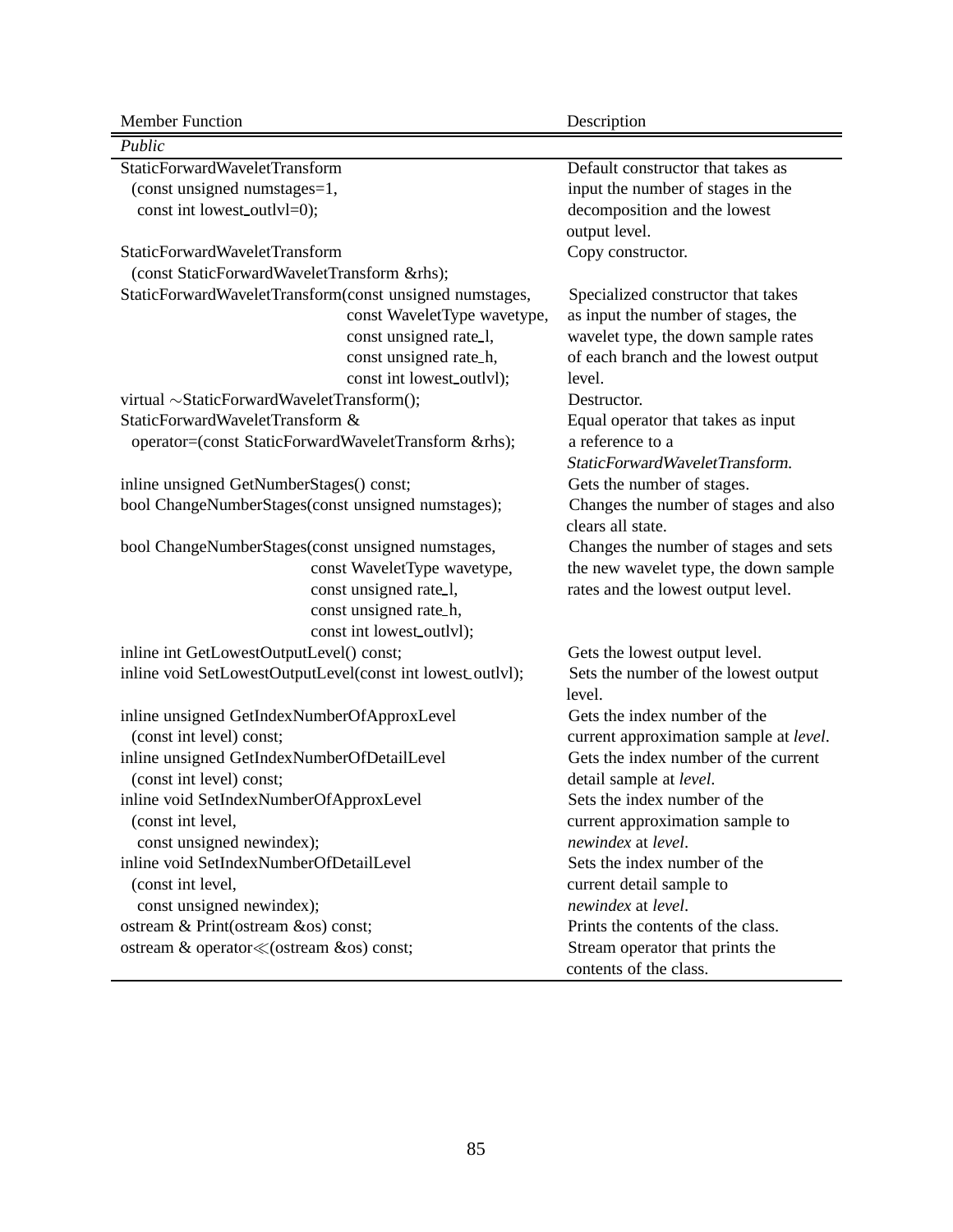| Public                                                            |                          |
|-------------------------------------------------------------------|--------------------------|
| bool                                                              | Streaming sample         |
| StreamingSampleOperation(vector/OUTSAMPLE) ≈_out,                 | operation that provides  |
| vector (OUTSAMPLE) & detail_out,                                  | all approximations       |
| const Sample (SAMPLETYPE) ∈);                                     | and detail signals.      |
| bool                                                              | Streaming sample         |
| StreamingTransformSampleOperation(vector(OUTSAMPLE) &out,         | operation that provides  |
| const Sample (SAMPLETYPE) ∈);                                     | one approximation and    |
|                                                                   | rest detail signals.     |
| bool                                                              | Streaming sample         |
| StreamingApproxSampleOperation(vector(OUTSAMPLE) ≈_out,           | operation that provides  |
| const Sample (SAMPLETYPE) ∈);                                     | only the approximations. |
| bool                                                              | Streaming sample         |
| StreamingDetailSampleOperation(vector(OUTSAMPLE) &detail_out,     | operation that provides  |
| const Sample (SAMPLETYPE) ∈);                                     | only the details.        |
| bool                                                              | Streaming sample         |
| StreamingMixedSampleOperation(vector(OUTSAMPLE) ≈_out,            | operation that provides  |
| vector (OUTSAMPLE) & detail_out,                                  | a mix of details and     |
| const Sample (SAMPLETYPE) ∈,                                      | approximations based     |
| const SignalSpec &spec);                                          | on the signal spec.      |
| unsigned                                                          | <b>Streaming block</b>   |
| StreamingBlockOperation                                           | operation that provides  |
| (vector(WaveletOutputSampleBlock(OUTSAMPLE) ) & approx_outblock,  | all approximations and   |
| vector(WaveletOutputSampleBlock(OUTSAMPLE) > & detail_outblock,   | detail signals.          |
| const SampleBlock (INSAMPLE) &inblock);                           |                          |
| unsigned                                                          | Streaming block          |
| StreamingTransformBlockOperation                                  | operation that provides  |
| (vector(WaveletOutputSampleBlock(OUTSAMPLE) > &outblock,          | one approximation and    |
| const SampleBlock (INSAMPLE) &inblock);                           | rest detail signals.     |
| unsigned                                                          | Streaming block          |
| StreamingApproxBlockOperation                                     | operation that provides  |
| (vector(WaveletOutputSampleBlock(OUTSAMPLE) ) ≈_outblock,         | only the approximations. |
| const SampleBlock (INSAMPLE) &inblock);                           |                          |
| unsigned                                                          | <b>Streaming block</b>   |
| StreamingDetailBlockOperation                                     | operation that provides  |
| (vector(WaveletOutputSampleBlock(OUTSAMPLE) ) & detail_outblock,  | only the detail signals. |
| const SampleBlock (INSAMPLE) &inblock);                           |                          |
| unsigned                                                          | Streaming block          |
| StreamingMixedBlockOperation                                      | operation that provides  |
| (vector(WaveletOutputSampleBlock(OUTSAMPLE) ) & approx_outblock,  | a mix of details and     |
| vector (WaveletOutputSampleBlock (OUTSAMPLE) ) & detail_outblock, | approximations based     |
| const SampleBlock (INSAMPLE) &inblock,                            | on the signal spec.      |
| const SignalSpec &spec);                                          |                          |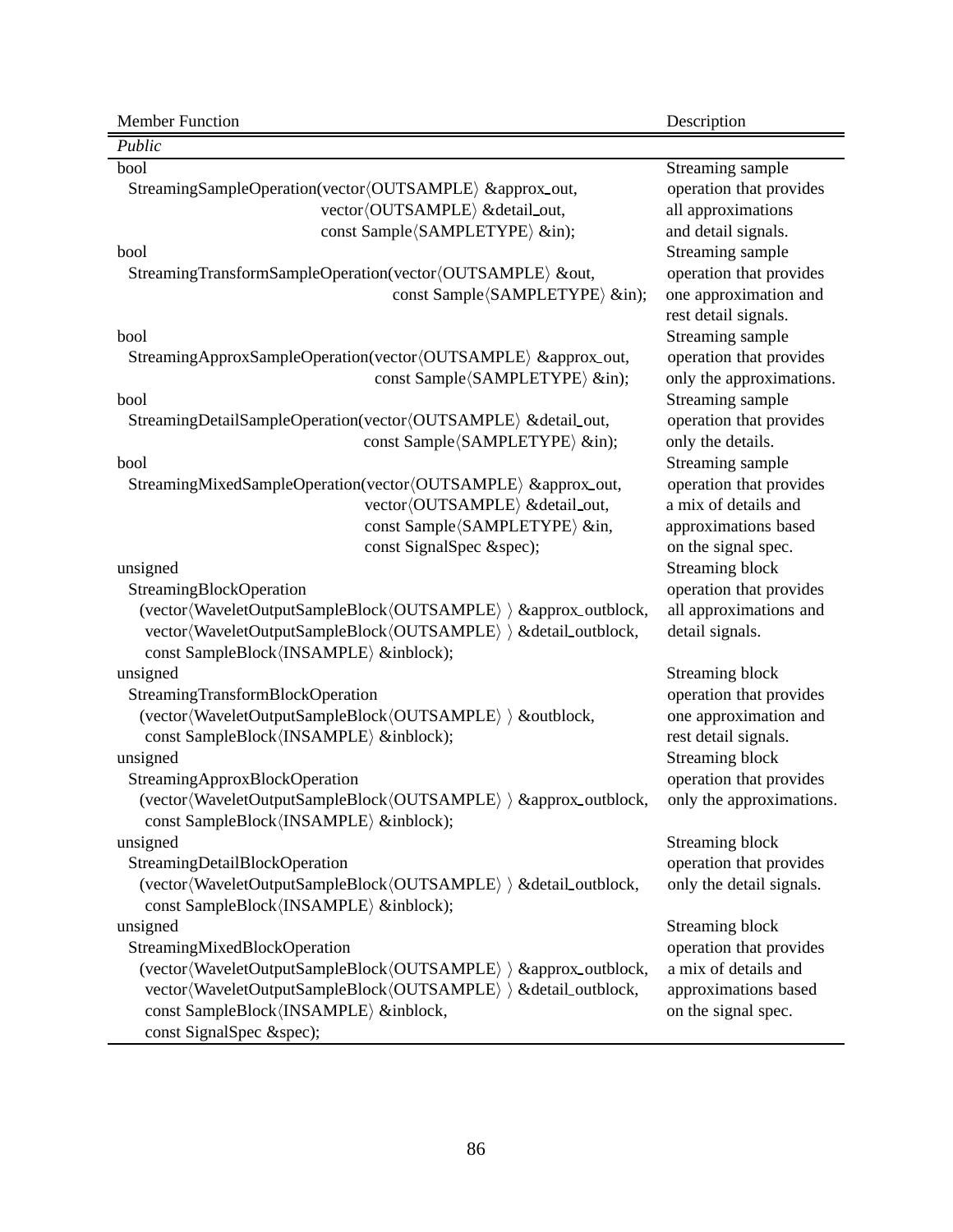### **A.11.2 StaticReverseWaveletTransform class**

The StaticReverseWaveletTransform is the statically structured dual to the StaticForwardWavelet-Transform, and is used for reconstruction from the wavelet coefficients output from the forward transform. This class consists of data members for keeping track of the number of stages, the number of levels, outgoing indices, incoming indices, buffers for the input signals that arrive at varying stream rates, buffers in between stages for dealing with different stream rates, and a number of ReverseWaveletStages to perform the filtering and upsampling at each stage. Like the forward transform, this class can be run in sample or block streaming modes of operation.

| Data type                                       | Description                                       |
|-------------------------------------------------|---------------------------------------------------|
| Protected                                       |                                                   |
| unsigned numstages;                             | The number of stages to include in the            |
|                                                 | reconstruction.                                   |
| unsigned numlevels;                             | The number of level reconstruction.               |
|                                                 | $numlevels = num stages + 1$                      |
| int lowest_inlvl;                               | The lowest input level represented by             |
|                                                 | the incoming signals.                             |
| unsigned index;                                 | Outgoing indice counter to index the              |
|                                                 | output samples.                                   |
| unsigned indices[MAX_STAGES+1];                 | An array of input indices for determing           |
|                                                 | when enough samples have arrived so that          |
|                                                 | the reconstruction can be properly performed.     |
| unsigned sampletime;                            | Keeps track of the sampletime based on            |
|                                                 | incoming samples in order to zero-fill            |
|                                                 | missing samples.                                  |
| bool sync;                                      | True if the incoming indices have been            |
|                                                 | properly synchronized. False otherwise.           |
| unsigned sync_level;                            | The level upon which to synchronize the           |
|                                                 | sampletime calculations.                          |
| vector (SampleBlock (INSAMPLE) *) insignals;    | Input buffers for the incoming input signals.     |
|                                                 | This is required because each of the streams      |
|                                                 | arrive at varying rates.                          |
| vector (SampleBlock (INSAMPLE) *) intersignals; | Buffers that sit in between subsequent stages.    |
|                                                 | This is required because signals between stages   |
|                                                 | arrive at varying rates.                          |
| vector (ReverseWaveletStage (SAMPLETYPE,        | A vector of ReverseWaveletStages indexed          |
| <b>INSAMPLE,</b>                                | by the level number. The stages are parameterized |
| $INSAMPLE$ * stages;                            | by input type INSAMPLE and output type            |
|                                                 | <b>INSAMPLE.</b>                                  |
| ReverseWaveletStage/SAMPLETYPE,                 | The last ReverseWaveletStage that is              |
| <b>OUTSAMPLE,</b>                               | parameterized by input type INSAMPLE and          |
| INSAMPLE $\rangle^*$ last_stage;                | output type OUTSAMPLE. This stage converts        |
|                                                 | the input from INSAMPLE to the output type        |
|                                                 | <b>OUTSAMPLE.</b>                                 |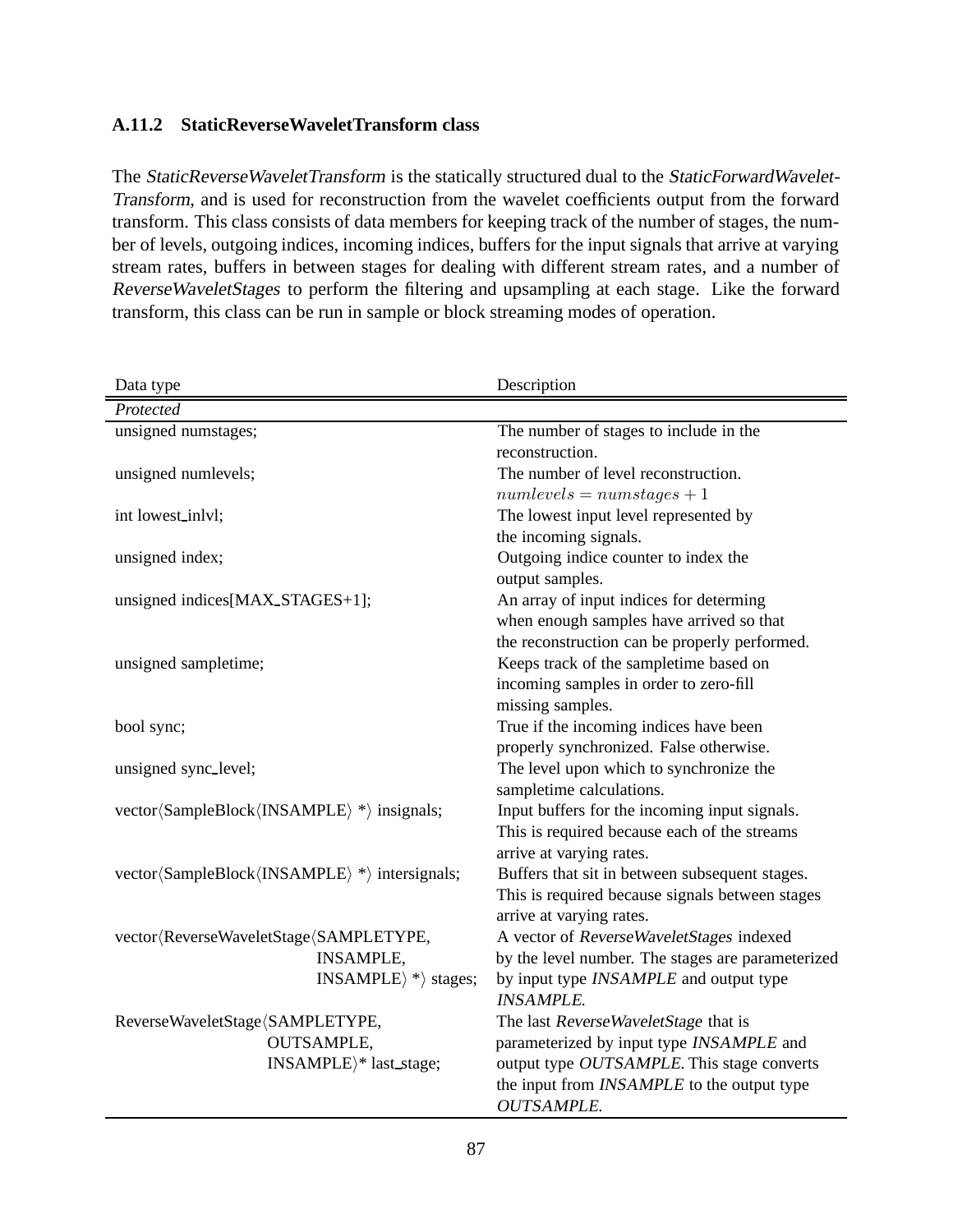| <b>Member Function</b>                               | Description                                  |
|------------------------------------------------------|----------------------------------------------|
| Protected                                            |                                              |
| inline void ClearAllDelayLines();                    | Clears all filter delay line.                |
| inline bool                                          | Returns true of there are samples in each    |
| SamplePairReady                                      | block that are ready to be run through a     |
| (const SampleBlock/INSAMPLE) █_l,                    | stage.                                       |
| const SampleBlock (INSAMPLE) & block_h) const;       |                                              |
| inline bool                                          | Returns true if the blocks have samples      |
| <b>BlockPairReady</b>                                | that are ready to be run through a stage.    |
| (const SampleBlock (INSAMPLE) & block_l,             |                                              |
| const SampleBlock (INSAMPLE) & block_h) const;       |                                              |
| void                                                 | Adds the remaining samples from a sample     |
| AddRemainingBlockToInsignals                         | block that have not been run through the     |
| (const SampleBlock (INSAMPLE) █,                     | stage into the insignals buffer at index     |
| const unsigned minsize,                              | level.                                       |
| const unsigned level);                               |                                              |
| void AddBlockToInsignals                             | Adds the samples from the sample block       |
| (const SampleBlock/INSAMPLE) █,                      | into the insignal buffer at a particular     |
| const unsigned level);                               | level.                                       |
| void                                                 | Adds the remaining samples from a sample     |
| AddRemainingBlockToIntersignals                      | block that have not been run through a       |
| (const SampleBlock (INSAMPLE) █,                     | stage into the intersignals buffer at        |
| const unsigned minsize,                              | index level.                                 |
| const unsigned level);                               |                                              |
| void AddBlockToIntersignals                          | Adds the samples from the sample block       |
| (const SampleBlock/INSAMPLE) █,                      | into the intersignal buffer at a             |
| const unsigned level);                               | particular level.                            |
| void AddZeroSamplesToInput                           | Adds zero samples to the input sample        |
| (vector (INSAMPLE) & zeros,                          | data structures.                             |
| const vector(int) &zerolevels);                      |                                              |
| Public                                               |                                              |
| StaticReverseWaveletTransform                        | Default constructor that takes as input the  |
| (const unsigned numstages=1,                         | number of stages in the reconstruction and   |
| const int lowest_inlvl=0);                           | the lowest input level.                      |
| StaticReverseWaveletTransform                        | Copy constructor.                            |
| (const StaticReverseWaveletTransform &rhs);          |                                              |
| StaticReverseWaveletTransform                        | Specialized constructor that takes as input  |
| (const unsigned numstages,                           | the numbber of stages, the wavelet type, the |
| const WaveletType wavetype,                          | up sample rates of each branch and the       |
| const unsigned rate_1,                               | lowest input level.                          |
| const unsigned rate h,                               |                                              |
| const int lowest_inlvl);                             |                                              |
| virtual ~StaticReverseWaveletTransform();            | Destructor.                                  |
| StaticReverseWaveletTransform &                      | Equal operator that takes as input a         |
| operator=(const StaticReverseWaveletTransform &rhs); | reference to a                               |
|                                                      | StaticReverseWaveletTransform.               |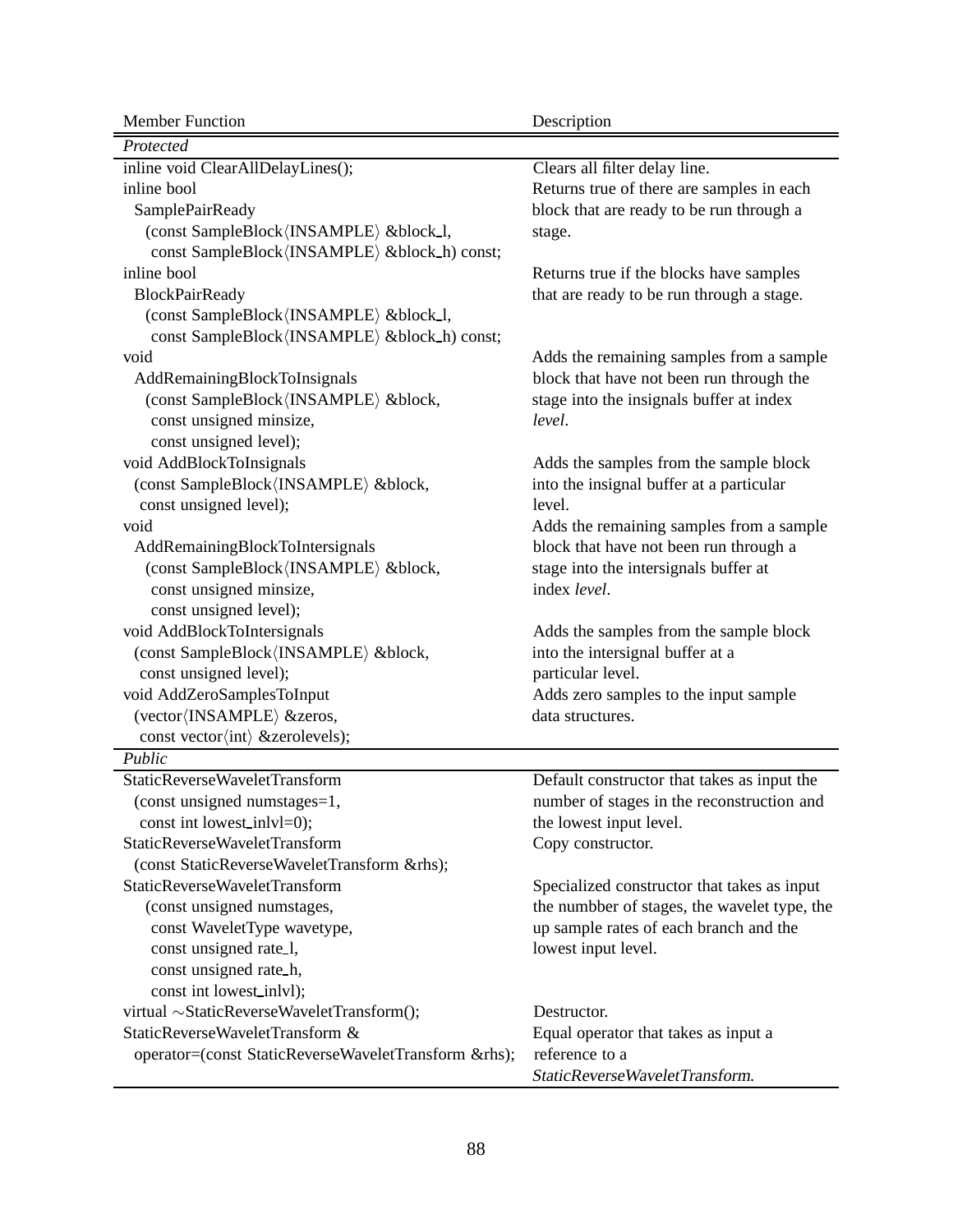J

| Public                                                   |                                 |
|----------------------------------------------------------|---------------------------------|
| inline unsigned GetNumberStages() const;                 | Gets the number of stages.      |
| bool ChangeNumberStages(const unsigned numstages);       | Changes the number of           |
|                                                          | stages to current type and      |
|                                                          | clears all state.               |
| bool ChangeNumberStages(const unsigned numstages,        | Changes the number of           |
| const WaveletType wavetype,                              | stages and sets the new         |
| const unsigned rate_1,                                   | wavelet type, the up sample     |
| const unsigned rate_h,                                   | rates and the lowest input      |
| const int lowest_inlvl);                                 | level.                          |
| inline int GetLowestInputLevel() const;                  | Gets the lowest input level.    |
| inline void SetLowestInputLevel(const int lowest_inlvl); | Sets the number of the          |
|                                                          | lowest input level.             |
| inline unsigned GetIndexNumber() const;                  | Gets the current output index   |
|                                                          | number.                         |
| inline void SetIndexNumber(const unsigned index);        | Sets the current output index   |
|                                                          | number.                         |
| inline void ClearIncomingIndices();                      | Clear the incoming indices.     |
| inline unsigned GetSampleTime() const;                   | Obtain the sampletime estimate. |
| inline void SetSampleTime(const unsigned sampletime);    | Set the sampletime estimate.    |
| inline bool GetSyncStatus() const;                       | Obtain the synchronization      |
|                                                          | status.                         |
| inline void SetSyncStatus(const bool sync);              | Set the synchronization staus.  |
| bool                                                     | Streaming sample operation that |
| StreamingTransformSampleOperation                        | reconstructs using one          |
| (vector (OUTSAMPLE) &out,                                | approximation signal and the    |
| const vector (INSAMPLE) ∈);                              | rest detail signals.            |
| bool                                                     | Streaming sample operation that |
| StreamingTransformZeroFillSampleOperation                | reconstructs using one          |
| (vector (OUTSAMPLE) &out,                                | approximation signal and the    |
| const vector (INSAMPLE) ∈,                               | rest detail signals with zero   |
| const vector (int) & zerolevels);                        | filling levels designated by    |
|                                                          | the zerolevels spec.            |
| bool                                                     | Streaming sample operation      |
| StreamingMixedSampleOperation                            | that reconstructs using a       |
| (vector (OUTSAMPLE) &out,                                | mix of approximations and       |
| const vector (INSAMPLE \ ≈_in,                           | details based on the signal     |
| const vector (INSAMPLE) & detail_in,                     | spec.                           |
| const SignalSpec &spec);                                 |                                 |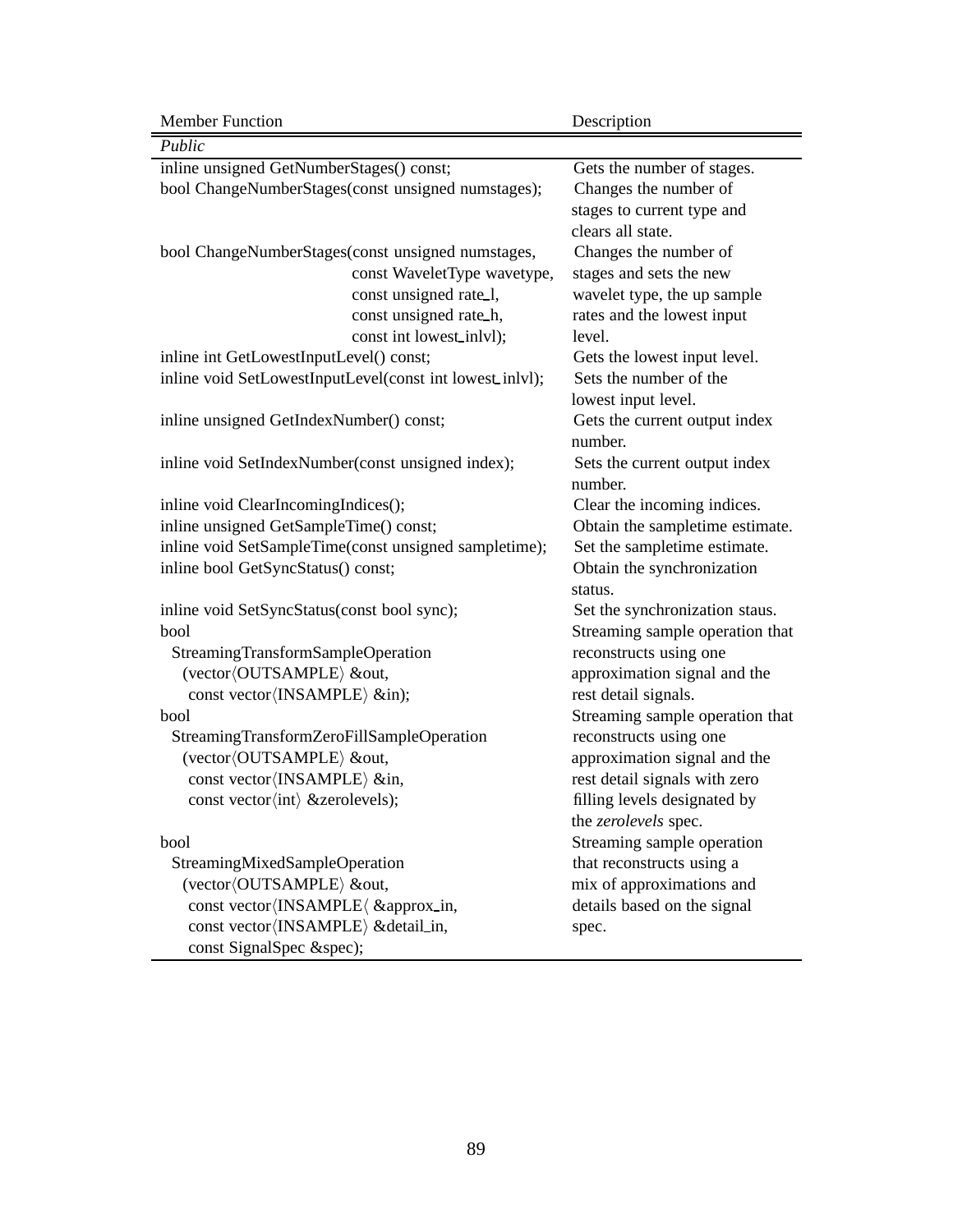| Public                                                              |                              |
|---------------------------------------------------------------------|------------------------------|
| unsigned StreamingTransformBlockOperation                           | Streaming block operation    |
| (SampleBlock/OUTSAMPLE) &outblock,                                  | that reconstructs using      |
| const vector (WaveletOutputSampleBlock (INSAMPLE) { & inblock);     | one approximation signal     |
|                                                                     | and the rest detail signals. |
| unsigned StreamingTransformZeroFillBlockOperation                   | Streaming block operation    |
| (SampleBlock/OUTSAMPLE) &outblock,                                  | that reconstructs using one  |
| const vector(WaveletOutputSampleBlock(INSAMPLE) > &inblock,         | approximation signal and     |
| const vector $\langle \text{int} \rangle$ & zerolevels);            | the rest detail signals with |
|                                                                     | zero filling levels          |
|                                                                     | designated by the            |
|                                                                     | zerolevels spec.             |
| unsigned StreamingMixedBlockOperation                               | Streaming block operation    |
| (SampleBlock/OUTSAMPLE) &outblock,                                  | that reconstructs using a    |
| const vector (WaveletOutputSampleBlock (INSAMPLE) ) & approx_block, | mix of approximations and    |
| const vector(WaveletOutputSampleBlock(INSAMPLE) ) & detail_block,   | details based on the signal  |
| const SignalSpec &spec);                                            | spec.                        |
| ostream & Print(ostream &os) const;                                 | Prints the contents of the   |
|                                                                     | class.                       |
| ostream & operator≪(ostream &os) const;                             | Stream operator that prints  |
|                                                                     | the contents of the class.   |

### **A.11.3 DynamicForwardWaveletTransform class**

The DynamicForwardWaveletTransform class is subclassed from the StaticForwardWaveletTransform class, but provides the user with dynamic operations that add stages or remove stages without clearing the state of the class. This allows the transform to be shaped at run-time to the signature of the input signal being transformed.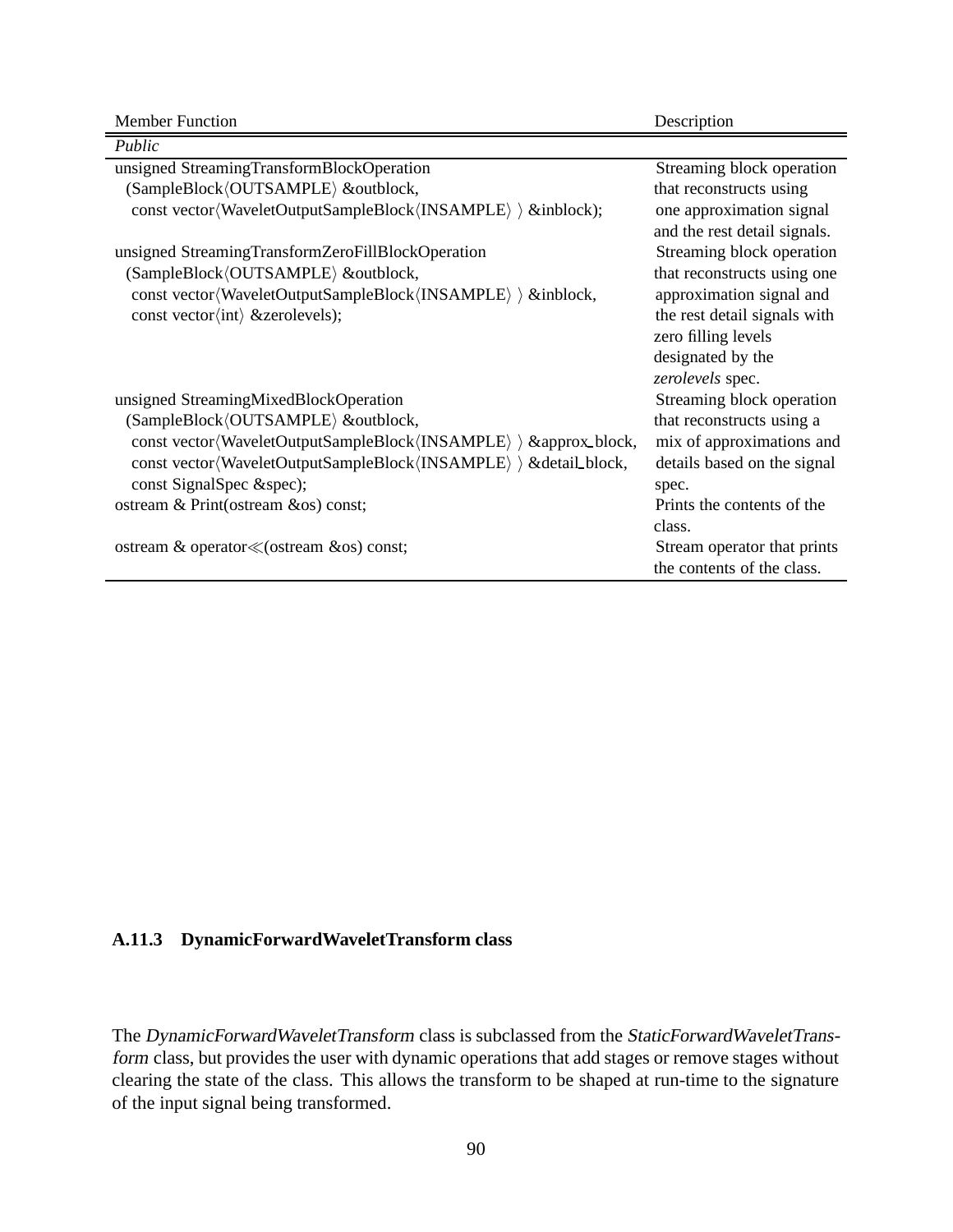| <b>Member Function</b>                       | Description                                       |
|----------------------------------------------|---------------------------------------------------|
| Public                                       |                                                   |
| DynamicForwardWaveletTransform();            | Default constructor.                              |
| DynamicForwardWaveletTransform               | Copy constructor.                                 |
| (const DynamicForwardWaveletTransform &rhs); |                                                   |
| DynamicForwardWaveletTransform               | Specialized constructor that takes as input       |
| (const unsigned numstages=1,                 | the number of stages and the lowest output        |
| const int lowest_outlyl=0);                  | level.                                            |
| DynamicForwardWaveletTransform               | Specialized constructor that takes as input       |
| (const unsigned numstages,                   | the number of stages, wavelet type for each       |
| const WaveletType wavetype,                  | stage, the downsample rates, and the lowest       |
| const unsigned rate 1,                       | output level.                                     |
| const unsigned rate_h,                       |                                                   |
| const int lowest_outlyl);                    |                                                   |
| virtual ~DynamicForwardWaveletTransform();   | Destructor.                                       |
| bool AddStage();                             | Dynamically adds a stage of the existing type to  |
|                                              | the structure. This can be done at run-time, and  |
|                                              | all existing state remains the same.              |
| bool AddStage(const WaveletType wavetype,    | Same as above except that the stage that is added |
| const unsigned rate_1,                       | is specified by the wavelet type and down sample  |
| const unsigned rate_h);                      | rates.                                            |
| bool RemoveStage();                          | Removes a stage from the top, lowest frequency    |
|                                              | band of the structure.                            |
| bool ChangeAllWaveletTypes                   | Change all wavelet types in all stages.           |
| (const WaveletType wavetype);                |                                                   |
| bool ChangeStageWaveletTypes                 | Changes the wavelet type of a particular stage.   |
| (const WaveletType wavetype,                 |                                                   |
| const unsigned stagenum);                    |                                                   |
| bool ChangeStructure                         | Changes the structure to a new number of stages   |
| (const unsigned new_numstages,               | and a new wavelet type.                           |
| const WaveletType new_wavetype);             |                                                   |
| ostream & operator≪(ostream &os) const;      | Stream operator that prints the contents of the   |
|                                              | class.                                            |

#### **A.11.4 DynamicReverseWaveletTransform class**

The DynamicReverseWaveletTransform class is subclassed from the StaticReverseWaveletTransform class, but provides the user with dynamic operations that add stages or remove stages without clearing the state of the class. This allows the reconstruction to be shaped at run-time to the signature of the wavelet coefficients that are streaming into the structure. As an example, if a set of levels are producing little to no energy in the wavelet coefficients, these stages might be dynamically removed at run-time.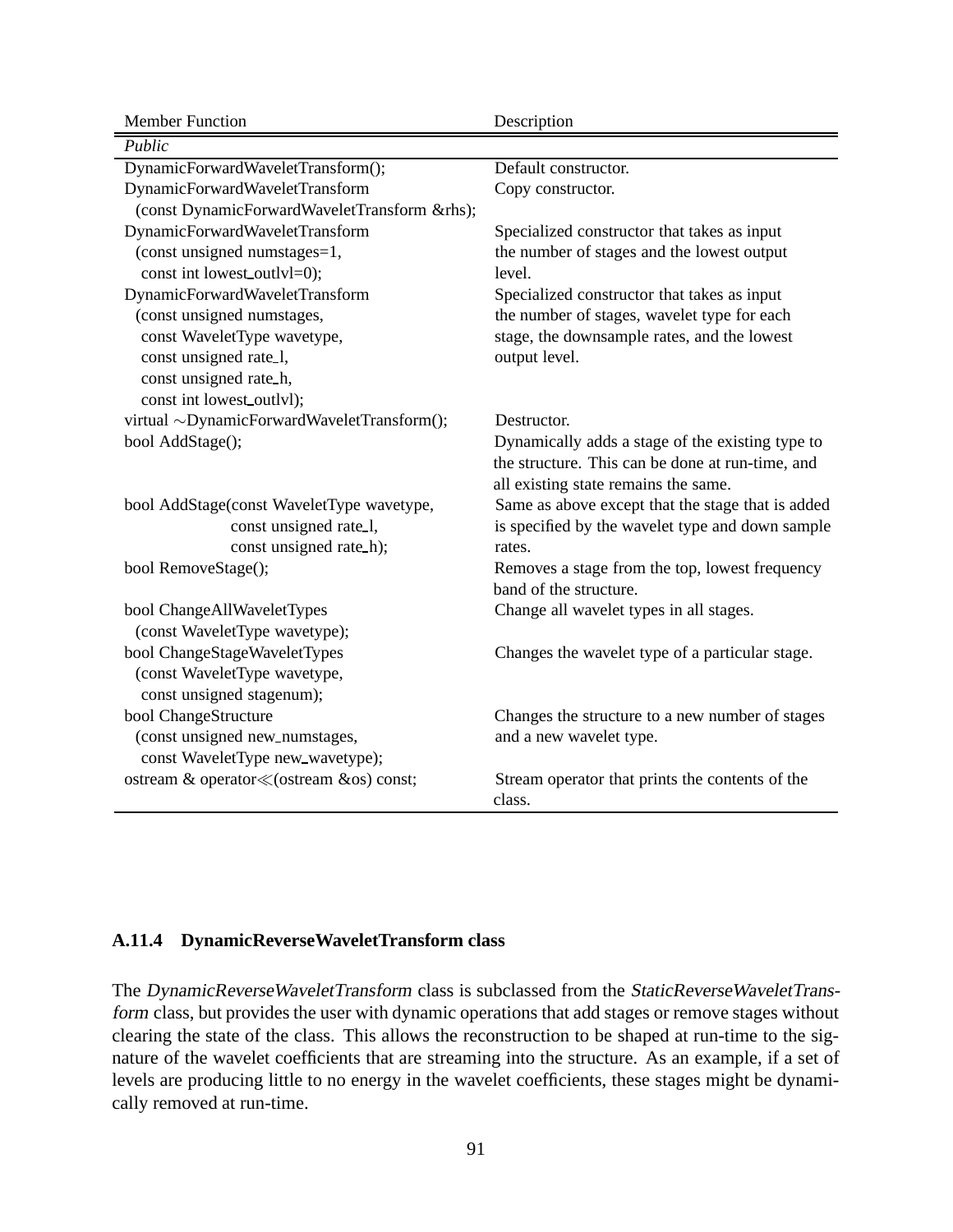| <b>Member Function</b>                       | Description                                       |
|----------------------------------------------|---------------------------------------------------|
| Public                                       |                                                   |
| DynamicReverseWaveletTransform();            | Default constructor.                              |
| DynamicReverseWaveletTransform               | Copy constructor.                                 |
| (const DynamicReverseWaveletTransform &rhs); |                                                   |
| DynamicReverseWaveletTransform               | Specialized constructor that takes as input       |
| (const unsigned numstages=1,                 | the number of stages and the lowest input         |
| const int lowest_inlvl=0);                   | level.                                            |
| DynamicReverseWaveletTransform               | Specialized constructor that takes as input       |
| (const unsigned numstages,                   | the number of stages, wavelet type for each       |
| const WaveletType wavetype,                  | stage, the upsample rates, and the lowest         |
| const unsigned rate_1,                       | input level.                                      |
| const unsigned rate_h,                       |                                                   |
| const int lowest_inlvl);                     |                                                   |
| virtual ~DynamicReverseWaveletTransform();   | Destructor.                                       |
| bool AddStage();                             | Dynamically adds a stage of the existing type to  |
|                                              | the structure. This can be done at run-time, and  |
|                                              | all existing state remains the same.              |
| bool AddStage(const WaveletType wavetype,    | Same as above except that the stage that is added |
| const unsigned rate_1,                       | is specified by the wavelet type and up sample    |
| const unsigned rate_h);                      | rates.                                            |
| bool RemoveStage();                          | Removes a stage from the top, lowest frequency    |
|                                              | band of the structure.                            |
| bool ChangeAllWaveletTypes                   | Change all wavelet types in all stages.           |
| (const WaveletType wavetype);                |                                                   |
| bool ChangeStageWaveletTypes                 | Changes the wavelet type of a particular stage.   |
| (const WaveletType wavetype,                 |                                                   |
| const unsigned stagenum);                    |                                                   |
| bool ChangeStructure                         | Changes the structure to a new number of stages   |
| (const unsigned new_numstages,               | and a new wavelet type.                           |
| const WaveletType new_wavetype);             |                                                   |
| ostream & operator≪(ostream &os) const;      | Stream operator that prints the contents of the   |
|                                              | class.                                            |

## **A.11.5 ForwardDiscreteWaveletTransform class**

The ForwardDiscreteWaveletTransform class implements the Discrete Wavelet Transform (DWT). The operations in this class are run in block mode only, and the number of levels are a function of the input block size.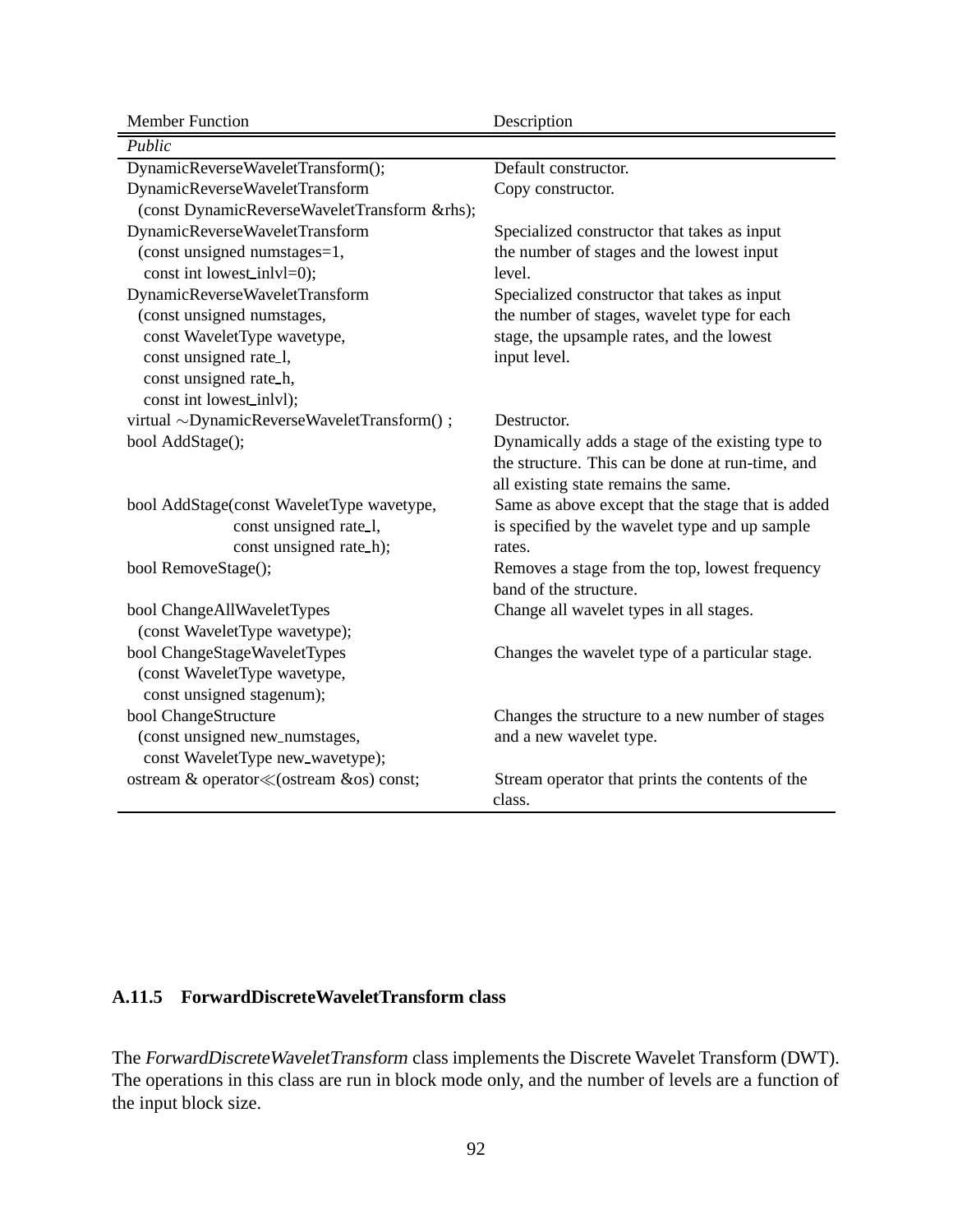Member Function Description

| Public                                                     |                                        |
|------------------------------------------------------------|----------------------------------------|
| ForwardDiscreteWaveletTransform                            | Default constructor that takes         |
| (const WaveletType wavetype=DAUB2,                         | as input the wavelet type and          |
| const int lowest_outlyl=0);                                | the number of the lowest               |
|                                                            | output level.                          |
| ForwardDiscreteWaveletTransform                            | Copy constructor.                      |
| (const ForwardDiscreteWaveletTransform &rhs);              |                                        |
| virtual ~ForwardDiscreteWaveletTransform();                | Destructor.                            |
| ForwardDiscreteWaveletTransform &                          | Equal operator that takes as           |
| operator=(const ForwardDiscreteWaveletTransform &rhs);     | input a reference to a                 |
|                                                            | ForwardDiscreteWaveletTransform.       |
| inline int GetLowestOutputLevel() const;                   | Gets the number of the lowest          |
|                                                            | output level.                          |
| inline void SetLowestOutputLevel(const int lowest_outlvl); | Sets the number of the lowest          |
|                                                            | output level.                          |
| inline unsigned GetIndexNumberOfApproxLevel                | Gets sample index number of            |
| (const int level) const;                                   | approximation level designated         |
|                                                            | by level.                              |
| inline unsigned GetIndexNumberOfDetailLevel                | Gets sample index number of            |
| (const int level) const;                                   | detail level designated by level.      |
| inline void SetIndexNumberOfApproxLevel                    | Sets the next sample index number of   |
| (const int level,                                          | approximation level designated by      |
| const unsigned newindex);                                  | level.                                 |
| inline void SetIndexNumberOfDetailLevel                    | Sets the next sample index number of   |
| (const int level,                                          | detail level designated by level.      |
| const unsigned newindex);                                  |                                        |
| inline WaveletType GetWaveletType() const;                 | Gets the wavelet type used in the DWT. |
| bool ChangeWaveletType(const WaveletType wavetype);        | Sets the wavelet type used in the DWT. |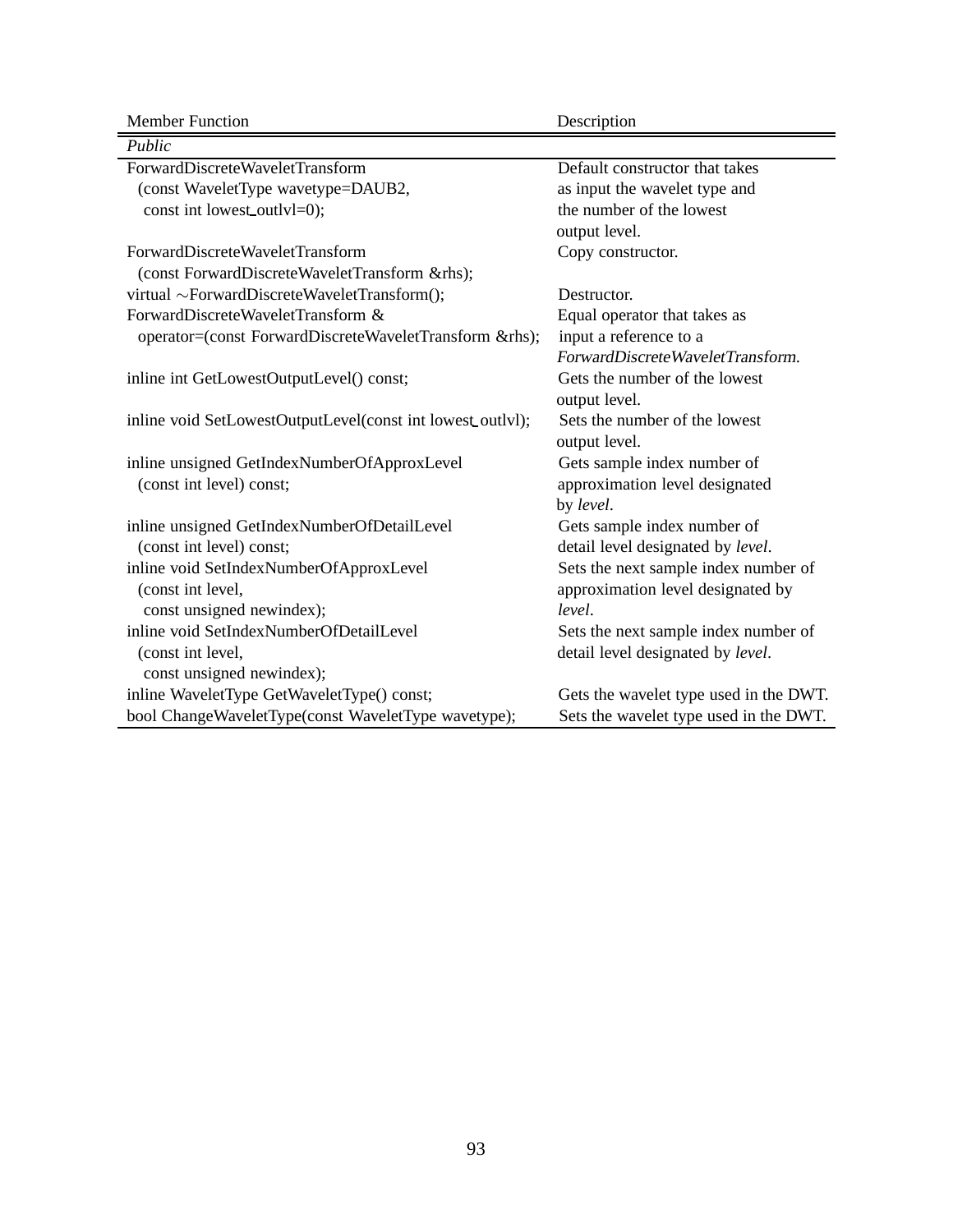| Public                                                       |                              |
|--------------------------------------------------------------|------------------------------|
| unsigned DiscreteWaveletOperation                            | Discrete wavelet operation   |
| (DiscreteWaveletOutputSampleBlock/OUTSAMPLE) &approxblock,   | that provides all of the     |
| DiscreteWaveletOutputSampleBlock/OUTSAMPLE\ &detailblock,    | approximation and detail     |
| const SampleBlock (INSAMPLE) &inblock);                      | signals.                     |
| unsigned DiscreteWaveletTransformOperation                   | Discrete wavelet transform   |
| (DiscreteWaveletOutputSampleBlock/OUTSAMPLE) &outblock,      | operation that provides one  |
| const SampleBlock (INSAMPLE) &inblock);                      | approximation and the rest   |
|                                                              | details.                     |
| unsigned DiscreteWaveletApproxOperation                      | Discrete wavelet operation   |
| (DiscreteWaveletOutputSampleBlock/OUTSAMPLE) &approxblock,   | that provides approximation  |
| const SampleBlock (INSAMPLE) &inblock);                      | signals only.                |
| unsigned DiscreteWaveletDetailOperation                      | Discrete wavelet operation   |
| (DiscreteWaveletOutputSampleBlock/OUTSAMPLE) & detailblock,  | that provides detail signals |
| const SampleBlock (INSAMPLE) &inblock);                      | only.                        |
| unsigned DiscreteWaveletMixedOperation                       | Discrete wavelet operation   |
| (vector(WaveletOutputSampleBlock(OUTSAMPLE) ) & approxblock, | that provides a mix of       |
| vector(WaveletOutputSampleBlock(OUTSAMPLE) ) & detailblock,  | approximation and detail     |
| const SampleBlock (INSAMPLE) &inblock,                       | signals based on the input   |
| const SignalSpec &spec);                                     | signal specification.        |
| ostream & operator≪(ostream &os) const;                      | Stream operator that prints  |
|                                                              | the contents of the class.   |

### **A.11.6 ReverseDiscreteWaveletTransform class**

The ReverseDiscreteWaveletTransform class implements the Inverse Discrete Wavelet Transform (IDWT). The operations in this class are run in block mode only, and the number of levels are a function of the input block size. It typically takes an encoded block of samples upon which it works to create the reconstructed time-domain signal.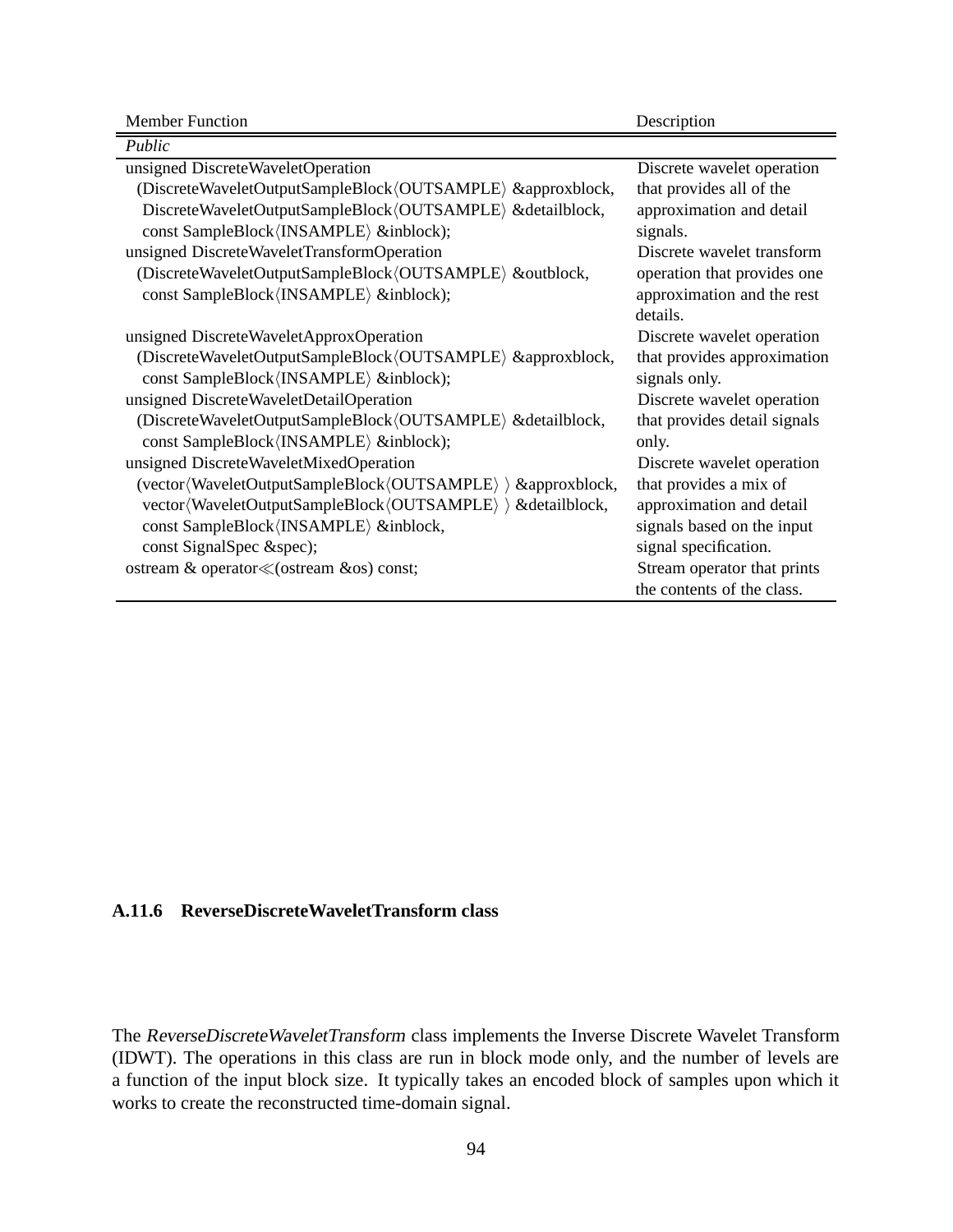| Public                                                           |                              |
|------------------------------------------------------------------|------------------------------|
| ReverseDiscreteWaveletTransform                                  | Default constructor that     |
| (const WaveletType wavetype=DAUB2);                              | takes as input the wavelet   |
| const int lowest_inlvl=0);                                       | type and lowest input level. |
| ReverseDiscreteWaveletTransform                                  | Copy constructor.            |
| (const ReverseDiscreteWaveletTransform &rhs);                    |                              |
| virtual ReverseDiscreteWaveletTransform();                       | Destructor.                  |
| ReverseDiscreteWaveletTransform &                                | Equal operator that takes    |
| operator=(const ReverseDiscreteWaveletTransform &rhs);           | as input a reference to a    |
|                                                                  | ReverseDiscrete-             |
|                                                                  | WaveletTransform.            |
| inline unsigned GetIndexNumber() const;                          | Gets the current sample      |
|                                                                  | index number.                |
| inline void SetIndexNumber(const unsigned newindex);             | Sets the current next        |
|                                                                  | output sample index          |
|                                                                  | number.                      |
| inline int GetLowestInputLevel() const;                          | Obtains the lowest input     |
|                                                                  | level.                       |
| inline void SetLowestInputLevel(const int lowest_inlvl);         | Sets the lowest input level. |
| inline WaveletType GetWaveletType() const;                       | Get the current wavelet      |
|                                                                  | type.                        |
| bool ChangeWaveletType(const WaveletType wavetype);              | Change the current wavelet   |
|                                                                  | type.                        |
| bool DiscreteWaveletTransformOperation                           | Inverse discrete wavelet     |
| (SampleBlock/OUTSAMPLE) &outblock,                               | transform operation that     |
| const DiscreteWaveletOutputSampleBlock/INSAMPLE) &inblock);      | reconstructs the time-       |
|                                                                  | domain signal from an        |
|                                                                  | input sample block.          |
| bool DiscreteWaveletTransformZeroFillOperation                   | Inverse discrete wavelet     |
| (SampleBlock/OUTSAMPLE) &outblock,                               | transform operation that     |
| const DiscreteWaveletOutputSampleBlock(INSAMPLE) &inblock);      | reconstructs the time-       |
| const vector(int) &zerolevels);                                  | domain signal from an        |
|                                                                  | input sample block with      |
|                                                                  | zero filling based on the    |
|                                                                  | zero fill specification.     |
| bool DiscreteWaveletMixedOperation                               | Inverse discrete wavelet     |
| (SampleBlock/OUTSAMPLE) &outblock,                               | transform operation that     |
| const vector(WaveletOutputSampleBlock(INSAMPLE) > &approxblock,  | reconstructs the time-       |
| const vector(WaveletOutputSampleBlock(INSAMPLE) > & detailblock, | domain signal from a mix     |
| const unsigned numlevels);                                       | of approximations and        |
|                                                                  | details.                     |
|                                                                  |                              |
| ostream & operator≪(ostream &os) const;                          | Stream operator that prints  |
|                                                                  | the contents of the class.   |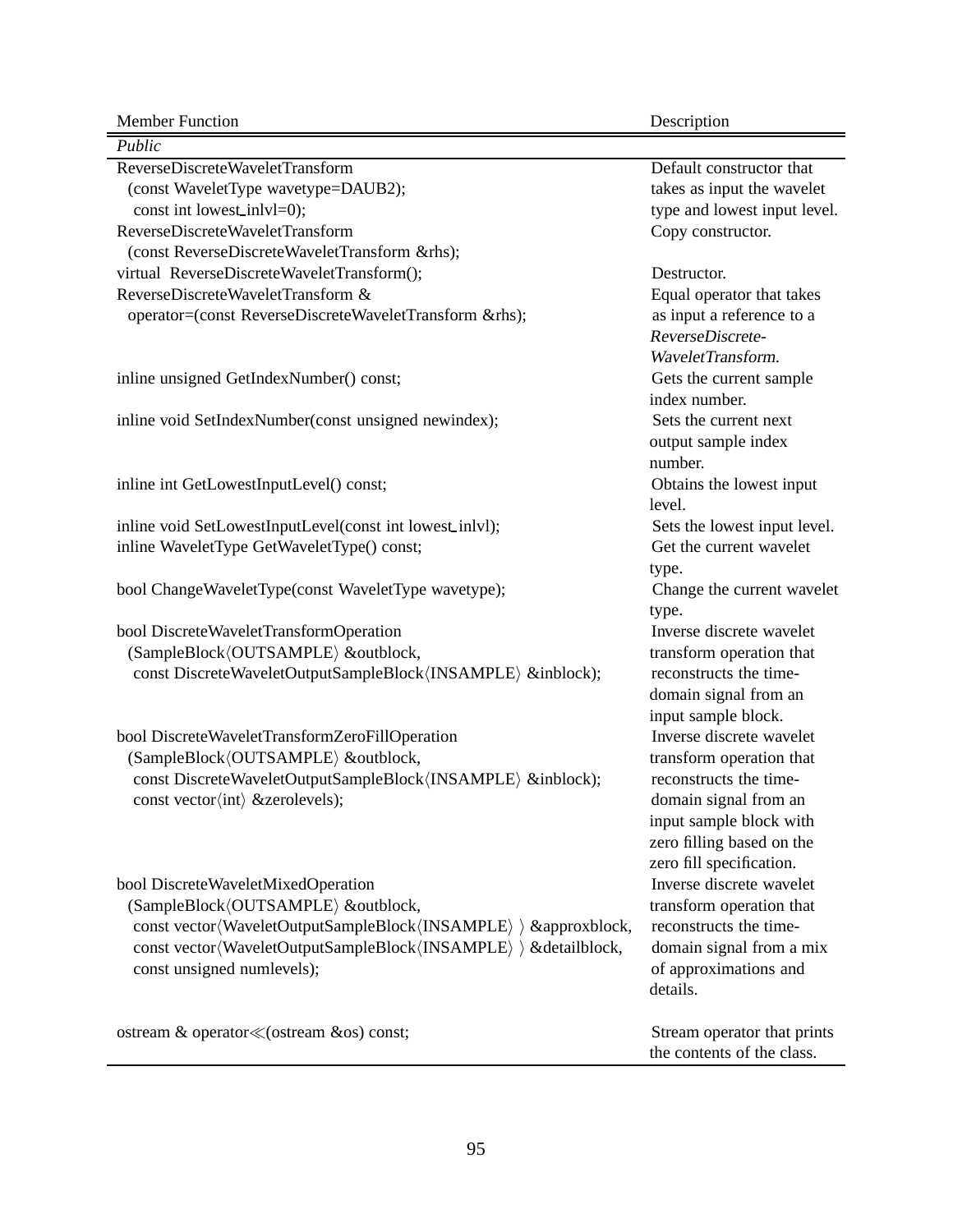## **References**

- [1] P. Abry, P. Flandrin, M. S. Taqqu, and D. Veitch. *Long-Range Dependence: Theory and Applications*, chapter Self-similarity and long range dependence through the wavelet lens. Birkhauser, 2002.
- [2] P. Abry, D. Veitch, and P. Flandrin. Long-range dependence: Revisiting aggregation with wavelets. *Journal of Time Series Analysis*, 19(3):253–266, May 1998.
- [3] G. Booch. *Object-oriented analysis and design*. Addison Wesley Longman, Inc., 2nd edition, 1994.
- [4] I. Daubechies. *Ten Lectures on Wavelets*. Society for Industrial and Applied Mathematics (SIAM), 1999.
- [5] P. A. Dinda and D. R. O'Hallaron. An extensible toolkit for resource prediction in distributed systems. Technical Report CMU-CS-99-138, School of Computer Science, Carnegie Mellon University, July 1999.
- [6] A. Feldman, A. C. Gilbert, and W. Willinger. Data networks as cascades: Investigating the multifractal nature of internet WAN traffic. In *Proceedings of ACM SIGCOMM '98*, pages 25–38, 1998.
- [7] A. Feldmann, A. Gilbert, P. Huang, and W. Willinger. Dynamics of ip traffic: a study of the role of variability and the impact of control. In *Proceedings of the ACM SIGCOMM 1999*, CAmbridge, MA, August 29 - September 1 1999.
- [8] P. Flandrin. Wavelet analysis and synthesis of fractional brownian motion. *IEEE Transactions on Information Theory*, 38:910–916, March 1992.
- [9] P. Huang, A. Feldmann, and W. Willinger. A non-intrusive, wavelet based approach to detecting network performance problems. In *Proceeding of ACM SIGCOMM Internet Measurement Workshop 2001*, San Francisco, CA, November 2001.
- [10] M. W. Knop, P. K. Paritosh, P. A. Dinda, and J. M. Schopf. Windows performance monitoring and data reduction using watchtower and argus. Technical Report NWU-CS-01-6, Department of Computer Science, Northwestern University, June 2001.
- [11] B. Lowekamp, N. Miller, D. Sutherland, T. Gross, P. Steenkiste, and J. Subhlok. A resource monitoring system for network-aware applications. In *Proceedings of the 7th IEEE International Symposium on High Performance Distributed Computing (HPDC)*, pages 189–196. IEEE, July 1998.
- [12] S. Mallat. Multiresolution approximation and wavelets. *Transactions American Mathematics Society*, pages 69–88, 1989.
- [13] M. Misiti, Y. Misiti, G. Oppenheim, and J. Poggi. *Wavelet Toolbox User's Guide*. The Mathworks, Inc., 3 Apple Hill Drive, Natick, MA 01760-2098, version 2.2 edition, July 2002.
- [14] K. Nayebi, T. P. Barnwell, and M. J. T. Smith. Low delay fir filter banks: Design and evaluation. *IEEE Transactions on Signal Processing*, 42(1):24–31, January 1994.
- [15] D. E. Newland. *An Introduction to Random Vibrations, Spectral and Wavelet Analysis*. Addison Wesley Longman Limited, 1993.
- [16] Y. Qiao, J. Skicewicz, and P. Dinda. Multiscale predictability of network traffic. Technical Report TR NWU-CS-02-13, Northwestern University, Evanston, IL, 2003.
- [17] R. Riedi, M. Crouse, V. Ribeiro, and R. Baraniuk. A multifractal wavelet model with application to network traffic. *IEEE Transactions on Information Theory*, 45(3):992–1019, April 1999.
- [18] M. Roughan, D. Veitch, and P. Abry. On-line estimation of the parameters of long-range dependence. In *Proceedings Globecom 1998*, volume 6, pages 3716–3721, November 1998.
- [19] G. Schuller. Time varying filter banks with variable system delay. In *IEEE International Conference on Acoustics, Speech, and Signal Proecessing (ICASSP)*, Munich, Germany, April 21-24 1997.
- [20] G. D. T. Schuller and T. Karp. Modulated filter banks with arbitrary system delay: Efficient implementations and the time-varying case. *IEEE Transactions on Signal Processing*, 48(3):737–748, March 2000.